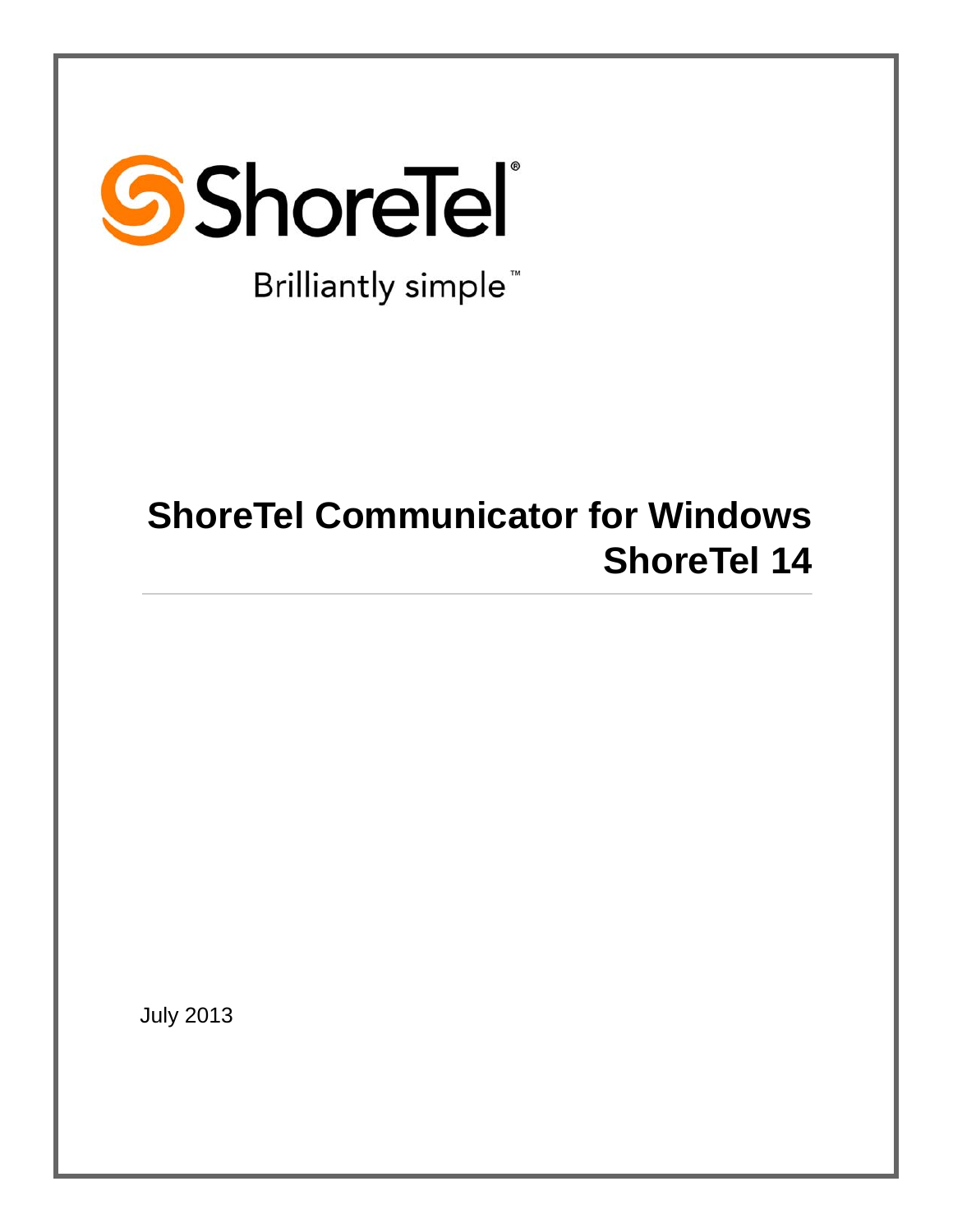**Document and Software Copyrights**<br>Copyright © 1998-2013 by ShoreTel Inc., Sunnyvale, California, USA. All rights reserved.

Printed in the United States of America. Contents of this publication may not be reproduced or transmitted in any form or by any means, electronic or mechanical, for any purpose, without prior written authorization of ShoreTel, Inc. ShoreTel, Inc. reserves the right to make changes without notice to the specifications and materials contained herein and shall not be responsible for any damage (including consequential) caused by reliance on the materials presented, including, but not limited to typographical, arithmetic or listing errors

#### **Trademarks**

ShoreTel, ShoreTel (and logo), ControlPoint, Brilliantly Simple, Brilliantly Simple Communication, ShoreCare, ShoreGear, ShorePhone, and ShoreWare are registered trademarks of ShoreTel, Inc. in the United States and/or other countries. The ShoreTel logo is a trademark of ShoreTel, Inc. in the United States and/or other countries..

All other copyrights and trademarks herein are the property of their respective owners.

#### **Patents**

ShoreTel products are covered by patents as listed at [http://www.shoretel.com/about/patents.html.](http://www.shoretel.com/about/patents.html)

#### **Version Information**

ShoreTel Server 14 ShoreTel Communicator for Windows User Guide Document Part Number: 800-1683-01 Version: CWUG\_14\_20130106 Date: July 2013

#### **Company Information**

ShoreTel, Inc. 960 Stewart Drive Sunnyvale, California 94085 USA +1.408.331.3300 +1.408.331.3333 (fax)

**www.shoretel.com**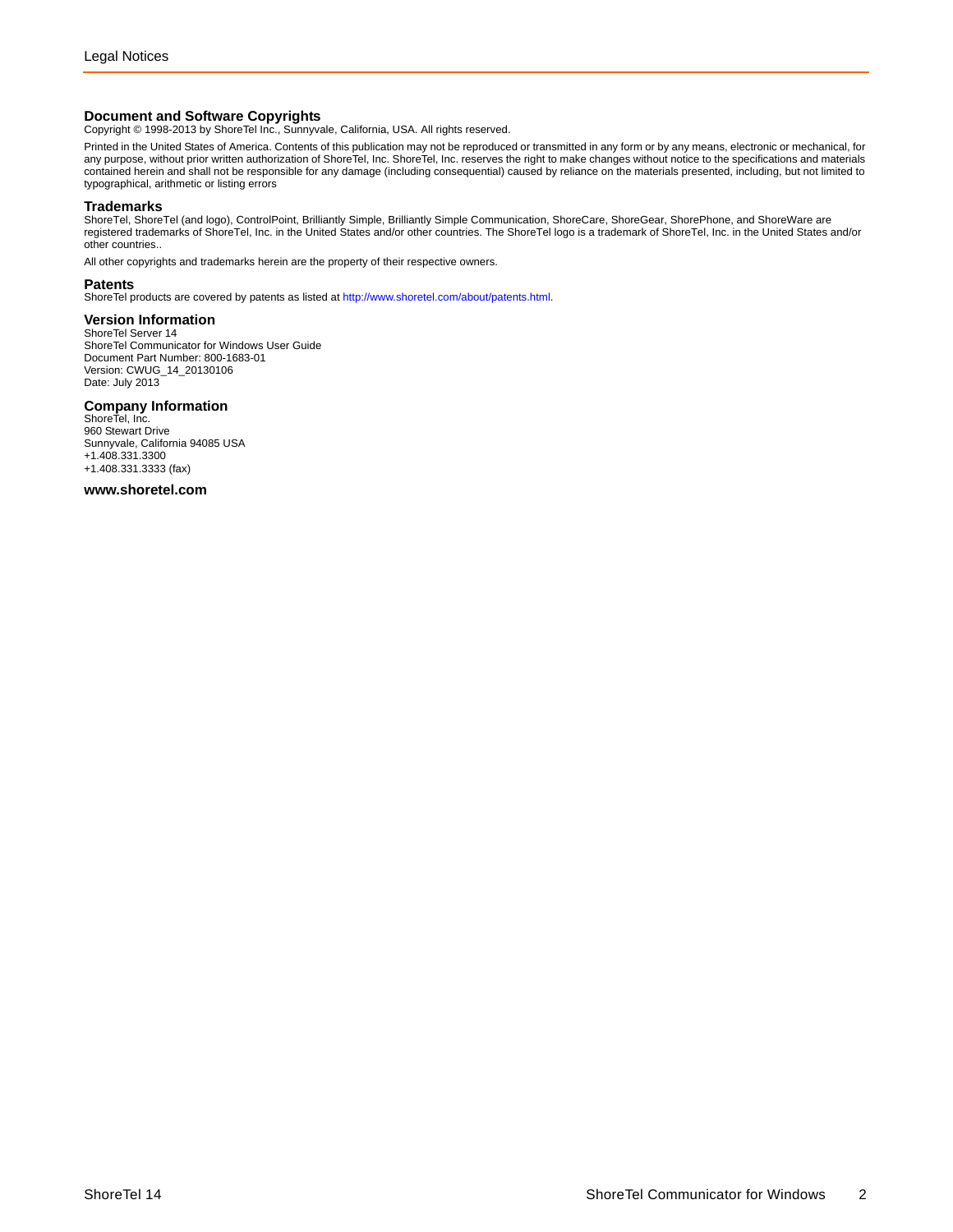# Table of Contents

| <b>Chapter 1</b> |  |
|------------------|--|
|                  |  |
|                  |  |
|                  |  |
|                  |  |
|                  |  |
|                  |  |
|                  |  |
|                  |  |
|                  |  |
|                  |  |
|                  |  |
|                  |  |
|                  |  |
|                  |  |
|                  |  |
|                  |  |
|                  |  |
|                  |  |
| <b>Chapter 2</b> |  |
|                  |  |
|                  |  |
|                  |  |
|                  |  |
|                  |  |
|                  |  |
|                  |  |
|                  |  |
|                  |  |
|                  |  |
|                  |  |
|                  |  |
|                  |  |
|                  |  |
|                  |  |
|                  |  |
|                  |  |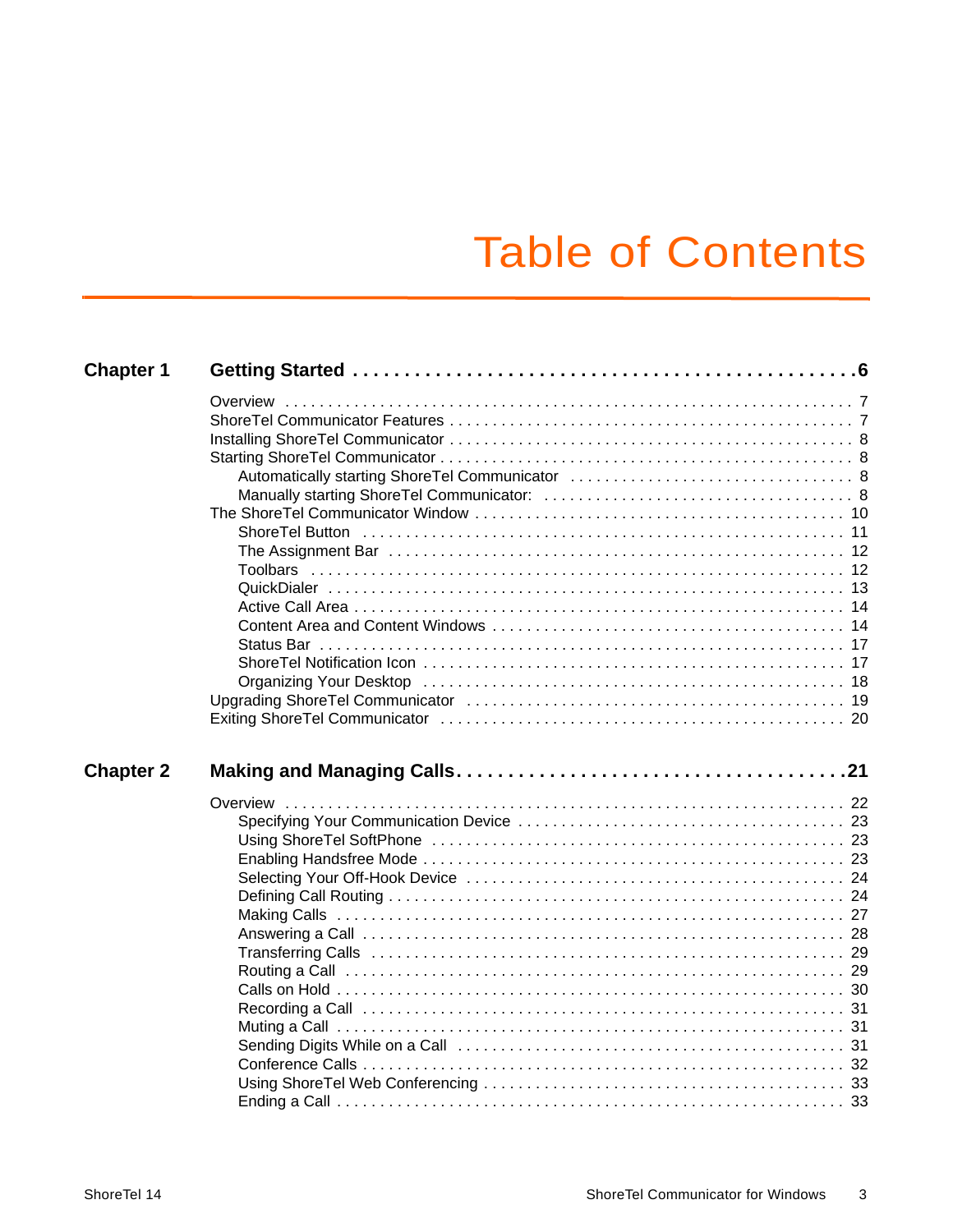| <b>Chapter 3</b> |                                                            |  |
|------------------|------------------------------------------------------------|--|
|                  |                                                            |  |
| <b>Chapter 4</b> | <b>Instant Messaging,</b>                                  |  |
|                  |                                                            |  |
| <b>Chapter 5</b> |                                                            |  |
|                  |                                                            |  |
| <b>Chapter 6</b> | <b>Microsoft Outlook with</b>                              |  |
|                  | Working with Outlook Contacts in ShoreTel Communicator  64 |  |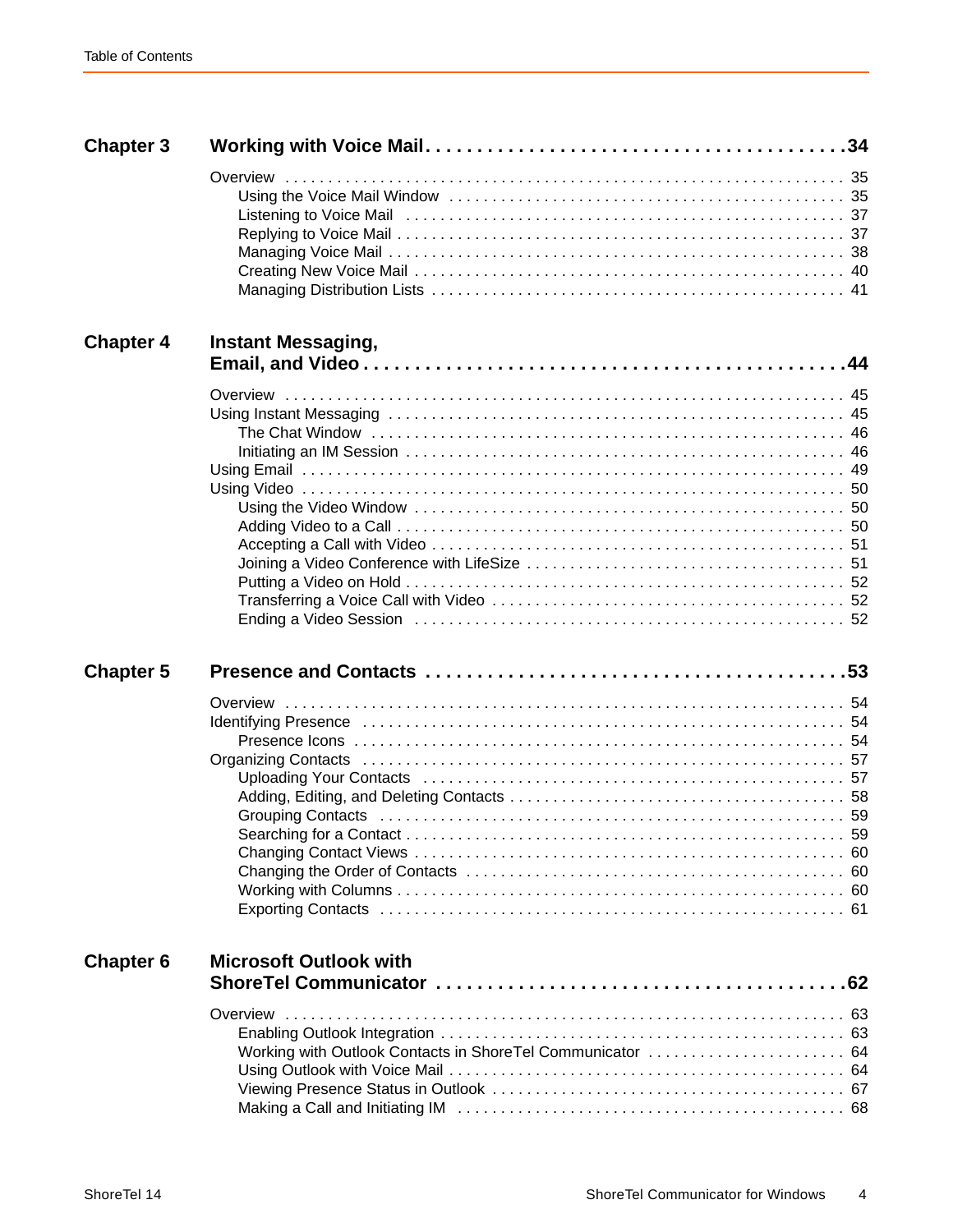| Making and Answering Special Calls (all contained according contained and T2                                                                           |  |
|--------------------------------------------------------------------------------------------------------------------------------------------------------|--|
|                                                                                                                                                        |  |
| Specifying Instant Messaging Options (and the content of the content of the Specifying Instant Messaging Options (and the content of the content of 93 |  |
|                                                                                                                                                        |  |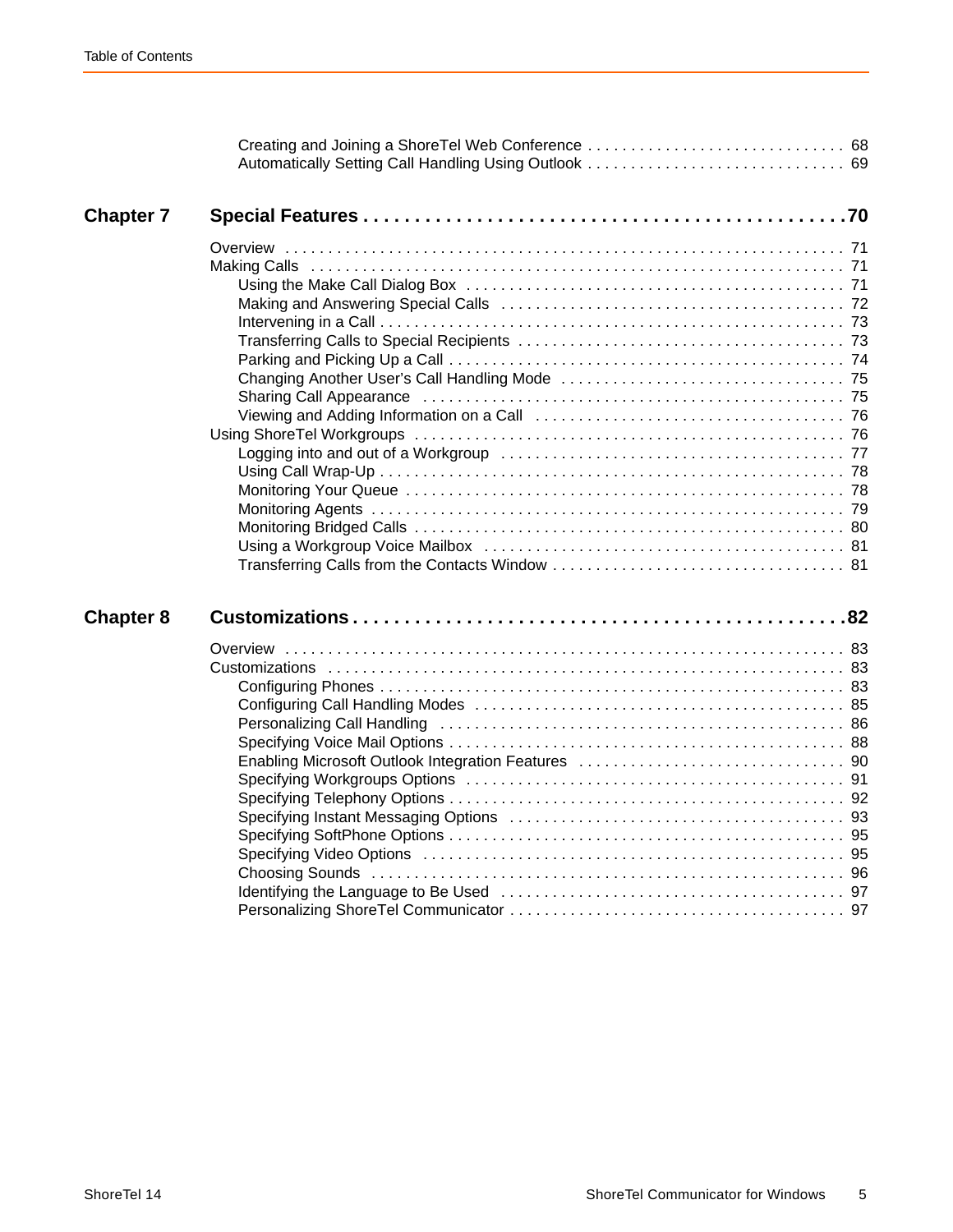# **CHAPTER**

# **Getting Started**

<span id="page-5-0"></span>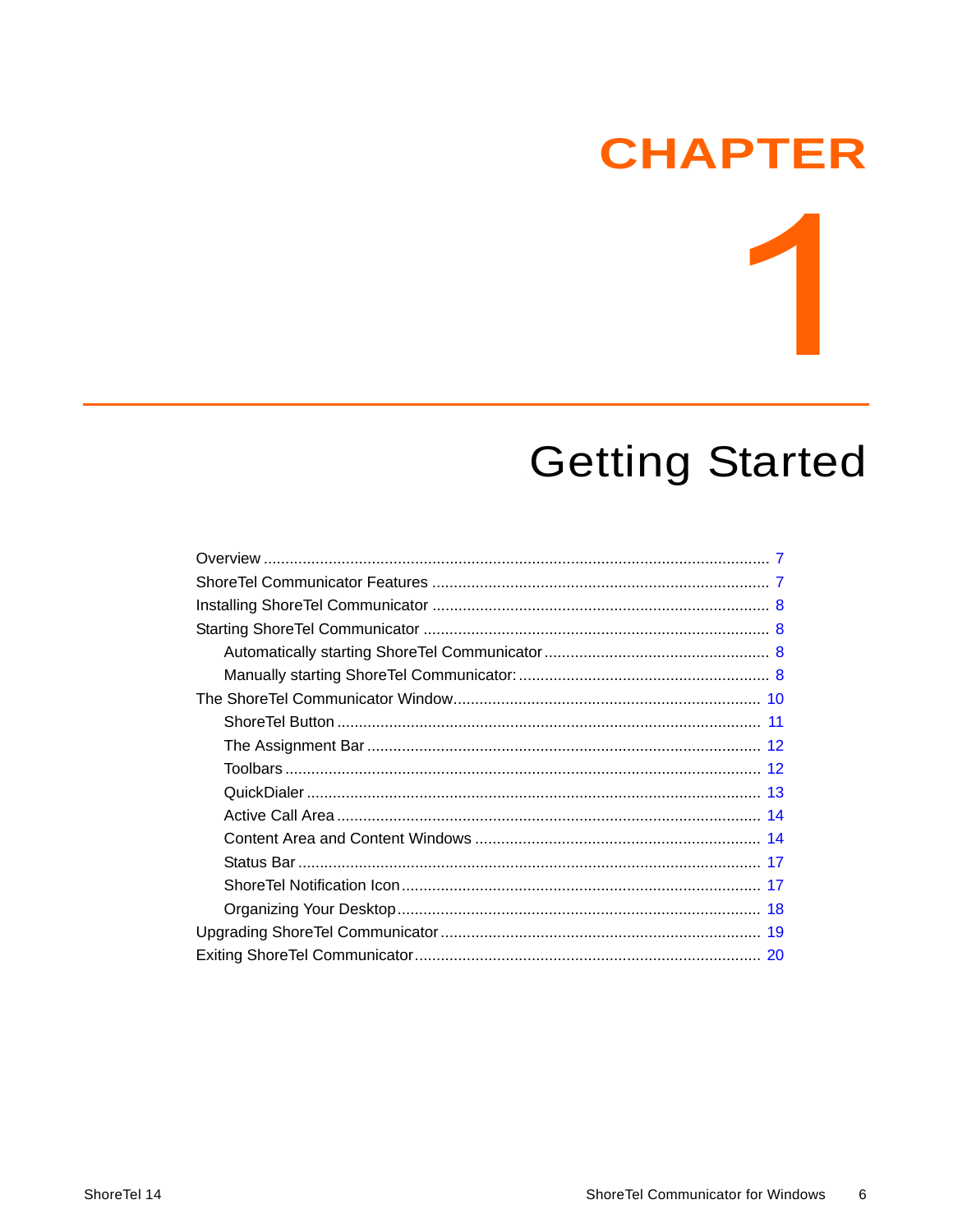# <span id="page-6-0"></span>**Overview**

ShoreTel Communicator presents a single interface to manage business communications using your ShoreTel desk phone, computer, mobile phone, or home telephone. This means that you can move seamlessly between voice, video, or instant messages (IM).

Using ShoreTel Communicator simplifies your day-to-day communications, streamlines your work, and makes it easier to stay in the loop by putting intuitive communication and collaboration tools at your fingertips. ShoreTel Communicator for Windows also integrates with Microsoft Outlook.

# <span id="page-6-1"></span>**ShoreTel Communicator Features**

With ShoreTel Communicator you can:

Quickly Access Your Directories

ShoreTel Communicator provides immediate access to your online directories and personal Microsoft Outlook contacts. This feature makes it easy to quickly connect to the right person and to contact coworkers using IM or email.

**Manage your Contacts from within Microsoft Outlook** 

With Microsoft Outlook integration, you can manage your voice mail and contacts using a full set of flexible, productivity-enhancing features.This includes the ability, from within Outlook, to call contacts and define how your calls are handled when in a meeting or appointment.

**If Identify a Contact's Phone and IM Presence** 

Uniquely, ShoreTel Communicator indicates both phone and IM presence. So you can immediately see a contact's phone and IM presence status, allowing you to determine the best way to reach them. Presence status is also displayed in Microsoft Outlook.

Never Miss a Call

You can choose to be reached through multiple phones, or through a progression of escalated phones. And if you are unable to answer a phone, you can specify that your calls go directly into voice mail.

**Personalize Call Handling** 

Using ShoreTel Communicator, you can personalize how your incoming calls are handled based on caller identity, when a call was placed, and your active call handling mode. Calls can be automatically sent to voice mail or to another phone number. You can also play specific ringtones based on caller identity.

Turn Your PC into a Telephone

With ShoreTel Communicator's SoftPhone, any Microsoft Windows computer can be turned into a telephone to be used in your home office or on the road. The ShoreTel Communicator fully integrated interface makes it easy to turn your PC into a telephone.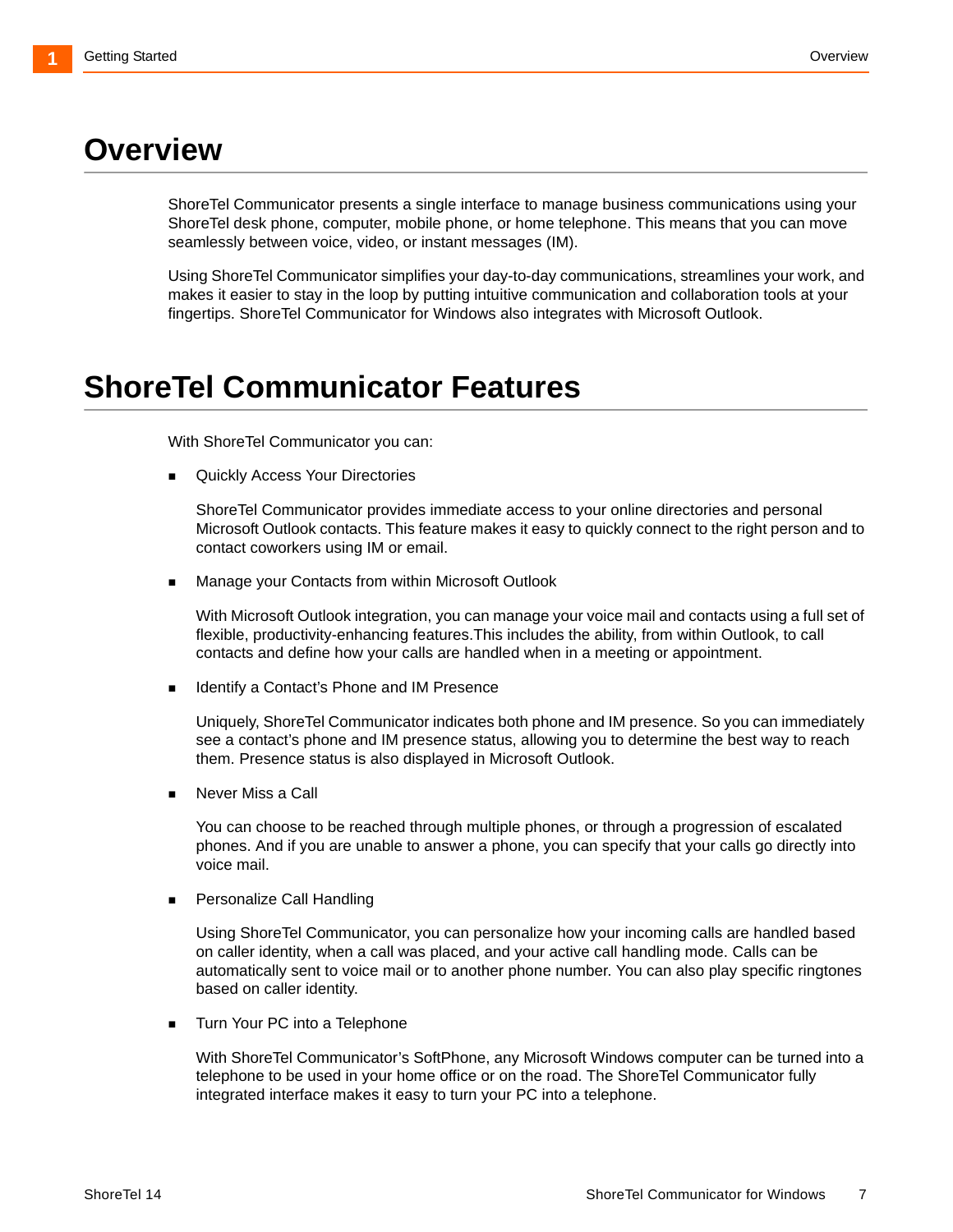# <span id="page-7-0"></span>**Installing ShoreTel Communicator**

ShoreTel Communicator may already be installed on your system. If ShoreTel Communicator is not installed, contact your system administrator for the URL of the ShoreTel Communicator Installation page.

- **1.** Make sure you have internet connectivity before beginning the installation process then point your browser to the URL of the ShoreTel Communicator Installation page.
- **2.** Complete the Install Wizard.

# <span id="page-7-1"></span>**Starting ShoreTel Communicator**

You can chose t[o manually start](#page-7-3) ShoreTel Communicator or to have ShoreTel Communicator automatically start each time you log onto your system.

As part of configuring you as a user of ShoreTel Communicator, your system administrator initially set your ShoreTel Communicator and voice mail passwords. The first time you start ShoreTel Communicator, you are prompted to change these passwords to a password that you want to use. You are also asked to record your name for use by system and voice mail.

## <span id="page-7-2"></span>**Automatically starting ShoreTel Communicator**

- **1.** From the ShoreTel button, click **Options**.
- **2.** Click **Customization**.
- **3.** Select the option **Start ShoreTel Communicator when you log on to Windows**, and click **OK**.

The next time you start your computer, ShoreTel Communicator automatically opens, indicating your phone number or extension in the Title bar.

## <span id="page-7-3"></span>**Manually starting ShoreTel Communicator:**

**1.** From the Windows desktop, click **Start > Programs > ShoreTel > ShoreTel Communicator**.

You can also click the ShoreTel Communicator icon on your desktop, or in the Windows Start menu, to start ShoreTel Communicator.



**2.** If a more recent version of ShoreTel Communicator is available, you are presented with the opportunity to upgrade.

Refer to [Upgrading ShoreTel Communicator on page 19](#page-18-0) for details.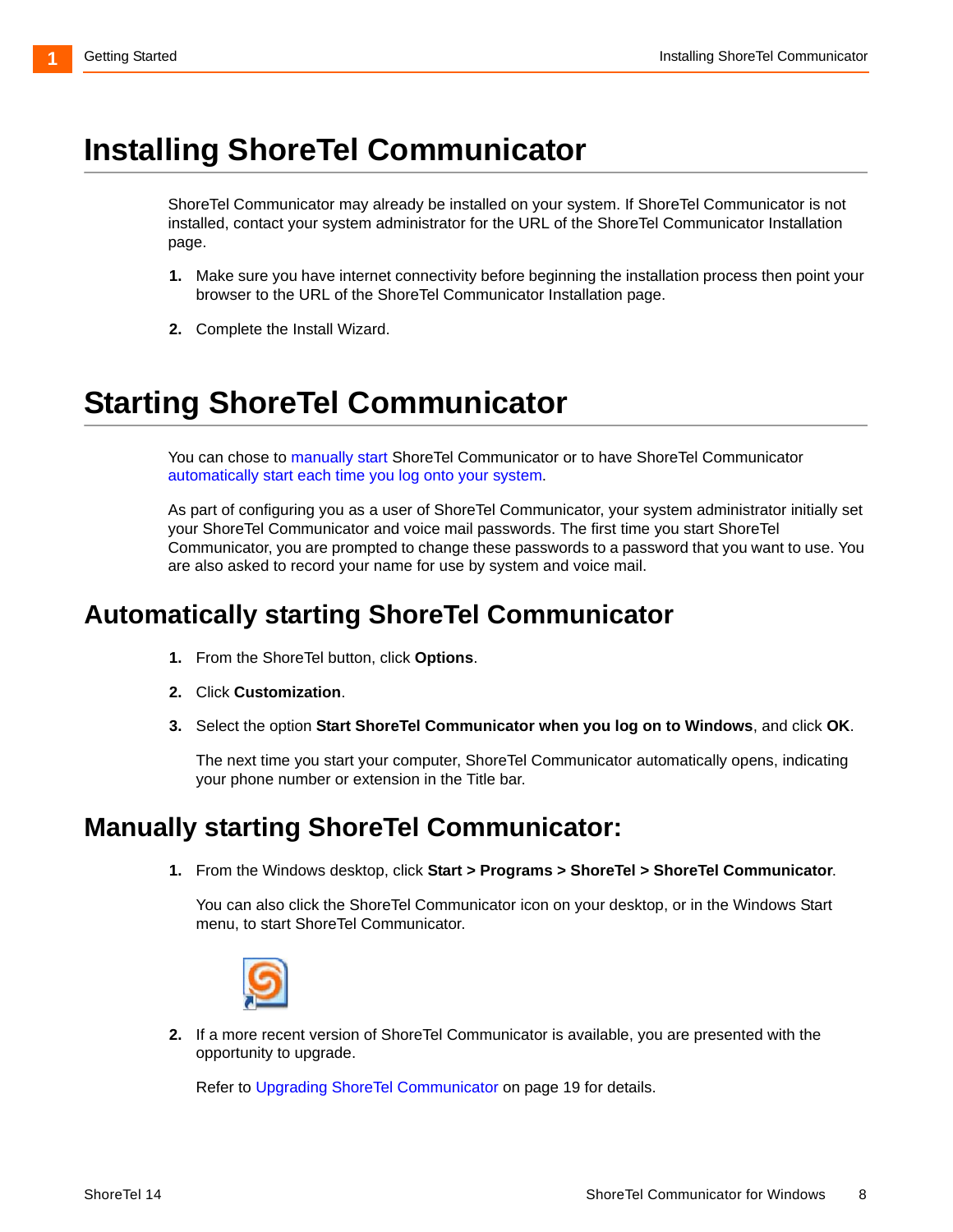- **3.** If this is your first time starting ShoreTel Communicator, the Welcome panel is displayed. Click **Next**.
- **4.** Set up your ShoreTel account by specifying the following:
	- Server Name The IP address or fully qualified domain name (FQDN) of the ShoreTel server.
	- User Name Your ShoreTel system user name or domain user name.
	- User Password Your ShoreTel system password or domain password.



#### **Note**

By default the **Use Windows credentials** option is selected, causing the fields to be automatically filled in with the appropriate information for your ShoreTel account. If you want enter your own information, unselect the **Use Windows credentials** option.

After starting ShoreTel Communicator, you can change this information. See the section [Specifying Telephony Options on page 92](#page-91-1) for information.

**5.** Click **Next**.



#### **Note**

The process of logging you into the ShoreTel server begins. If this process takes more than 3 minutes, make sure that your browser does not have proxy server settings enabled. Contact your system administrator for additional information.

- **6.** If the account has been successfully configured, click **Next**.
- **7.** Use the resulting panel to change your ShoreTel Communicator password by typing the password in the **New Password** and **Confirm Password** fields. Then click **Next**.
- **8.** In the Change Your Telephone Password panel, specify a new password to access your voice mail in the **New Password** and **Confirm Password** field, and click **Next**.

After starting ShoreTel Communicator, can change your voice mail password. Refer to [Specifying](#page-87-1)  [Voice Mail Options on page 88](#page-87-1) for information.

- **9.** Click **Next**.
- **10.** Record your name by clicking the **Record** button, and speaking into your telephone handset or headset. When done, click **Stop**. Use the **Play** button and cursor to review the recording. When satisfied with the recording hang up. Then click **Next**.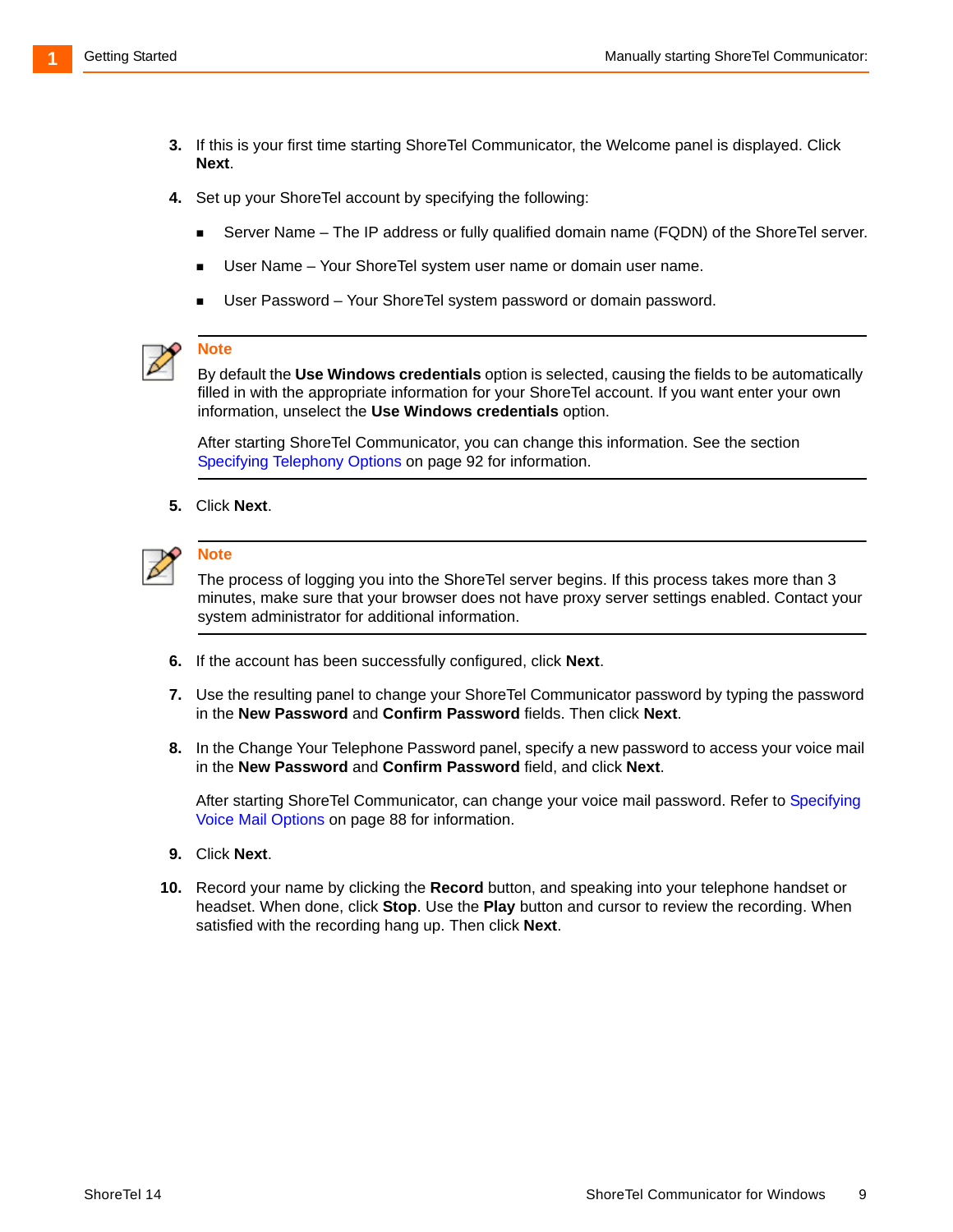

After starting ShoreTel Communicator, you are able to change how your name is recorded, as explained in the section [Specifying Voice Mail Options on page 88.](#page-87-1)

**11.** In the Congratulations panel click **Finish**. If you want ShoreTel Communicator to automatically start when you log into Windows, select the **Start ShoreTel Communicator when you logon to Windows** option first.

ShoreTel Communicator opens, indicating your phone number or extension in the Title bar.

## <span id="page-9-0"></span>**The ShoreTel Communicator Window**

The ShoreTel Communicator window is made up of the:

- **Bullet** ShoreTel button
- **[Assignment bar](#page-11-0)**
- **n** Toolbars
- **QuickDialer**
- **EXEC** Active Call area
- [Content area and Content windows](#page-13-1)
- Status bar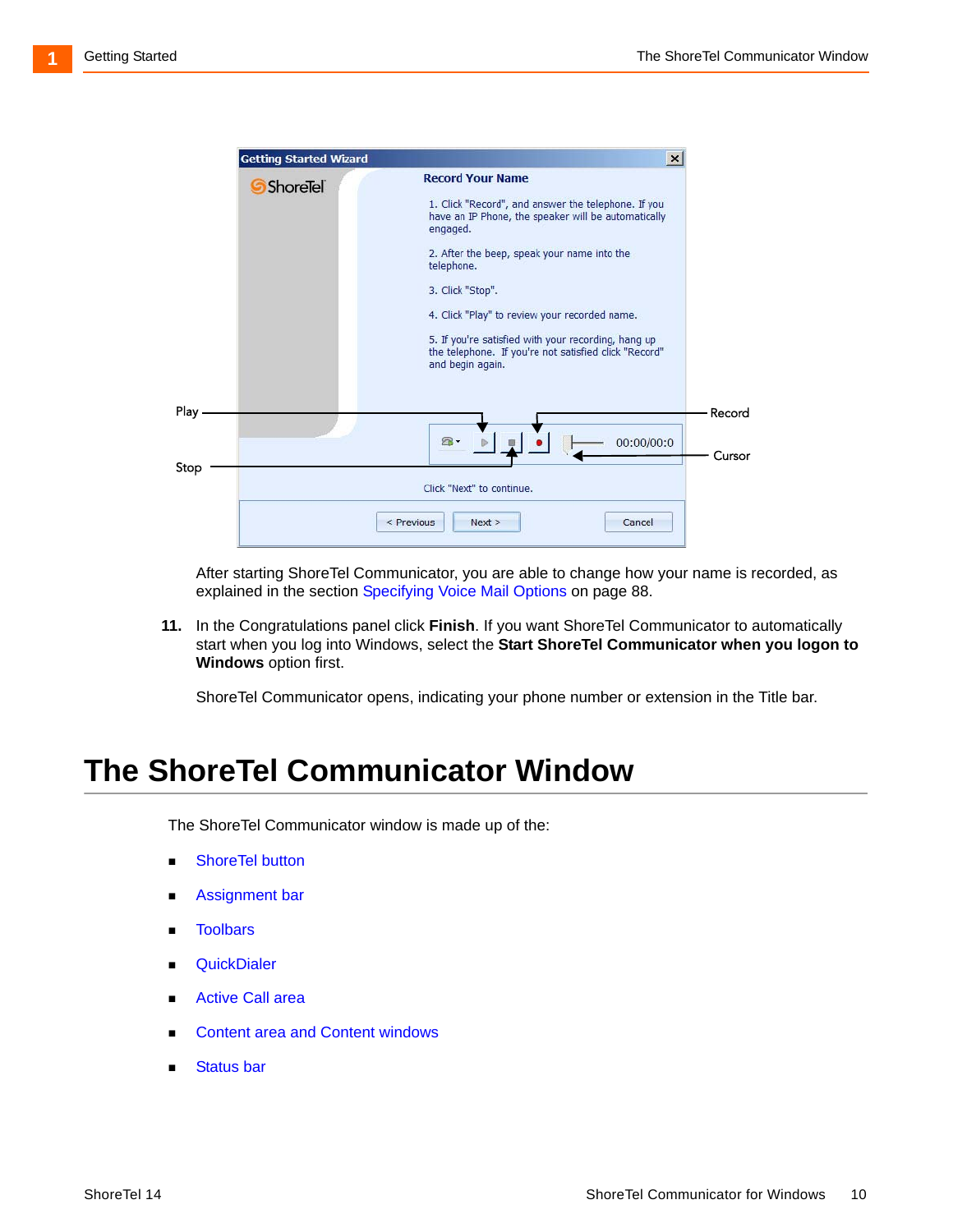The components of your ShoreTel Communicator window may be different depending on how your system administrator has configured the application, your platform, and the current viewing mode. Viewing modes are explained in [Choosing a Viewing Mode on page 19](#page-18-1).

|                   | ShoreTel Button<br><b>Assignment Bar</b>                                                                                                                                                                                           |                                 |
|-------------------|------------------------------------------------------------------------------------------------------------------------------------------------------------------------------------------------------------------------------------|---------------------------------|
|                   | 147 - ShoreTel Communicator<br>Primary Phone V Standard Online P Windows                                                                                                                                                           | $ \Box$ $\times$<br><b>Base</b> |
| Toolbar -         | Answer To VM Hang Up Transfer ( Conference Hold Send Digits A Park D, To AA                                                                                                                                                        |                                 |
| QuickDialer -     | Enter a name or number                                                                                                                                                                                                             | $+$ +                           |
| Active Call Area- | Bill Rand - 118 (Outgoing Call - 00:06)                                                                                                                                                                                            | $\bullet$                       |
|                   | <b>Contacts</b><br>A Add Pickup Minpark 2 Dial o Dial Mailbox 1 Intercom 1 Minsper Page 3 Barge In                                                                                                                                 | $\mathbf x$                     |
|                   | Find a contact or number<br>Contacts<br>$\equiv$                                                                                                                                                                                   |                                 |
| Content Area      | <b>Bill Rand</b><br><b>Chris Smith</b><br>Dirham Pennworth<br><b>Kip Sherlock</b><br>Lara Lane<br>Leo Hassan<br>Loti Seville<br>Mark Smith<br><b>Martin Lucas</b><br>Contacts Voice Mail Directory History Speed Dial Call Details | 丰                               |
| <b>Status Bar</b> |                                                                                                                                                                                                                                    | ui.                             |

You can customize the ShoreTel Communicator user interface by specifying the:

- **Language used.**
- Background color of ShoreTel Communicator windows and panels.
- Amount of time ShoreTel Communicator is idle before being hidden.
- Keyboard focus when ShoreTel Communicator becomes active.

Refer to [Identifying the Language to Be Used on page 97](#page-96-2) and [Personalizing ShoreTel Communicator](#page-96-3) [on page 97](#page-96-3) for details.

## <span id="page-10-0"></span>**ShoreTel Button**

The ShoreTel button appears as the ShoreTel logo in the upper left corner of the ShoreTel Communicator window. Clicking on the ShoreTel button displays commands for the most common features and to access online Help.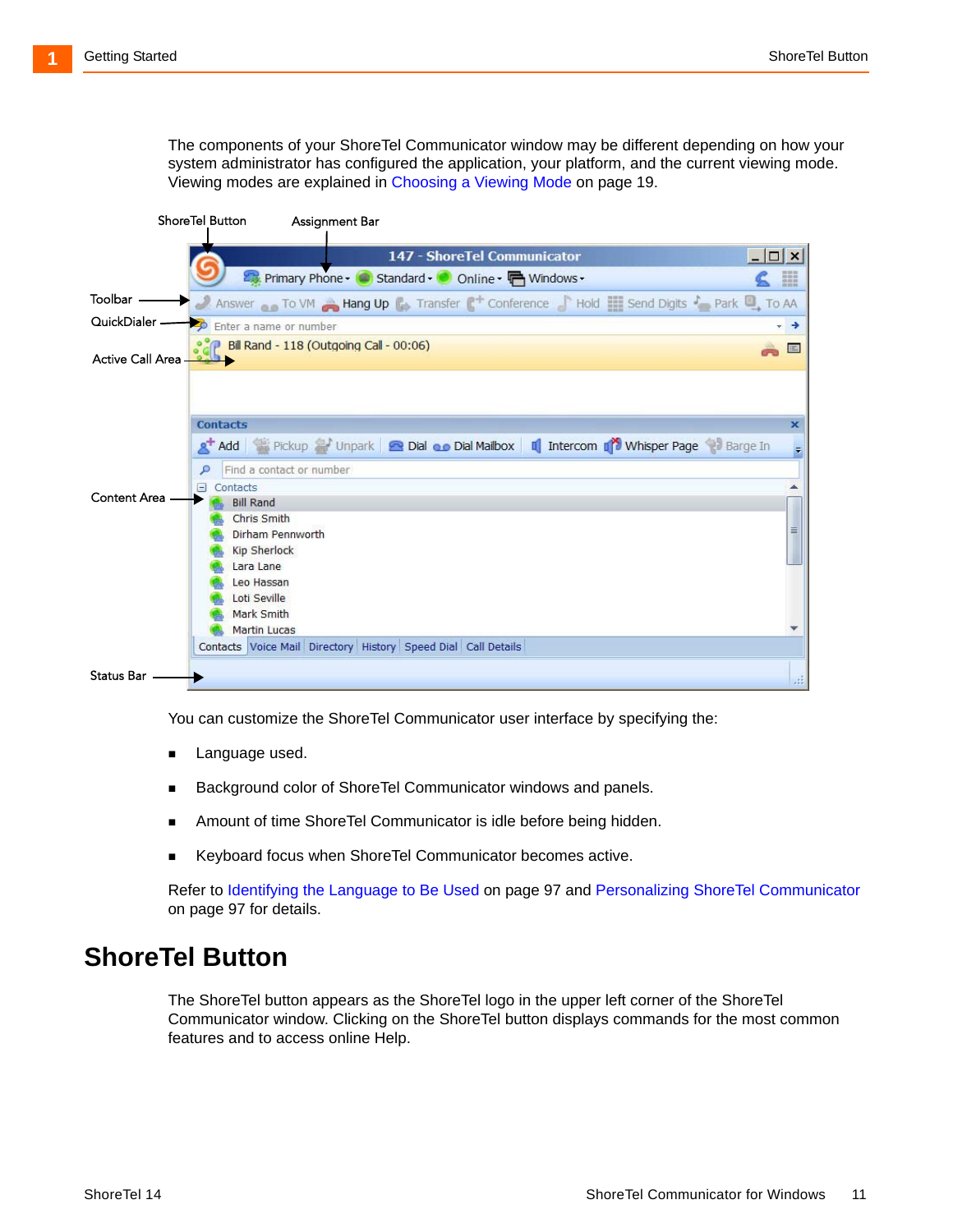

## <span id="page-11-0"></span>**The Assignment Bar**

The Assignment bar allows you to assign your primary phone, call handling mode, IM presence and connection status, and choose the ShoreTel Communicator windows you want to see.

757-2169 - ShoreTel Communicator  $\Box$   $\times$ Primary Phone + Standard + O Online + H Windows + H

The Assignment bar also displays icons, on the right side of the bar, that indicate the state of your current calls and voice mail, and if there is any trouble (errors) with your phone. These icons are:

- $\blacksquare$  I Indicates the current call and on-hook phone status, and displays the quantity of unanswered calls.
- <sup>10</sup> 10 Shows the number of new voice mails.
- The mute status of the current call.
- Opens a keypad through which dialing tones (DTMF) can be sent during active voice calls.

## <span id="page-11-1"></span>**Toolbars**

Toolbars provide single-click access to ShoreTel Communicator tasks.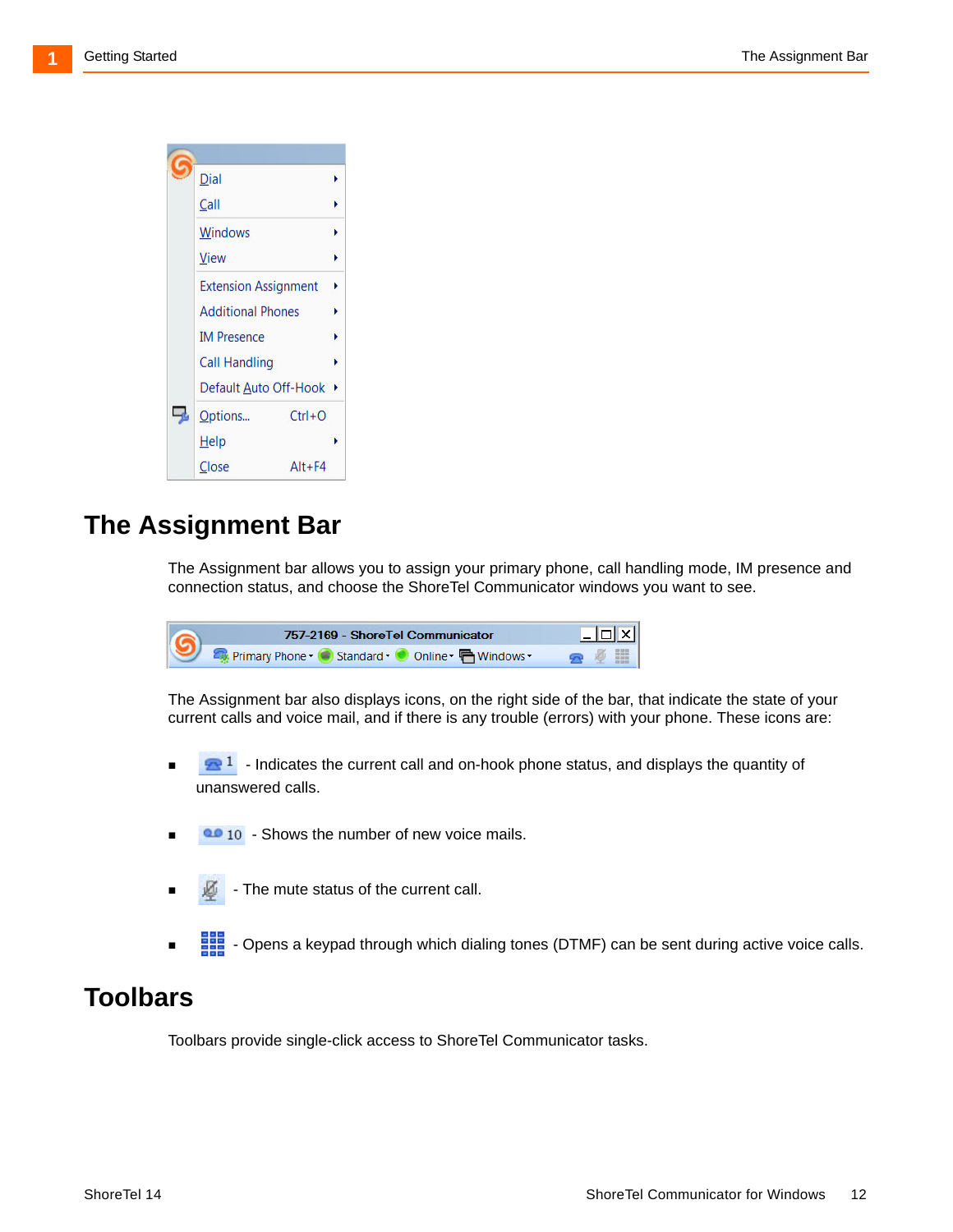| 757-2169 - Shore Tel Communicator                                                                                                   |  | $   $ $  $ $\times$ $ $ |
|-------------------------------------------------------------------------------------------------------------------------------------|--|-------------------------|
| Primary Phone • C Standard • C On The Phone • C Windows •                                                                           |  | $\leq$ $\frac{1}{2}$    |
| Answer on To VM . Hang Up C. Transfer C <sup>+</sup> Conference <b>Notify Community</b> Video Send Digits A Park <sup>O</sup> To AA |  |                         |

## <span id="page-12-0"></span>**QuickDialer**

The QuickDialer offers rapid access to directories and Outlook contacts, from which you can make a phone call, start an IM session, or send an email.

The QuickDialer can be customized by:

- **Including fax numbers for contacts.**
- Searching by company name.
- Displaying available methods of contacting filtered extensions.
- Showing a Go arrow on the right of the QuickDialer field. Clicking the Go arrow initiates a call to the contact in the field.
- **Specifying the type of recently made and received calls displayed from the Redial icon.**

Refer to [Personalizing ShoreTel Communicator on page 97](#page-96-3) for details.

#### **Accessing a contact using the QuickDialer**

- **1.** From the QuickDialer field drop-down menu, choose from the list of recent contacts.
- **2.** To find a contact that you have **not** recently been in touch with, enter information on the contact in the QuickDialer field; matches from the directory are displayed as the text is entered.

The following information can be entered in the QuickDialer field to find a contact:

- The recipient's name, as listed in your directory.
- **The recipient's number, as listed in your directory.**
- A valid phone number, as specified by your system.
- Company name if the **Search by company name** option is selected. Refer to [Personalizing](#page-96-3)  [ShoreTel Communicator on page 97](#page-96-3) for more information.
- Address.
- IM address.
- Department name, as a name qualifier.
- **3.** From the list, select method you want to use to contact the recipient.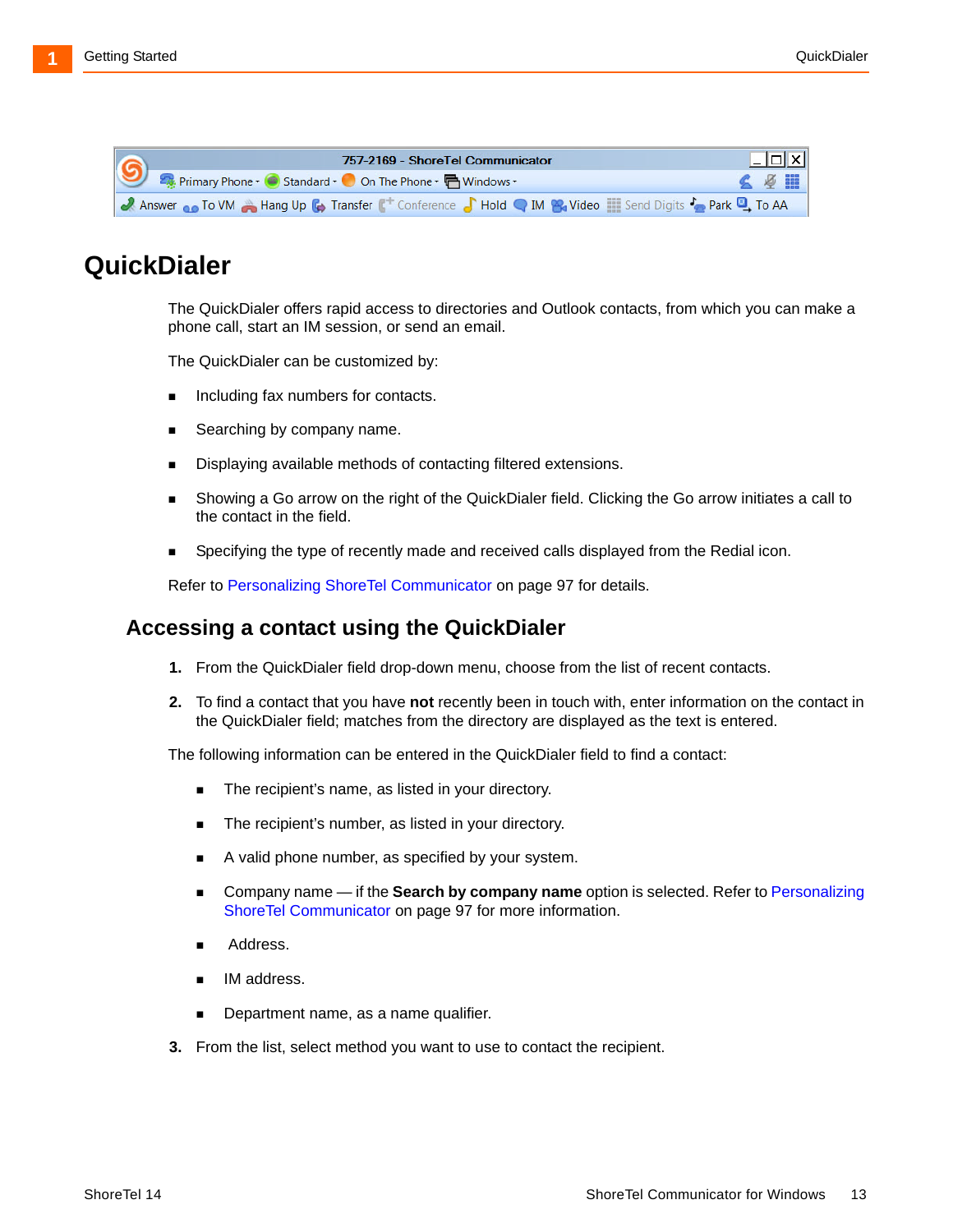## <span id="page-13-0"></span>**Active Call Area**

The Active Call area displays a list of your active calls in the order they are made and received. If you have more than one active call, new calls are added to the bottom of the list.

Information on a call includes the caller's name and phone number, and the current status of the call. Icons provide a visual indication of call status. The call status icons, shown to the left of the caller details, are:

- Incoming Call - Connected - Hold
- **■** Secure

Icons to the right of caller details allow you to manage calls from the Active Call area, as explained in [Chapter 2, Making and Managing Calls on page 21](#page-20-1).

You can customize the Active Call area by:

- Specifying the number of calls that can be handled by ShoreTel Communicator and listed in the Active Call area. Calls that you receive while the Active Call area is full are handled as busy.
- **Displaying empty call cells.**

Refer to [Specifying Telephony Options on page 92](#page-91-1) for details.

## <span id="page-13-1"></span>**Content Area and Content Windows**

The Content area displays ShoreTel Communicator content windows. By default, only the Contents, Voice Mail, and History windows are available. To open the other windows, from the **Windows** menu choose the window you want to open.

The ShoreTel Communicator content windows are:

- **Call Details**
- **[Contacts](#page-14-0)**
- **History**
- Voice Mail
- **[Directory](#page-15-0)**
- [Speed Dial](#page-16-2)
- Conference Web Portal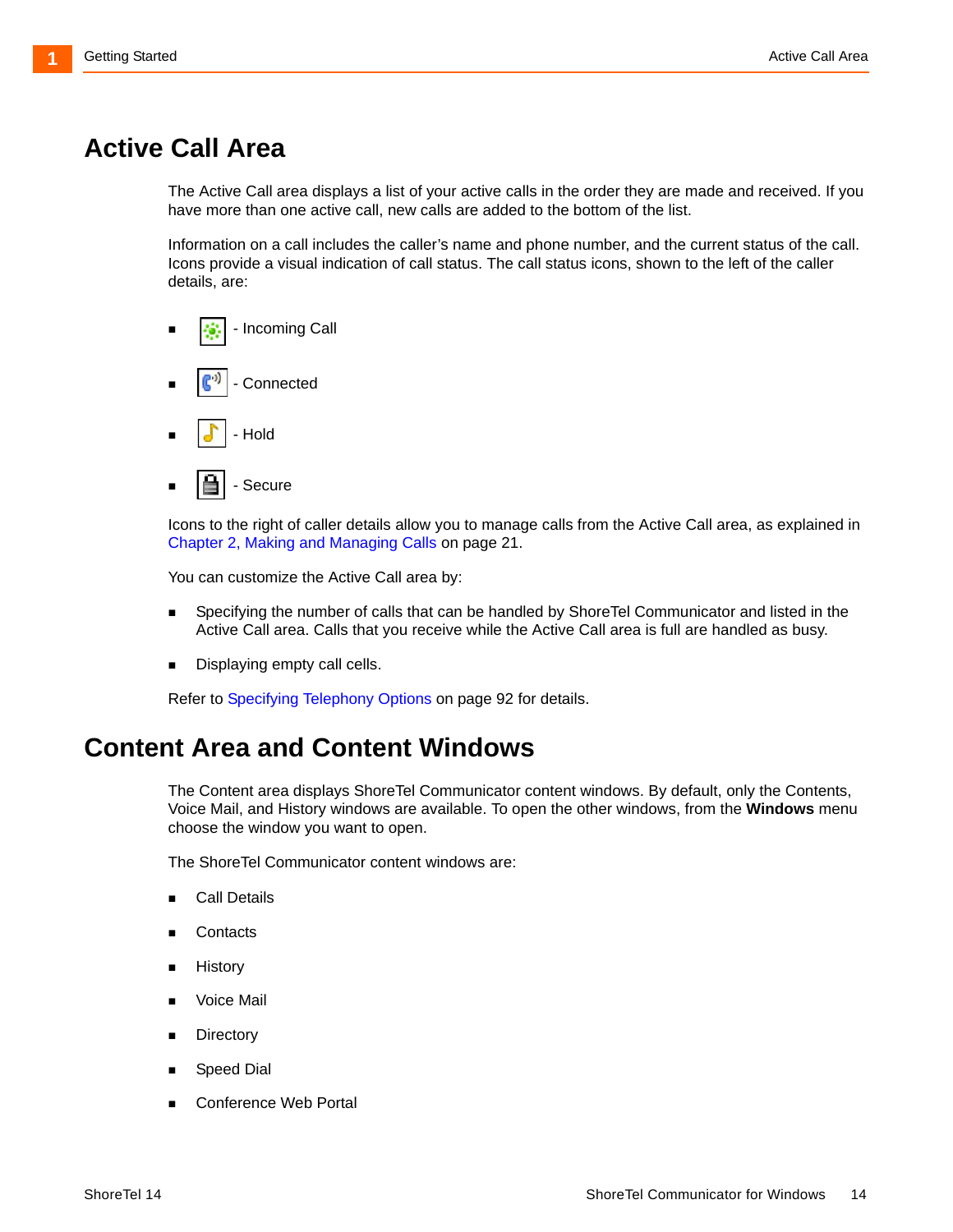You can easily move between ShoreTel Communicator content windows by clicking the appropriate tab at the bottom of the Content area. Content windows can also be displayed in a separate standalone window. Refer to [Displaying Separate Content Windows on page 18](#page-17-1) for details.

## **Call Details Window**

The Call Details window shows information on an active call, including the destination or origination of the call and the call routing. You can also use the Call Details window to add information on the active call by [creating a call note.](#page-75-2)

### <span id="page-14-0"></span>**Contacts Window**

You use the Contacts window to list the contact you call most frequently. You can [add entries](#page-57-1) from the system directory, Microsoft Outlook, and your personal contacts. Then you can [group the entries](#page-58-2) to make it easier to find the contact you want. The Contacts window also [indicates the presence of a](#page-53-3)  [contact](#page-53-3).

The appearance of the Contents window toolbar can be changed by clicking **Customize** and using the Customize Toolbar dialog box to:

- Change the button style
- Show or hide a button
- Move a button to a different location on the toolbar

To return the toolbar to its default appearance, right-click on the toolbar and from the resulting menu choose **Reset Toolbar**.

From the Contacts window, you can also:

- **[Make and manage phone calls](#page-20-1)**
- [Create a voice mail](#page-39-1)
- [Initiate an IM session](#page-45-2)
- [Send an email](#page-48-1)

#### **History Window**

[The History window displays all previous incoming and outgoing calls. You can also m](#page-20-1)ake and manage calls from the History window.

Information on a call is displayed in columns and includes whether the call was incoming or outgoing, the name and phone number of the person who made or received the call, the date and time of the call, and call duration. Additional columns provide information on:

- Call Note. Shows information associated with the call.
- **Account Code. Displays the account code associated with a call.**
- **GUID.** A number that identifies a call record.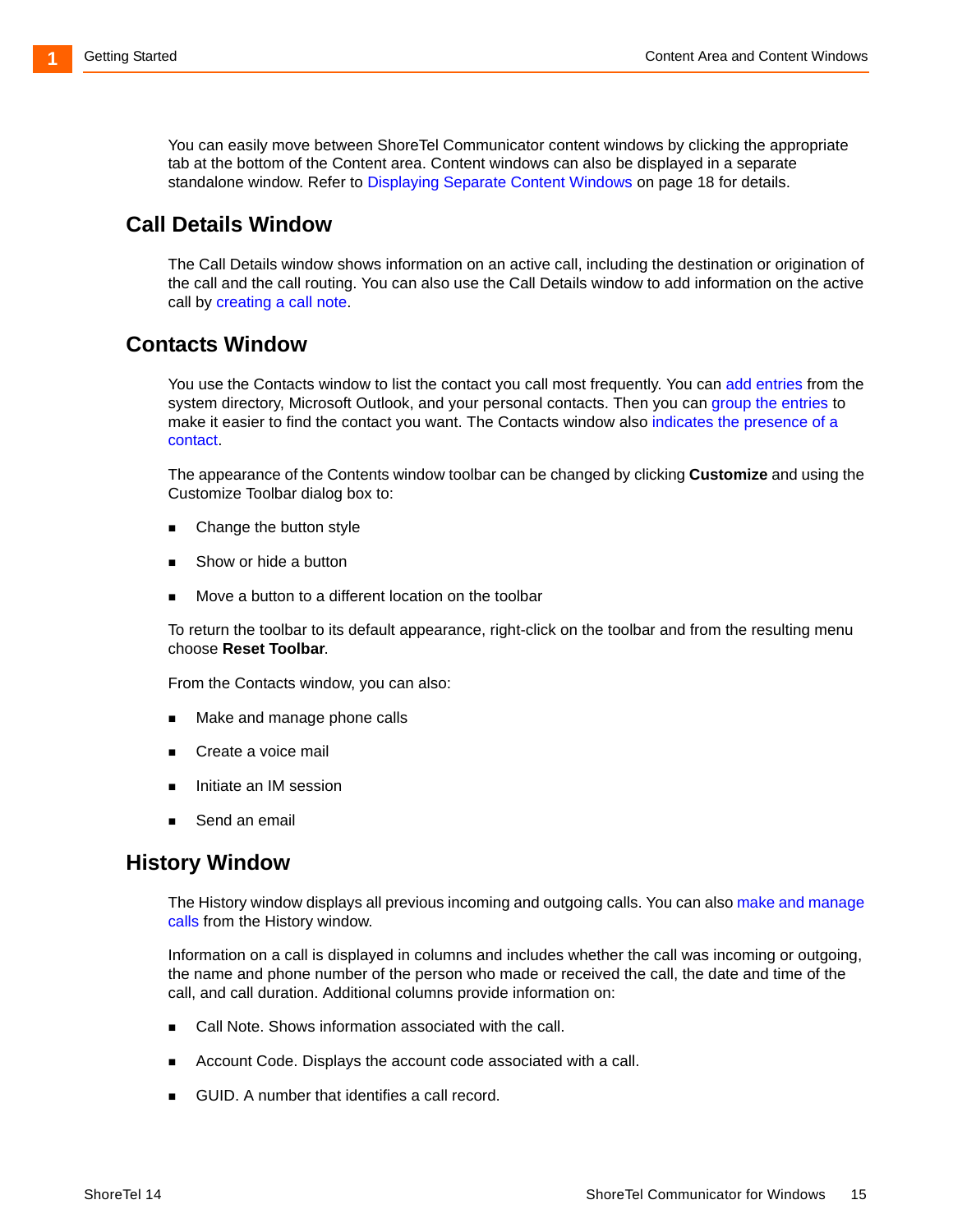**Trunk.** The system trunk through which the call was conducted.

Up to 1,000 calls can be listed in the History window; calls are added to the window when completed and are listed in the order received or made. When the window contents exceeds capacity, the oldest records are removed when you next exit ShoreTel Communicator.

Icons provide a visual indication of the call's history. The history icons are:



### **Voice Mail Window**

A list of your voice mails, in the order they are received, is shown on the Voice Mail window. Using the Voice Mail window you can select your playback and recording device; listen to, reply to; and create a voice mail, and manage your voice mail. See [Chapter 3, Working with Voice Mail on page 34](#page-33-1) for information.

The Voice Mail window also contains the Playback bar to control the audio playback of voice messages.

The appearance of the Voice Mail window toolbar can be changed by clicking **Customize** and using the Customize Toolbar dialog box to:

- Change the button style
- Show or hide a button
- Move a button to a different location on the toolbar

To return the toolbar to its default appearance, right-click on the toolbar and from the resulting menu choose **Reset Toolbar**.

### <span id="page-15-0"></span>**Directory Window**

[The Directory window displays contact information for all system users. You can](#page-56-2) upload your Microsoft Outlook contact[s, and](#page-57-2) add personal contacts, to the Directory window. The Data Source column indicates the source of a contact.

To quickly scroll through the contacts in the Directory window, press the keyboard **End** key. The focus of the window moves to the last item on the current page.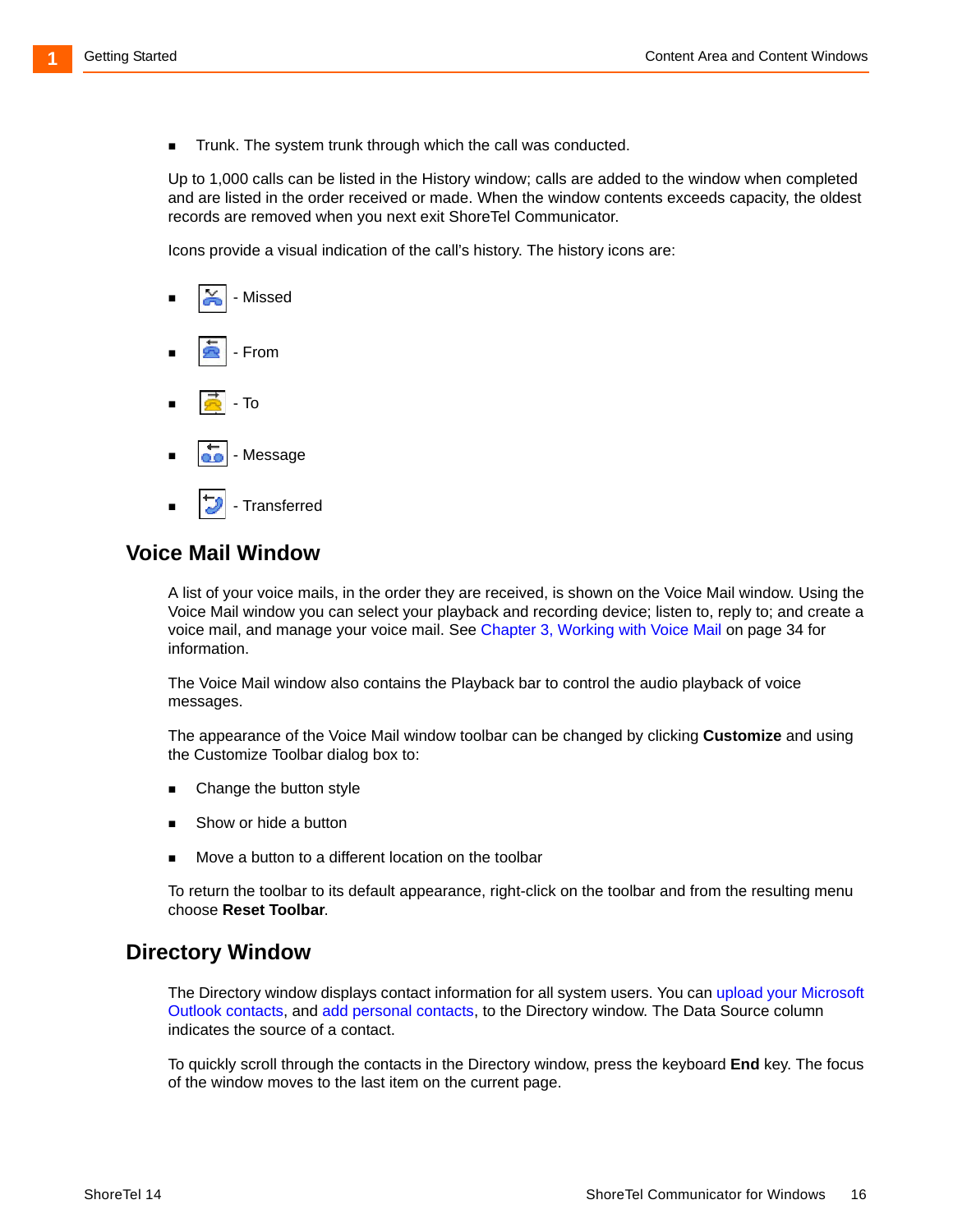If you want to include fax numbers in the Directory window right-click menu, select the **Show fax numbers** option, as explained in the section [Personalizing ShoreTel Communicator on page 97.](#page-96-3)

From the Directory window, you can also:

- Make phone calls
- [Initiate an IM session](#page-45-2)
- [Create voice mail](#page-39-1)
- [Send an email](#page-48-1)

#### <span id="page-16-2"></span>**Speed Dial Window**

[The Speed Dial window provides a list of contacts that you can](#page-27-1) call by speed dialing. The first ten contacts in the Speed Dial window are associated with a numeric key.

[In addition to initiating voice calls, you can](#page-58-3) add, remove, and edit speed dial contacts from this window.

#### **Conference Web Portal**

The Conference Web Portal window opens in your browser, allowing you to make a conference call. Refer to the *ShoreTel Conferencing User Guide* for information.

## <span id="page-16-0"></span>**Status Bar**

The Status bar, located at the bottom of the ShoreTel Communicator window, displays error and status messages.

## <span id="page-16-1"></span>**ShoreTel Notification Icon**

The notification area of the Windows taskbar displays the ShoreTel icon when ShoreTel Communicator is running.



Resting your cursor on the icon displays your phone number or extension. Clicking the icon opens the ShoreTel Communicator window on your desktop.

By right-clicking on the ShoreTel notification icon, and choosing the appropriate command from the resulting menu, you can do the following without having to open the ShoreTel Communicator window:

- Access the ShoreTel Communicator Dial menu, Windows menu, and View menu.
- [Assign extensions](#page-23-2)
- [Set your IM presence](#page-55-0)
- [Identify how your incoming calls are handled](#page-24-0)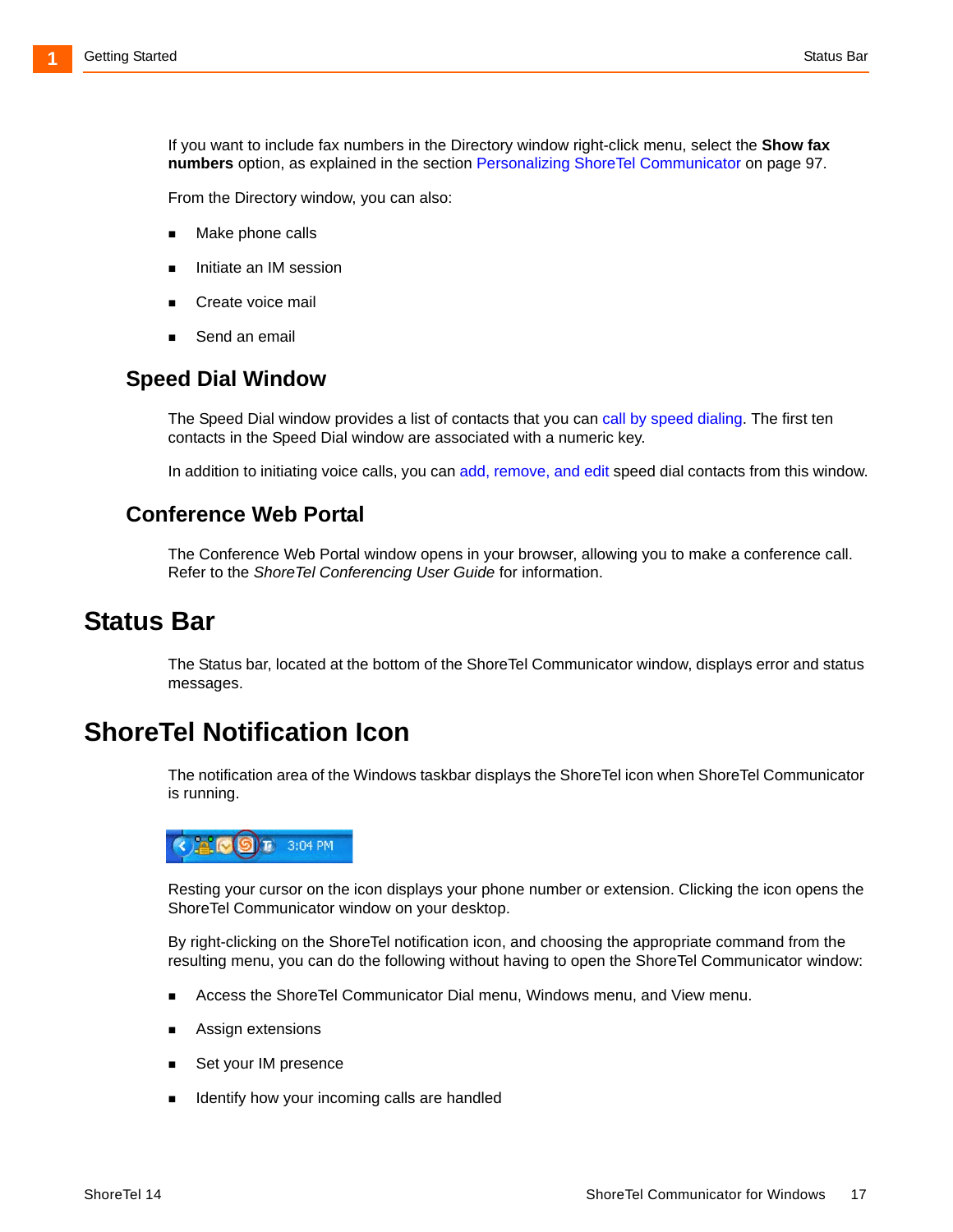- [Customize ShoreTel Communicator](#page-81-1)
- Get Help
- [Exit ShoreTel Communicator](#page-19-0)

You can also open the ShoreTel Communicator window on your desktop from the ShoreTel notification icon.

The ShoreTel notification icon turns gray when ShoreTel Communicator is disconnected from the server.

## <span id="page-17-0"></span>**Organizing Your Desktop**

You can organize your desktop to reflect how you use ShoreTel Communicator. Your desktop can be organized by:

- [Displaying ShoreTel Communicator content windows in a separate standalone window.](#page-17-1)
- [Choosing a viewing mode.](#page-18-1)
- [Showing specific ShoreTel Communicator window components.](#page-18-2)
- [Specifying that ShoreTel Communicator is always the top application.](#page-18-3)

#### <span id="page-17-1"></span>**Displaying Separate Content Windows**

ShoreTel Communicator content windows can be displayed in a separate standalone window, by rightclicking on the window header or tab, and dragging the window to a place on your desktop. A separate window can contain more than one content window (the additional windows are displayed as tabs). Alternatively, a separate window can be opened for each content window.

Separate windows can be combined, and a separate window can be dragged back to the Content area if desired. Combining separate windows displays drop targets in the receiving window – one for each side of the window, and one for the center. As you move the separate window into a receiving window, select the drop target icon representing the area where you want to place the dragged window and then release. A preview shadow indicates where the window will be placed.

Moving a separate window back into the Content area of the ShoreTel Communicator window displays two sets of drop targets. The outer targets are used for adding the Content area to hold the window. The interior drop targets are used to incorporate the separate window into the existing Content area.

You must have the **Enable Drag-and-Drop Window Arrangement** option selected to display these windows on your desktop, as explained in the section Personalizing ShoreTel Communicator on page [97](#page-96-3).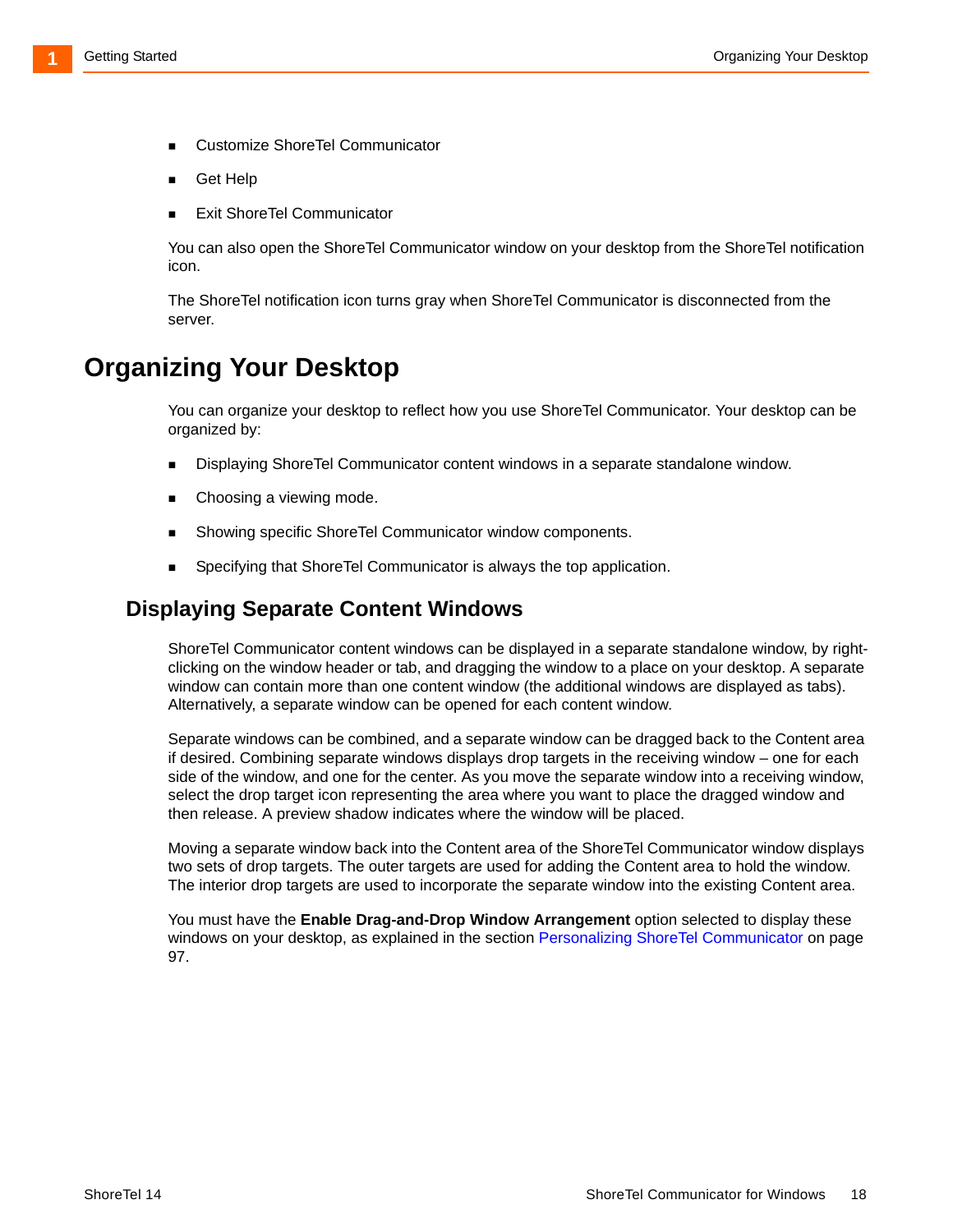## <span id="page-18-1"></span>**Choosing a Viewing Mode**

ShoreTel Communicator provides three viewing modes: Normal, Miniature, and Docked. The Normal view contains all ShoreTel Communicator window components. The Miniature view is a compact version of the ShoreTel Communicator window, and displays only the ShoreTel Communicator button, the QuickDialer, and the toolbars you want to see; in this mode ShoreTel Communicator content windows automatically appear as separate standalone windows.

Four docked views allow you to dock the ShoreTel Communicator window a side of your monitor screen. When ShoreTel Communicator is docked to the top or bottom of the monitor, ShoreTel Communicator content windows automatically appear in separate standalone windows.

To select a viewing mode, select **ShoreTel Button > View**, and choose the view mode you want. When ShoreTel Communicator is next opened, it maintains the viewing mode last selected.

### <span id="page-18-2"></span>**Showing ShoreTel Communicator Window Components**

You can choose which ShoreTel Communicator components you want to show. These components are the Menu bar, the toolbars, and the Status bar.

To show a windows component, select **ShoreTel Button > View** and choose the window components you want to show.

### <span id="page-18-3"></span>**Specifying ShoreTel Communicator as Top Application**

You can specify that ShoreTel Communicator appears always on top of other running applications.

To specify ShoreTel Communicator as the top application, select **ShoreTel Button > View** and choose **Always on Top**.

# <span id="page-18-0"></span>**Upgrading ShoreTel Communicator**

Whenever a new version of ShoreTel Communicator is available, you are given the opportunity to upgrade.

An upgrade may be either required or optional, as determined by your system administration. If you choose not to upgrade by clicking **No** in the **Upgrade Required** prompt, and the upgrade is required, ShoreTel Communicator closes.

If the upgrade is optional and you click **No** in the **Upgrade Required** prompt, your current version of ShoreTel Communicator opens. You can then upgrade at a later time by choosing **Help > Upgrade from ShoreTel Communicator**.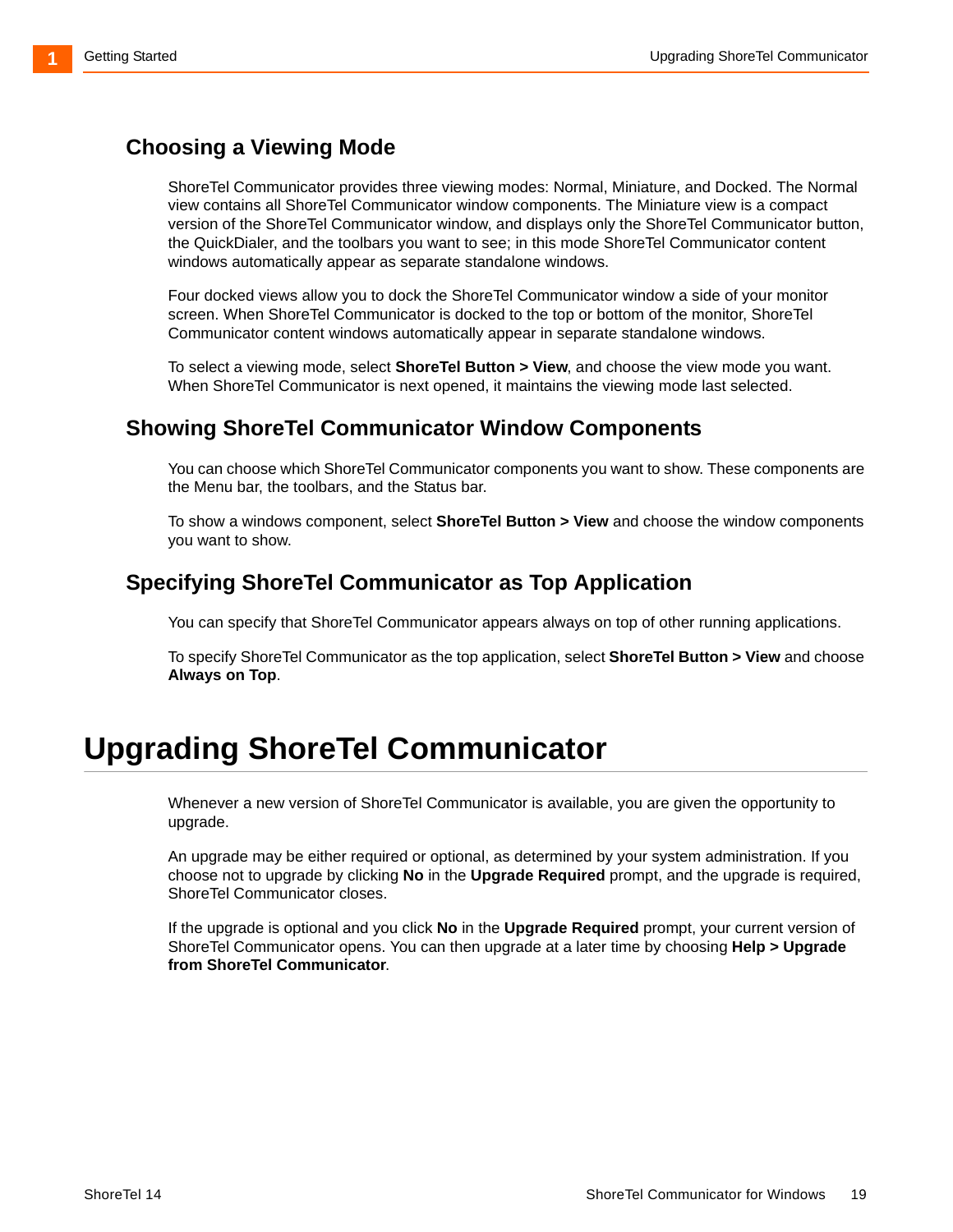# <span id="page-19-0"></span>**Exiting ShoreTel Communicator**

ShoreTel Communicator must be running to monitor the system for messages, view presence, or engage in chat. Closing ShoreTel Communicator simply closes the Communicator window; ShoreTel Communicator continues to run in the background. The ShoreTel icon is displayed in the notification area of the Windows taskbar when ShoreTel Communicator is running.

You terminates the running of ShoreTel Communicator by right-clicking on the ShoreTel notification icon and choosing **Exit**.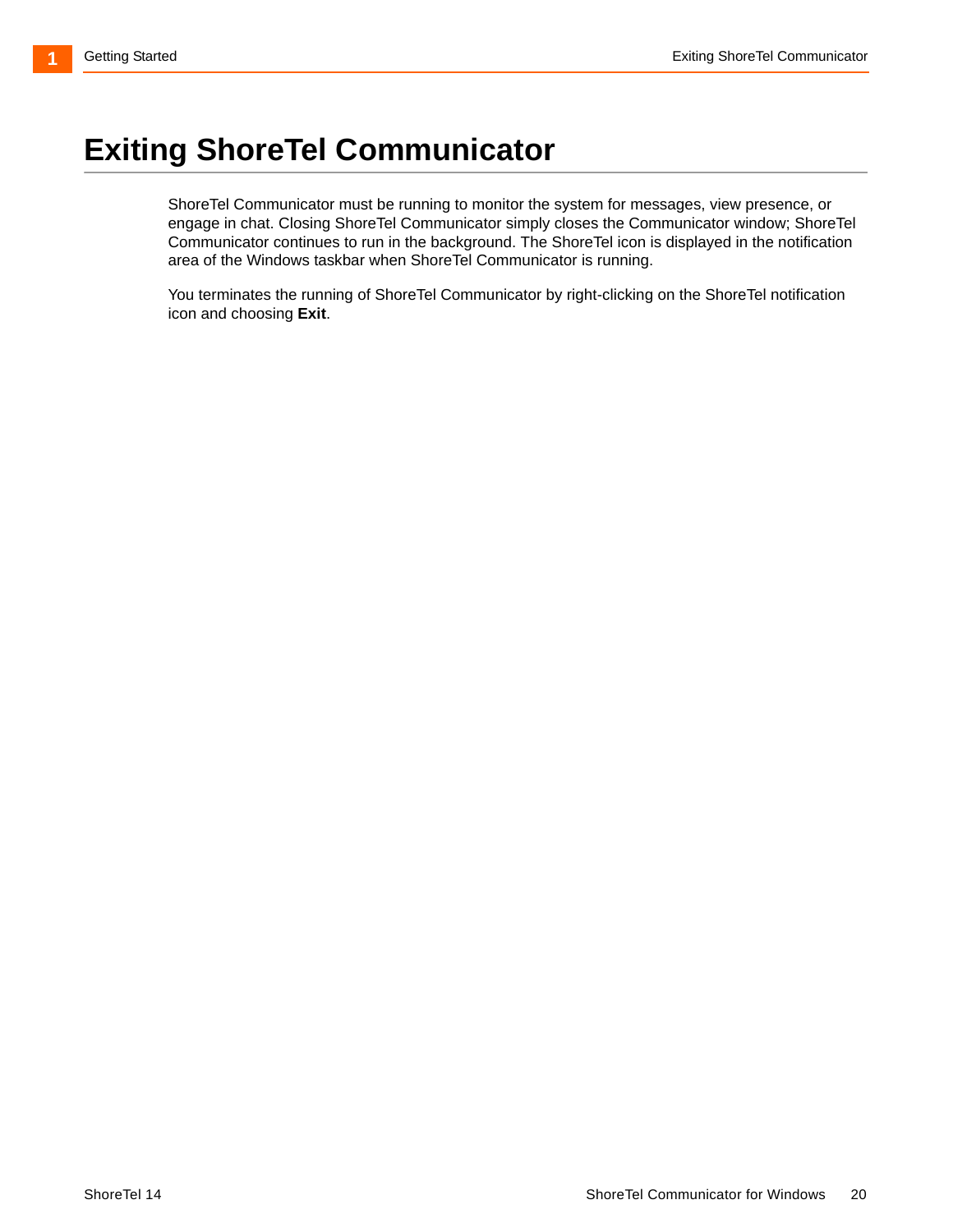# **CHAPTER**



# <span id="page-20-1"></span><span id="page-20-0"></span>**Making and Managing Calls**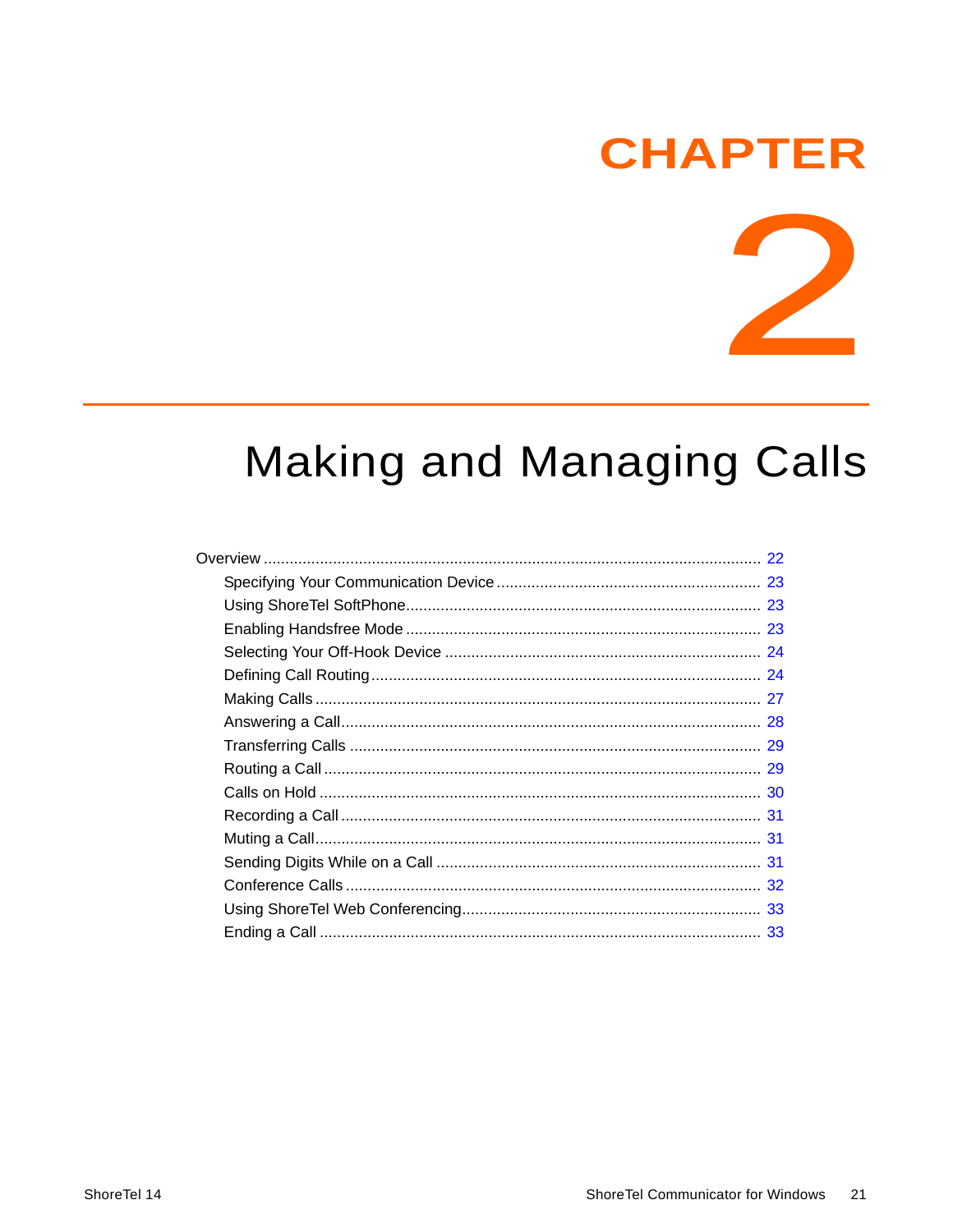# <span id="page-21-0"></span>**Overview**

With ShoreTel Communicator you have integrated telephone-to-telephone call capabilities. This means that you can use either a telephone or your computer to:

- **Specify your communication device**
- **[Define call routing](#page-23-1)**
- **[Make calls](#page-26-0)**
- [Answer calls](#page-27-0)
- [Transfer calls](#page-28-0)
- [Route a call](#page-28-1)
- [Place a call on hold](#page-29-0)
- [Record a call](#page-30-0)
- **[Mute a call](#page-30-1)**
- [Send digits while on a call](#page-30-2)
- **[Create a conference call](#page-31-0)**
- **End calls**

Making and managing special types of calls, usually done by operators and assistants, is explained in [Chapter 7, Special Features on page 70.](#page-69-1) Information on ShoreTel Communicator's Presence feature, which you can use to inform colleagues of your, and be informed of their, availability to receive a call can be found in [Chapter 5, Presence and Contacts on page 53.](#page-52-1)

You can customize how ShoreTel Communicator interacts with your communication device by:

- [Suppressing the call waiting tone, which is a signal inserted into the audio path during a voice call](#page-24-1)  [to alert you of an inbound call. Calls that you receive when the call waiting tone is suppressed are](#page-24-1)  [handled as specified by your](#page-24-1) active call handling mode.
- **Specifying the prefix that must be dialed to make an external call, so that you do not have dial the** number.
- **EXECHOOSING the sounds to be played for incoming internal and external calls.**
- Identifying the language used to display your IP phone messages.

For information, see the section [Specifying Telephony Options on page 92.](#page-91-1)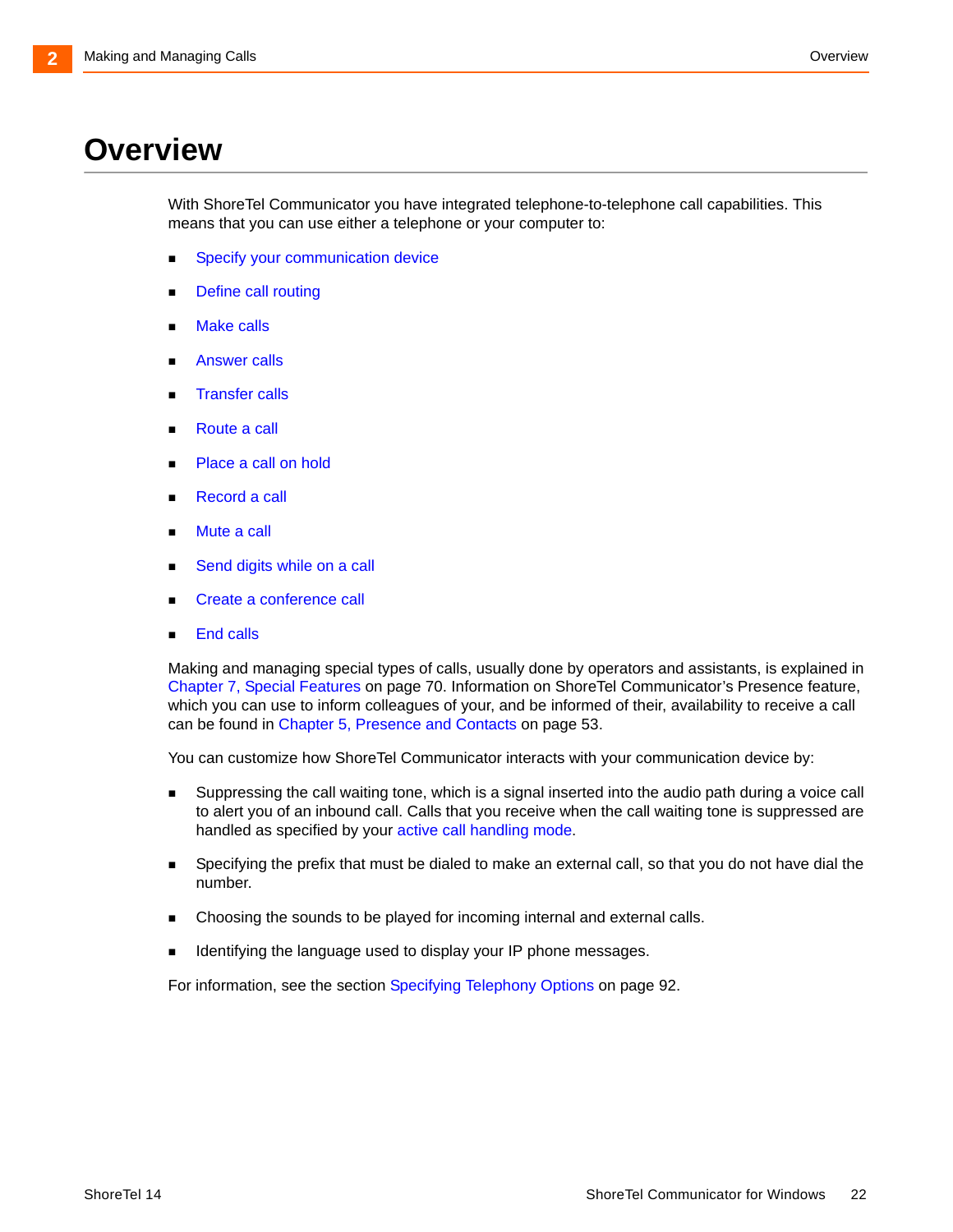# <span id="page-22-0"></span>**Specifying Your Communication Device**

With ShoreTel Communicator you have the ability to specify the device you want to use to make and receive calls. This includes [using your computer with ShoreTel SoftPhone](#page-22-1)[, using a headset or speaker](#page-22-2)  [phone by e](#page-22-2)nabling handsfree mode, or [using an off-hook device](#page-23-0) like a wireless headset or Bluetooth device.

## <span id="page-22-1"></span>**Using ShoreTel SoftPhone**

SoftPhone is a ShoreTel Communicator component that allows you to make calls and use voice mail directly through your computer's audio features.

You can choose the sounds that SoftPhone plays for incoming internal and external calls; for information see section [Choosing Sounds on page 96](#page-95-1). You can also specify SoftPhone device settings, as explained in the section [Specifying SoftPhone Options on page 95](#page-94-2).

SoftPhone is a licensed feature and may need to be enabled by your system administrator.

## **Using SoftPhone**

- **1.** Plug your headset into your computer's audio outlet.
- **2.** Assign your extension to SoftPhone.

Your extension remains assigned to SoftPhone until you either assign your extension to another device or shut down your computer.

**3.** Use ShoreTel Communicator to make and manage calls, as explained in this chapter.

## <span id="page-22-2"></span>**Enabling Handsfree Mode**

Enabling handsfree mode makes it possible to use ShoreTel Communicator with a headset or speaker phone. The phone is off hook and the dial tone is suppressed. At the conclusion of a call you can initiate a new call without hanging up the phone.

## **Enabling handsfree mode**

- **1.** From the ShoreTel button choose **Options**.
- **2.** Click **Telephony** from the Options and Preferences window.

The Telephony page is displayed.

**3.** Select **Suppress dial-tone when off-hook** to use ShoreTel Communicator with a headset or speaker phone instead of a receiver (i.e. in handsfree mode).

The phone is off hook and the dial tone is suppressed. At the conclusion of a call you can initiate a new call without hanging up the phone.

**4.** Click **OK**.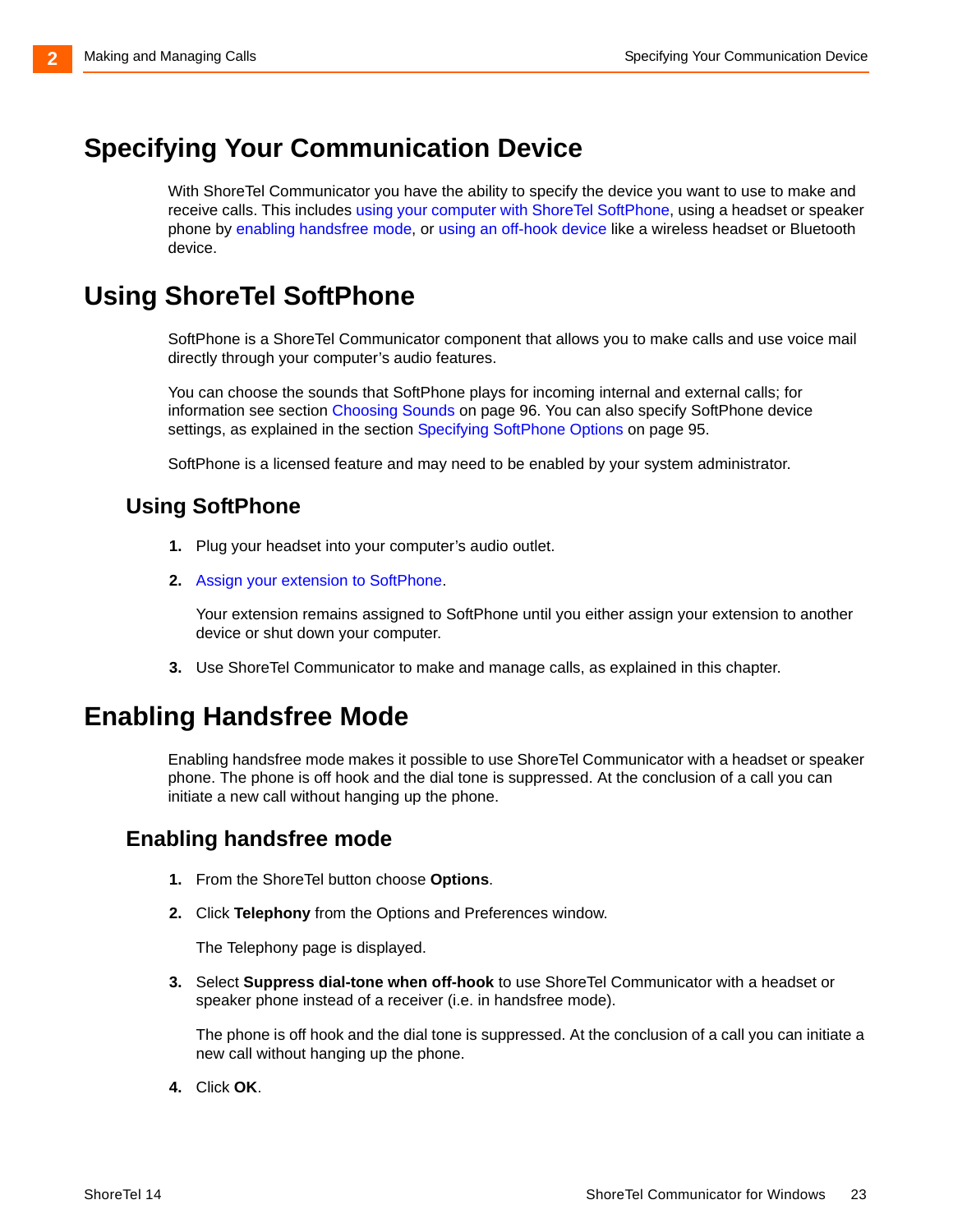## <span id="page-23-0"></span>**Selecting Your Off-Hook Device**

If you choose to use ShoreTel Communicator with an off-hook device like a wireless headset or Bluetooth device, choose the default device from **ShoreTel button > Default Auto Off-Hook**.

## <span id="page-23-1"></span>**Defining Call Routing**

With ShoreTel Communicator, you can define how calls to your [specified device](#page-22-0) are routed by:

- **Assigning an extension**
- **If [Identifying how inbound calls are handled](#page-24-1)**
- **[Enabling additional devices to ring simultaneously](#page-24-2)**
- **[Allowing callers to find you](#page-25-0)**
- **[Personalizing call handling](#page-25-1)**

## <span id="page-23-2"></span>**Assigning an Extension**

By default, you system administrator has assigned you an extension, which is designated as your primary phone. To make and receive calls from a different phone, you must assign your extension to that phone. Your extension can be assigned to ShoreTel SoftPhone or any other phone that you configure for this purpose. The ability to assign your extension to another phone requires authorization from your system administrator.

For example, if you are remotely connected to your office via a Virtual Private Network (VPN), you can still manage your calls with ShoreTel Communicator for Mac while receiving your extension calls on an external phone (such as your mobile or home office phone).

Once you have assigned your extension to a phone, you can [define how incoming calls to that phone](#page-23-1)  [are routed.](#page-23-1)



#### **Note**

If you have assigned your extension to SoftPhone, when you shut down your computer the extension assignment automatically returns to your primary phone. This is not the case with other devices.

**1.** Click on the extension assignment icon on the **Assignment** bar.

You can also choose **Extension Assignment** from the **ShoreTel button**.

**2.** From the menu, choose the phone to which you want to assign your extension.

The icon on the Assignment bar changes to indicate the default phone. ShoreTel routes all your calls to this phone.

**3.** If you want to use a phone that is not listed on the menu, choose **Configure Phones**.

[The My Phones page of the Options and Preferences window opens for you to](#page-82-3) configure the phone.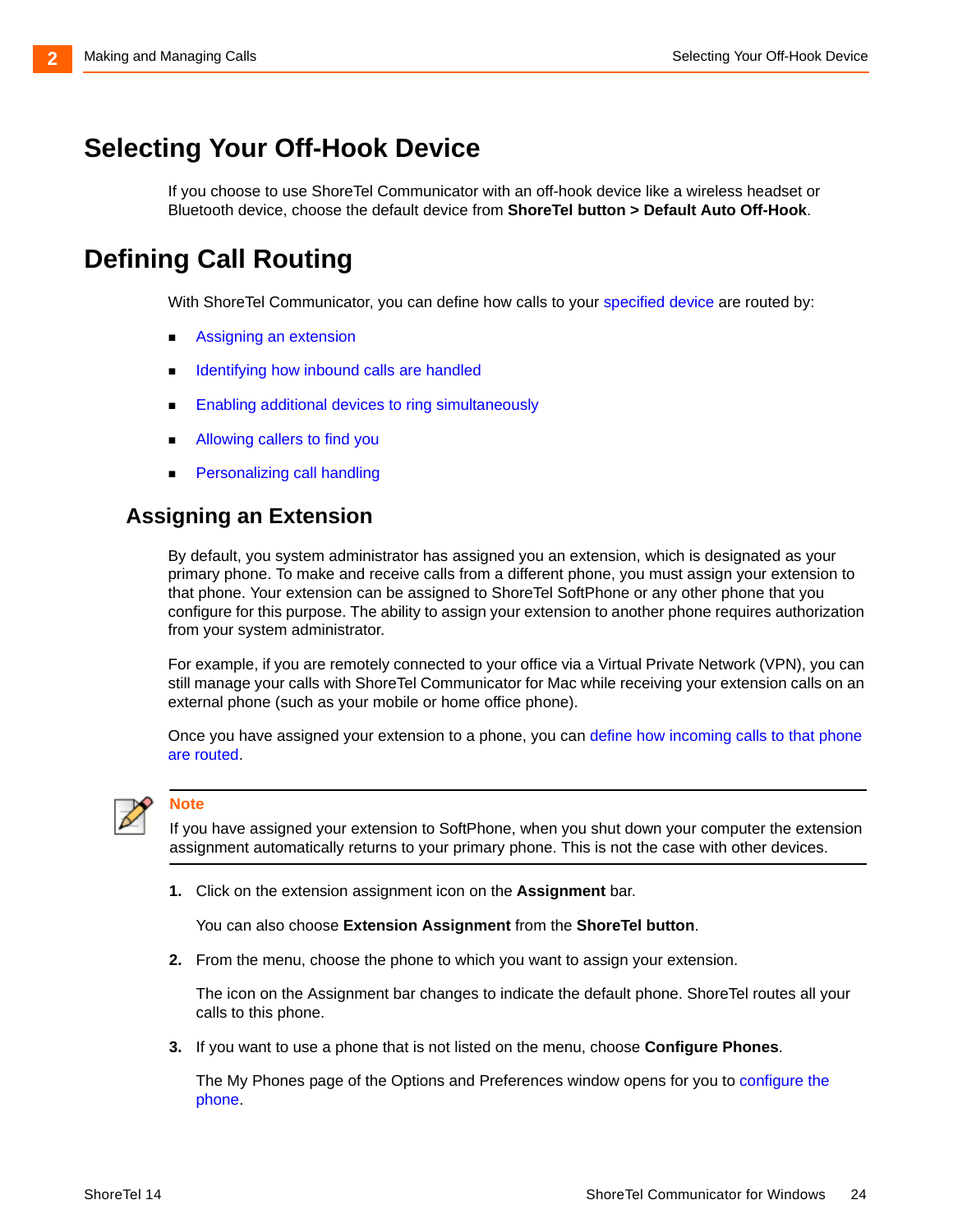## <span id="page-24-1"></span>**Identifying How Incoming Calls Are Handled**

<span id="page-24-0"></span>A call handling mode identifies how your inbound calls are handled in a variety of situations. For example, when you are away from your desk you may want to play a different greeting and send incoming calls to another phone number. ShoreTel provides five call handling modes to identify the manner that your calls are handled in a variety of situations: Standard, In a Meeting, Out of Office, Extended Absence, and Custom.

You can configure a call handling mode with warnings about how the Standard call handling mode is being used when starting up ShoreTel Communicator, which users can change your call handling mode, and the definition of each call handling mode. Refer to the section [Configuring Call Handling](#page-84-1)  [Modes on page 85](#page-84-1) for information.

The active call handling mode is automatically determined on the basis of system schedules maintained by your system administrator. You can also:

- **Manually set the active call handling mode using ShoreTel Communicator.**
- Manually set the active call handling mode through your ShoreTel IP telephone (as explained in the documentation of your specific telephone).
- Automatically set the call handling mode based on Microsoft Outlook appointments, as explained on [Automatically Setting Call Handling Using Outlook on page 69.](#page-68-1)

#### **Manually determining a call handling mode from ShoreTel Communicator**

**1.** Click the call handling icon on the **Assignment** bar.

You can also choose **Call Handling** from the **ShoreTel Communicator** button.

**2.** From the drop-down menu, select the call handling mode you want for your incoming calls.

The icon on the Assignment bar changes to indicate the active call handling mode. ShoreTel uses this mode to handle all incoming calls until you manually select a different mode or an automatic mode transition is performed by the system schedule.

### <span id="page-24-2"></span>**Enabling Additional Devices to Ring Simultaneously**

Additional devices can ring simultaneously when someone calls your extension or your DID number. When you answer the call on one of the devices, you are connected to the caller and the other devices stop ringing.

Note that if your system has gone down, or you have moved one of the devices, you must reconfigure the devices to enable simultaneous ringing.

#### **Ringing additional devices**

- **1.** From the **ShoreTel button** choose **Options**.
- **2.** Click **Incoming Call Routing** from the Options and Preferences window.

The Incoming Call Routing page is displayed.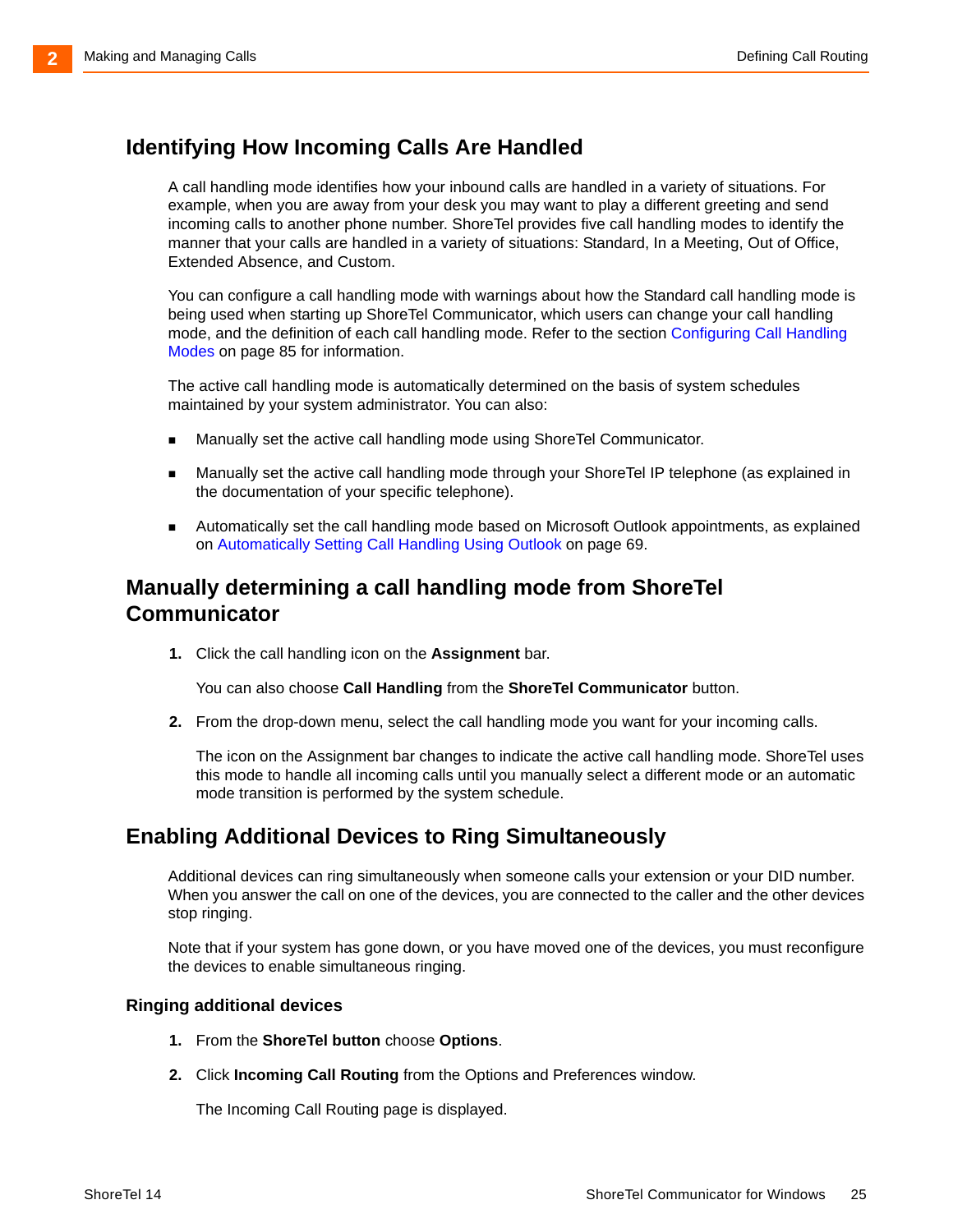- **3.** In the **Ring Additional Phones** [area, select the](#page-24-1) call handling mode(s) for which you want additional phones to ring simultaneously. Then choose the configured phone(s) that you want to ring.
- **4.** Click **OK**.

### <span id="page-25-0"></span>**Allowing Callers to Find You**

You can provide callers who are automatically routed to your voice mailbox a way to contact you by using the Find Me feature. Callers listening to your voice mail message can press 1 to request the ShoreTel system to dial up to two alternate numbers. If the ShoreTel system cannot reach you at either of these numbers, the caller can then leave you a voice mail.

#### **Using the Find Me feature**

- **1.** From the **ShoreTel** button choose **Options**.
- **2.** Click **Incoming Call Routing** from the Options and Preferences window.
- **3.** Use the options in the Find Me area to specify if you want callers who are routed to your voice mailbox to be able to contact you. These options are
	- When callers reach my voice mail and my Call Handling Mode is. Select the call handling mode(s) for which callers can reach you.
	- **Find me at the following phones. Specify the first and second phones, in order, to which the** call is routed. These can be internal extensions or external phones.

You can find a specific phone number by entering information in the field; matches from the directory are displayed as the text is entered. Select the number you want.

- Send incoming Caller ID. Select if you want the incoming caller's ID sent to the Find Me destination. The caller ID is displayed before you answer the call.
- **Enable record caller's name for Find Me. Select to prompt the caller to record their name for** calls routed to the Find Me destination. The caller's name is then played before you answer the call. You can then select Record name even if caller ID is present to require all callers to record their name, regardless of the availability of their Caller ID. This excludes internal users whose name was previously recorded.
- Automatically find me before playing my greeting, instead of caller pressing "1" during greeting. Select to route calls to the Find Me destination without requiring the caller to press 1.
- **4.** Click **OK**.

### <span id="page-25-1"></span>**Personalizing Call Handling**

You can create personal rules that further define call routing. For example, you may want to:

- Require unidentified callers to announce their name.
- Assign different ringtones for selected callers, such as family or personal contacts.
- **Route calls from non urgent sources directly to voice mail or to another extension.**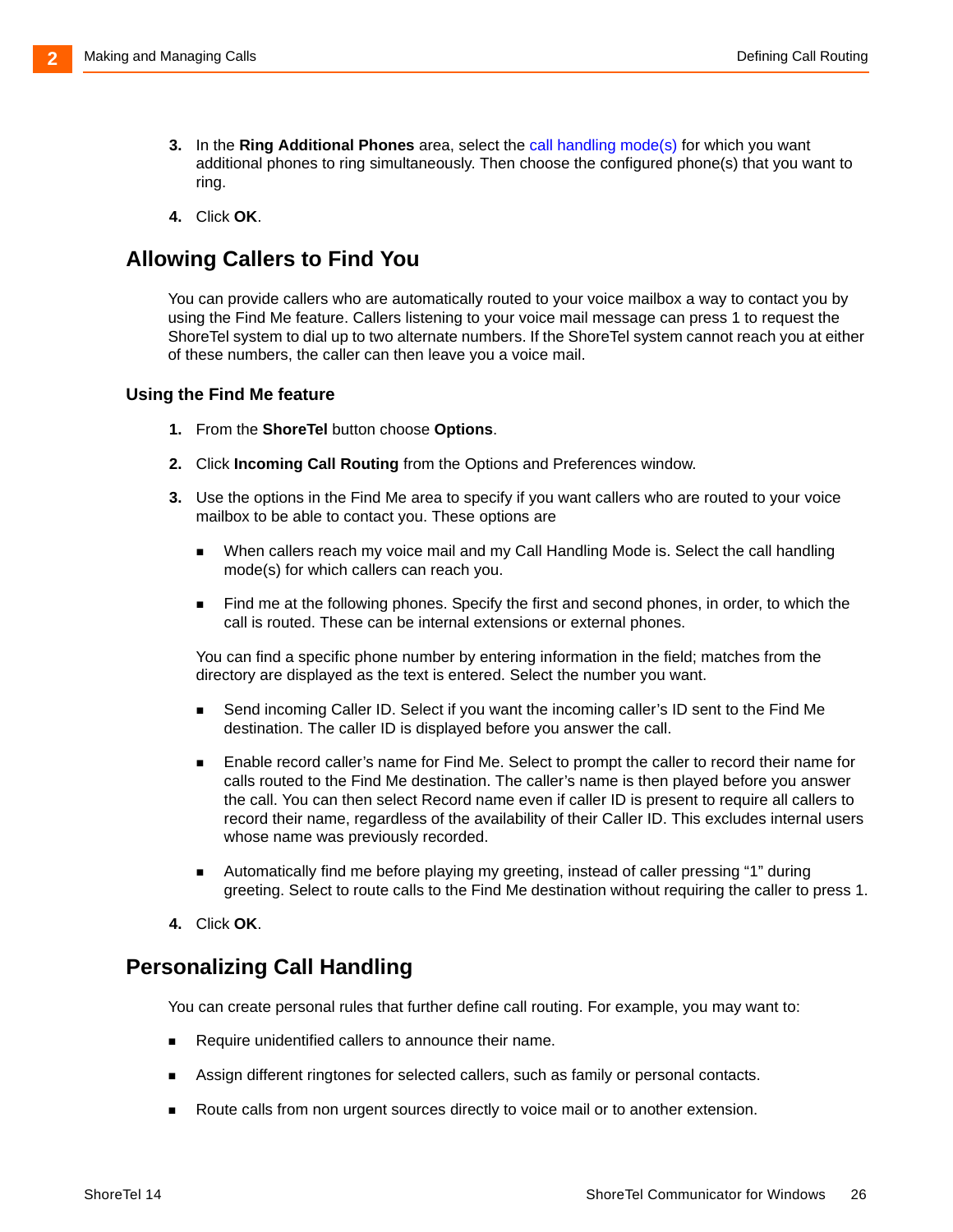Personal call handling rules are based on multiple criteria including the time or date a call is received, the caller status, and caller identity. These rules take precedence over the active call handling mode.

Refer to [Personalizing Call Handling on page 86](#page-85-1) for information on creating personal call handling rules.

## <span id="page-26-0"></span>**Making Calls**

Using ShoreTel Communicator, you can easily [make a call to a single contact](#page-26-1) o[r make a call to a](#page-27-2)  [contact's voice mailbox](#page-27-2). Making special calls, usually done by operators, assistants, and call center personnel, is explained in [Chapter 7, Special Features on page 70](#page-69-1).

ShoreTel Communicator helps reduce your attempts to call unavailable parties by identifying the availability (presence) of a contact to accept your call. For information, refer to the section Identifying [Presence on page 54.](#page-53-4)

Once you have placed a call, details of the connected call are displayed in the Active Call area of ShoreTel Communicator.

#### <span id="page-26-1"></span>**Making a Call to a Contact**

You can make a call to a contact in several ways. Calls can be made from:

- **The Dial menu**
- **[The QuickDialer](#page-26-2)**
- **[The Contacts, History, and Directory windows](#page-27-3)**
- [The Speed Dial window](#page-27-4)
- An availability alert

You can also make a call from the [Voice Mail window,](#page-36-2) the [Chat window,](#page-48-2) and from [Microsoft Outlook.](#page-67-2)

#### **Making a Call from the Dial Menu**

You can make a call from the Dial menu.

- **1.** From the **ShoreTel** button, choose **Dial > Make Call**.
- **2.** Use the Make New Call dialog box to enter the call recipient's name or number in the field at the top. Matches from the directory are displayed below as the text is entered.
- **3.** Select the call recipient. The **Dial Digits** field shows the number that will be dialed.
- **4.** Click **Make Call**.

#### <span id="page-26-2"></span>**Making a Call Using the QuickDialer**

The QuickDialer offers rapid access to directories and personal contacts, and provides a quick way to make a phone call.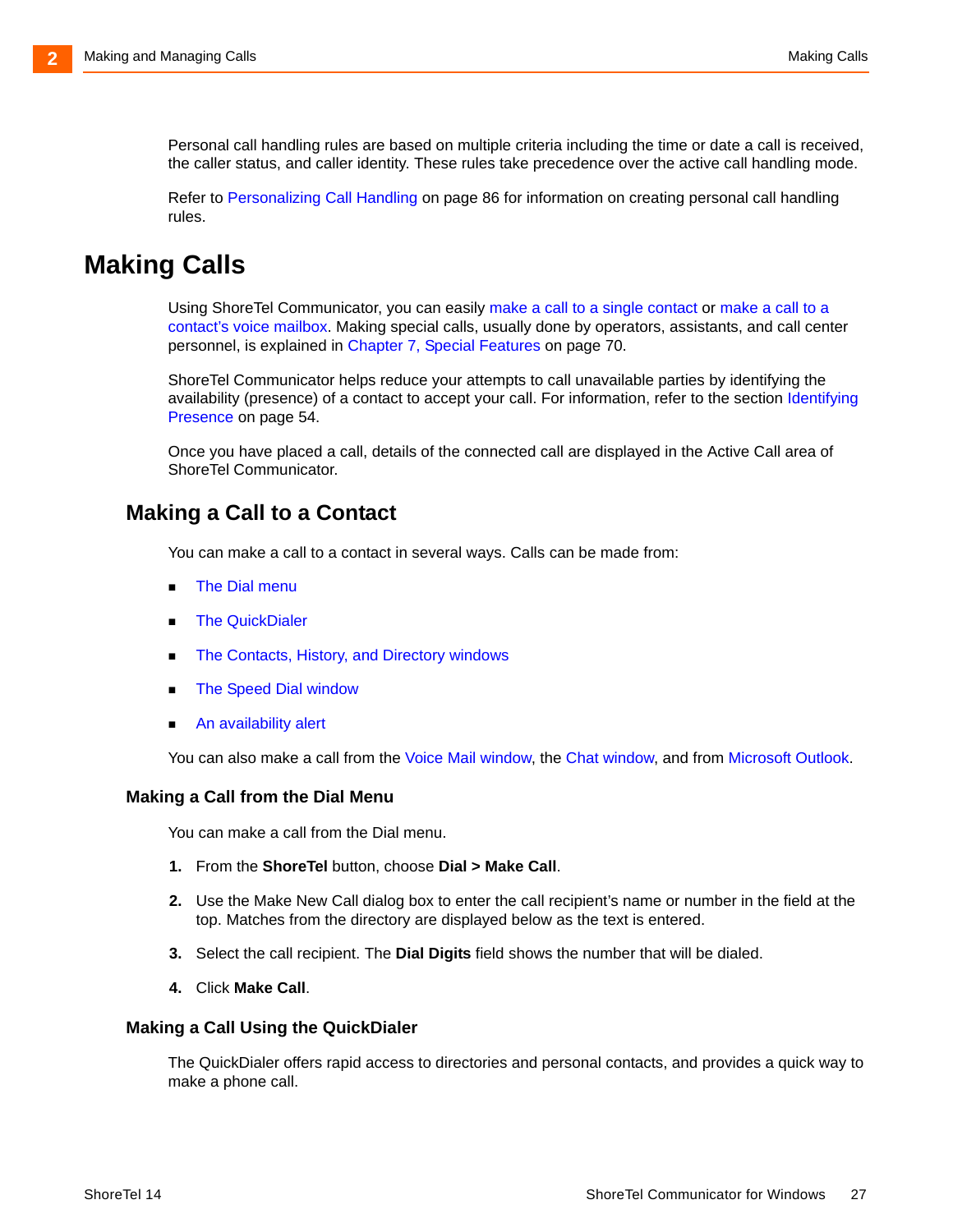**1.** From the QuickDialer field, select the recipient of the call, and then choose the phone number you want to use.

#### <span id="page-27-3"></span>**Making a Call from the Contacts, History, and Directory Windows**

The Contacts window list the people, or groups, you call most frequently. The History window displays all previous incoming and outgoing calls. And the Directory window displays information for all system users.

- Double-click on the contact you want to call.
- <span id="page-27-1"></span>**Right-click on the contact and choose the phone number from the resulting menu.**

#### <span id="page-27-4"></span>**Making a Call from the Speed Dial Window**

You use the Speed Dial window to initiate and manage calls to your speed dial contacts.

- Double-click on the contact you want to call.
- Dial the speed dial number associated with the contact.
- **Right-click on the contact and choose Dial from the resulting menu.**

#### **Making a Call from an Availability Alert**

If you have chosen to [receive an alert when a contact becomes available,](#page-55-1) you can make a call directly from the alert.

#### <span id="page-27-2"></span>**Making a Call to a Voice Mailbox**

If you prefer to leave a voice mail, rather than speaking to a recipient, you can call their voice mailbox.

- **From the Contacts or Directory windows, right-click on the recipient and from the resulting menu** choose **Dial Mailbox**.
- Choose **Dial > Dial Mailbox**. Use the Dial Mailbox dialog box to locate and select the recipient, and then click **Dial Mailbox**.

## <span id="page-27-0"></span>**Answering a Call**

Answering a call is easy with ShoreTel Communicator. You are notified of an incoming call in three ways:

You hear an audible tone from your default device.

If your default device is your computer, you can [select the tone that your computer plays.](#page-95-2)

- **Incoming call information is shown in the Active Call area of ShoreTel Communicator.**
- A call alert is displayed.

Incoming call alerts are displayed by default; if you want to turn off this feature refer to the section [Specifying Telephony Options on page 92](#page-91-1) for details.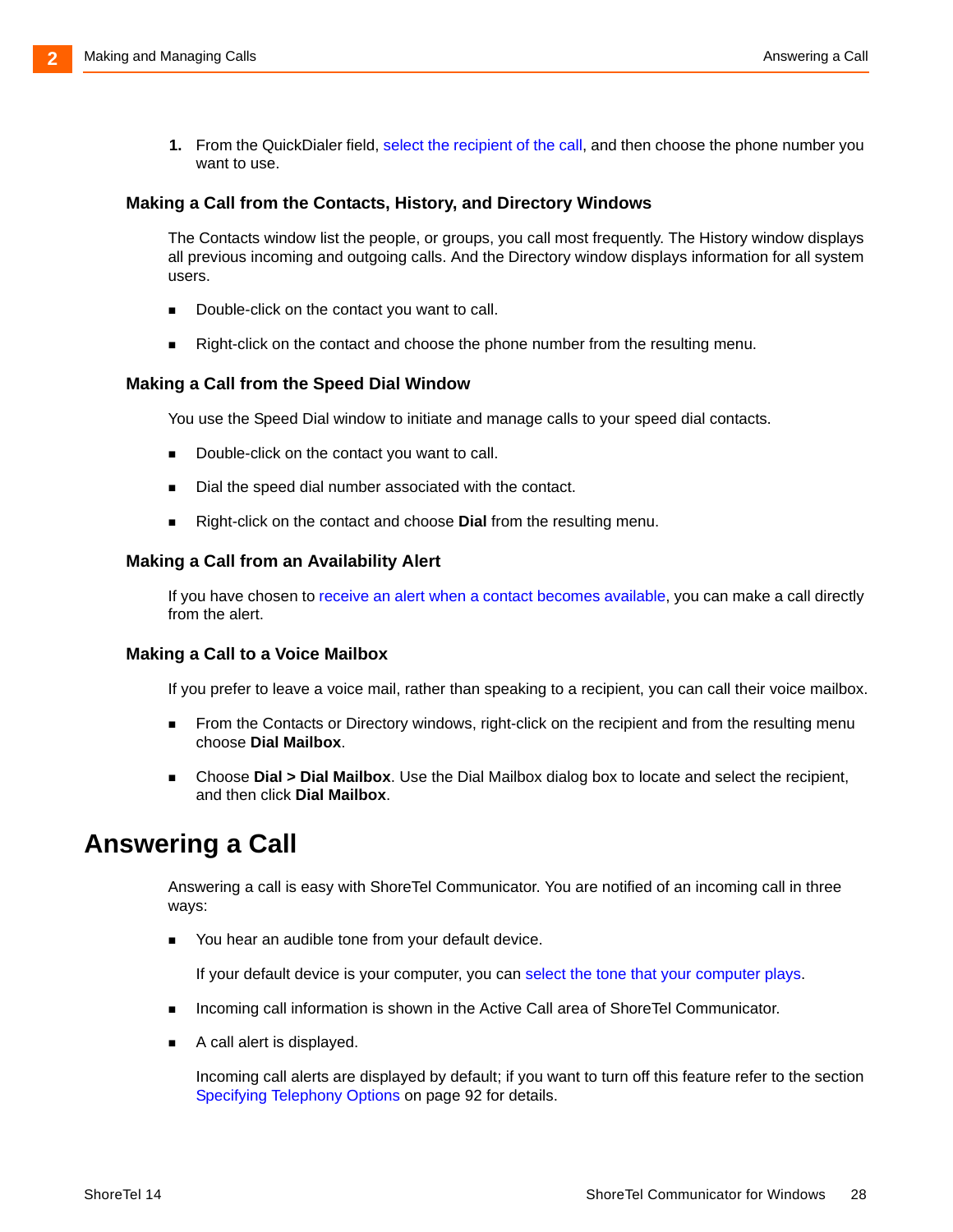Details on an incoming call are displayed in the Active Call area. Once answered, the details associated with the call change to indicate the connected status of the call.

#### **To answer a call, you can:**

- Double-click on the call in the Active Call area.
- In the Active Call area, click the **Answer** icon **and associated with the call,**
- In the Active Call area, right-click on the call and select **Answer** from the resulting menu.
- Select the call in the Active Call area, and click **Answer** on the Call toolbar.
- Click **Answer** from an Incoming Call alert. The alert, which appears in the bottom right corner of your monitor screen, indicates the caller's name and number.

## <span id="page-28-0"></span>**Transferring Calls**

You can transfer a call to another person, number, or device. Once transferred, the call is removed from the Active Call area.

Special types of transfers, usually done by operators, assistants, and call center agents, is explained in [Chapter 7, Special Features on page 70.](#page-69-1)

**1.** In the Active Call area, click the **Transfer** icon **a** associated with the call.

You can also:

- Right-click on the call you want to transfer in the Active Call area and select **Transfer** from the resulting menu.
- Select the call in the Active Call area, and click **Transfer** on the Call toolbar.

The call is placed on hold.

**2.** Using the Transfer dialog box, enter the call recipient's name or number in the field at the top.

Matches from the directory are displayed below as the text is entered.

**3.** Select the call recipient.

The Dial Digits field shows the number that will be dialed.

**4.** Click **Transfer**.

## <span id="page-28-1"></span>**Routing a Call**

Instead of answering an incoming call, you can [route the call to your voice mail](#page-29-1) [or](#page-29-2) route the call to the automated attendant.

Once routed, the call is removed from the Active Call area.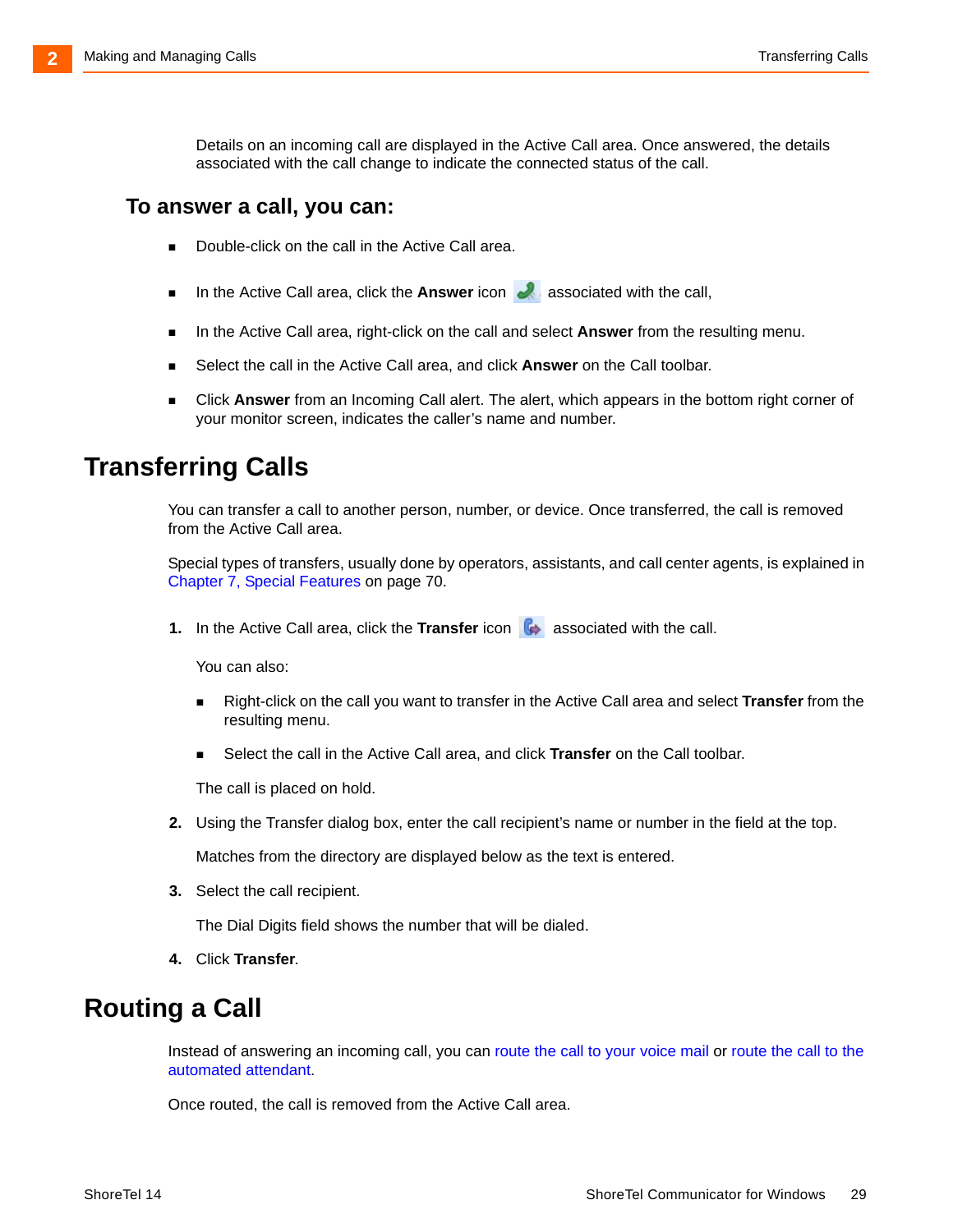### <span id="page-29-1"></span>**Routing a Call to Voice Mail**

Generally, you route incoming calls to your voice mail.

- **IDED** In the Active Call area, right-click on the call you want to route and select **To Voice Mail** from the resulting menu.
- Select the call in the Active Call area, and click **To VM** on the Call toolbar.
- **EXECUTE:** Click **To VM** from an Incoming Call alert. The alert, which appears in the bottom right corner of your monitor screen, indicates the caller's name and number.

### <span id="page-29-2"></span>**Routing a Call to the Automated Attendant**

If you don't recognize a call, or know that the caller intends to reach someone else, you may want to route an incoming call to your company's automated attendant.

- **IDED** In the Active Call area, right-click on the call you want to route and select **To Auto Attendant** from the resulting menu.
- Select the call in the Active Call area, and click **To AA** on the Call toolbar.

## <span id="page-29-0"></span>**Calls on Hold**

Placing a call on hold maintains the active status of a call while suspending the conversation. This allows you to make another call or perform other activities without losing the call.

Call details are displayed in the Active Call area, including the length of time the call has been on hold.

If you place a caller on hold and then hang up, your telephone rings once after 10 seconds to notify you that a call is on hold. If this first reminder is ignored, your phone rings on a 60-second interval until you either retrieve or hang up the call.

### **Placing a call on hold**

- **1.** To place a call on hold, double-click on the call in the Active Call area.
- **2.** In the Active Call area, click the **Hold** icon **and associated with the call.**
- **3.** In the Active Call area, right-click on the call you want to place on hold and select **Hold** from the resulting menu.
- **4.** Select the call in the Active Call area, and click **Hold** on the Call toolbar.

#### **To retrieve a call on hold**

- **1.** Double-click on the call in the Active Call area.
- **2.** In the Active Call area, click the **Unhold** icon **a** associated with the call.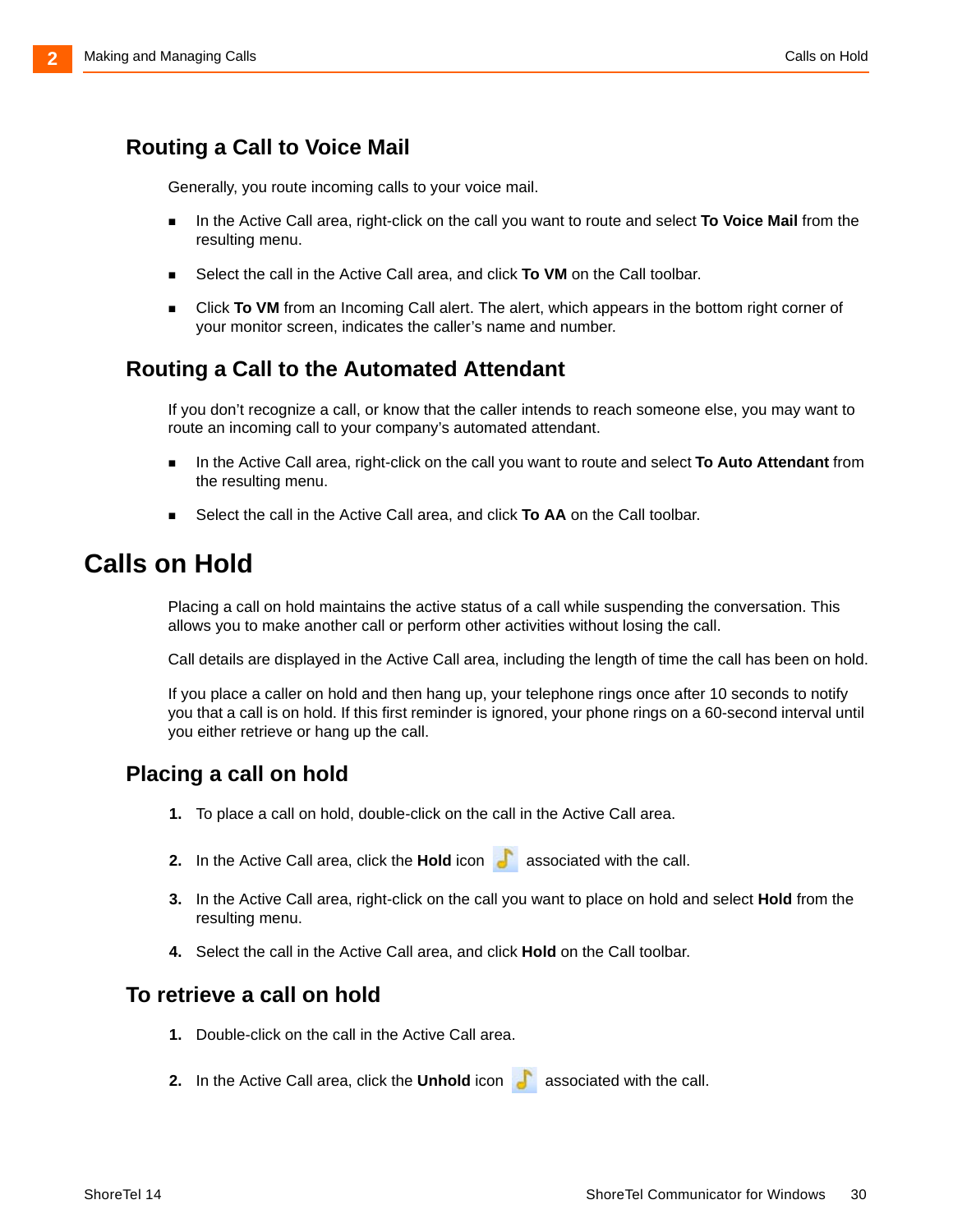**3.** Select the call in the Active Call area, and click **Hold** on the Call toolbar.

## <span id="page-30-0"></span>**Recording a Call**

You can record conversations using ShoreTel Communicator, if authorized by your system administrator. You can [record your own calls](#page-30-3) or [record the calls other system users](#page-30-4). A tone informs external callers that the call is being recorded. The recording is placed in your voice mailbox.

Once recording starts, the details associated with the call in the Active Call area changes to indicate that the call is being recorded.

ShoreTel conference calls cannot be recorded. Recording stops when a call is parked, transferred, or the recording is terminated.

#### <span id="page-30-3"></span>**Recording your own calls**

- **1.** Right-click on the call in the Active Call area, and select **Record** from the resulting menu.
- **2.** Choose **Record** from the Call menu.

#### <span id="page-30-4"></span>**Recording other calls**

- **1.** Right-click on the contact whose call you want to record in the Contact window, and select **Record** from the resulting menu.
- **2.** Right-click on the agent whose call you want to record in the Agent Monitor window, and select **Record** from the resulting menu.
- **3.** Choose **Record Extension** from the Call toolbar, to record the conversation of the extension associated with that particular instance of the icon.

#### **Terminating call recordings**

**1.** Right-click on the call in the Active Call area, and select **Stop Recording** from the resulting menu or choose **Call > Stop Recording**.

## <span id="page-30-1"></span>**Muting a Call**

Using ShoreTel Communicator, you can mute a call so that you can continue to listen to the other party

without being heard. To must a call, select the call in the Active Call area, and click the **Mute** icon on the Assignment bar. The **Mute** icon changes color to a bright orange. Clicking the **Mute** icon again unmutes the call and changes the icon color back to blue.

## <span id="page-30-2"></span>**Sending Digits While on a Call**

While on a call you may need to send digits, for example to specify a menu choice or enter a conference code. ShoreTel Communicator provides a keypad dialer for this use; you cannot make a call using the keypad dialer.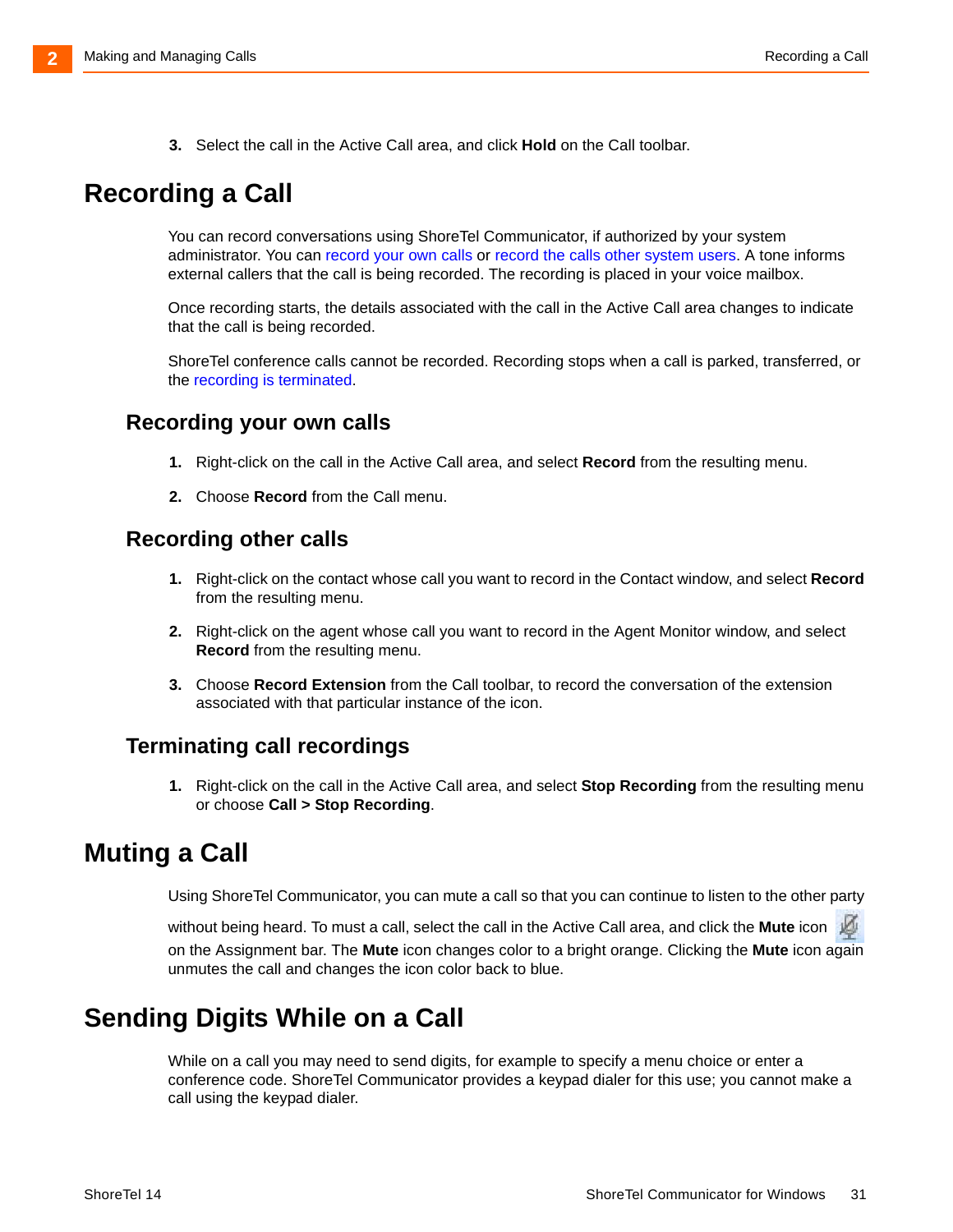If you are using a telephone, the keypad dialer is only available for external calls (i.e. calls that are sent to or received from outside the ShoreTel system). If you are using SoftPhone, the keypad dialer is always available.

**1.** In the Active Call area, right-click on the call to which you want to send digits, and select **Send Digits** from the resulting menu.

You can also:

- Select the call in the Active Call area, and click the **Send Digits** icon **on the Assignment** bar.
- Select the call in the Active Call area, and click **Send Digits** on the Call toolbar.
- **2.** Use the keypad dialer to send the digits you want.

## <span id="page-31-0"></span>**Conference Calls**

Conference calls are voice calls that involve more than two parties. ShoreTel supports conference calls with a maximum of six participants. Special types of conference calls, usually done by operators, assistants, and call center agents, is explained in [Chapter 7, Special Features on page 70.](#page-69-1)

After a conference call is created, the Active Call area is updated with details of the conference, including the participants.

You can also [drop a participant from a conference](#page-32-2) or [terminate the entire conference.](#page-32-3)

#### **Initiating a conference call**

- **1.** Make a call to a conference participant.
- **2.** Once the call is connected, in the Active Call area click the **Conference** icon **6** associated with the call.

You can also:

- Right-click on the call in the Active Call area and select **Conference** from the resulting menu
- Select the call in the Active Call area, and click **Conference** on the Call toolbar.
- **3.** Using the Conference dialog box, enter the call recipient's name or number in the field at the top. Select the call recipient from the directory matches displayed below as the text is entered. The **Dial Digits** field shows the number that will be dialed.Then click **Transfer**.
- **4.** [Add additional participants to the conference call by putting the current participant o](#page-29-0)n hold, and then [make a call](#page-26-0) to an additional conference participant. Once the new call is connected, click the Conference icon associated with that call. Clicking No Thanks leaves the call in progress on hold and allows you to proceed with the new call.

The calls are joined into a single conference call.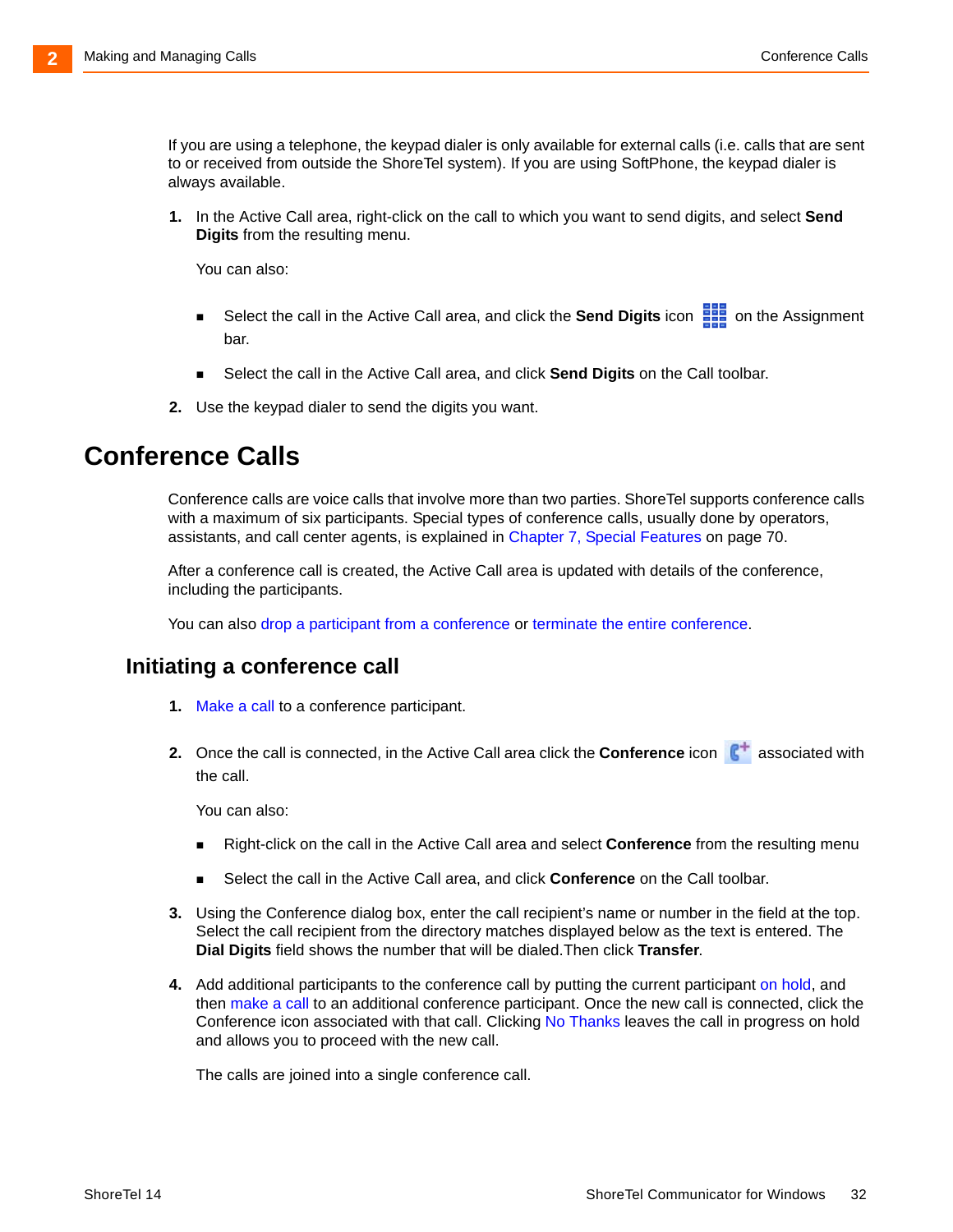#### <span id="page-32-2"></span>**Dropping a participant from a conference**

- **1.** In the Active Call area, click the **Hang Up** icon **are associated with the call you want to drop.**
- **2.** Right-click on the call in the Active Call area and select **Drop** from the resulting menu
- **3.** Select the call in the Active Call area, and click **Drop** on the Call toolbar.

#### <span id="page-32-3"></span>**Terminating a conference call (all parties)**

- **1.** In the Active Call area, click the Hang Up icon **and associated with the conference.**
- **2.** Right-click on the conference call in the Active Call area and select **Hang Up** from the resulting menu
- **3.** Select the conference in the Active Call area, and click **Hang Up** on the Call toolbar.

After terminating the conference call, place your extension device back on hook.

## <span id="page-32-0"></span>**Using ShoreTel Web Conferencing**

ShoreTel conferencing allows you to create a conference call with up to 30 participants. You must have authorization from your system manager to use this feature, and need to have a Conference Bridge account.

From the Windows menu, choose **Conference Web Portal**.

The Conference Web Portal opens in your browser. Refer to the *ShoreTel Conferencing User Guide*  for instructions on using ShoreTel Conferencing.

## <span id="page-32-1"></span>**Ending a Call**

To end a connected call, choose the **Hang Up** command or Hang Up icon . Hanging up can be done from:

- **IFM** In the Active Call area, click the Hang Up icon associated with the call.
- In the Active Call area, right-click on the call you want to end and select **Hang Up** from the resulting menu.
- Select the call in the Active Call area, and click **Hang Up** on the Call toolbar.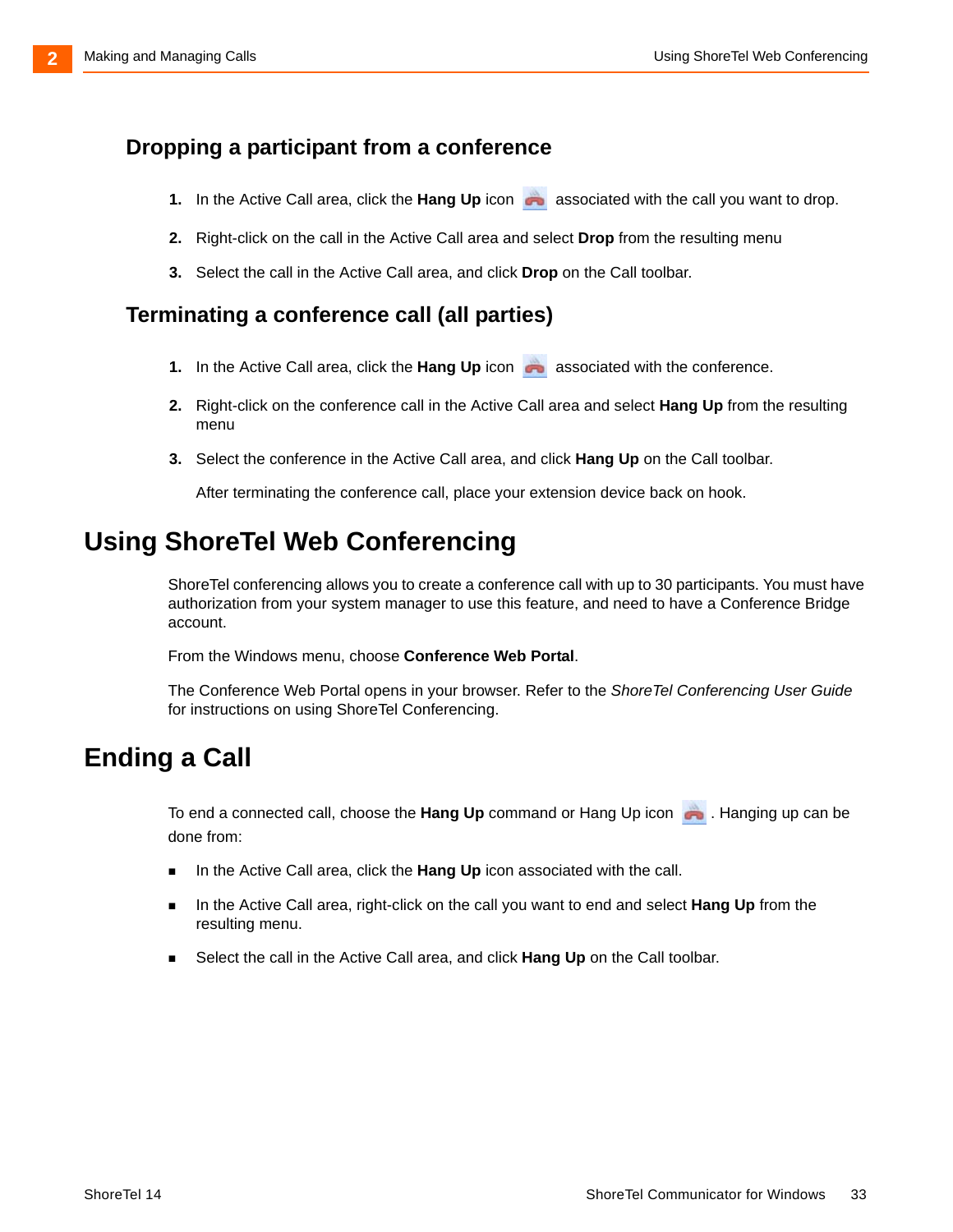# **CHAPTER**



# <span id="page-33-1"></span>**Working with Voice Mail**

<span id="page-33-0"></span>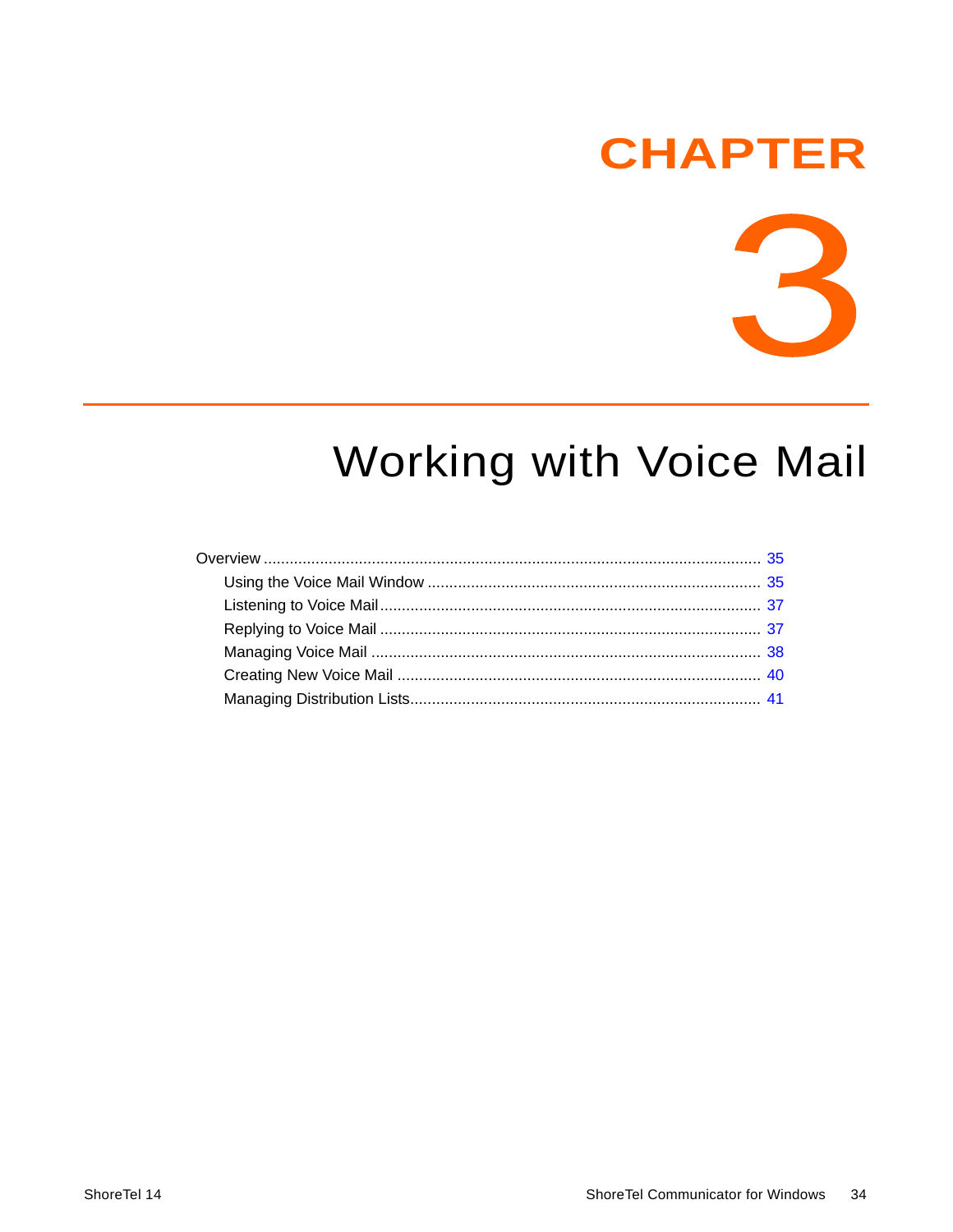# <span id="page-34-0"></span>**Overview**

ShoreTel Communicator provides extensive features to work with your voice mail from within ShoreTel Communicator. These features are:

- **Selecting your playback device**
- **[Listening to voice mail](#page-36-0)**
- **[Replying to voice mail](#page-36-1)**
- [Managing voice mail](#page-37-0)
- [Creating a new voice mail](#page-39-0)
- [Managing voice mail distribution lists](#page-40-0)

Using voice mail options, you can:

- Specify how messages are recorded, played, delivered, and escalated.
- Record a new message.
- Change your voice mail password.
- **If identify the sound that plays when a new voice mail is received.**
- **Choose the language used for voice mail audio prompts.**

See the section [Specifying Voice Mail Options on page 88](#page-87-1) for information.

For information on ShoreTel Communicator voice mail features integrated with Microsoft Outlook, refer to [Chapter 6, Microsoft Outlook with ShoreTel Communicator on page 62](#page-61-1).

You generally work with voice mail [using the Voice Mail window.](#page-34-1)

## <span id="page-34-1"></span>**Using the Voice Mail Window**

A list of your voice mails, in the order they are received, is shown on the Voice Mail window. Details on a voice mail include the sender's name and phone number, when the message was received, and the subject of the message. Unheard messages are displayed in bold, and messages marked urgent are displayed in red. You generally work with voice mail using the Voice Mail window.

Messages are [organized into folders](#page-35-0). You can select the specific information you want to see in the Voice Mail window. The Voice Mail window also contains the Playback bar to control the audio playback of voice messages.

### **Opening voice mail**

- **1.** Click the **Voice Mail** tab at the bottom of the Content area.
- **2.** Choose **Voice Mail**, from the Windows menu.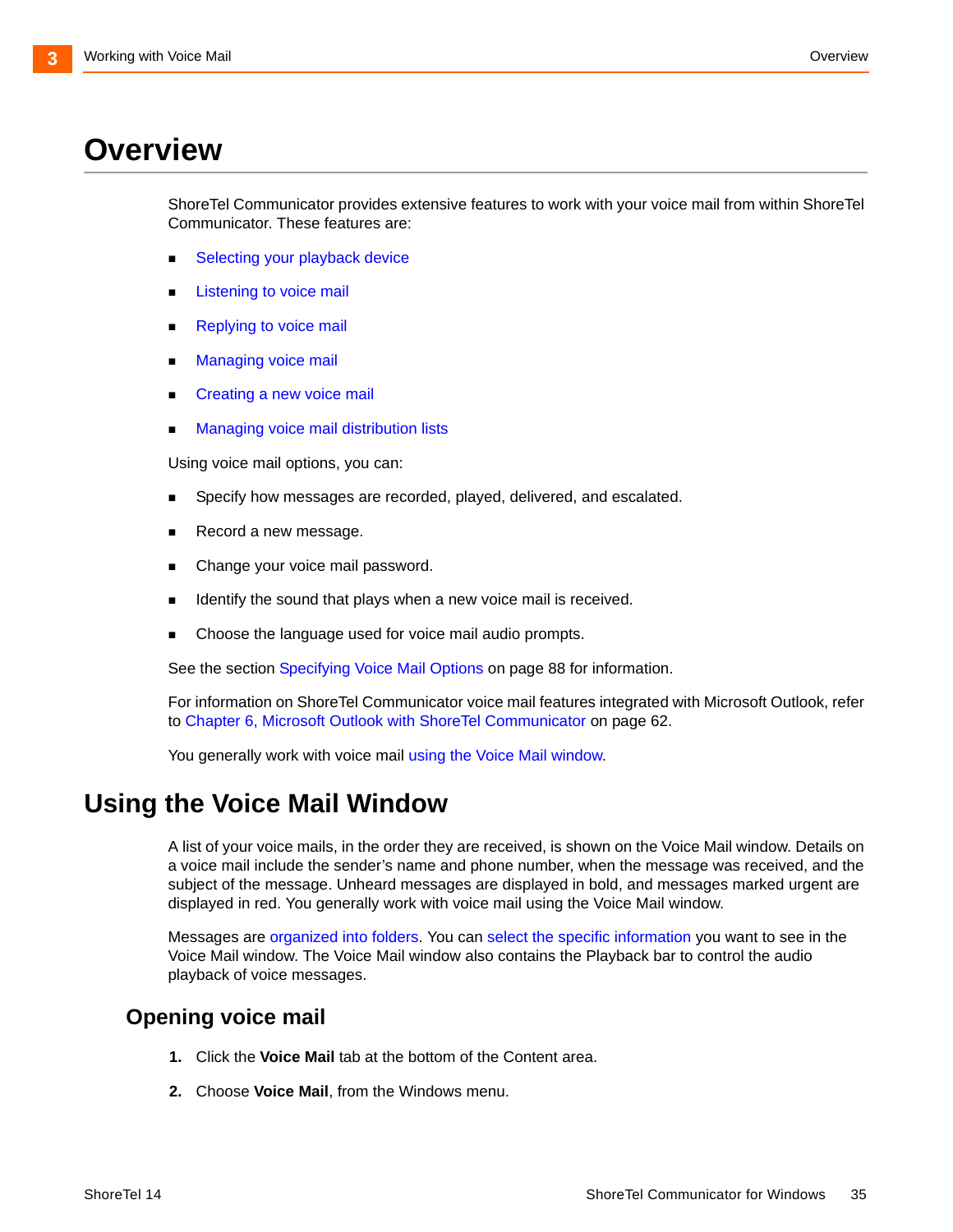### <span id="page-35-0"></span>**Voice Mail Window Folders**

The Voice Mail window displays all the voice mails you have received organized into three folders:

- Inbox
- Saved
- Deleted

The number associated with each folder indicates the number of unheard messages in that folder.

The Inbox folder lists all the voice messages in your voice mailbox. Messages remain in this folder until moved to the Saved or Deleted folder.

The Saved folder is a repository for messages that were previously received but are not yet ready for deletion. Messages remain in the Saved folder until you delete them or the maximum time limit set by your system administrator is reached.

Messages moved to the Deleted folder remain there until 2:00 am (server) time, when ShoreTel removes messages that are at least 6 hours old. Voice mail messages less than six hours old remain in the Deleted folder until 2:00 a.m. the next day. Messages moved to the Deleted Folder and then subsequently deleted are removed from the system and cannot be recovered. You can restore messages in the Deleted Folder by moving them to the Inbox or Saved folders, after which they are safe from daily maintenance deletion.

### **Specifying display information in the voice mail**

You can select the information you want to see in the Voice Mail window by adding, removing, and changing the display order of the columns in the window. You can also change the sort order of a column.



#### **Note**

The urgent **and message columns cannot be removed.** The GUID column displays an internal message identifier that is used for troubleshooting purposes only.

## **Selecting Your Playback Device**

You can listen to your voice mails using either your computer microphone and speakers, or your telephone. You can als[o select your playback device using Microsoft Outlook](#page-64-0).

- **1.** From the Voice Mail window, click on the playback device icon on the Playback bar.
- **2.** From the drop-down menu, choose either **Play via Telephone** or **Play via PC Speakers**. The icon changes to indicate the selected audio device.



**Note**

If you have forwarded your calls to another phone, such as your mobile phone, choosing **Play via Telephone** plays the voice mail on that phone.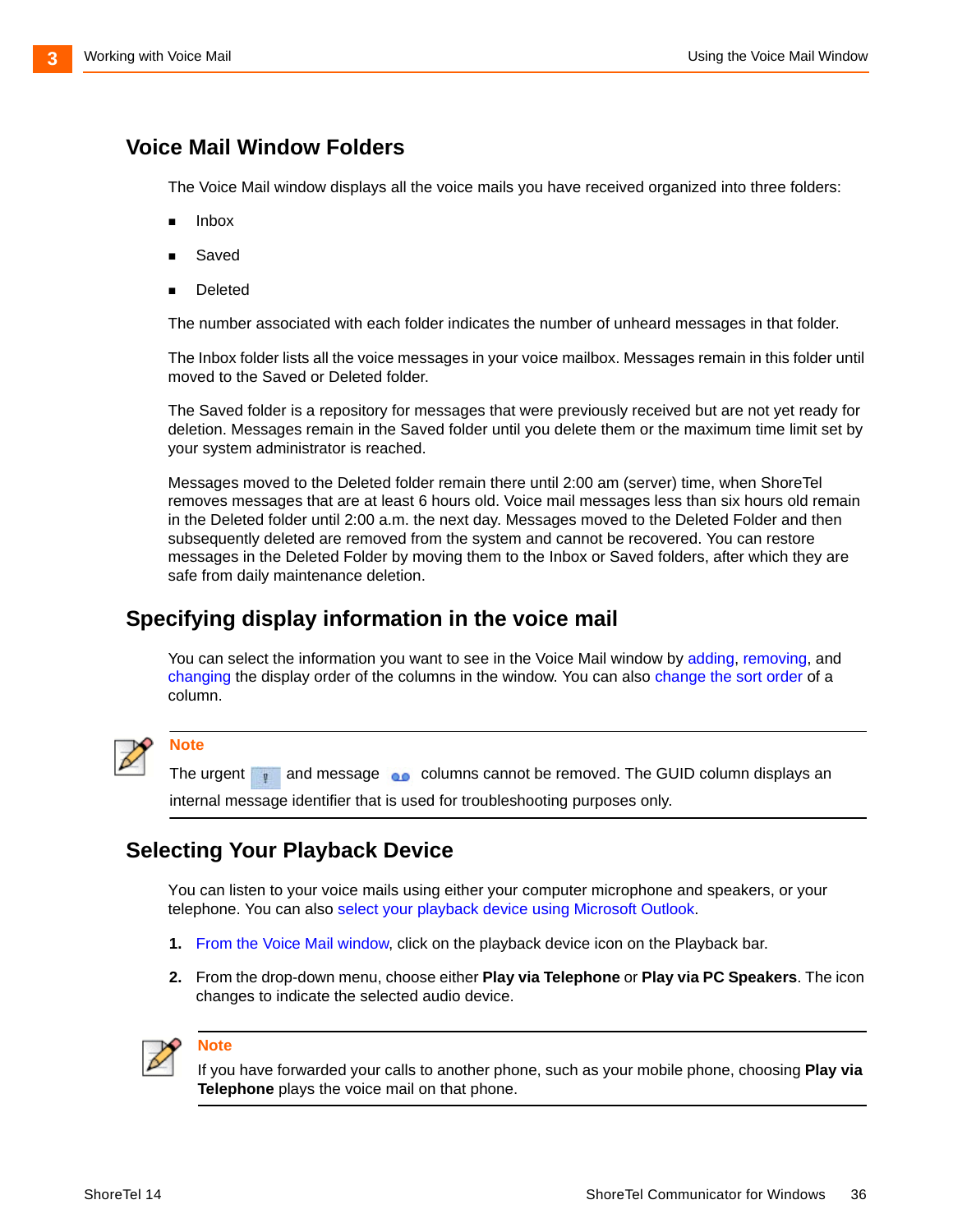## <span id="page-36-2"></span>**Listening to Voice Mail**

<span id="page-36-3"></span>A list of your voice mails, in the order they are received, is shown in [the Voice Mail window.](#page-34-0) Messages that have not yet been heard are displayed in bold. You can [listen to your messages](#page-36-0) [using either your](#page-36-1)  [computer's speakers or your telephone. ShoreTel Communicator also allows you to c](#page-36-1)ontrol the audio playback of a voice mail.

A voice mail icon , located in the Windows desktop Notification area, indicates if you have any unheard voice message when you move the pointer over the icon.

[You can also l](#page-64-0)isten to your voice mail using Microsoft Outlook.

#### <span id="page-36-0"></span>**Listening to voice mail from the Voice Mail window**

- **1.** Double-click on the voice mail you want to listen to.
- **2.** Select the voice mail and then click the **Play** button on the Playback bar.

When playing a voice mail using the speakers, a download indicator is displayed to inform the user that the message is being downloaded for playback.

#### <span id="page-36-1"></span>**Controlling audio playback of a voice mail**

**1.** From the Voice Mail window, use the Play/Pause and Stop buttons and the cursor, on the Playback bar.



## **Replying to Voice Mail**

You can reply to a voice mail by voice mail, or by contacting the sender through [other methods](#page-37-0) (i.e. making a telephone call, replying by IM, or sending an email).



#### **Note**

You can only reply to a voice mail sent by other ShoreTel Communicator users. You can only reply by telephone if Caller ID is available for a voice mail.

You can also [reply to voice mail](#page-64-1) using Microsoft Outlook.

- **1.** [From the Voice Mail window, right-click on the message you want to response to and select](#page-34-0) **Reply** or **Reply to All** from the resulting menu. You can also click **Reply** from the toolbar.
- **2.** [Use the New Voice Mail Message window to c](#page-39-0)reate your voice mail response.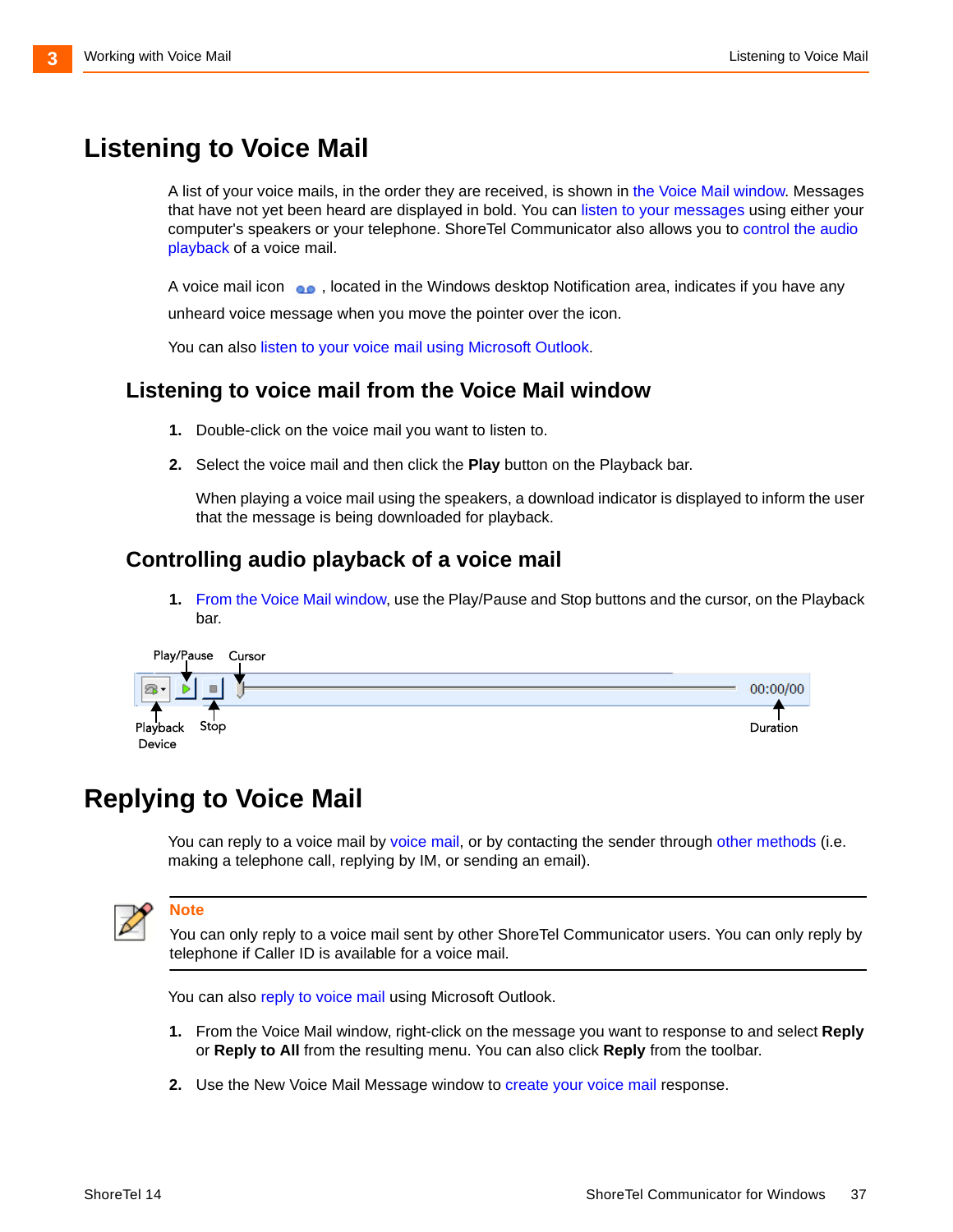#### <span id="page-37-0"></span>**Contacting the sender by other methods**

- **1.** From the Voice Mail window, click **Contact Sender** from the toolbar.
- **2.** Right-click on the message you want to response to, and choose the appropriate method from the resulting menu.

If you are making a telephone call, details on the call are displayed in the Active Call area.

## **Managing Voice Mail**

You can manage and organize your voice mail displayed in the Voice Mail window by:

- **Saving messages**
- **[Deleting messages](#page-37-1)**
- **[Editing the subject heading](#page-38-0)**
- **[Changing the status of a message](#page-38-1)**
- **[Forwarding messages](#page-38-2)**
- **[Exporting messages](#page-39-1)**
- **[Viewing information about a voice message](#page-39-2)**

#### **Saving Voice Mail**

Saving a voice mail moves the message from the Inbox or Deleted folder to the Saved folder.



#### **Note**

If Microsoft Outlook is integrated with your voice mail, a voice mail moved into the ShoreTel Communicator Voice Mail window's Saved folder remains in the Outlook Inbox.

- **1.** From the Voice Mail window, select the voice mail you want to save from the appropriate folder.
- **2.** Click **Save**. You can also right-click on the message, and from the resulting menu choose **Move to Saved Folder**.

The message is moved to the Saved folder. Messages remain in the Saved folder until you delete them or the maximum time limit set by your system administrator is reached.

#### <span id="page-37-1"></span>**Deleting Voice Mail**

Voice mail moved to the Deleted folder remains there until 2:00 a.m (server) time, at which point ShoreTel removes all messages that are at least 6 hours old. Voice mail less than six hours old remains in the Deleted folder until 2:00 a.m. the next day.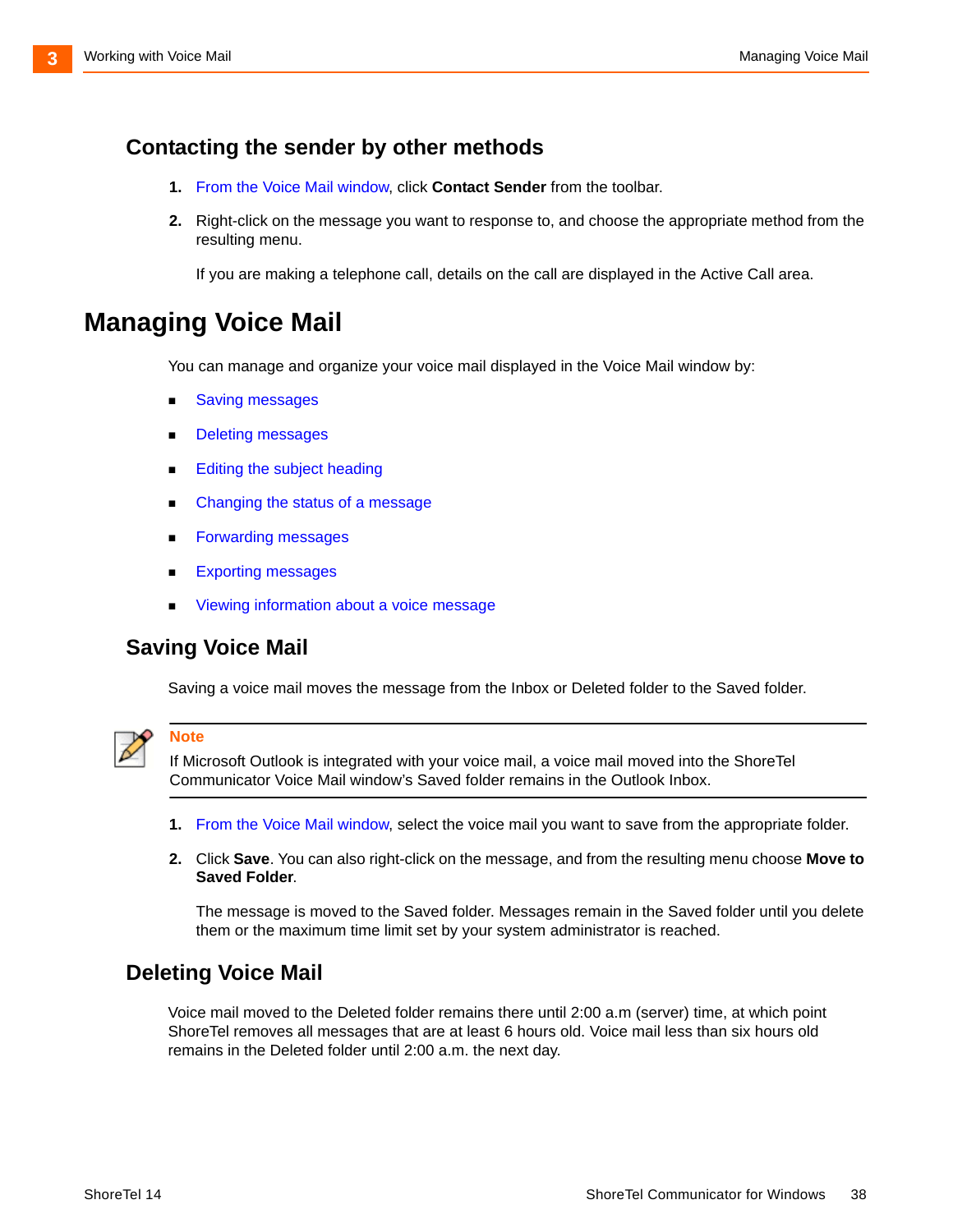You can recover messages displayed in the Deleted folder right-clicking on the message, and from the resulting menu choosing either **Move to Saved Folder** or **Move to Deleted Folder**. The message is moved into the appropriate folder. Once the message is deleted by the system, it cannot be retrieved. You can delete a voice message while the message is being downloaded.

You can also [delete voice mail using Microsoft Outlook](#page-66-0).

- **1.** From the Voice Mail window, select the voice mail you want to delete from the Inbox or Saved folder.
- **2.** Click **Delete**. You can also right-click on the message, and from the resulting menu choose **Move to Deleted Folder**.

The message is moved to the Deleted folder.

#### <span id="page-38-0"></span>**Editing the Subject Heading**

By default, all voice mails in the Voice Mail window have the subject heading "Voice Message" and the extension the voice was made from. You can create a more descriptive heading to help you easily identify the subject of the message.

You can also [edit the subject of a voice mail using Microsoft Outlook.](#page-66-1)

- **1.** Click on the **Subject** field of the message and type the new heading in the active field.
- **2.** Right-click on the voice mail, choose **Edit Subject** from the resulting menu, and type the new heading in the active **Subject** field of the message.

#### <span id="page-38-1"></span>**Changing the Message Status**

You can manually change a message status to visually indicate that a message is heard or unheard. Unheard messages are listed in bold in the Voice Mail window.

Moving an unheard voice mail from the Inbox to either the Saved or Deleted folders will mark the message as heard.

- **1.** From the Voice Mail window, right-click the voice mail whose status you want to change.
- **2.** Choose **Mark as Heard** or **Mark as Unheard**, as appropriate, from the resulting menu.

#### <span id="page-38-2"></span>**Forwarding a Voice Mail**

Forwarding a voice mail sends the message to another ShoreTel user. Note that you can only forward public voice mails; voice mails that you have received that are marked private cannot be forwarded.

You can also [forward voice mail using Microsoft Outlook](#page-65-0).

- **1.** [From the Voice Mail window, right-click on the message you want to forward and choose Forward](#page-34-0)  from the resulting menu. You can also click Forward from the toolbar.
- **2.** [Use the New Voice Mail Message window to s](#page-39-0)pecify the recipient(s) of the voice mail.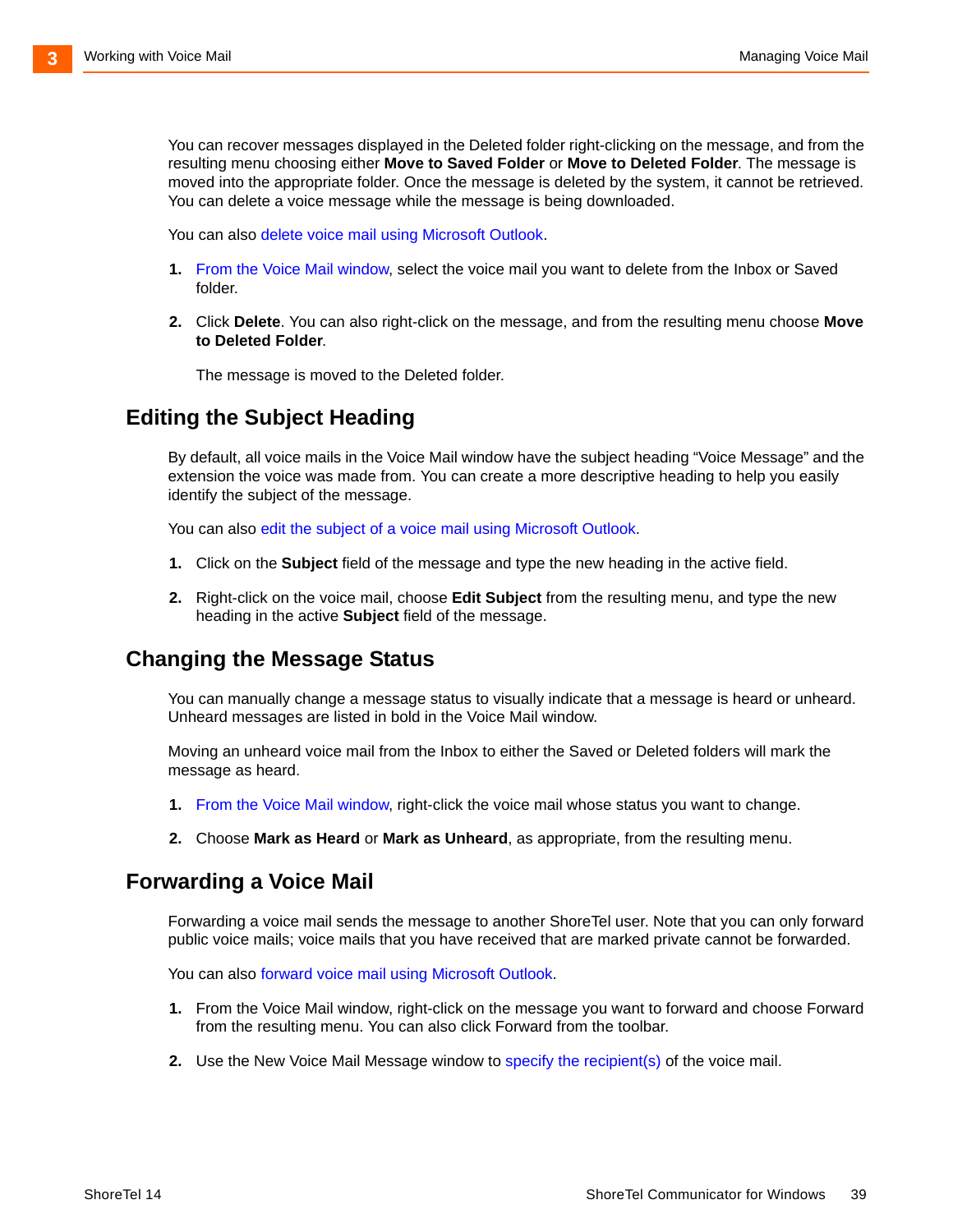#### <span id="page-39-1"></span>**Exporting a Voice Mail**

You can export a voice mail to the audio WAV file format for use by other applications. Note that you can only export public voice mails; voice mails that you have received that are marked private cannot be exported. In addition, this feature may be disabled by your system administrator to further ensure confidentiality.

- **1.** From the Voice Mail window, right-click the voice mail that you want to export.
- **2.** Select **Export to .wav File** from the resulting menu.
- **3.** Use the Save As dialog box to specify the name and location of the file, and click **Save**.

#### <span id="page-39-2"></span>**Viewing Information on a Voice Mail**

Information on a voice mail can be easily viewed from the ShoreTel Communicator Voice Mail window.

**1.** Right-click on the message you want information on, and choose **More Info** from the resulting menu, or click **More Info** from the toolbar.

### <span id="page-39-0"></span>**Creating New Voice Mail**

Using ShoreTel Communicator you can create a new voice mail from the Voice Mail window and the Contacts window. You can also [use Microsoft Outlook](#page-65-1) to create a new voice mail. Note that you can only send a voice mail to other ShoreTel users.

Voice messages are recorded using your telephone or a microphone. Voice mails can be created for, and sent to, multiple recipients by selecting a distribution list. For more information on distributions lists, see [Managing Distribution Lists on page 41.](#page-40-0)

By default, message length is 2 seconds. If you want more time for your voice mails, contact your system administrator.

- **1.** Click **New Message**.
- **2.** In the New Voice Message window, enter the names of the recipient(s) in the **To** field.

If you need help finding a recipient, click **To**. Use the Add/Remove Members dialog box to create and edit a list of recipients (including a distribution list) by selecting a recipient and clicking **Add** or **Remove** to move the item into the appropriate list. You can narrow the possible recipients displayed by choosing the appropriate category from the **Show Names From** drop-down menu. Then click **OK**.

- **3.** In the **Subject** field, type the subject of the message.
- **4.** If the message requires immediate attention, select the checkbox for Urgent. You can also select the **Private** and **Return Receipt** checkboxes to indicate if the voice message is of a private nature and if you want notification that the recipient has listened to the voice mail.
- **5.** Click the **Record** button and speak into your microphone or telephone to record your message.

The device you use to record a voice mail is determined by your playback device. Refer to [Selecting Your Playback Device on page 36](#page-35-0) for details.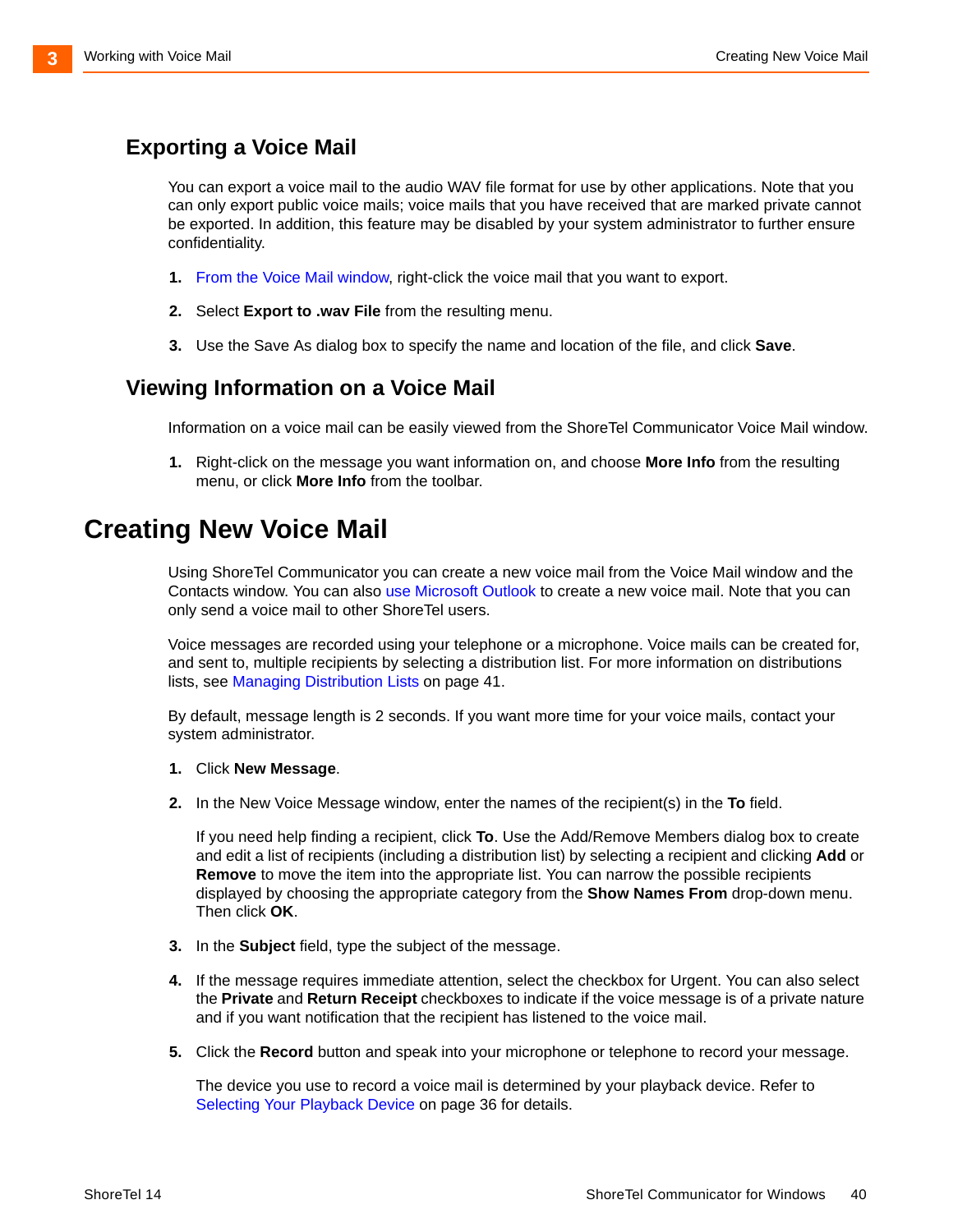- **6.** Click the **Stop** button when you have finished recording.
- **7.** Use the **Play/Pause** button and the cursor to review the message.
- **8.** When you are ready to send your recorded message, click **Send**.

#### **Creating a voice mail using the Contacts window**

**1.** Right-click on the recipient of the voice mail, and from the resulting menu choose **Send Message**[.](#page-39-0)  [Use the New Voice Message window to compose and send the voice message.](#page-39-0)

Use this method if you also want to send the voice mail to additional recipients.

**2.** If you want to send the voice mail directly to the recipient's voice mailbox, select the recipient of the voice mail, click **Dial Mailbox**. Then using your telephone or headphone, leave a voice mail.

You can also right-click on the recipient and from the resulting menu and choose **Dial Mailbox**.

### <span id="page-40-0"></span>**Managing Distribution Lists**

You use distribution lists to send a voice mail to multiple recipients. Distribution lists appear as a possible recipient when [creating a voice mail.](#page-39-0) You must have authorization from your system administrator to send messages through a distribution list. Distribution lists are indicated by an icon.

ShoreTel Communicator provides two types of distribution lists:

- System Lists: A list of extensions created by your system administrator. A Broadcast list is a type of system list that contains every extension in the system.
- Personal Lists: A list created by you for the recipients of a voice mail.

Managing distribution lists involves:

- Creating a new distribution list
- **[Recording a prompt](#page-41-0)**
- **Numbers** [Viewing the list members](#page-41-1)
- **[Editing a distribution list](#page-41-2)**
- **Deleting a distribution list**

#### **Creating a New Distribution List**

You can only create user-defined distribution lists.

- **1.** Right-click in [the Voice Mail window,](#page-34-0) and choose Distribution Lists from the resulting menu. You can also click **Lists** on the toolbar.
- **2.** In the Distribution Lists dialog box, click **New**.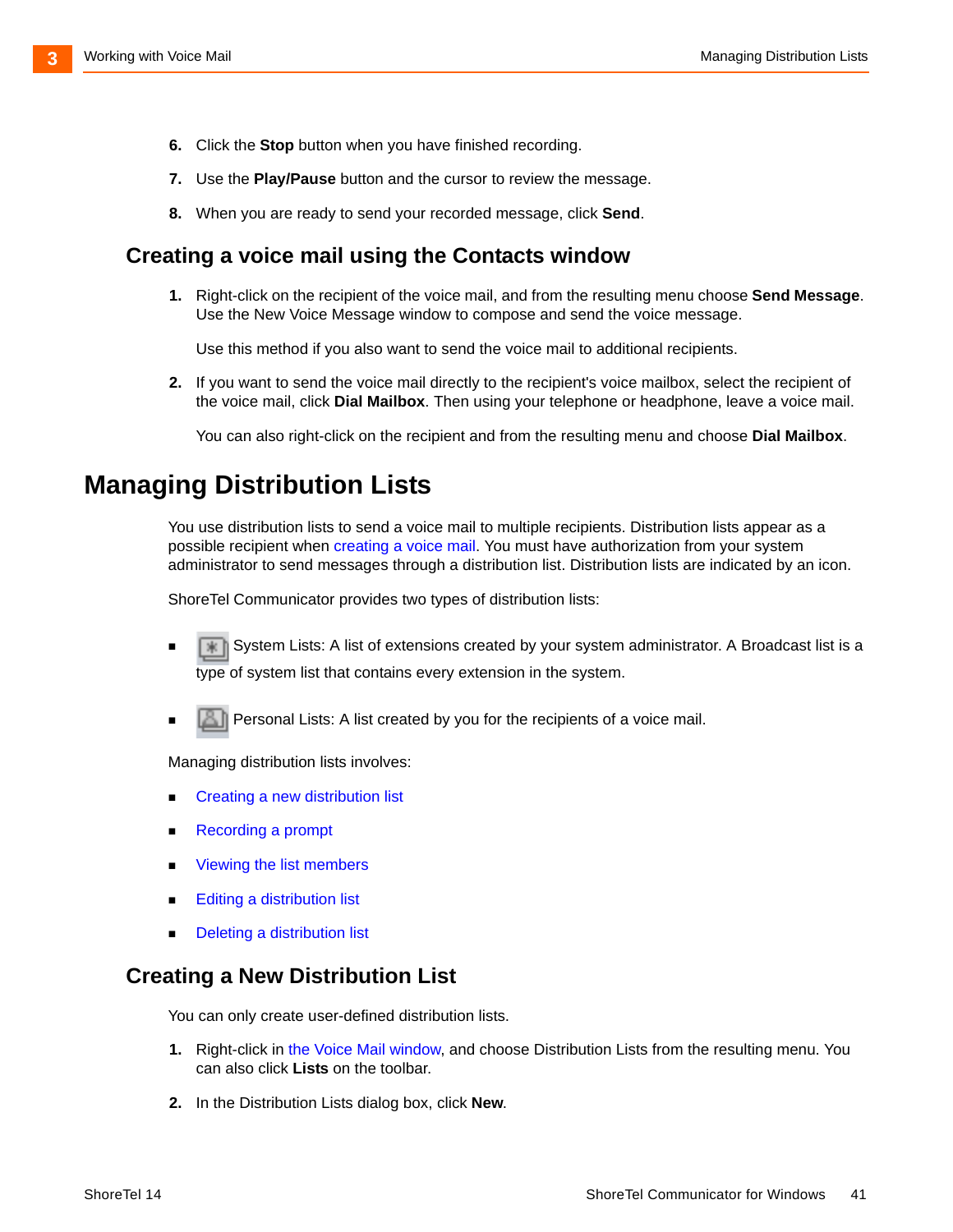**3.** Use the Distribution List Details dialog box to specify the distribution list name, identification number, and members. Then click **OK**.

#### <span id="page-41-0"></span>**Recording a Distribution List Prompt**

A distribution list prompt announces the name of the distribution list to recipients. You can only record a prompt for the distribution lists you have created.

- **1.** Right-click in [the Voice Mail window,](#page-34-0) and choose **Distribution Lists** from the resulting menu. You can also click **Lists** on the toolbar.
- **2.** In the Distribution Lists dialog box, select the distribution list, and click **Prompt**.

Lists that you created are denoted with a leading # sign in the number field.

**3.** Use the Prompt Recorder to create your prompt, and then click **OK**.

The controls are similar to the Playback bar, as described in the sections [Selecting Your Playback](#page-35-0)  [Device on page 36](#page-35-0) and [Listening to Voice Mail on page 37.](#page-36-2)

#### <span id="page-41-1"></span>**Viewing the Members of a Distribution List**

You can view the members of any type of distribution list.

- **1.** Right-click in [the Voice Mail window,](#page-34-0) and choose **Distribution Lists** from the resulting menu. You can also click **Lists** on the toolbar.
- **2.** In the Distribution Lists dialog box, select the distribution list, and click **Edit/View**.

Lists that you created are denoted with a leading # sign in the number field. Broadcast lists have the name Broadcast. System lists are associated with an extension in the number field.

If the distribution list is a broadcast or system list, a non-editable Distribution List Details window opens with information on the list.

If the distribution list is one you created, a[n editable Distribution List Details window](#page-41-2) opens with information on the list.

#### <span id="page-41-2"></span>**Editing Distribution Lists**

You can change the members of a distribution list you created.

- **1.** Right-click in [the Voice Mail window,](#page-34-0) and choose **Distribution Lists** from the resulting menu. You can also click **Lists** on the toolbar.
- **2.** In the Distribution Lists dialog box, select the distribution list, and click **Edit/View**.

Lists that you created are denoted with a leading # sign in the number field.

**3.** Use the Distribution List Details window to add or remove members from the list, and then click **OK**.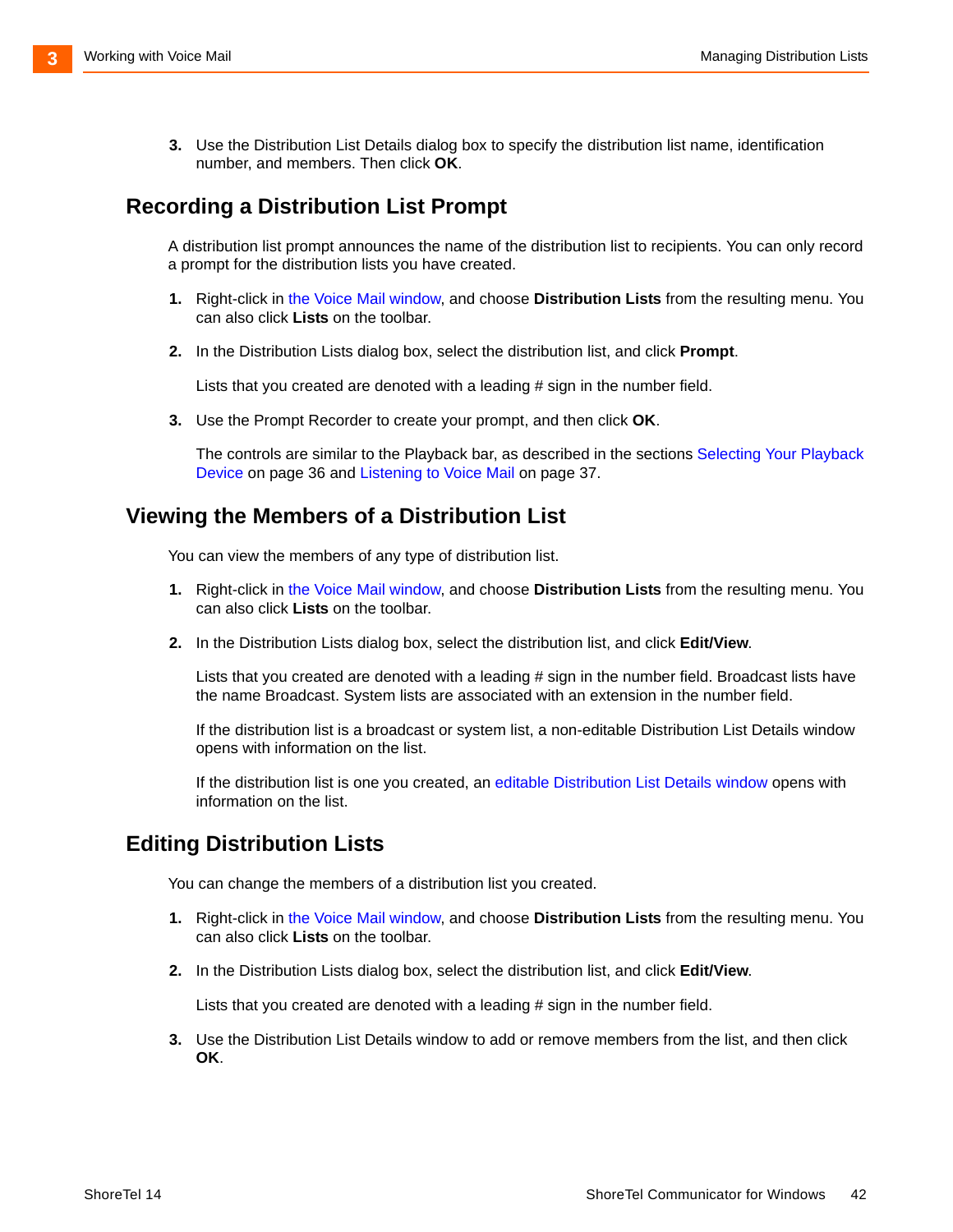#### <span id="page-42-0"></span>**Deleting Distribution Lists**

You can delete a distribution list you created.

- **1.** Right-click in [the Voice Mail window,](#page-34-0) and choose Distribution Lists from the resulting menu. You can also click Lists on the toolbar.
- **2.** In the Distribution Lists dialog box, select the distribution list, and click **Delete**.

Lists that you created are denoted with a leading # sign in the number field.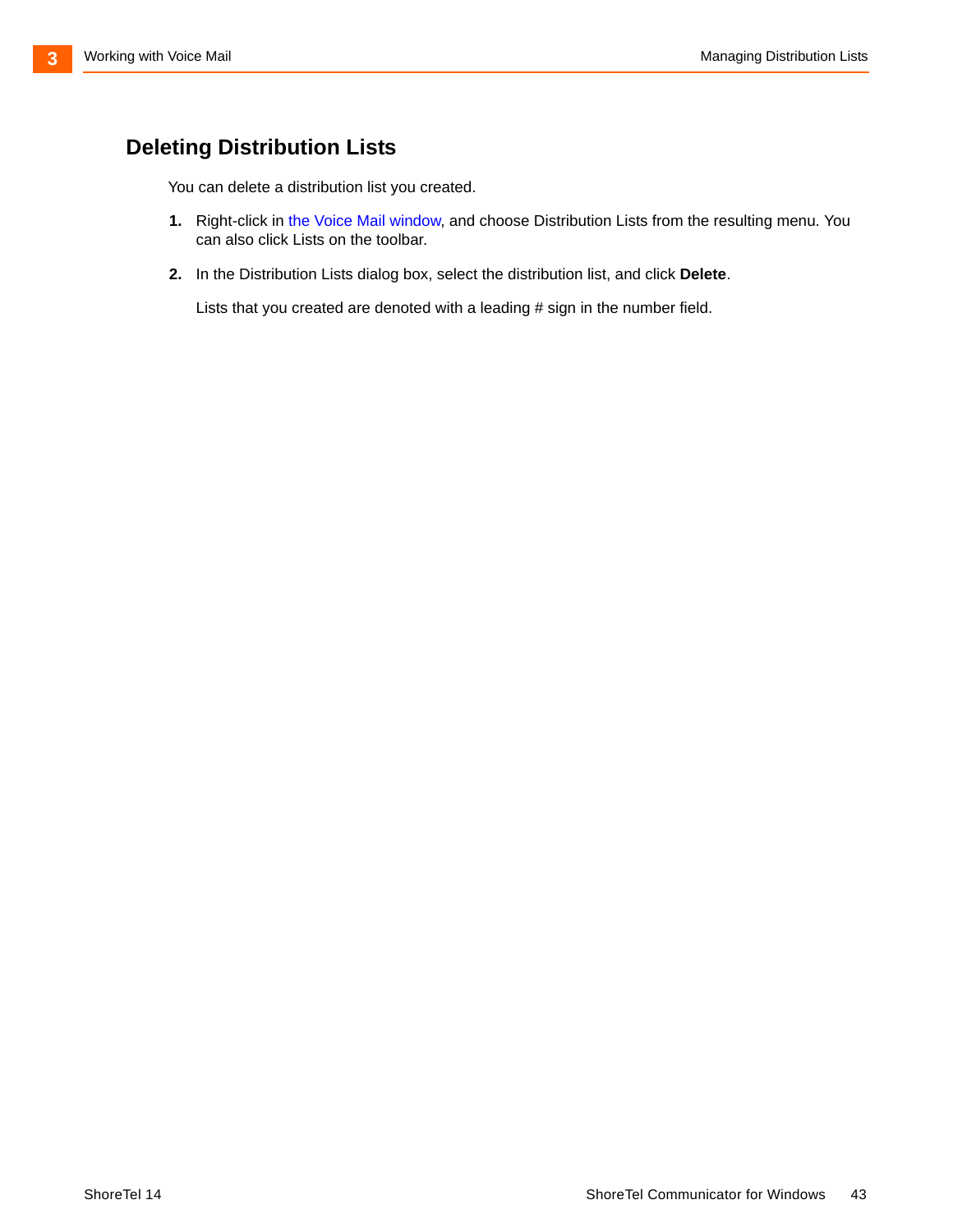## **CHAPTER**

 $\sqrt{2}$ 

L

# Instant Messaging, Email, and Video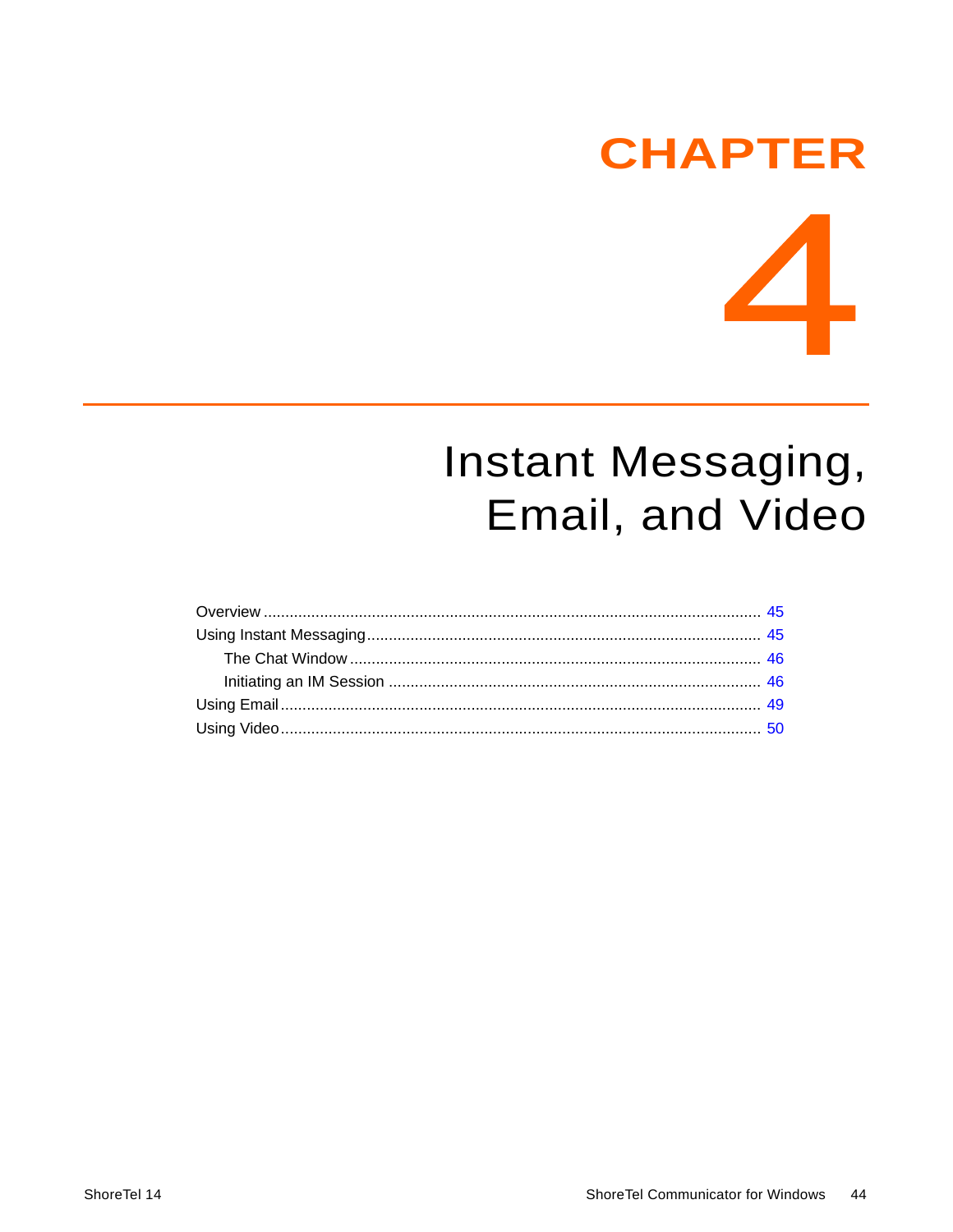## <span id="page-44-0"></span>**Overview**

[In addition to voice mail, ShoreTel Communicator makes it possible to easily communicate using](#page-44-1)  instant messagin[g, e](#page-48-0)mail[, and v](#page-49-0)ideo.

## <span id="page-44-1"></span>**Using Instant Messaging**

Instant messaging (IM), also known as chat, is the real-time transmission of text between two or more ShoreTel Communicator users. You can participate in multiple simultaneous IM sessions. The features of ShoreTel Communicator IM are:

- **Initiating an IM session.**
- **[Joining an IM session.](#page-46-2)**
- [Adding participants to an IM session.](#page-46-0)
- [Saving the transcript of an IM session](#page-46-1)
- **[Permitting IM from a contact.](#page-47-0)**
- [Requesting IM privacy permission.](#page-48-3)
- [Making a voice call from an IM session.](#page-48-2)
- **[Ending an IM session](#page-48-1)**

You can customize your IM experience by:

- Displaying an incoming IM alert.
- **Specifying the sound that your computer plays when it receives an instant message.**
- Double-clicking on a a contact in the Contact window to initiate an instant message
- **Specifying which information, and how it is to be shown, in the Chat window.**
- **Automatically saving all transcripts of your IM sessions to a specific location.**

For details, see the section [Specifying Instant Messaging Options on page 93](#page-92-0).

Information on ShoreTel Communicator's Presence feature, which you can use to inform colleagues of your, and be informed of their, availability to engage in IM and voice calls can be found in Chapter 5, [Presence and Contacts on page 53](#page-52-0).

You use the Chat window to send and receive IM messages.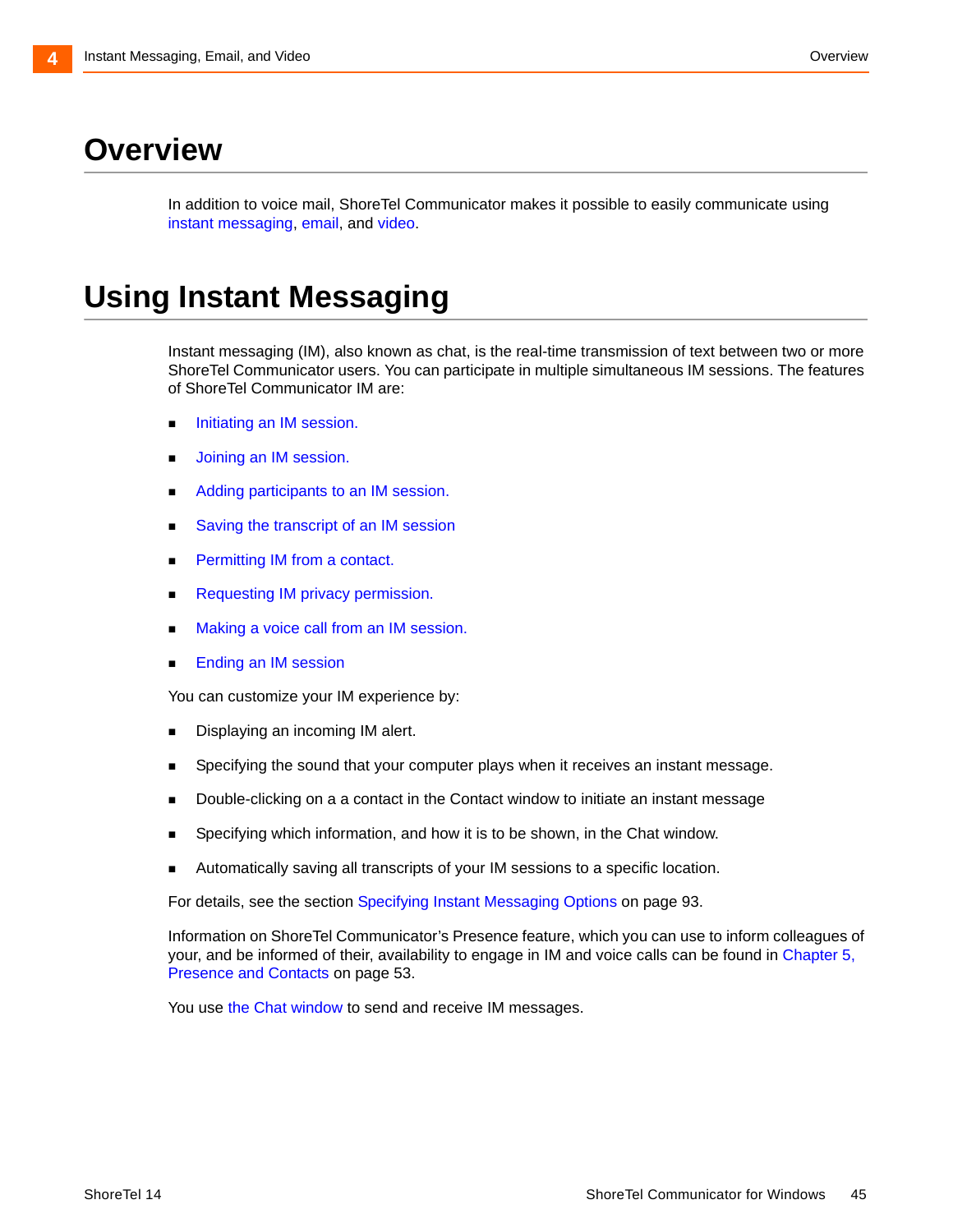## <span id="page-45-0"></span>**The Chat Window**

<span id="page-45-2"></span>The Chat window allows you to send and receive IM messages. This window is displayed when you initiate an IM session or when you receive the first message of an IM session.

By default, a separate Chat window opens for each current IM session. You can instead [choose to](#page-92-1)  [have a single Chat window for all your sessions](#page-92-1) and to b[e warned before closing the single Chat](#page-92-1)  [window](#page-92-1) with multiple sessions. If using a single window, you toggle between sessions by clicking on the appropriate chat tab.



The party with whom you are chatting is displayed at the top of the window. Exchanged text is shown in the Text panel, preceded by the name of the party that sent the message. The Input panel displays text, as you type, that you are preparing for the other chat participant(s). You can move the separator to adjust the size of the Input panel.

To show information on when a message was sent or received (timestamp), from the **View** menu choose **Show Timestamp**[.](#page-92-1) Timestamp information can also be displayed automatically for all messages by selecting the appropriate option. The Status bar displays messages, for example that the other participant is typing text.

## <span id="page-45-1"></span>**Initiating an IM Session**

You can start an IM session with any ShoreTel system user. If the contact is offline, or has [assigned](#page-47-0)  [you a Blocked IM privacy permission](#page-47-0), you see the error message "Failure to send message" in the Chat window.

You can also initiate an IM session from [Microsoft Outlook](#page-67-0).

**1.** Select a contact in the Contacts window and click **IM** from the window toolbar.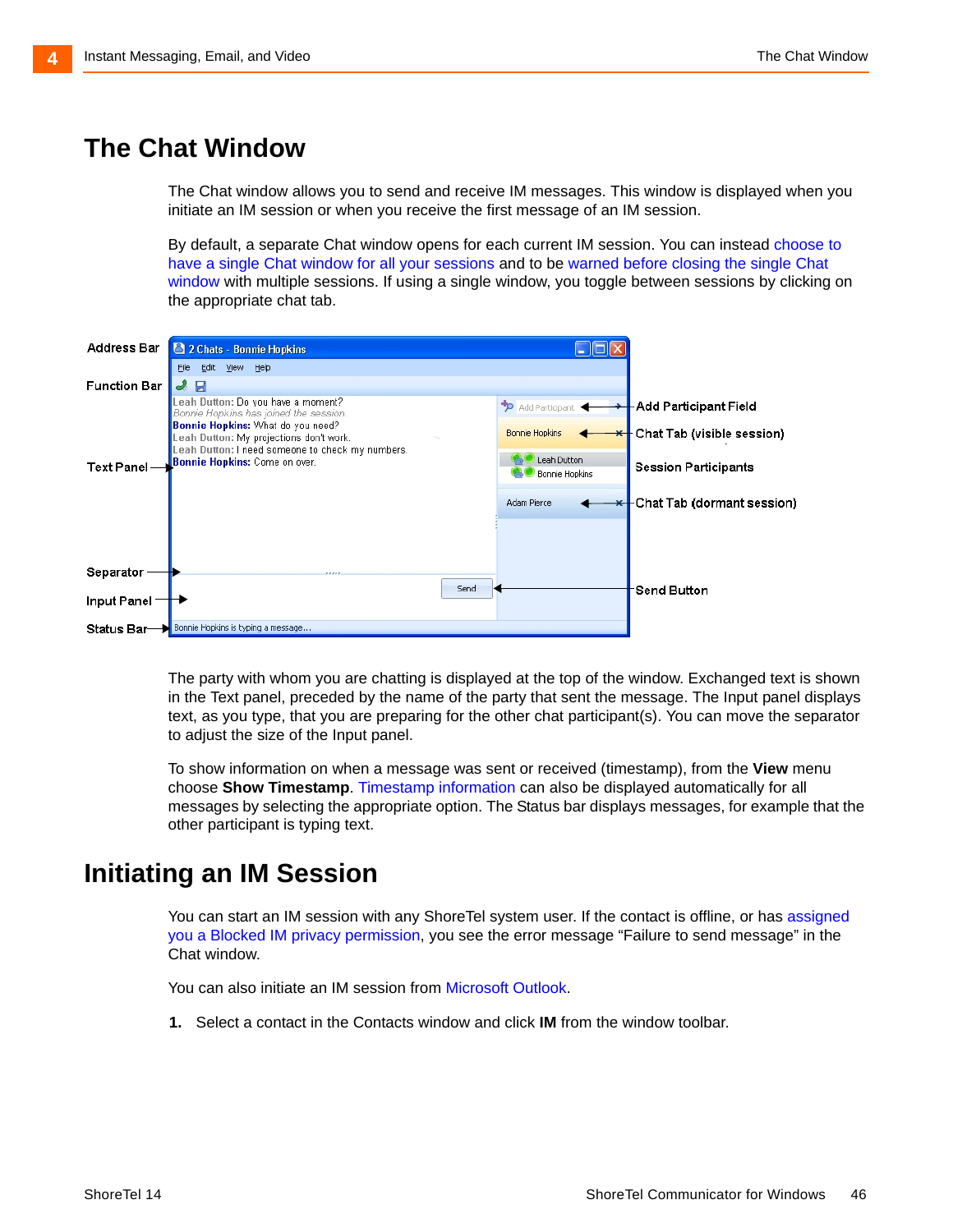You can also

- **[Double-click on a contact in the Contacts window, if you have selected the option I](#page-92-1)nitiate** instant messaging when double clicking on a contact in the Contact pane.
- Right-click on a contact from the Contacts, History, Voice Mail, and Directory windows, and from the resulting menu choose the contact's IM address.
- Use the QuickDialer, to locate and select a contact's IM address.
- From the Active Call area, select a call to which you want to add IM and click the IM icon associated with the call.
- Click **IM from an Availability alert**.
- Click **Send IM from an Incoming Call alert**.
- **2.** Use the Chat window to participate in an IM session with the contact by typing your message in the Input panel and clicking **Send**.

#### <span id="page-46-2"></span>**Joining an IM Session**

When an IM session is initiated from one of your contacts with the [IM privacy permission of Allowed,](#page-47-0) the minimized Chat window opens and flashes in Windows taskbar.

If you have selected the [Show Incoming Alert Message option](#page-92-1), an alert appears in the bottom-right corner of your monitor

- **1.** Click on the minimized Chat window in the taskbar, or anywhere in the alert to maximize or open the Chat window.
- **2.** Use the Chat window to participate in the IM session by typing your message in the Input panel and clicking **Send**.

#### <span id="page-46-0"></span>**Adding Participants to an IM Session**

An IM session can include two to six participants.

- **1.** In the Chat window, enter the IM address, name, or number of the new participant in the **Add Participant** field.
- **2.** Press **Enter**. The new participant is added to the Session Participant list.

Subsequent messages are sent to all contacts listed in the Session Participant list.

#### <span id="page-46-1"></span>**Saving the Transcript of an IM Session**

Saving the transcript of an IM session allows you to retrieve the messages if needed. You can save the transcript of an individual session, or [automatically save the transcripts](#page-92-1) of all your IM sessions to a specific location by selecting the appropriate option.

**1.** From the Chat window, click the **Save** icon.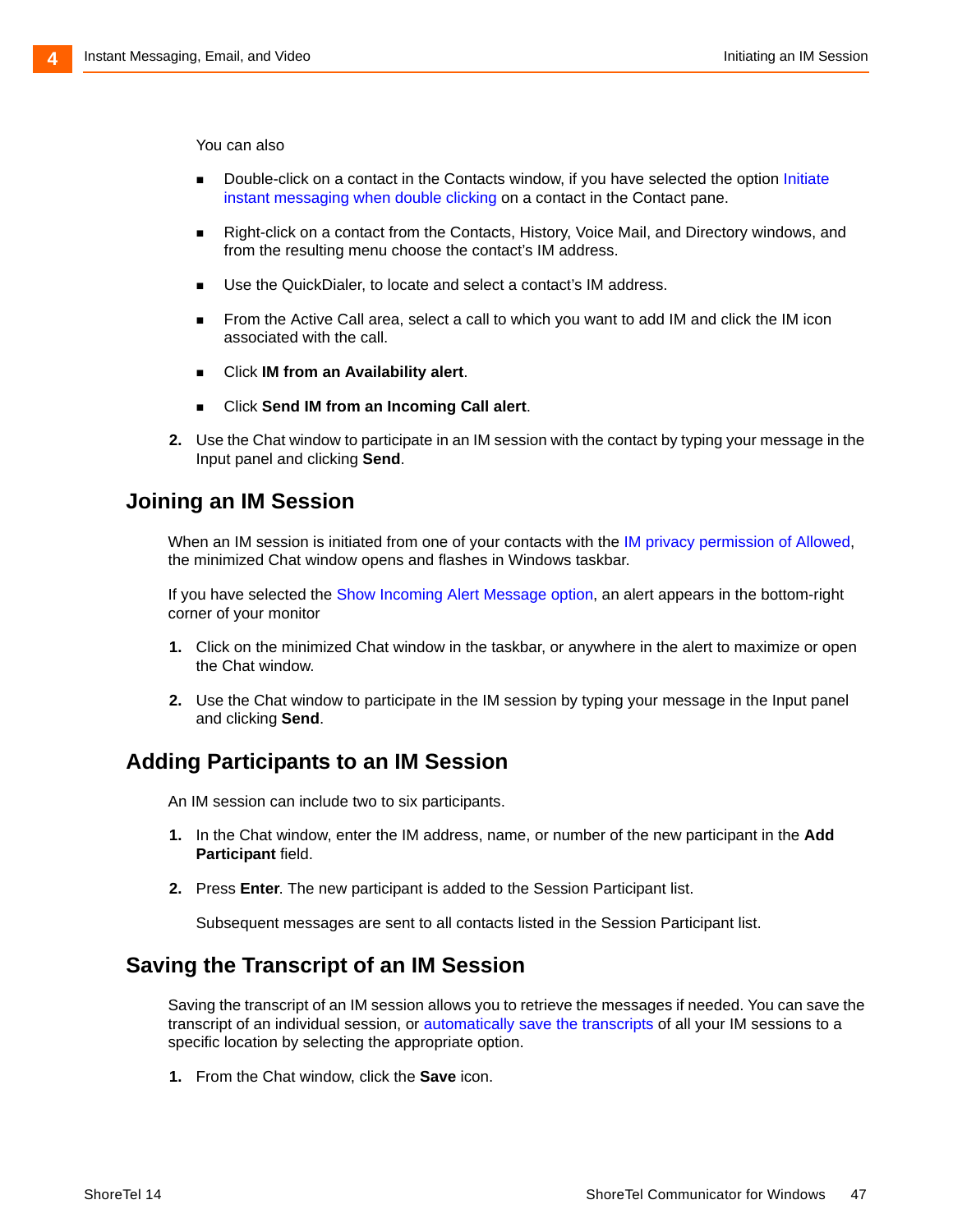**2.** Use the resulting dialog box to specify a name and location for the transcript, and then click **Save**.

#### <span id="page-47-0"></span>**Permitting IM**

Before engaging in an IM session, you must specifically permit a contact to communicate with you in this way. This is done by:

- **Specifying your IM privacy permissions for a contact.**
- **[Responding to a request for IM privacy permission.](#page-47-1)**
- **[Viewing and changing a contact's IM privacy permission.](#page-48-4)**

#### <span id="page-47-2"></span>**Specifying IM Privacy Permissions**

By specifying an IM privacy permission for a contact, you identify with whom you want to receive IM.

The following privacy permissions are available:

- Allowed. The contact can view your IM presence status and send you an IM request.
- Blocked. The contact is denied access to your IM presence status and cannot send you an IM request. The contact sees your IM presence status as Offline.
- **Pending. You have not responded to a contact's request for your IM presence status.**
- **1.** From the Contacts window, right-click on a contact and from the resulting menu choose IM Privacy and then the privacy setting your want to assign to the contact.
- **2.** Use the **Options > Instant Messaging > Privacy > Permissions** list as described in the section [Specifying Instant Messaging Options on page 93](#page-92-0).

#### <span id="page-47-1"></span>**Responding to an IM Privacy Permission Request**

You participate in IM sessions only with those contacts who have the Allowed IM privacy permission. Colleagues can [request this permission](#page-48-3), in which case an alert notifies you of the request.

**1.** From the alert, select the contact(s) you want to see your IM presence and with whom you want to communicate using IM.

The IM privacy permission for the selected contact(s) will be changed to **Allowed**. All other contacts in the list will have an IM privacy permission of **Pending**.

- **2.** If you want to add the selected contact(s) to your Contacts window, select **Add checked names to my Contact list**.
- **3.** To avoid this alert in the future, select **Always accept future requests**.
- **4.** If you want to change any of your Privacy options, click **Settings**.

[The](#page-92-1) **Options and Preferences > Instant Messaging > Privacy** page opens. Use this page to make changes to your Privacy options.

**5.** Click **OK**.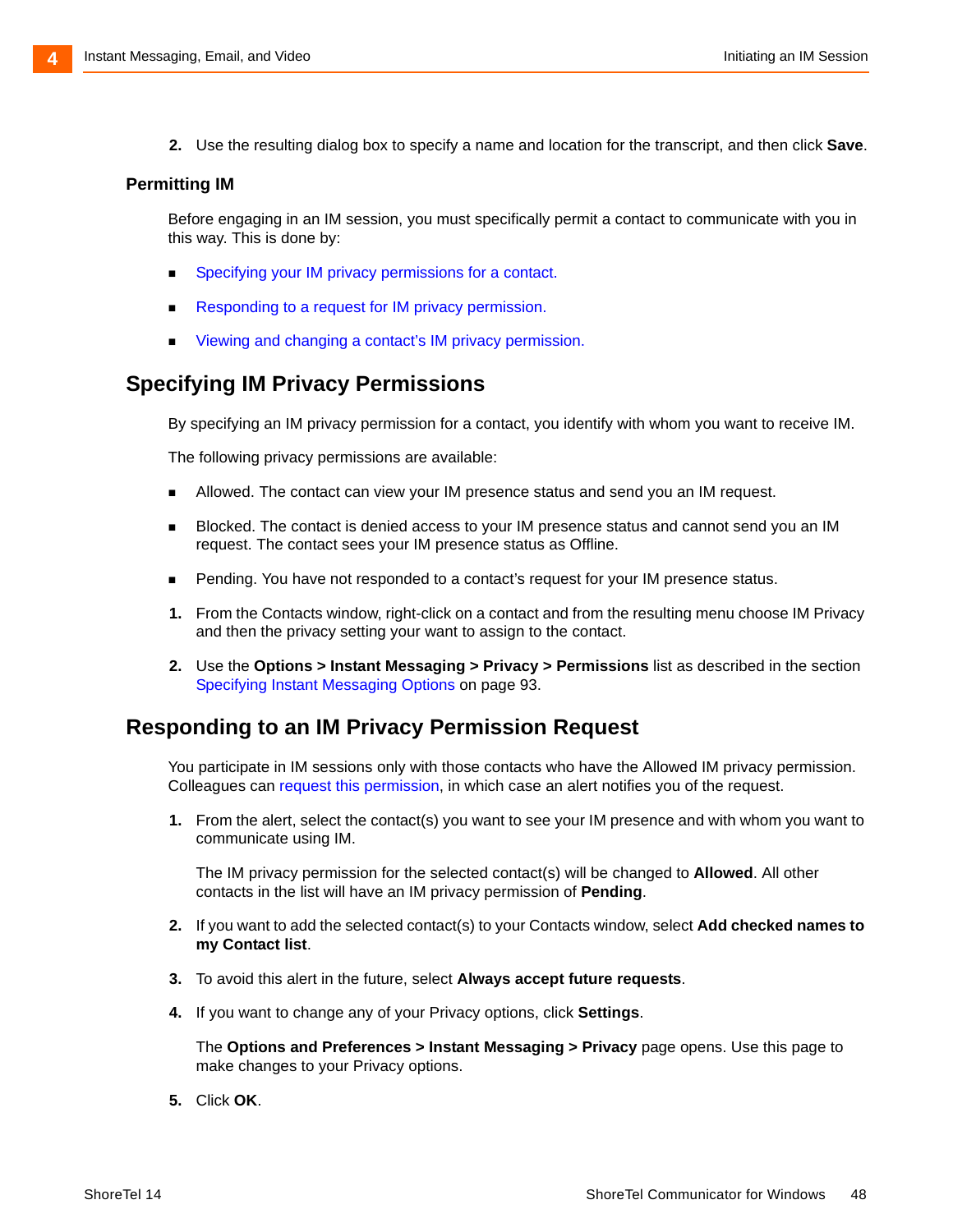#### <span id="page-48-4"></span>**Viewing and Changing IM Privacy Permissions**

You can view and change IM privacy permissions using either the Contact window or the **Options > Instant Messaging > Privacy > Permissions** list, as described in [Specifying Instant Messaging](#page-92-0)  [Options on page 93](#page-92-0).

- **1.** Right-click on a contact and from the resulting menu choose **IM Privacy**. The current IM privacy permission is displayed with a check mark.
- **2.** To change the IM privacy permission, choose the privacy setting your want to assign to the contact.

#### <span id="page-48-3"></span>**Requesting IM Privacy Permission**

[You request IM privacy permissions from those colleagues whose I](#page-55-0)M presence status you want to see, and with whom you want to engage in IM. You do so by [adding the colleague to your Contacts window.](#page-57-0)

Once you have added the colleague to your Contacts window, they receive an alert notifying them of your request. Your colleague can then decide whether to [assign you an IM privacy permission](#page-47-2) that allows you to see their IM presence status and engage in IM, or not.

When you initiate an IM session, if your colleague has assigned you an IM privacy permission of Allowed, you can use the Chat window to engage in the session. If instead your colleague has assigned you a Blocked IM privacy permission, or is offline, you see the error message "Failure to send message" in the Chat window.

#### <span id="page-48-2"></span>**Making a Call from an IM Session**

To make a voice call to a participant of a IM session, from the Chat window, click the **Call Participants** icon.

The call is placed. Information on the call is displayed in the ShoreTel Communicator Active Call area.

#### <span id="page-48-1"></span>**Ending an Instant Message Session**

Closing a Chat window terminates the IM session and erases all text, unless the transcript from the [session has been saved](#page-46-1). If multiple session are displayed in a single Chat window, end a specific session by closing the tab listing that session.

## <span id="page-48-0"></span>**Using Email**

With ShoreTel Communicator, you send an email using your default email application. You can send email from the following locations in ShoreTel Communicator:

- QuickDialer. Use the QuickDialer to locate the recipient of the email, then select their email address.
- Contents, Directory, and Voice Mail windows. Right-click on the contact to whom you want to send an email, and from the resulting menu choose their email address.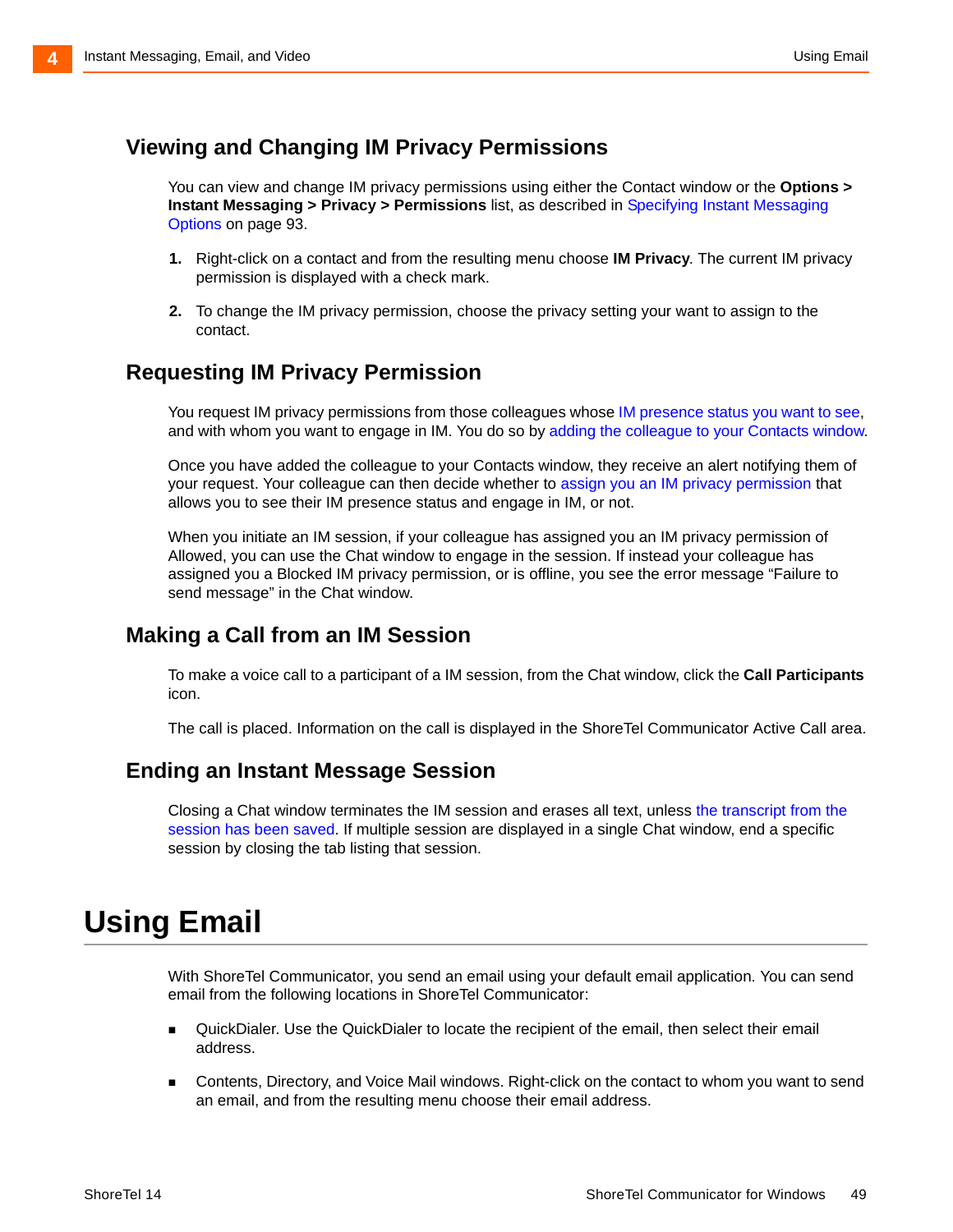History window. Right-click on the contact to whom you want to send an email. From the resulting menu choose the contact's phone number and then their email address.

You default email application's window for composing email is automatically opened.

## <span id="page-49-0"></span>**Using Video**

Using ShoreTel Communicator's video feature, you can:

- Add video to a voice call.
- [Accept a voice call with video.](#page-50-0)
- [Join a video conference with LifeSize®](#page-50-1)
- [Put a voice call with video on hold.](#page-51-0)
- [Transfer a voice call with video.](#page-51-1)
- [End a video session.](#page-51-2)
- **Define how video requests are handled and identify the video camera you want to use; refer to the** section [Specifying Video Options on page 95](#page-94-0) for information.

#### **Note**

ShoreTel Communicator does not support video-only calls, video sessions established with SoftPhone, or when ShoreTel Communicator is accessed through remote desktop.

Many video devices provide options to compensate for poor light conditions. Enabling these options may impact the frame rate of the camera. Using optimal light conditions is essential to ensure a good image quality and a proper frame rate when making video calls. Contact your system administrator for a list of video cameras currently supported by ShoreTel.

You participate in a video session [using the Video window.](#page-49-1)

### <span id="page-49-1"></span>**Using the Video Window**

You use the video window to participate in a video session. This window is displayed when you add video to a call or when you receive a call with video. The Video window contains two ports to display both call participants; you are displayed in the smaller port. Click the **Hide Preview** button if you only want to see the other participant and close the port showing you.

## <span id="page-49-2"></span>**Adding Video to a Call**

Video can be added to either an active voice call or established as a part of a new voice call. You can only add video to a call if the following conditions are met:

Both you and the recipient have a video camera.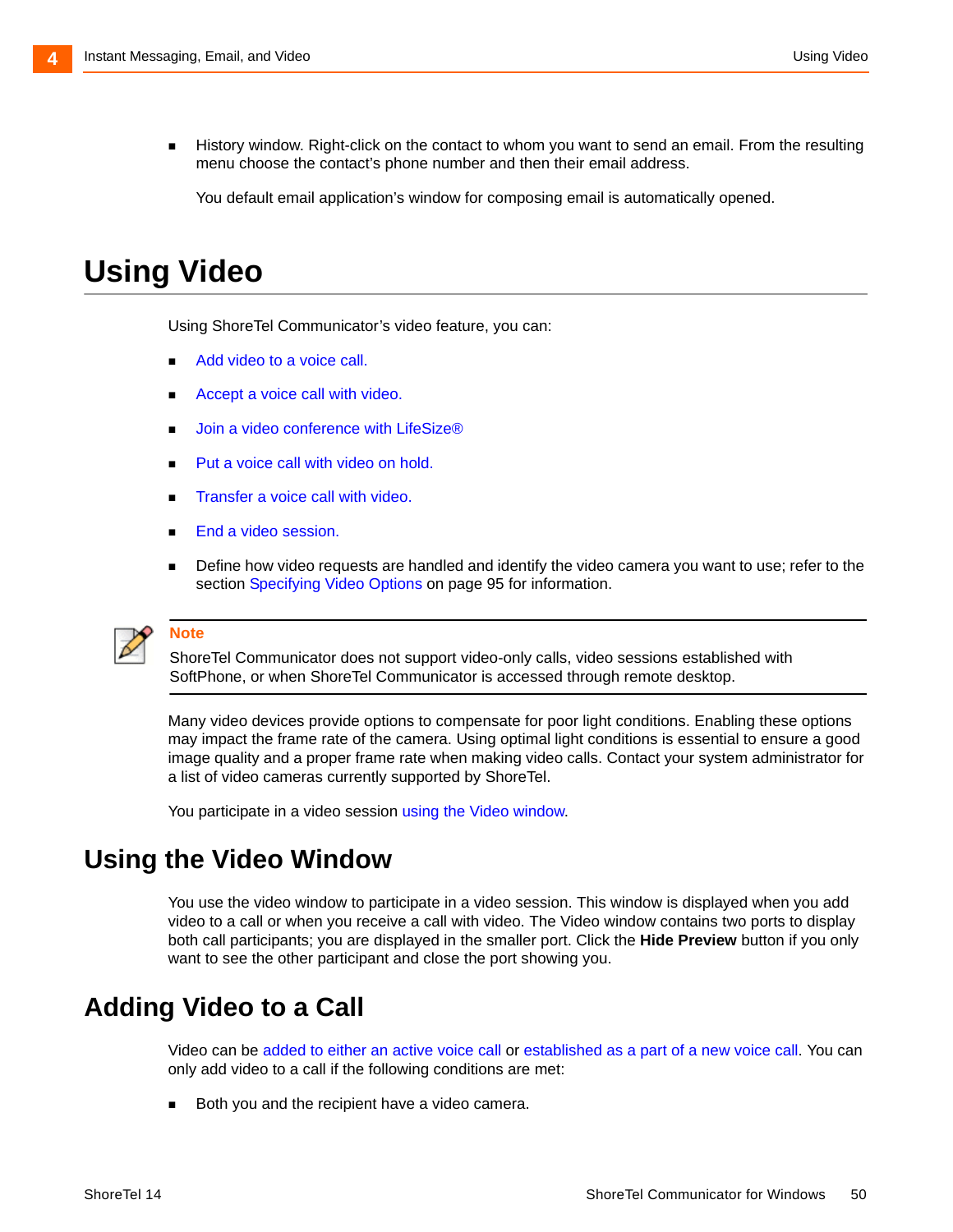- Both you and the recipient have authorization from your system administrator.
- The recipient is part of the ShoreTel system.
- The recipient does not have the **Never Accept Video Requests from Others** option selected, as explained in the section [Specifying Video Options on page 95.](#page-94-0)



#### **Note**

ShoreTel Communicator does not support video-only calls, video sessions established with SoftPhone, or when ShoreTel Communicator is accessed through remote desktop.

**1.** In the Active Call area, click the Add Video icon **8** associated with the call to which you want to add video.



#### **Note**

If you are using a SIP extension, you can not add video to the call, even through the Add Video icon is displayed. Clicking on the icon will not result in video being added to the call.

You can also:

- Right-click on the call, and choose **Add Video** from the resulting menu.
- Select the call, and click **Add Video** on the Call toolbar.

The Video window opens, showing the video participant(s).

### <span id="page-50-0"></span>**Accepting a Call with Video**

By default, the system automatically prompts you to agree to add video to a call. You can change this default so that you no longer receive a prompt and the video window opens automatically when the call is connected, or to never receive the video portion of a call. See the section [Specifying Video Options](#page-94-0) [on page 95](#page-94-0) for details.

### <span id="page-50-1"></span>**Joining a Video Conference with LifeSize**

If your company uses LifeSize high definition video communications products, you can use ShoreTel Communicator to join a video conference. Contact your system administrator to determine if you can use this feature.

- **1.** Make a call to the video conference number.
- **2.** [Add video to the call.](#page-49-2)

The Video window opens, showing the video participant(s).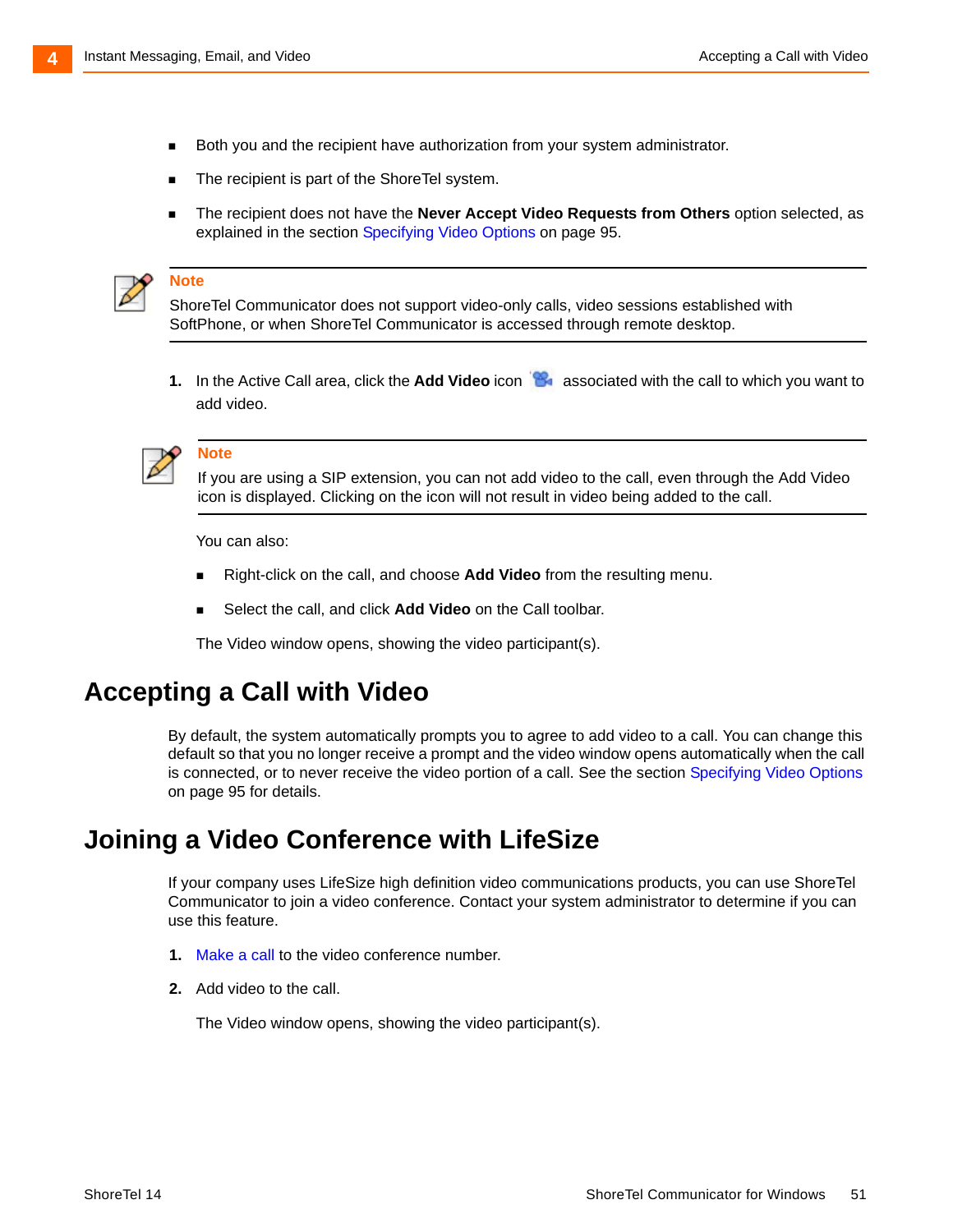**Note**

## <span id="page-51-0"></span>**Putting a Video on Hold**

If you are engaged in a voice call with video, you can put the call on hold. Both the audio and video portions of the call are put on hold.



The Hold feature is not available if the video call is made over a SIP tie trunk.

- **1.** In the Video window, click **Hold**.
- **2.** To retrieve the video on hold, click **Answer**.

## <span id="page-51-1"></span>**Transferring a Voice Call with Video**

You can transfer a call with video to another person if the following conditions are met:

- The transfer recipient has a video camera.
- **The transfer recipient has authorization from the system administrator.**
- The transfer recipient is part of the ShoreTel system.
- The transfer recipient does not have the **Never Accept Video Requests from Others** option selected, as explained in the section [Specifying Video Options on page 95.](#page-94-0)

Once transferred, the call is removed from the Active Call area.

- **1.** In the Video window, click **Transfer**.
- **2.** Use the Transfer dialog box to locate and select the transfer recipient, and then click **Transfer**.

Your Video window closes.

## <span id="page-51-2"></span>**Ending a Video Session**

If you want to end both the audio and video portions of a call, in the Video window click **Hangup**. To end only the video portion of a call, close the Video window.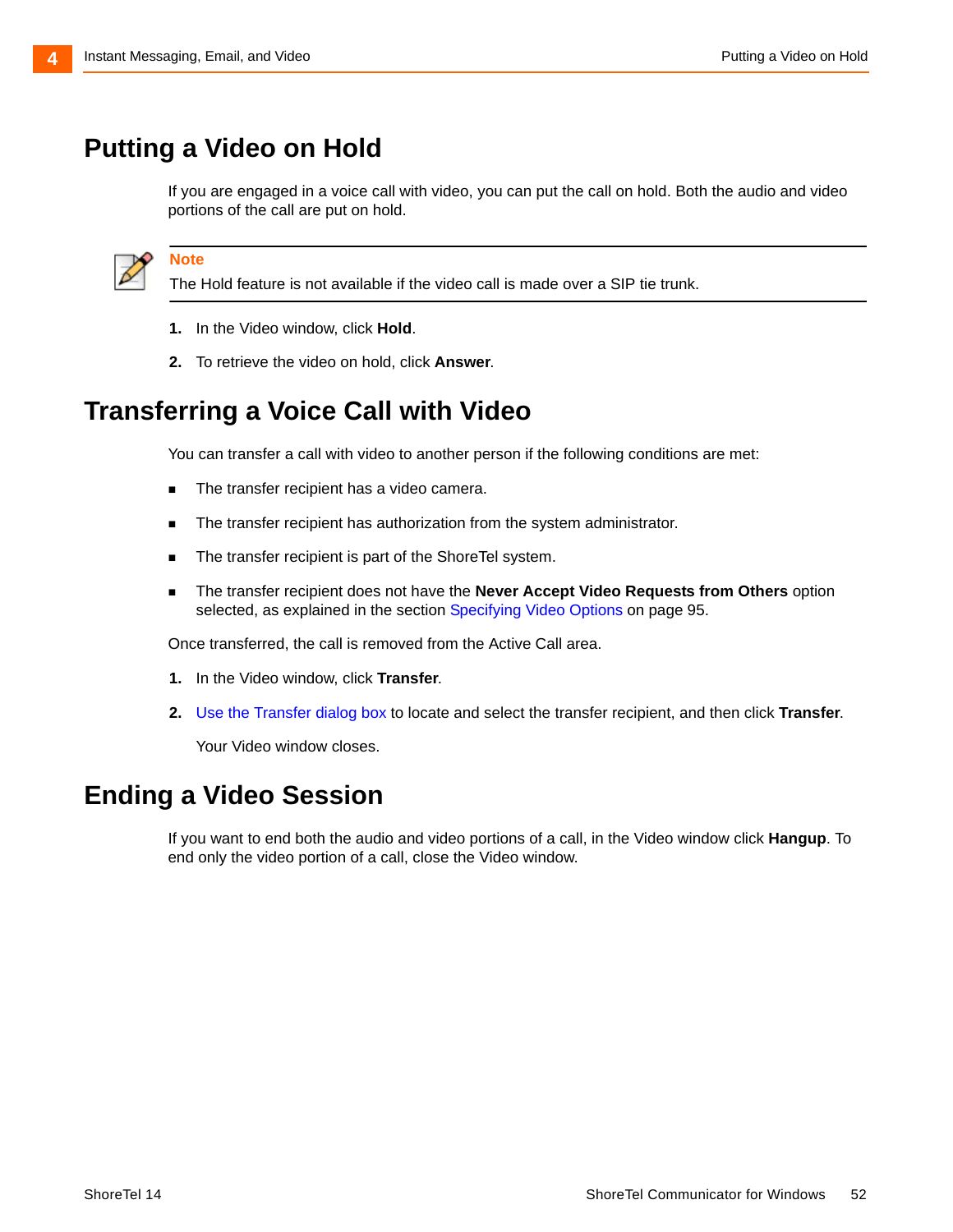## **CHAPTER**



## <span id="page-52-0"></span>**Presence and Contacts**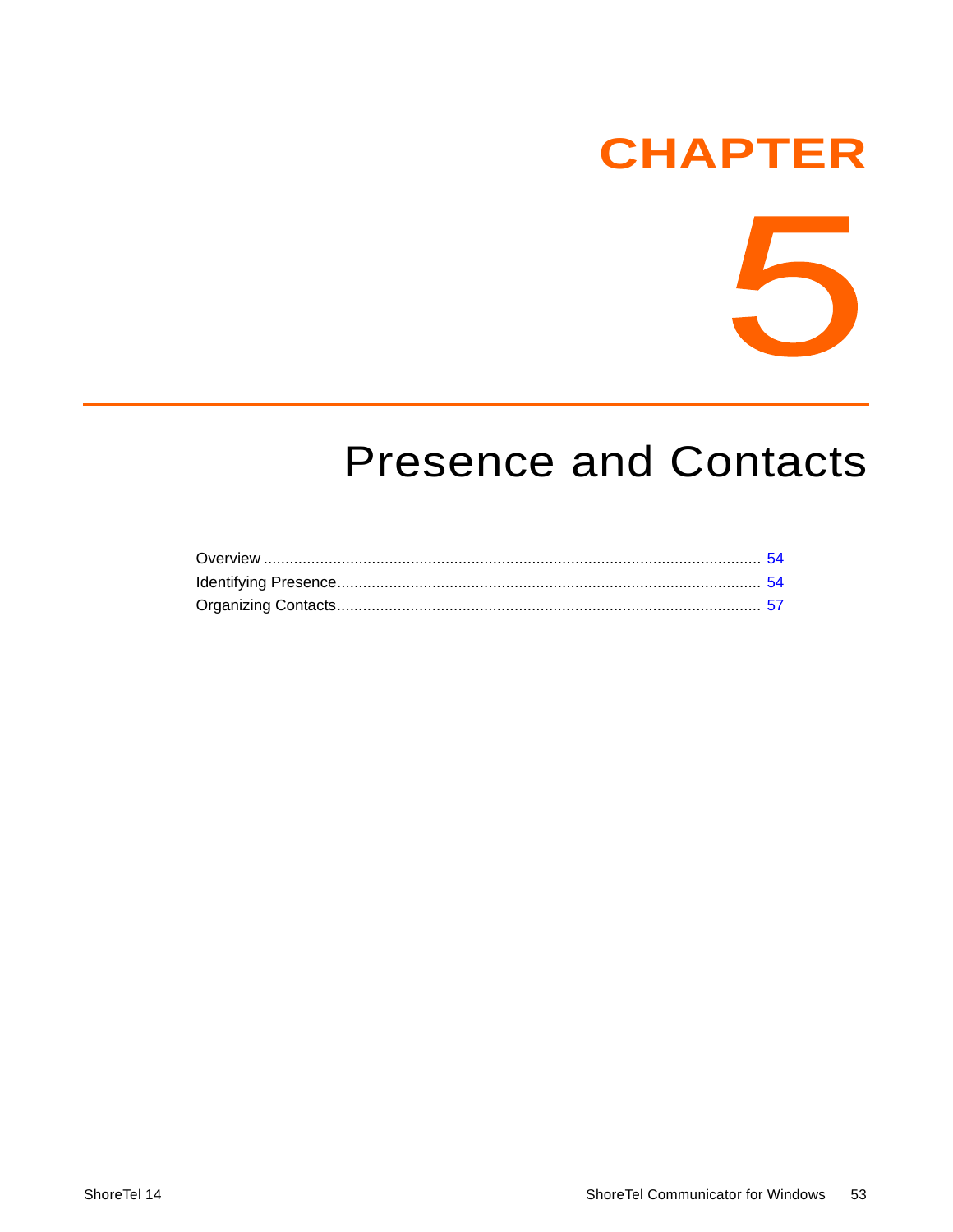## <span id="page-53-0"></span>**Overview**

ShoreTel Communicator allows you to [identify the presence](#page-53-1) (availability) of yourself and other users before receiving or making calls and engaging in IM sessions. And you ca[n organize your contacts](#page-56-0) in the ShoreTel Communicator [content windows](#page-13-0) to make it faster and easier to find the contacts and information you want.

## <span id="page-53-1"></span>**Identifying Presence**

With ShoreTel Communicator, you can identify a contact's presence to accept voice calls, IM sessions, or both. Using presence increases your productivity by reducing attempts to connect with unavailable parties, and blocks unwanted attempts to engage in IM.

ShoreTel Communicator automatically adjusts the presence status of users as they make and receive calls, and engage in and end IM sessions; users can also [manually set their presence status.](#page-55-1) [Icons](#page-53-2), which can be [viewed throughout ShoreTel Communicator and Microsoft Outlook integrated with](#page-55-2)  [Communicator](#page-55-2)[, identify the presence status of a contact. And you can choose to](#page-55-3) receive an alert when a contact becomes available an[d provide additional information](#page-55-4) on your IM presence status.



**Note**

In order to view a contact's presence status in Microsoft Outlook integrated with Communicator, make sure to start ShoreTel Communicator first before starting Outlook.

### <span id="page-53-2"></span>**Presence Icons**

Icons identify the presence status of a contact, and your own presence. There are three types of presence icons that represent availability to engage in voice calls, IM sessions, or both voice calls and IM sessions.

#### **Presence Icons for Voice Calls**

The following icons indicate voice call presence:





- On the Phone
- Do Not Disturb. Calls are automatically forwarded to the recipient's voice mail
- Unknown.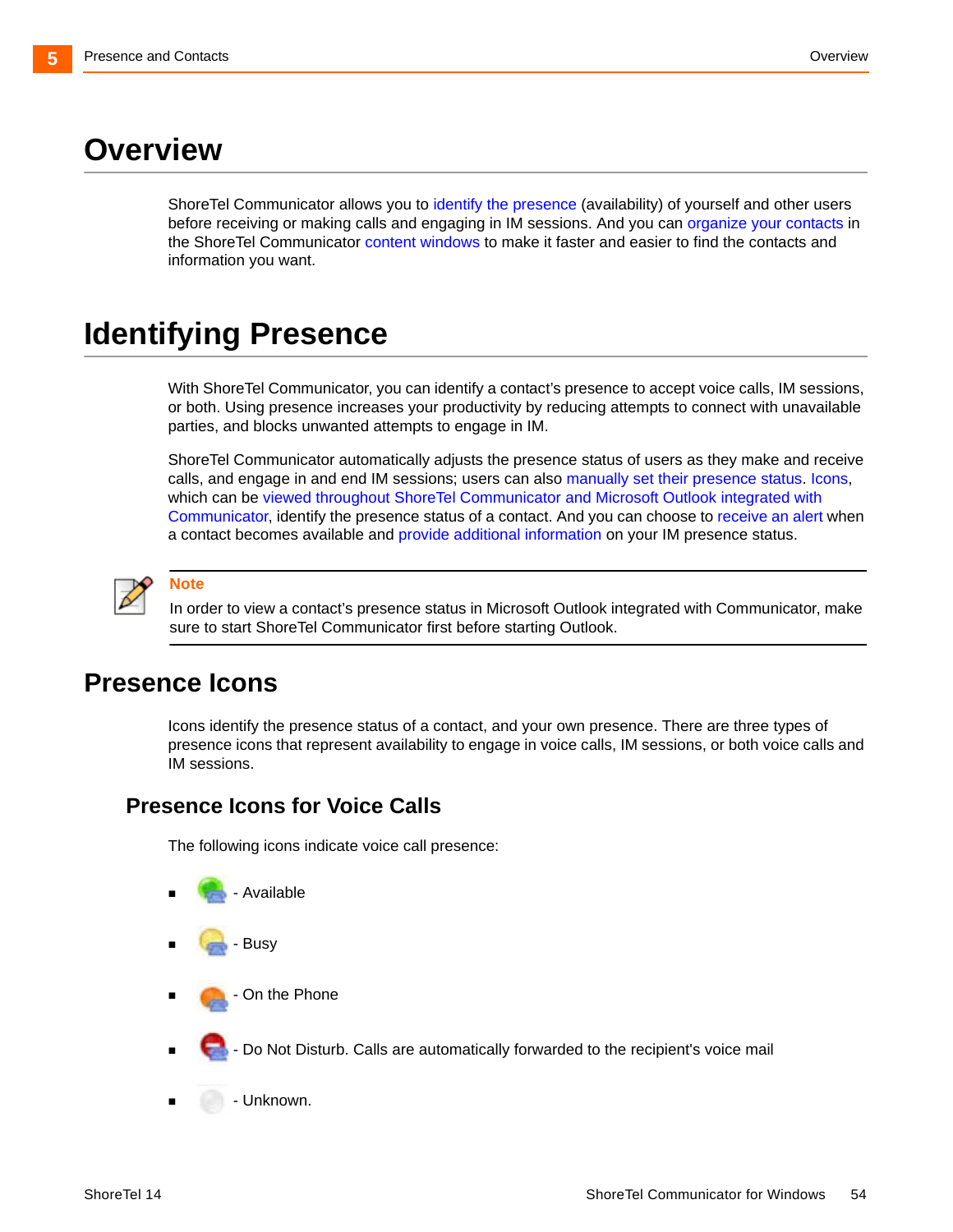#### **Presence Icons for IM**

The following icons indicate IM presence:



#### **Presence Icons for Combined Status**

The following icons indicate both voice call and IM presence:



- Available for a phone call only
- Do Not Disturb
- On the Phone
- Do Not Disturb with a phone call
- Away
- Busy
- Busy on the phone
- Offline
- Unknown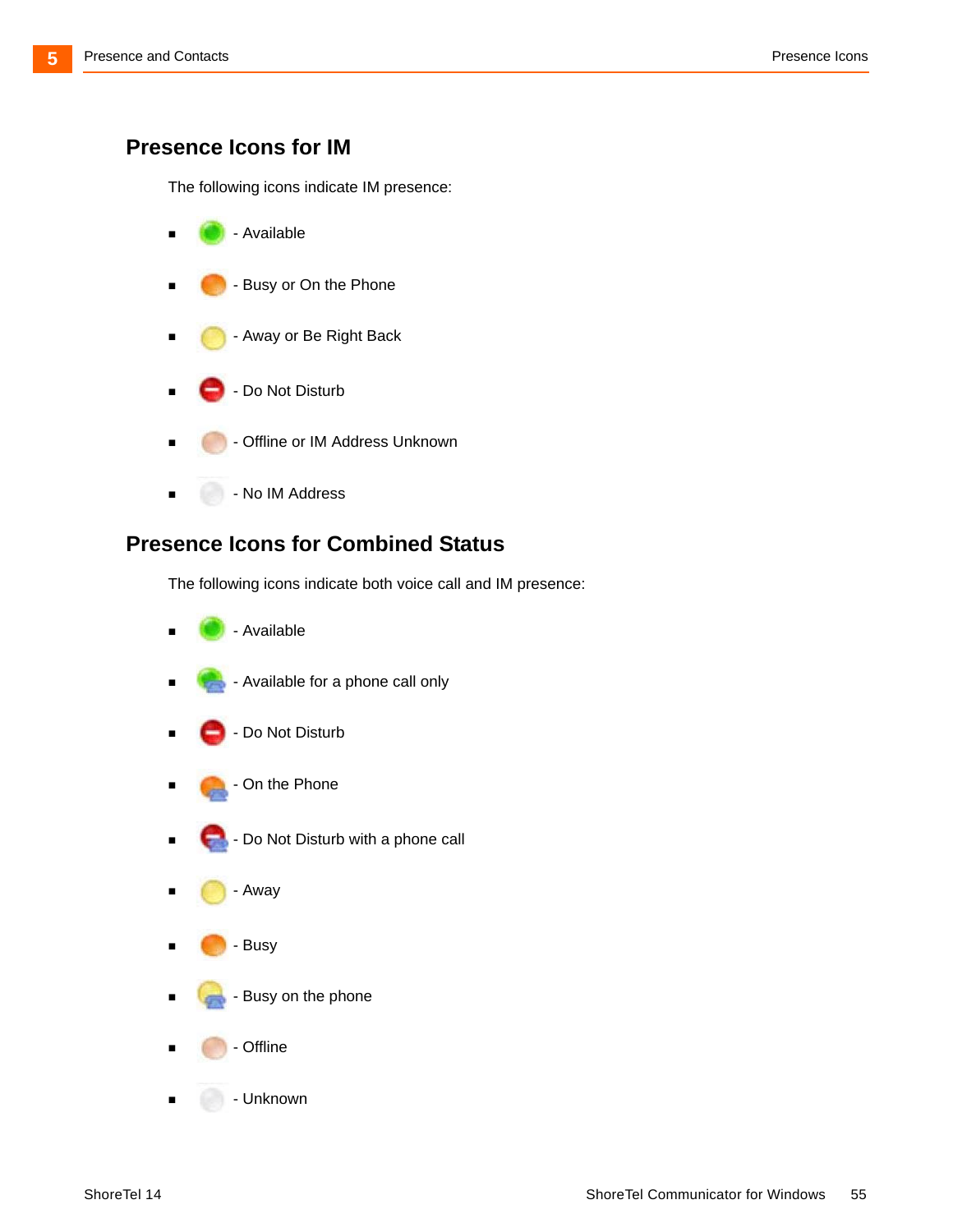#### <span id="page-55-2"></span>**Viewing Presence Status**

<span id="page-55-0"></span>You can view a colleague's presence status throughout ShoreTel Communicator:

- **The Contacts window. The presence of a user is displayed by icons associated with the contact,** and in the **Extn Status** and **IM Status** columns.
- The Dial > Make Call > Make New Call dialog box. The presence of a user is displayed by icons associated with the contact.
- **The QuickDialer. The presence of a user is displayed by icons associated with the contact.**

#### <span id="page-55-3"></span>**Receiving an Alert on Availability**

You can receive an alert when a contact becomes available to receive a phone call or participate in an IM session.

- **1.** From the Contacts window, right-click on the contact whose availability your want notification, and choose **Alert When Available**.
- **2.** If you want to be notified again after a specific amount of time, click Snooze. To change the amount of time before being notified, click the drop-down menu and choose the appropriate time frame.
- **3.** To place a call to the contact, click **Call**; to start an IM session, click **IM**.

#### <span id="page-55-1"></span>**Manually Setting Your Presence Status**

ShoreTel Communicator automatically adjusts your presence status as you use the system. You can also manually set your IM presence status to indicate your availability. Manually setting your IM presence status informs other users of whether you can or want to engage in an IM session.

**1.** From the ShoreTel Communicator button, choose **IM Presence** and then the IM status that you want.

#### <span id="page-55-4"></span>**Providing Additional Information on Your IM Status**

You can attach a note to your IM presence to further explain your status. This information appears in the IM Status column of your colleagues' Contacts window, along with your current state.

**1.** Click the presence icon on the Accessibility bar, and from the drop-down menu choose **Set Status Note**.

You can also choose Set Status Note from the S**horeTel Communicator** button > **IM Presence** command.

**2.** Use the resulting dialog box to enter your note, and then click **OK**.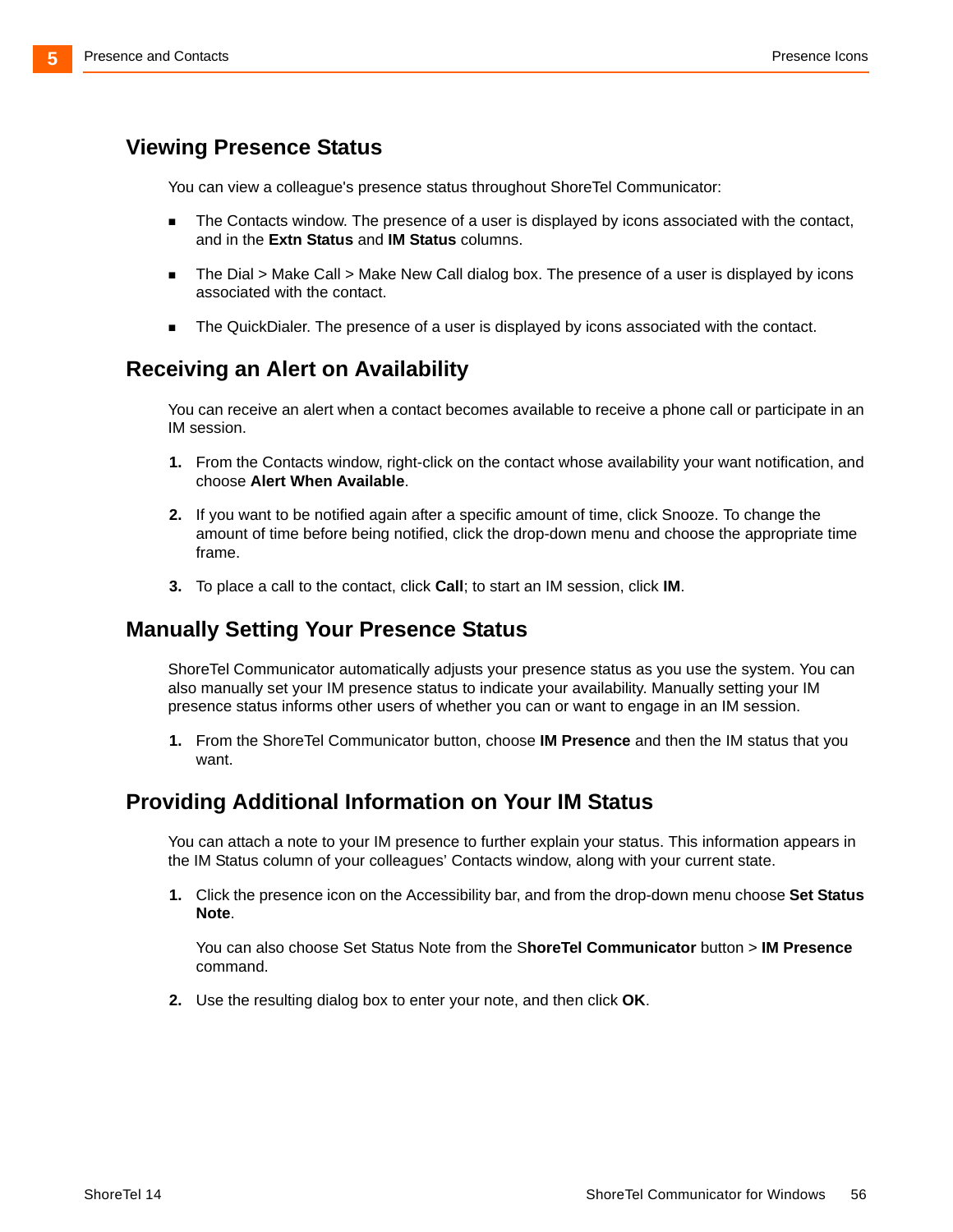## <span id="page-56-0"></span>**Organizing Contacts**

Organizing your contacts in the ShoreTel Communicator content windows makes it faster and easier to find the contacts and information you need. You can organize your contacts by:

- **Uploading your contacts**
- [Adding, editing, and deleting contacts](#page-57-1)
- [Grouping contacts](#page-58-0)
- [Searching for a contact](#page-58-1)
- Changing how you view contacts
- **Changing the sort order**
- [Working with columns](#page-59-1)
- [Exporting contacts](#page-60-0)

## **Uploading Your Contacts**

Using ShoreTel Communicator, you can upload your personal contacts from [Microsoft Outlook](#page-56-1) and a [comma-separated values \(.csv\) or XML file](#page-56-2) onto the ShoreTel server. Uploading your personal contacts makes these contacts accessible from other versions of ShoreTel Communicator you are using, for example ShoreTel Communicator for iPhone.

#### <span id="page-56-1"></span>**Uploading Contacts from Microsoft Outlook**

You can display your Microsoft Outlook contacts in ShoreTel Communicator. If enabled by your system administration, and if the [option Upload Personal Contacts is selected \(by default\)](#page-89-0), your personal Outlook contacts are uploaded onto the ShoreTel server and displayed in ShoreTel Communicator.

If you want to remove all your personal Outlook contacts from ShoreTel Communicator, and no longer upload them in the future, unselect the Upload Personal Contacts option.



#### **Note**

If your uploaded contacts do not appear in Outlook, use the following workaround:

- 1. From the **Options > Outlook** page, unselect the **Upload Personal Contacts** option, and then click **Apply**.
- 2. Reselect the **Upload Personal Contacts** option, and click **OK**.

#### <span id="page-56-2"></span>**Uploading Contacts from a CSV or XML File**

Contact your system administrator if you want to upload contacts from a CSV or XML file. You must have th[e option Upload Personal Contacts selected.](#page-89-0)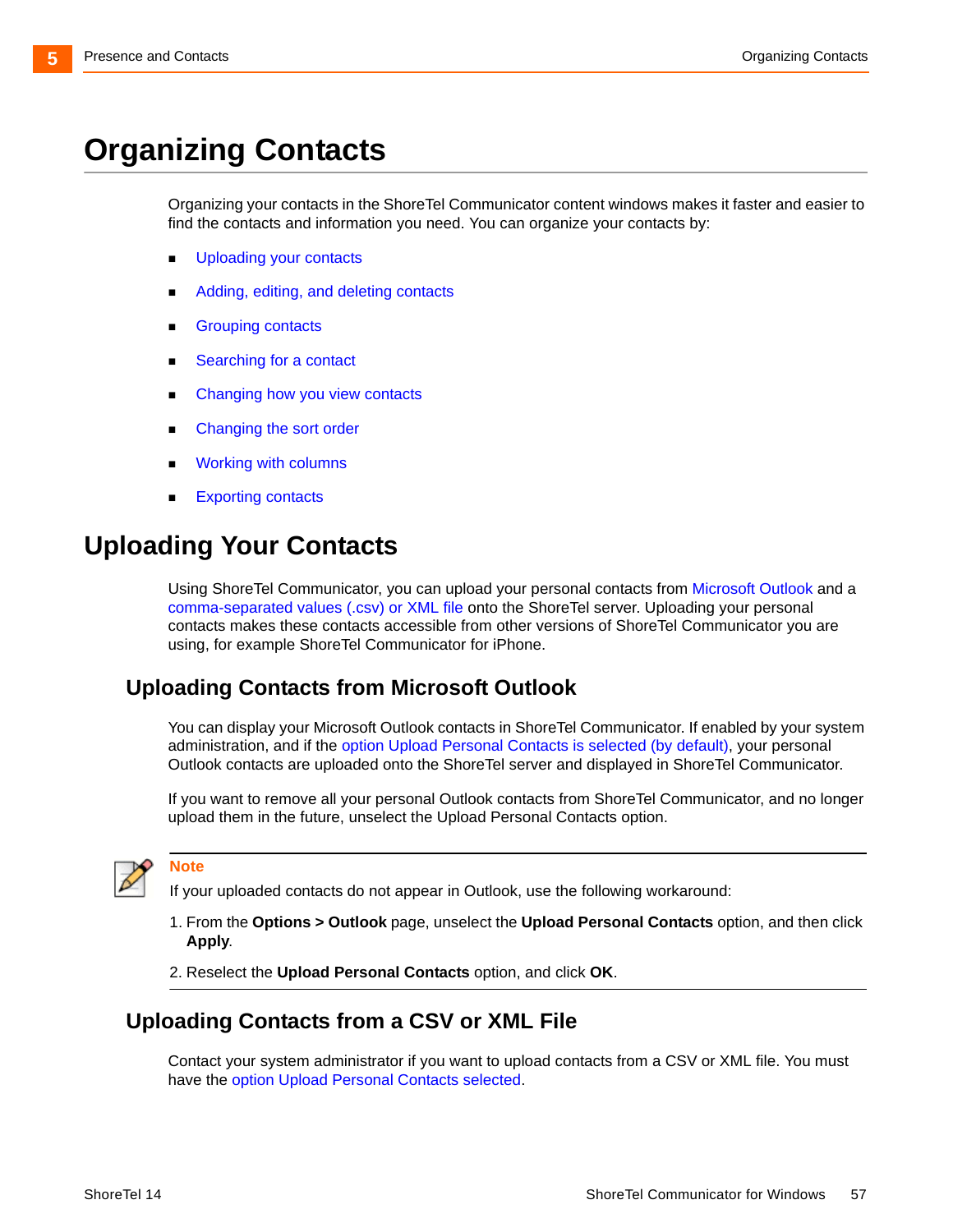## <span id="page-57-1"></span>**Adding, Editing, and Deleting Contacts**

<span id="page-57-0"></span>You can add, edit, and delete contacts from the Contacts, Directory, History, and Speed Dial windows.

#### <span id="page-57-2"></span>**Working with Contacts in the Contacts Window**

Directory window contacts and personal contacts can be added to, and deleted from, your Contacts window. The information displayed for a personal contact in the Contacts window can also be edited.

#### **Adding a contact from the Directory window**

- **1.** Right-click on the contact in the Directory window, and from the resulting menu choose **Add as a Contact**, and then choose the contact group to which you want to add the contact.
- **2.** Drag a Directory window contact into the desired group in the Contacts window.

#### **Adding a personal contact**

- **1.** Click the **Add** icon on the Contacts window toolbar. You can also right-click in the window and from the resulting menu choose **Add Contact**.
- **2.** In the Add Contact dialog box, enter the name or phone number of the contact in the **Contact** field, and choose the group for the contact from the **Group** drop-down menu. Then click **OK**.
- **3.** Use the resulting dialog box to specify additional information on the contact and then click **OK**.

The default phone number is the number that is called when you double-click on a contact. You can change the default phone number by clicking in the **Default** field and choosing the number you want from the drop-down menu.

The contact is added to the Contacts window in the group specified.

#### **Editing a personal contact**

- **1.** Right-click on the contact and from the resulting menu choose **More Info**.
- **2.** In the Contact Properties dialog box, edit the desired fields. Then click **OK**.

#### **Deleting a contact**

**1.** Right-click on the contact and from the resulting menu choose **Delete**.

The contact is removed from the Contacts window. If the contact is part of the ShoreTel system, the contact remains in the Directory window.

#### **Working with Contacts in the Directory Window**

You can add, edit, and delete (only) personal contacts in the Directory window. Contacts that are part of the ShoreTel system cannot be added, edited, or deleted.

Your Outlook contacts can also be automatically added to the Directory window, as explained in [Enabling Microsoft Outlook Integration Features on page 90](#page-89-1).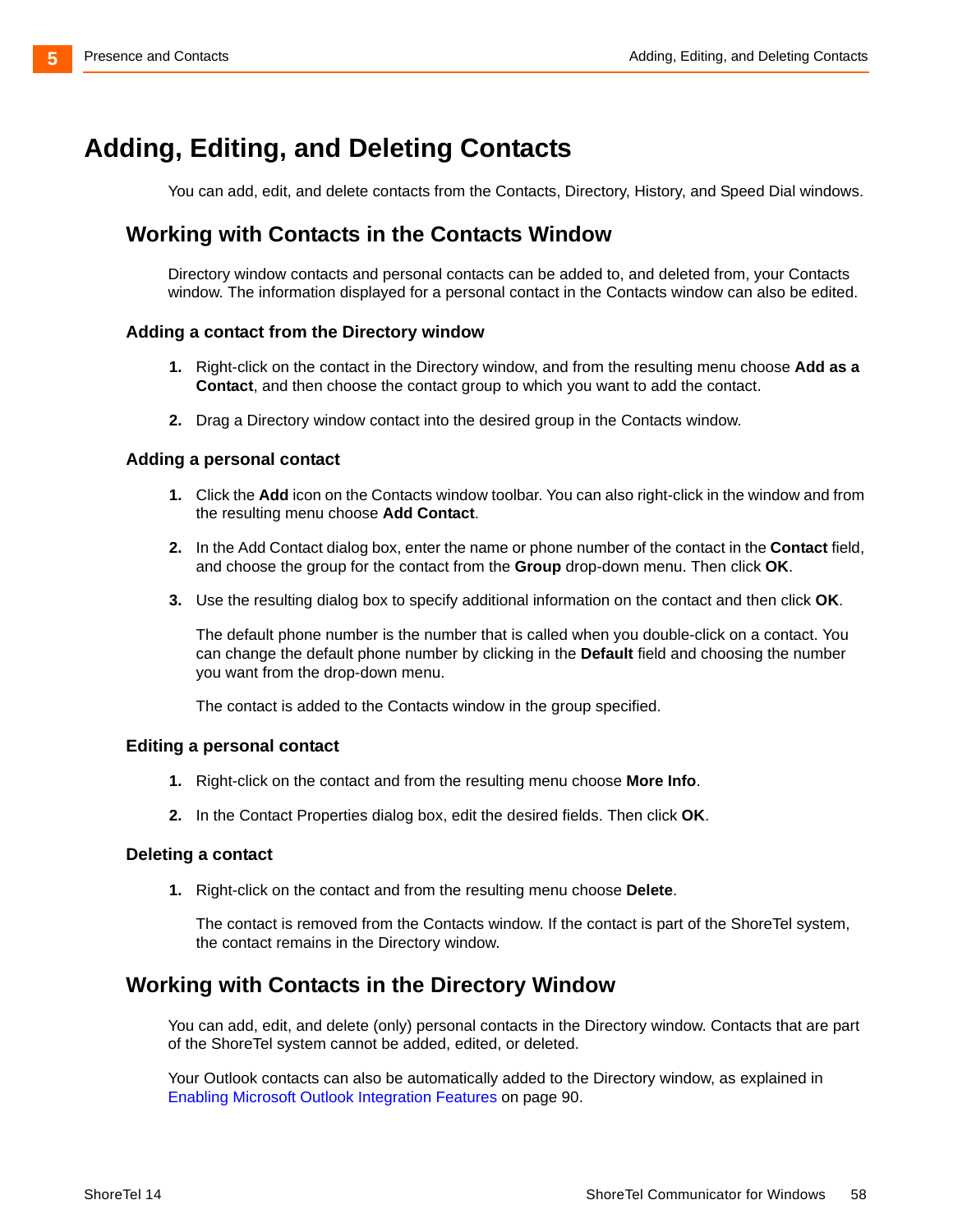#### **Deleting Records from the History Window**

If you want to delete only specific records, select the records, right-click, and from the resulting menu choose **Delete Record(s)**. To delete all records, right-click in the History window and from the resulting menu choose **Clear History**.

#### **Working with Contacts in the Speed Dial Window**

In addition to adding, editing, and deleting contacts from the Speed Dial window, you can also rearrange the order of the contacts in the list.

## <span id="page-58-0"></span>**Grouping Contacts**

Contacts can be grouped in the Contacts window. Grouping helps you organize and find your contacts.

The Contacts window requires at least one group; by default this group is named Contacts. A contact can be put into multiple groups; groups cannot contain subgroups. When you first start ShoreTel Communicator, the Contacts window displays an explanation of contacts and how they can be added to this window. You can add, rename, and delete groups from the Contacts window.

#### **Adding a group**

- **1.** Right-click in the Contacts window, and from the resulting menu choose **Add Group**.
- **2.** Use the Add Contact Group dialog box to specify the name of the new group, and then click **OK**.
- **3.** [Add contacts to the new group by either selecting and dragging existing contacts into the group, or](#page-57-2)  [by](#page-57-2) creating a new contact.

#### **Renaming a group in the Contacts window**

- **1.** Right-click on the group you want to rename, and from the resulting menu choose **Rename Group**.
- **2.** Use the Rename Contact Group dialog box to specify the new name for the group, and then click **OK**.

#### **Deleting a group from the Contacts window**

**1.** Right-click on the group you want to delete, and from the resulting menu choose **Delete Group**.

## <span id="page-58-1"></span>**Searching for a Contact**

You can easily search for a specific contact in a window. You search by a contact's first name, last name, or phone number. For the Directory window (only), you can also search by company name if the [appropriate option is selected.](#page-96-0)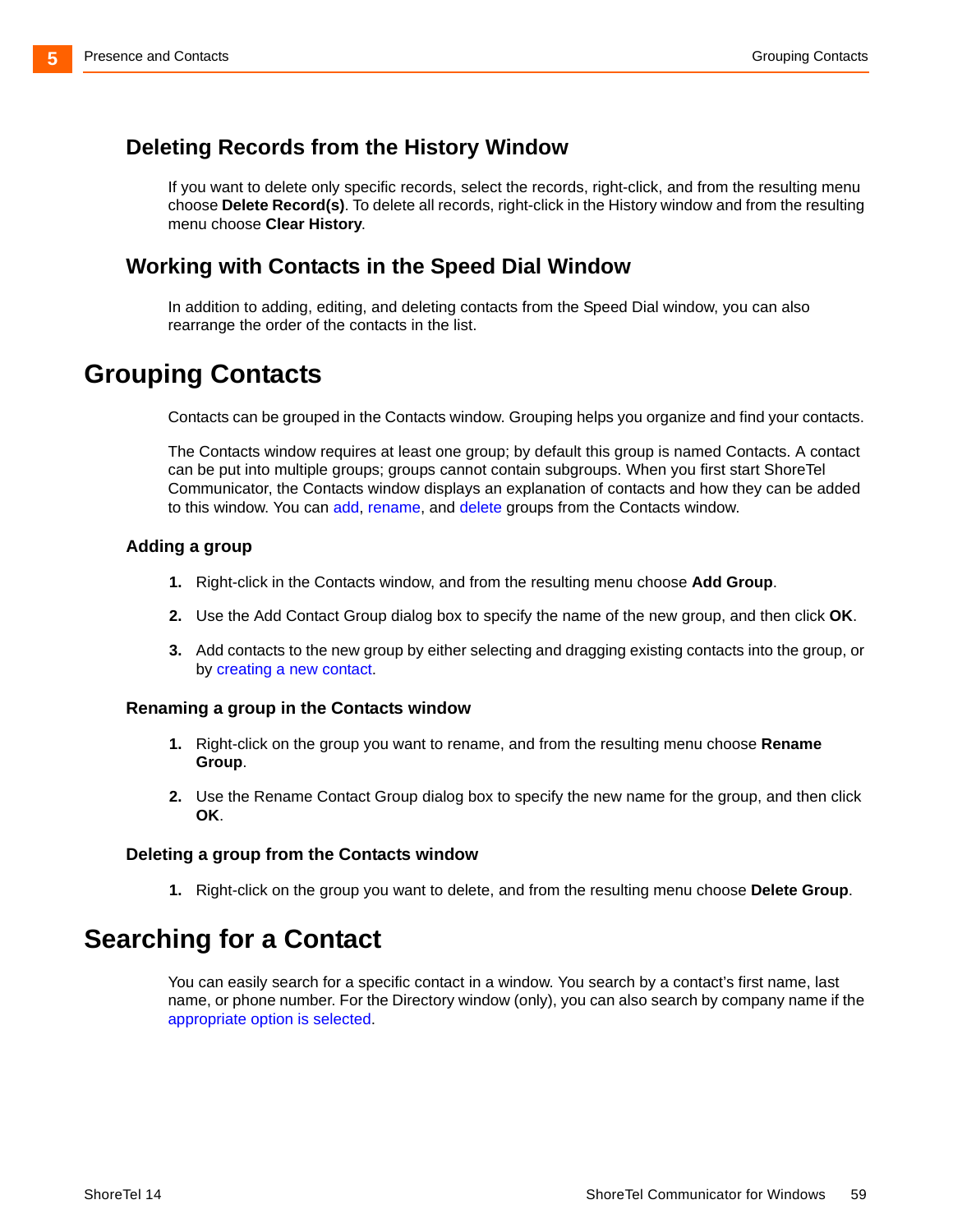## **Changing Contact Views**

You can change how you view contacts in the Contacts window.

- **1.** Right-click in the Contacts window and from the resulting menu choose one of the following options:
	- **Details. Shows information on a contact's phone number, extension status, current call** handling mode, and alert status.
	- **EXECT** List. Displays the contact's name and presence status. The List view is the default.
	- **Small Icons. Organizes the contacts into a single list (i.e. not grouped), and displays their** presence status using small icons.
	- **EXECT** Large Icons. Organizes the contacts into a single list (i.e. not grouped), and displays their presence status using large icons.

## <span id="page-59-0"></span>**Changing the Order of Contacts**

You can change the sort order of contacts in a window by clicking on columns headings with an arrow.

## <span id="page-59-1"></span>**Working with Columns**

Information in most content windows are organized in columns. In these windows, you can add, move, resize, and delete columns to display the information in the way you need.

#### **Adding a column**

- **1.** Right-click in the window and from the resulting menu choose **Choose Columns**.
- **2.** From the dialog box, drag the column you want to add to the desired location in the column heading area of the window.

#### **Moving a column**

- **1.** Click and hold the heading of the column to be moved.
- **2.** Drag the column to the desired location in the column heading area of the window.

#### **Resizing a column**

**1.** Right-click in the window and from the resulting menu choose **Fit Column Widths to Text**.

The size of the columns are automatically resized to show fully all information.

#### **Deleting a column**

- **1.** Click and hold the heading of the column to be deleted.
- **2.** Drag the column from the window until a large X appears on the column.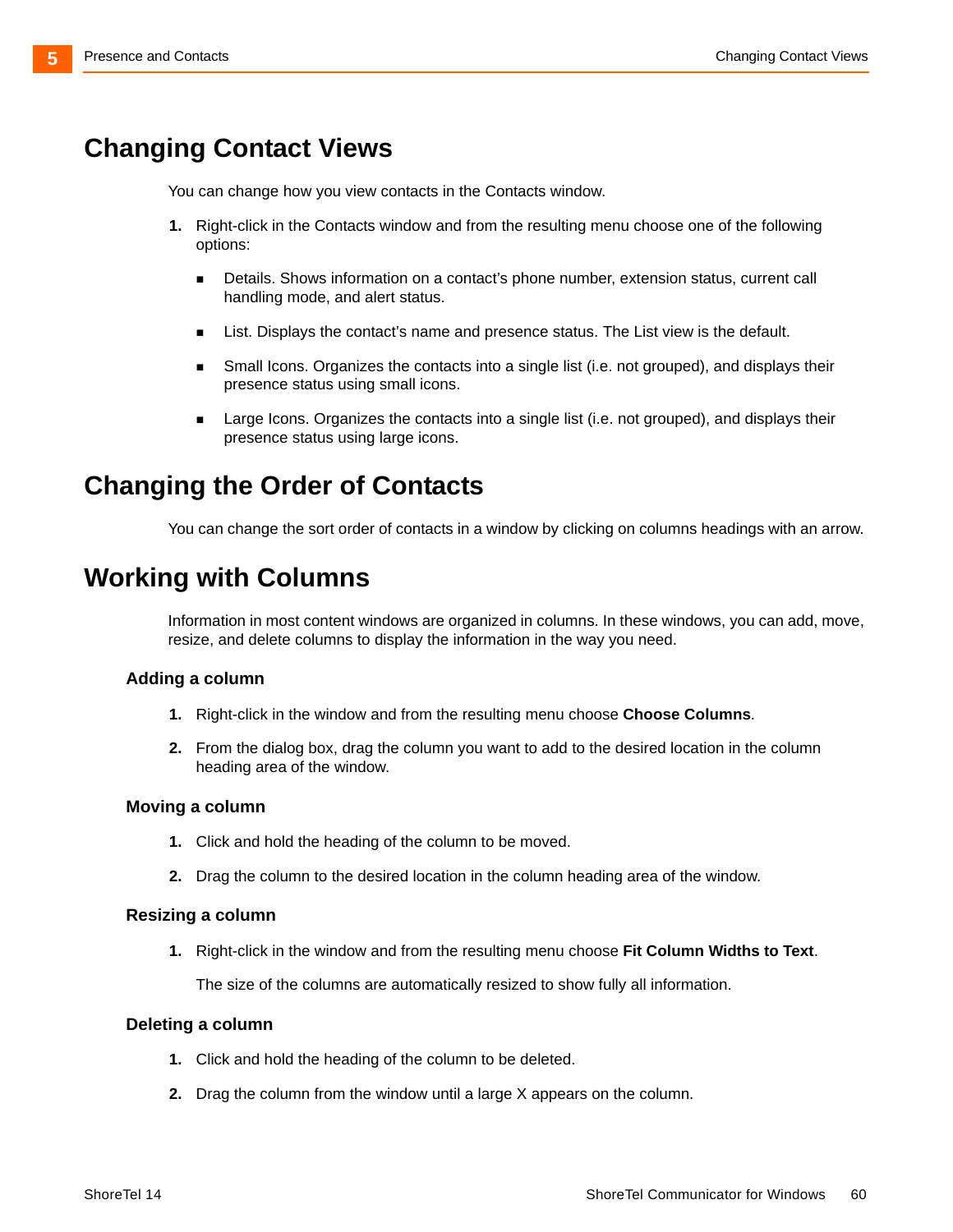## <span id="page-60-0"></span>**Exporting Contacts**

ShoreTel Communicator allows you to export your contacts for use in another application, like Microsoft Excel. Note that contacts that have been exported cannot be imported back into ShoreTel Communicator.

Contacts can be exported to a tab-delimited file and a CSV file.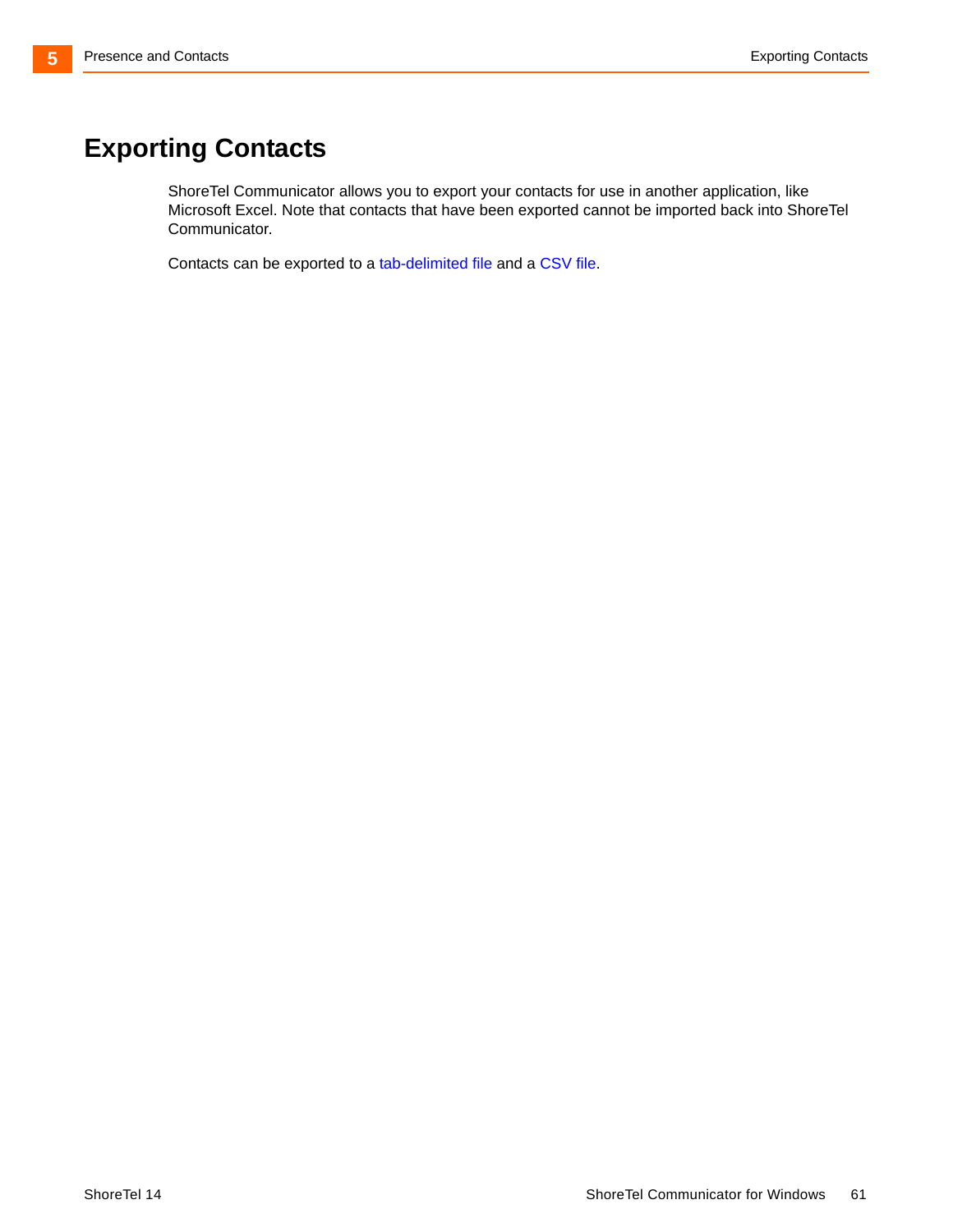## **CHAPTER**



## Microsoft Outlook with ShoreTel Communicator

| Working with Outlook Contacts in ShoreTel Communicator  64 |  |
|------------------------------------------------------------|--|
|                                                            |  |
|                                                            |  |
|                                                            |  |
|                                                            |  |
|                                                            |  |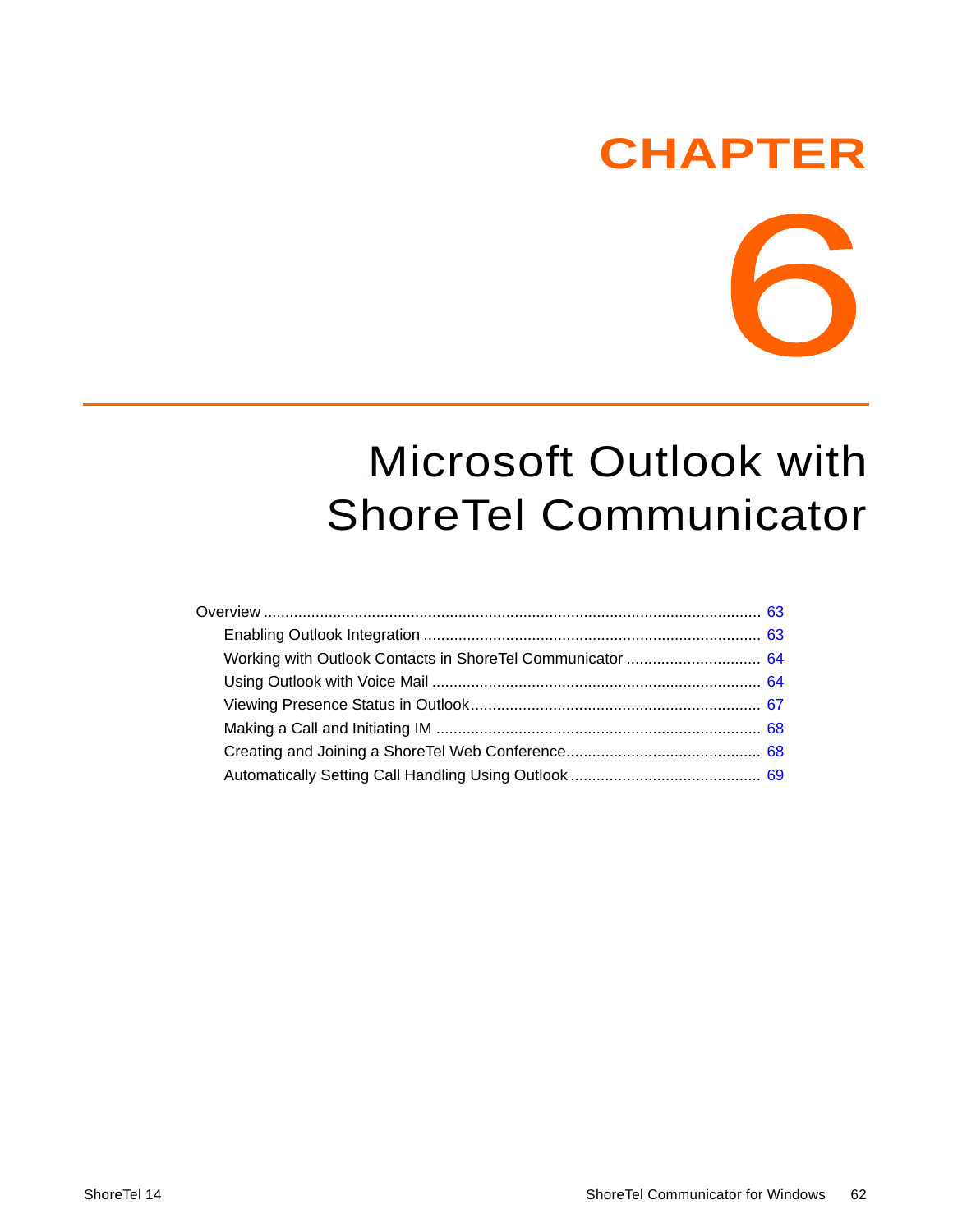## <span id="page-62-0"></span>**Overview**

ShoreTel Communicator integrates with Outlook's email, contacts, voice mail, and calendar features. This integration makes it possible to [work with your Outlook contacts in ShoreTel Communicator.](#page-63-0) In addition, from Outlook you can:

- Display and listen to your voice mail.
- [View a contact's presence status.](#page-66-2)
- [Make a call and initiate IM.](#page-67-1)
- [Create and join a ShoreTel Web conference.](#page-67-2)
- [Automatically set your call handling mode based on Outlook calendar appointments.](#page-68-0)

[Before using these features you must](#page-62-1) enable Outlook integration.



#### **Note**

ShoreTel Communicator can only be integrated with Outlook 2007 SP2 and Outlook 2010 SP1, both 32-bit and 64-bit.

## <span id="page-62-1"></span>**Enabling Outlook Integration**

Before you can use the features provided by integrating Microsoft Outlook with ShoreTel Communicator, you must enable Outlook integration.

- **1.** From the ShoreTel button, choose **Options**.
- **2.** From the Options and Preferences window, click **Outlook**. The Outlook page is displayed.
- **3.** Select the appropriate Contact Upload options. These options are:
	- □ Upload Personal Contacts. Uploads your personal Outlook contacts to the ShoreTel server, so that these contacts are available to Communicator.
	- □ Upload Options. Select the Outlook folder(s) from which the personal contacts are uploaded.
	- □ Open Outlook contacts when calls arrive. The Outlook Contacts form opens when you receive a call from an Outlook contact.
- **4.** To turn on your voice mail integration with Outlook, close Outlook and from the Voice Mail area click **Install**.



#### **Note**

Both Outlook and Communicator need to be installed to integrate voice mail with Outlook.

**5.** To turn on calendar integration, close Outlook and from the Calendar area click **Install**.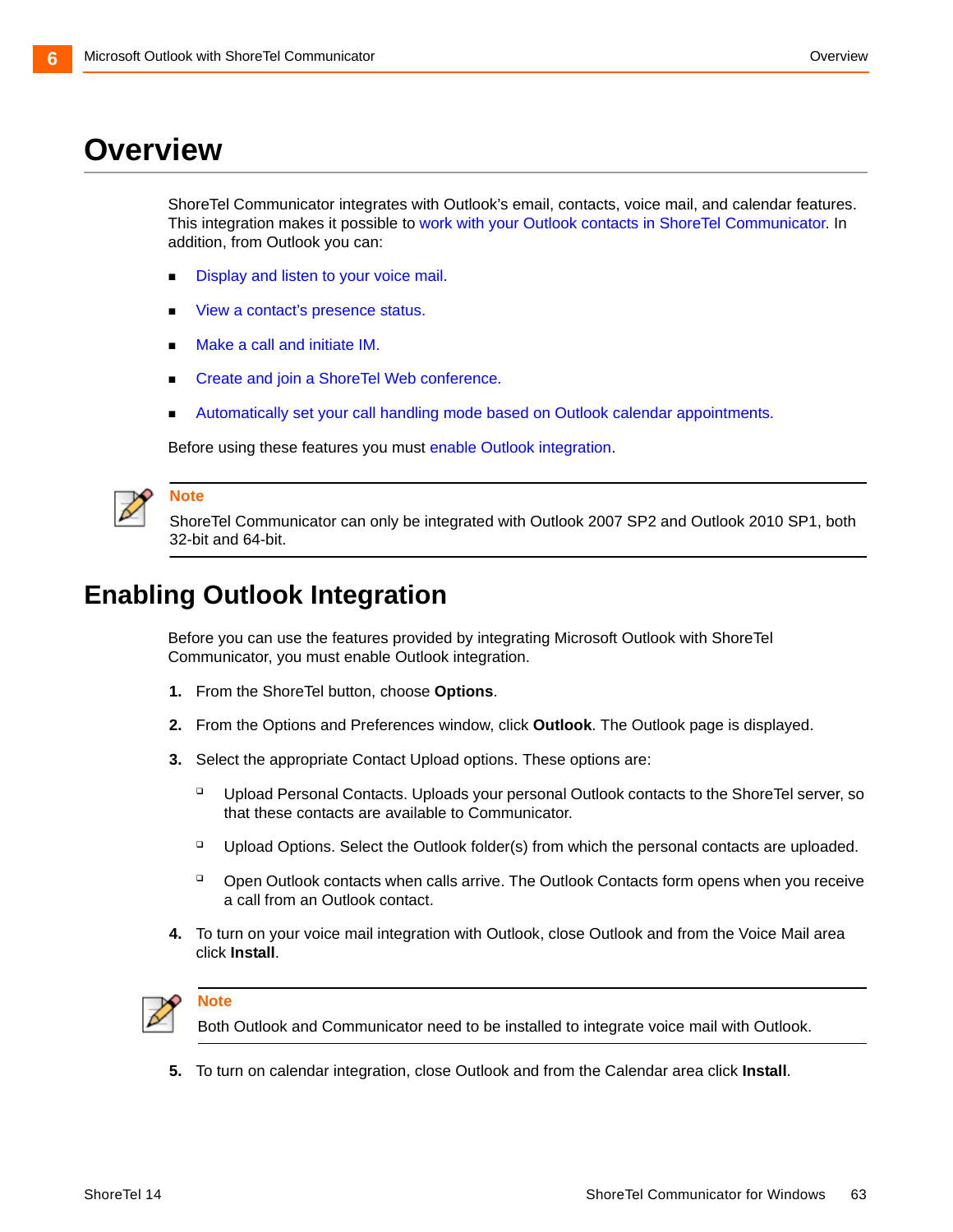Calendar integration enables your call handling mode to be updated by Outlook, and the ability to [work with ShoreTel Web conferences from within Outlook.](#page-67-2)



**Note**

Both Outlook and Communicator must be installed to enable calendar integration.

**6.** If you want your active call handling mode to be automatically changed based on appointments in the Outlook calendar, select **Use Outlook appointments to change Call Handling Mode**. Calendar integration must be installed to use this option.

You also need to turn on call handling mode in Outlook, as explained inAutomatically Setting Call [Handling Using Outlook on page 69.](#page-68-0)

**7.** Click **OK**.

## <span id="page-63-0"></span>**Working with Outlook Contacts in ShoreTel Communicator**

Once you hav[e enabled Outlook integration](#page-62-1), you can work with your Outlook personal contacts in ShoreTel Communicator. This allows you to communicate with contacts that are not part of the ShoreTel system.

Outlook personal contacts in ShoreTel Communicator are listed in the Directory window's **Data Source** column as Outlook Personal.

## <span id="page-63-1"></span>**Using Outlook with Voice Mail**

ShoreTel Communicator can integrate your voice mail with Outlook. From within Outlook you can:

- Select your playback device
- **E** [Listen to a voice mail](#page-64-2)
- **Reply to a voice mail**
- **[Create a new voice mail](#page-65-2)**
- **[Forward a voice mail](#page-65-3)**
- [Edit the subject of a voice mail](#page-66-3)
- [Delete a voice mail](#page-66-4)
- [Move a voice mail into another folder](#page-66-5)

Your voice mails are listed in the Outlook Inbox. Voice mails are indicated by a cassette icon, and include the phone number or extension of the sender. Unheard messages are displayed in bold; a red exclamation point is associated with urgent messages.

If you are upgrading from a previous version of ShoreTel Communicator, new voice mail items are displayed in the Outlook Inbox for previously existing voice mails, resulting in duplicate items. You can delete the older duplicate voice mails, since these items no longer contain the voice message.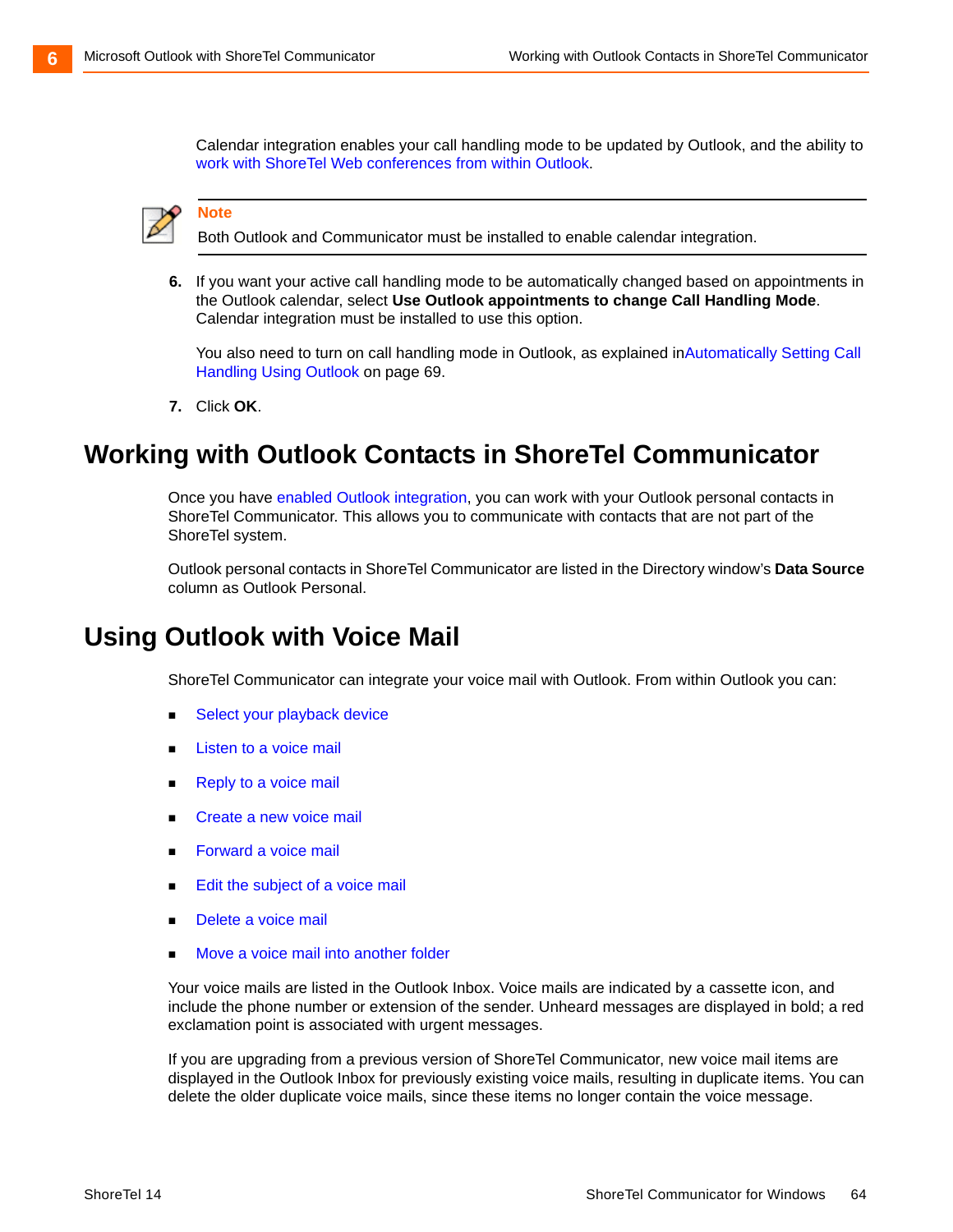You work with voice mail in Outlook using the ShoreTel Outlook Voice Mail form.

#### <span id="page-64-4"></span>**Using the ShoreTel Outlook Voice Mail Form**

Double-clicking on a voice mail in the Outlook Inbox opens the ShoreTel Voice Mail form, which you use to work with voice messages.

The ShoreTel Voice Mail form is also displayed in the Preview pane of the Outlook Inbox when a voice mail is selected.

#### **Selecting Your Playback Device**

You can listen to your voice mails using either your computer speakers or telephone.

<span id="page-64-0"></span>From the **ShoreTel Voice Mail form > ShoreTel Voice Mail tab > Playback** bar, use the playback device icon t[o select your playback device](#page-35-1).

#### <span id="page-64-2"></span>**Listening to a Voice Mail**

[A list of your voice mails, in the order they are received, is shown in the Outlook Inbox. Messages that](#page-36-3)  [have not yet been heard are displayed in bold. Y](#page-36-3)ou can listen to your messages using either your computer's speakers or your telephone.

 From the Outlook Inbox, select or double-click the voice mail that you want to hear. Click the **Play** button of the Playback bar displayed in the Outlook Preview pane.

or

 From the Outlook Inbox, double-click the voice mail that you want to hear. From the **ShoreTel Voice Mail form > ShoreTel Voice Mail tab > Playback** bar, click the **Play** button.

<span id="page-64-1"></span>To control the audio playback, use the **Play/Pause** and **Stop** buttons, and the cursor, on the Playback bar.

#### <span id="page-64-3"></span>**Replying to a Voice Mail**

Using Outlook, you can reply to a voice message by voice mail or telephone call.

**Note**

You can only reply to voice mails sent by users of ShoreTel Communicator.

#### **Replying by voice mail**

**1.** From the Outlook Inbox, select the voice mail you want to reply to, and click **Reply** or **Reply to All**.

If the ShoreTel Voice Mail form is already open for the voice mail to which you want to reply, select the **ShoreTel Voice Mail** tab and then click **Reply** or **Reply All**.

**2.** In the resulting window, use the **To** field to add or remove recipients, and the **Subject** field to change the subject of the new voice mail.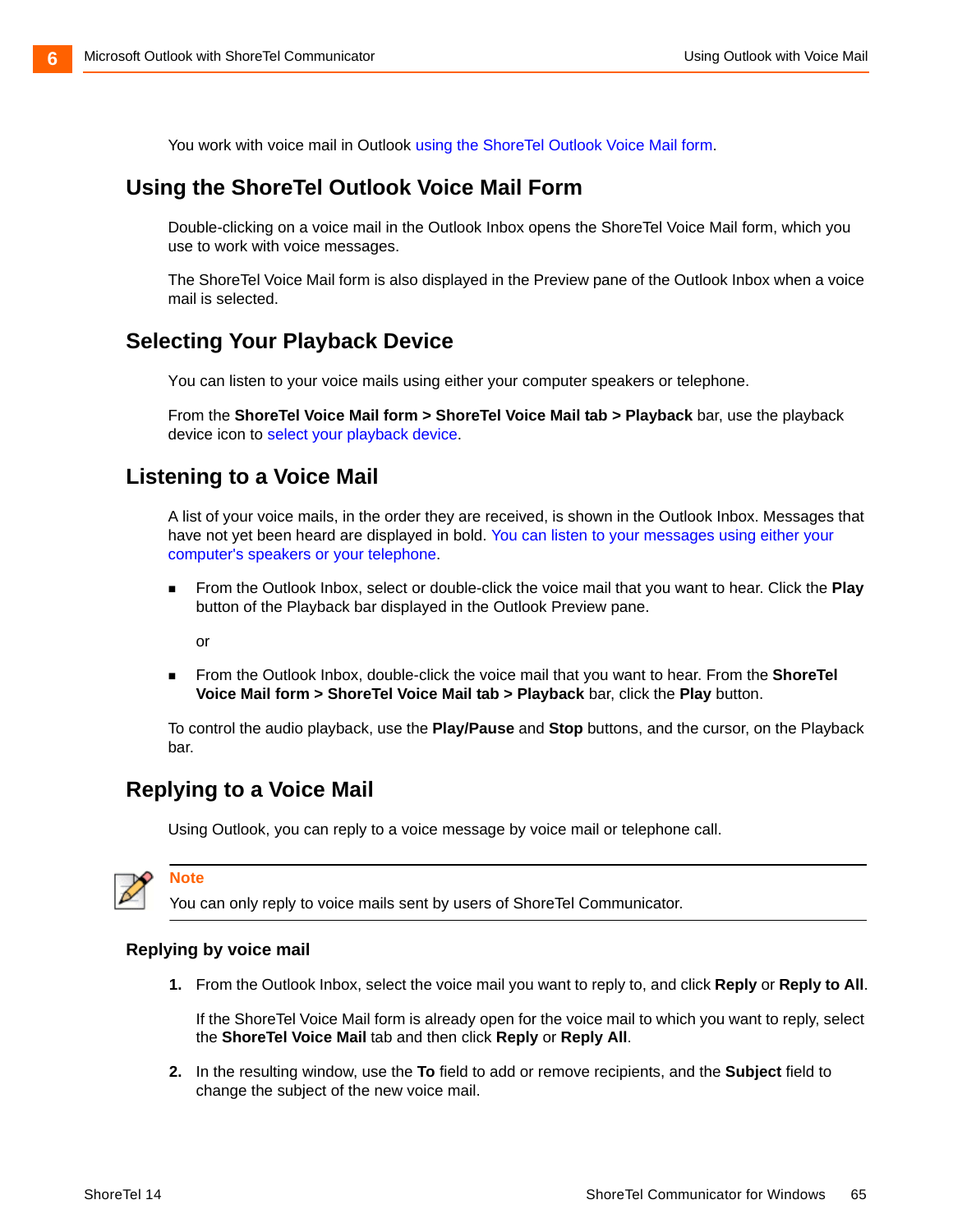**3.** To include the original voice mail with your response, click **Include Original**. If the message requires immediate attention, click **Urgent**. You can also click **Private** and **Return Receipt** to indicate if the voice message is of a private nature and if you want notification that the recipient has listened to the message.

Voice mails marked private cannot be forwarded to another party.

- **4.** Click the **Record** button and speak into your telephone to record your message.
- **5.** Click the **Stop** button when you have finished recording.
- **6.** Use the **Play/Pause** button and the cursor to review the message.
- **7.** When you are ready to send your recorded message, click **Send**.

#### **Replying with a telephone call**

- **1.** From the Outlook Inbox, double-click on the voice mail you want to reply to.
- **2.** In the ShoreTel Voice Mail tab of the ShoreTel Voice Mail form, click **Contact Sender**.

<span id="page-65-1"></span>The call is placed and details on the call are displayed in the Active Area of ShoreTel Communicator.

#### <span id="page-65-2"></span>**Creating a New Voice Mail**

Using Outlook, you can create a new voice mail. The process differs slightly depending on whether you are using Microsoft Outlook 2007 or Microsoft Outlook 2010.

- **1.** Outlook 2007 Choose **File > New > Choose Form**.
- **1.** Outlook 2010 In the Home tab, click **New Items > Custom Forms > ShoreTel Voicemail Form**.
- **2.** In the Choose Form dialog box, select **ShoreTel Voice Mail Form** and click **Open**.
- <span id="page-65-0"></span>**3.** [Use the ShoreTel Voice Mail form](#page-64-4) to compose and send the voice mail.

#### <span id="page-65-3"></span>**Forwarding a Voice Mail**

You can forward a voice mail to another voice mailbox and as an attachment.

You can only forward a voice mail to a ShoreTel user's mailbox. If you want to send a voice mail to someone outside of the ShoreTel system, send it as an attachment. Note that you cannot forward a private voice mail (i.e. a voice mail marked as private by the original sender).

#### **Forwarding voice mail to another voice mailbox**

- **1.** From the Outlook Inbox, double-click on the voice mail you want to forward.
- **2.** In the ShoreTel Voice Mail form on the ShoreTel Voice Mail tab, click **Forward**.
- **3.** Use the resulting window to choose the specifics of the voice mail.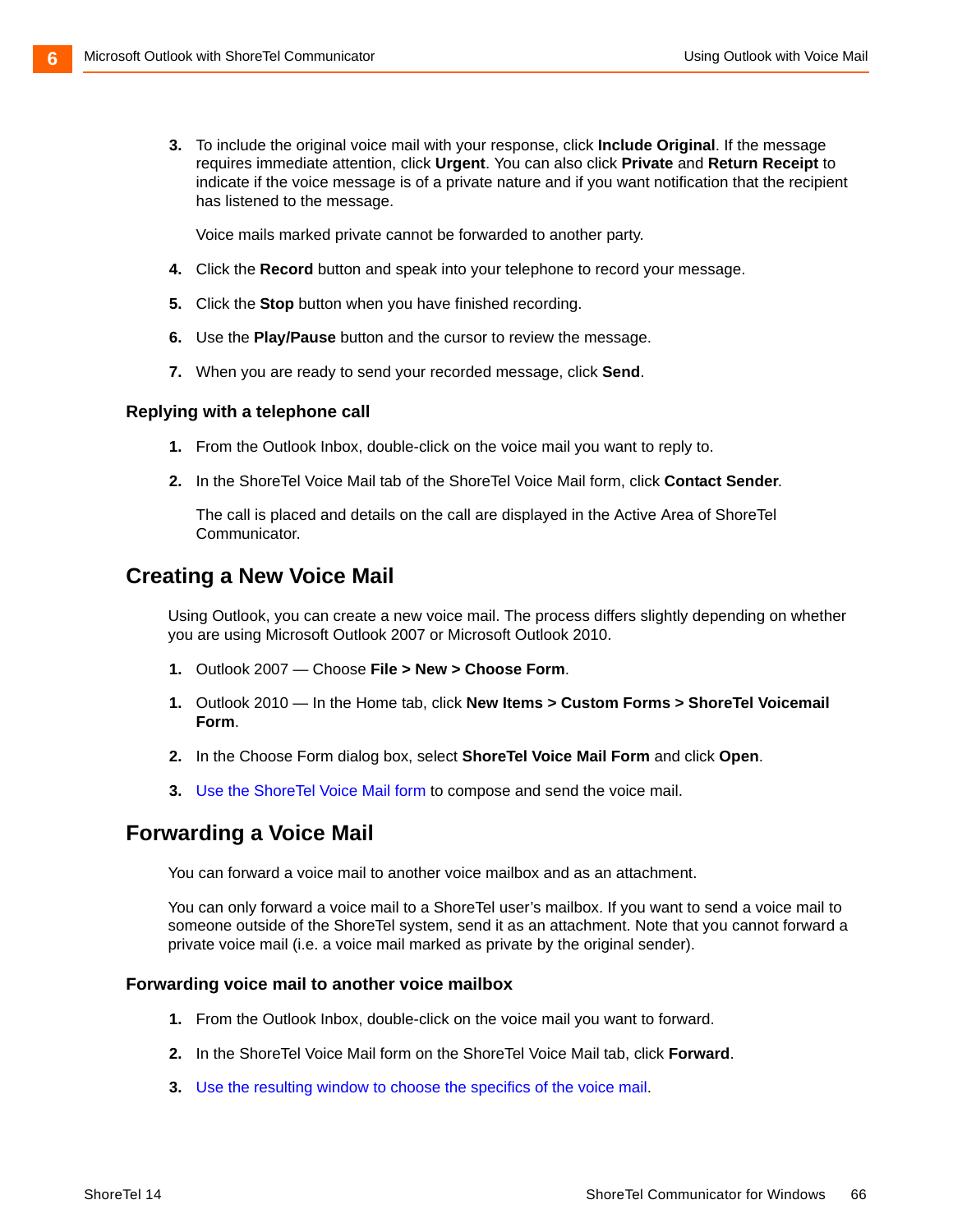#### **Forwarding voice mail as an attachment**

- **1.** From the Outlook Inbox, double-click on the voice mail you want to forward.
- **2.** In the ShoreTel Voice Mail form on the **ShoreTel Voice Mail** tab, click **Forward as Attachment**.
- **3.** A new email is created with the voice mail attached as an audio WAV file.
- <span id="page-66-1"></span>**4.** Compose and send the email message.

#### <span id="page-66-3"></span>**Editing the Subject of a Voice Mail**

You can edit a voice mail subject to provide a more meaningful description of the voice mail.

 From the Outlook Preview pane, click on the **Subject** field of the message, and type the new heading in the active field.

<span id="page-66-0"></span>or

**From the Outlook Inbox, double-click on the voice mail whose subject you want to edit. In the** ShoreTel Voice Mail form on the ShoreTel Voice Mail tab, click **Edit Subject**. Type the new subject of the voice mail. Then **Save**.

#### <span id="page-66-4"></span>**Deleting a Voice Mail**

You can delete a voice mail from within Outlook.

From the Outlook Inbox, select the voice mail you want to delete, and click **Delete**.

If the ShoreTel Voice Mail form is already open for the voice mail you want to delete, from the ShoreTel Voice Mail tab click **Delete**.

The voice mail is moved into the Outlook Deleted Items folder. The voice mail remains in the Deleted Items folder until 2:00 am (server) time, when ShoreTel removes messages that are at least 6 hours old. Voice messages less than six hours old remain in the Deleted Items folder until 2:00 a.m. the next day. Messages removed from the system cannot be recovered. You can restore messages in the Deleted Items folder by moving them back to the Inbox folder, after which they are safe from daily maintenance deletion.

#### <span id="page-66-5"></span>**Moving a Voice Mail**

Just like with email, you can move a voice mail to another Outlook folder. However, when a voice mail is moved into a folder, the original voice mail remains in the Inbox and an email item is created in the folder with a copy of the voice mail attached as a WAV file.

To move a voice mail, in the Outlook Inbox, select the voice mail you want to move and drag it into another folder.

## <span id="page-66-2"></span>**Viewing Presence Status in Outlook**

A contact's presence status indicates their availability to engage in IM and voice calls. Presence status icons are displayed in Outlook next to a contact's name.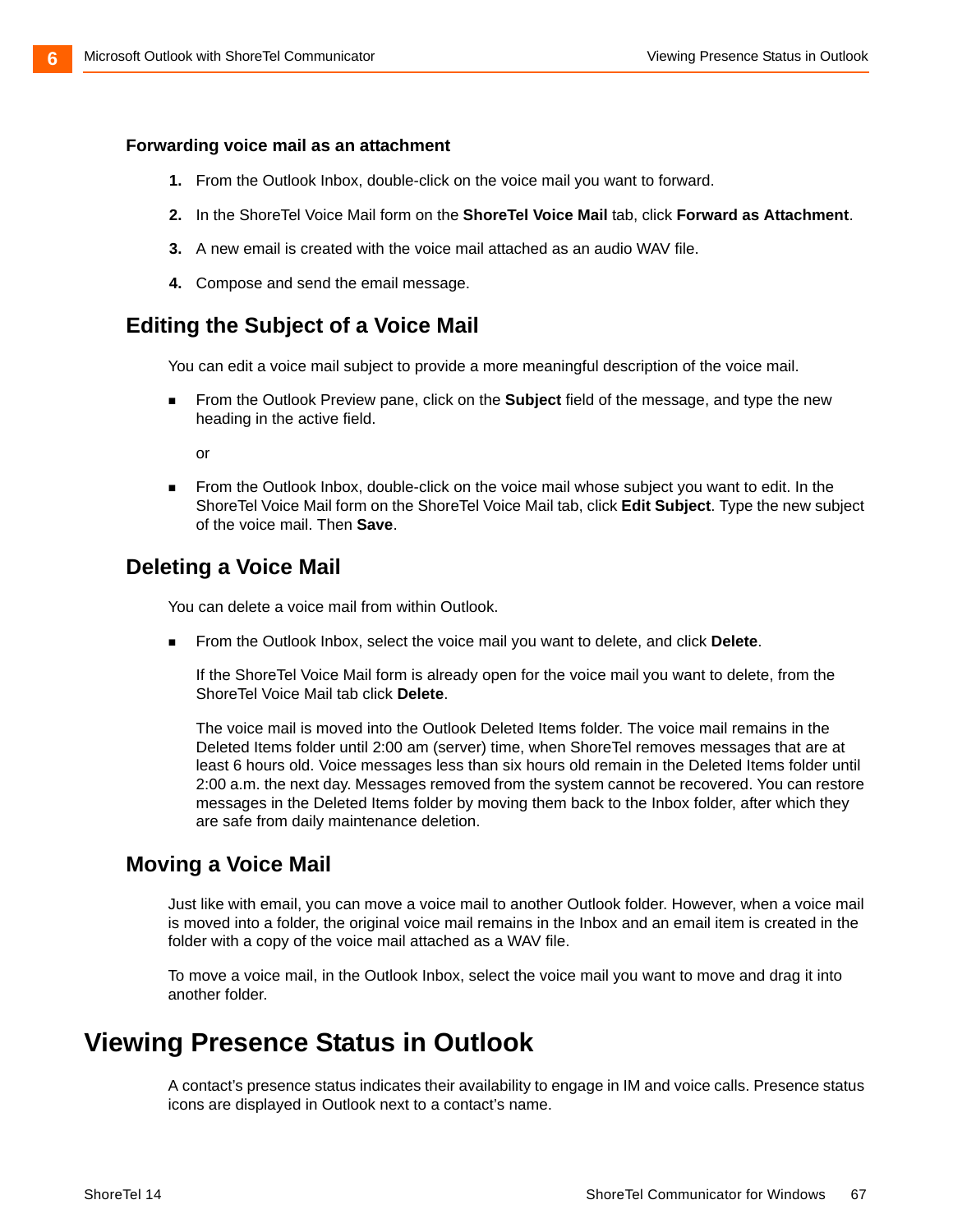In order to view a contact's presence status in Outlook, make sure to start ShoreTel Communicator first before starting Outlook.

<span id="page-67-0"></span>Information on ShoreTel Communicator's Presence feature, including the description of the presence icons, can be found in [Chapter 5, Presence and Contacts on page 53.](#page-52-0)

## <span id="page-67-1"></span>**Making a Call and Initiating IM**

With ShoreTel Communicator integrated with Outlook, you can make a voice call and initiate IM using ShoreTel Communicator from Outlook.

 From the Outlook Inbox, select the contact you want to call. Select the **Home** tab > **More** button. From the drop-down menu, choose **Call**. If the contact has more than one phone number in the system, choose the phone number you want to call from the resulting drop-down menu.

or

 Hover the mouse pointer over a contact name that displays a presence indicator. From the Contact Card, click the **Phone** icon. If the contact has more than one phone number in the system, choose the phone number you want to call from the drop-down menu.

The call is placed. Details on the call are displayed in the ShoreTel Communicator Active Call area.

#### **Initiating IM from Outlook**

- From the Outlook Inbox, select the contact with whom you want to initiate. Select the **Home** tab > **IM** button. From the drop-down menu, choose **Reply with IM** or **Reply All with IM**.
- **Hover the mouse pointer over a contact name that displays a presence indicator. From the Contact** Card, click the **IM** icon.
- From the ShoreTel Voice Mail form on the ShoreTel Voice Mail tab, click **IM**. From the drop-down menu, choose **Reply with IM** or **Reply All with IM**.

[The Chat window opens. U](#page-45-2)se the Chat window to participate in the IM session by typing your message in the Input panel and clicking **Send**.

### <span id="page-67-2"></span>**Creating and Joining a ShoreTel Web Conference**

[You can create and join a ShoreTel Web Conference from an open Outlook calendar appointment, if](#page-62-1)  [you have](#page-62-1) enabled calendar integration.

Refer to the *ShoreTel Conferencing User Guide* for detailed information on ShoreTel Web Conferencing.

#### **Creating a ShoreTel conference**

**1.** From an open Outlook calendar appointment, click **Conference**.

A new conference is automatically created and details on the conference are displayed in the body of the appointment.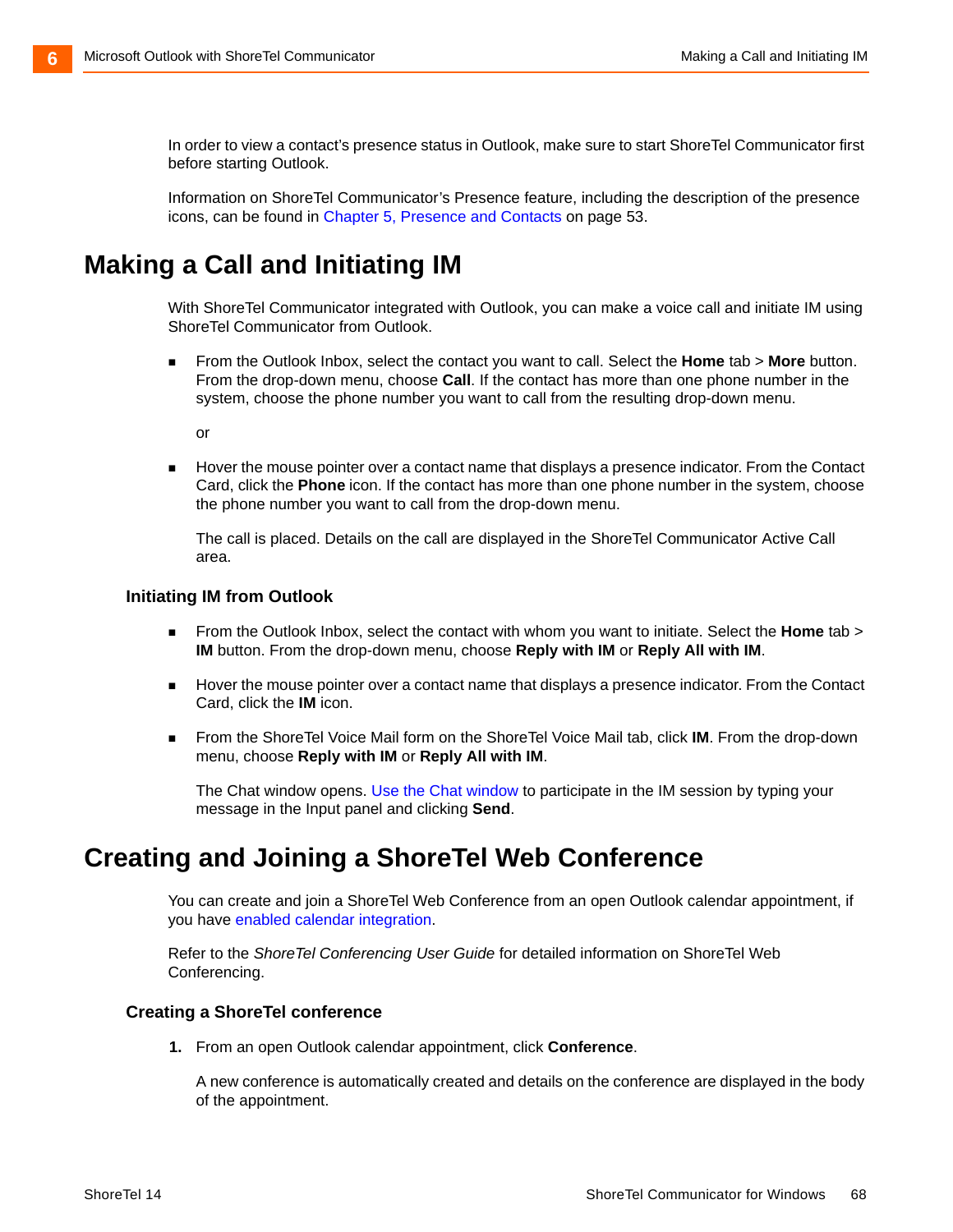**2.** When you are ready to start the conference, open the appointment and click **Join Conference**. The ShoreTel conference window opens in your browser.

#### **Joining ShoreTel conference**

**1.** From an open Outlook calendar appointment with a ShoreTel conference, click **Join Conference**.

The ShoreTel conference window opens in your browser.

## <span id="page-68-0"></span>**Automatically Setting Call Handling Using Outlook**

A call handling mode identifies how your inbound calls are handled in a variety of situations. ShoreTel provides five call handling modes: Standard, In a Meeting, Out of Office, Extended Absence, and Custom.

The active call handling mode is automatically determined on the basis of system schedules maintained by your administrator. You can also have your call handling mode automatically set based on appointments in your Outlook calendar.

- **1.** Make sure you have selected th[e Use Outlook appointments to change Call Handling Mode option](#page-62-1)  [and installed calendar integration.](#page-62-1)
- **2.** Enable call handling mode in Outlook by choosing from the **Outlook File menu > Options > Add-Ins**. In the View and Manage Microsoft Office Add-Ins dialog box, click **Add-in Options**. Use the options in the **ShoreTel Call Handling** tab of the Add-in Options dialog box to and then click **OK**. These options are
	- Duse Outlook Calendar to schedule Call Handling. If selected, turns on the feature.
	- □ Work Week Call Handling Mode. From the drop-down menus, choose the default mode for your Outlook calendar's ON and OFF hours.
	- When my calendar is busy change my Call Handling Mode. From the drop down-menu, choose the default mode for when you have an Outlook calendar appointment.
	- <sup>D</sup> When my calendar is out of office change my Call Handling Mode. From the drop-down menu, choose the default mode for when your Outlook calendar indicates you are out of office.
- **3.** Use your Outlook calendar to indicate available (free time) and busy hours (busy time).

The Call Handling Mode icon, on the ShoreTel Communicator Assignment bar, automatically changes to indicate the call handling mode indicated by your calendar. ShoreTel uses this mode to handle all incoming calls until you either [manually select a different mode,](#page-24-0) or another automatic mode transition is performed by the calendar.

- **4.** If you want to set the call handling mode for an open appointment, click the **Call Handling Mode** button. From the drop-down menu, choose the appropriate call handling mode for the appointment.
- **5.** Click **Save & Close**.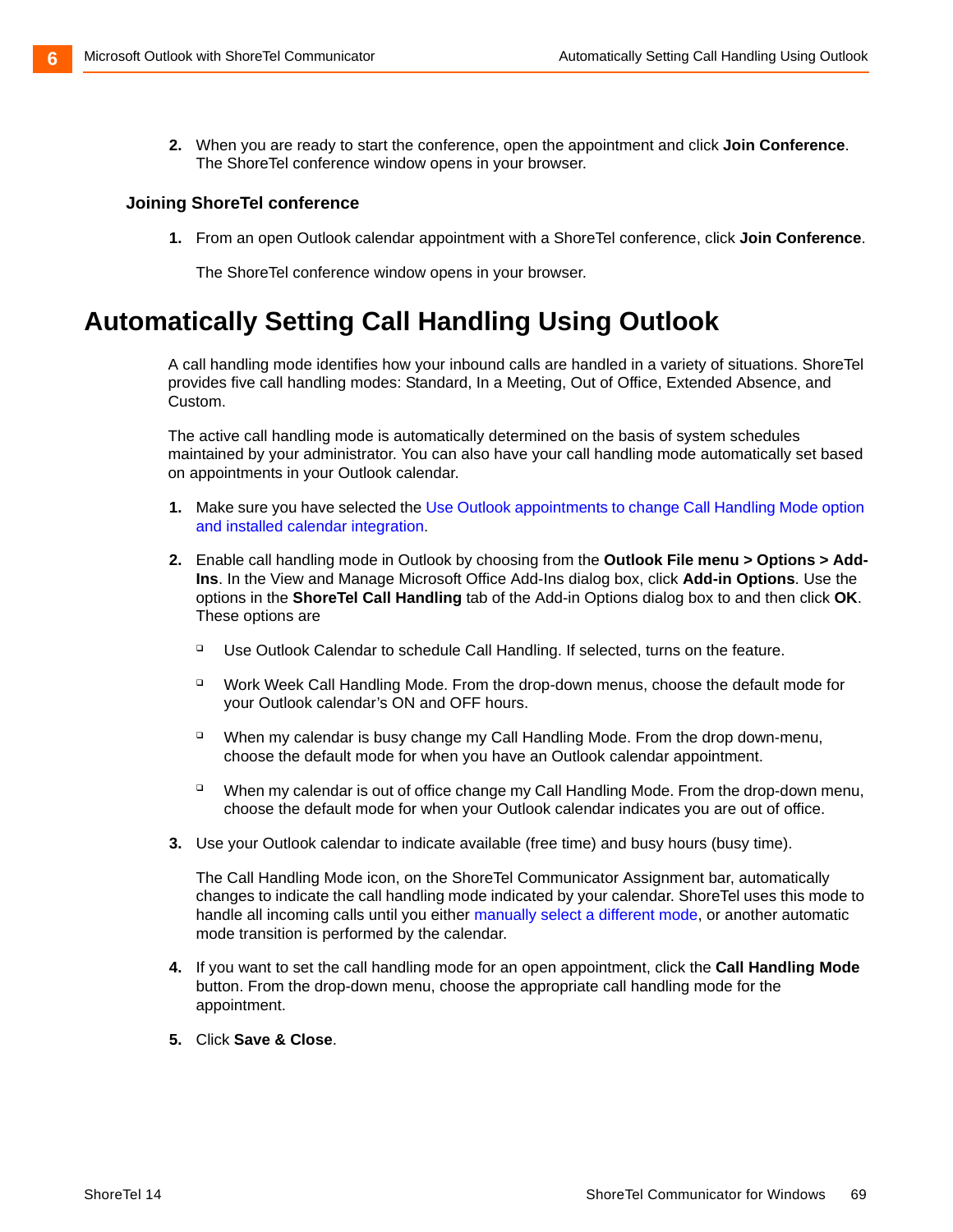## **CHAPTER**

## **Special Features**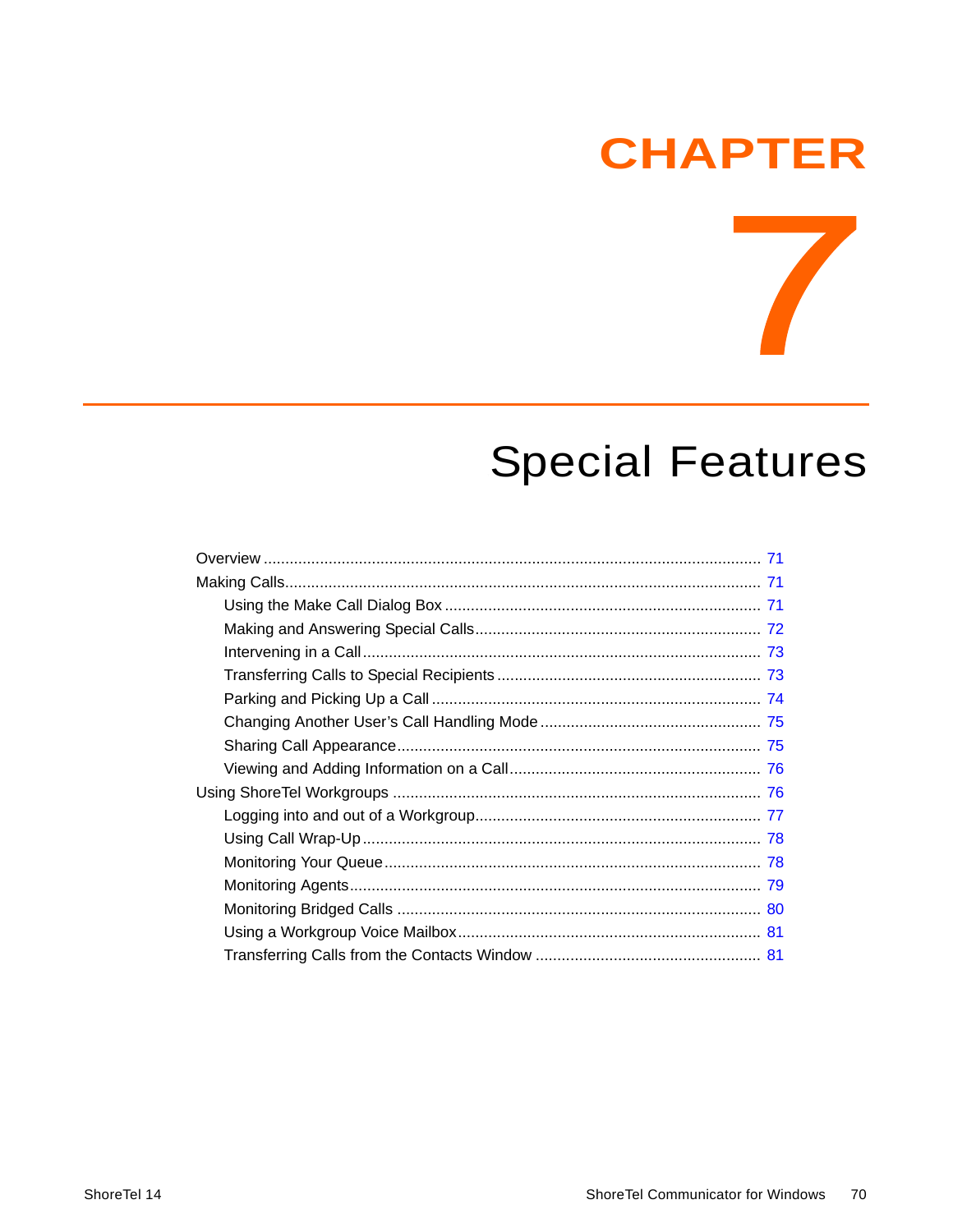## <span id="page-70-0"></span>**Overview**

ShoreTel Communicator provides special features for operators, assistants, and contact center personnel. These features are:

- **Making a call to an intercom or paging system, and answering the night bell.**
- **[Intervening in a call](#page-72-0)**
- **[Transferring a call with a consult or whisper, and to an intercom or mailbox](#page-72-1)**
- **[Parking and picking up a call](#page-73-0)**
- **[Changing another user's call handling mode](#page-74-0)**
- **[Sharing a call appearance](#page-74-1)**
- **[Viewing and adding information on a call](#page-75-1)**
- **[Using ShoreTel Workgroups](#page-75-0)**
- **[Working with many of these special features often involves using the Make Call dialog box.](#page-70-2)**

If you are using Contact Center integrated with ShoreTel Communicator, refer to the *Contact Center Using Agent Toolbar* guide for information.

## <span id="page-70-1"></span>**Making Calls**

## <span id="page-70-2"></span>**Using the Make Call Dialog Box**

The Make Call dialog box allows you to make calls to a single contact and to make special calls. The title of this dialog box changes to indicate the specific type of call you want to make.

**1.** Enter the call recipient's name or number in the field at the top.

Matches from the directory are displayed below as the text is entered.

**2.** Select the call recipient.

If additional information on the recipient is available, this information is displayed in the Extended Information field.

The Dial Digits field shows the number that will be dialed.

**3.** Click the appropriate button for the type of call you want to make.

Buttons are only available if the recipient has permission to receive that type of call.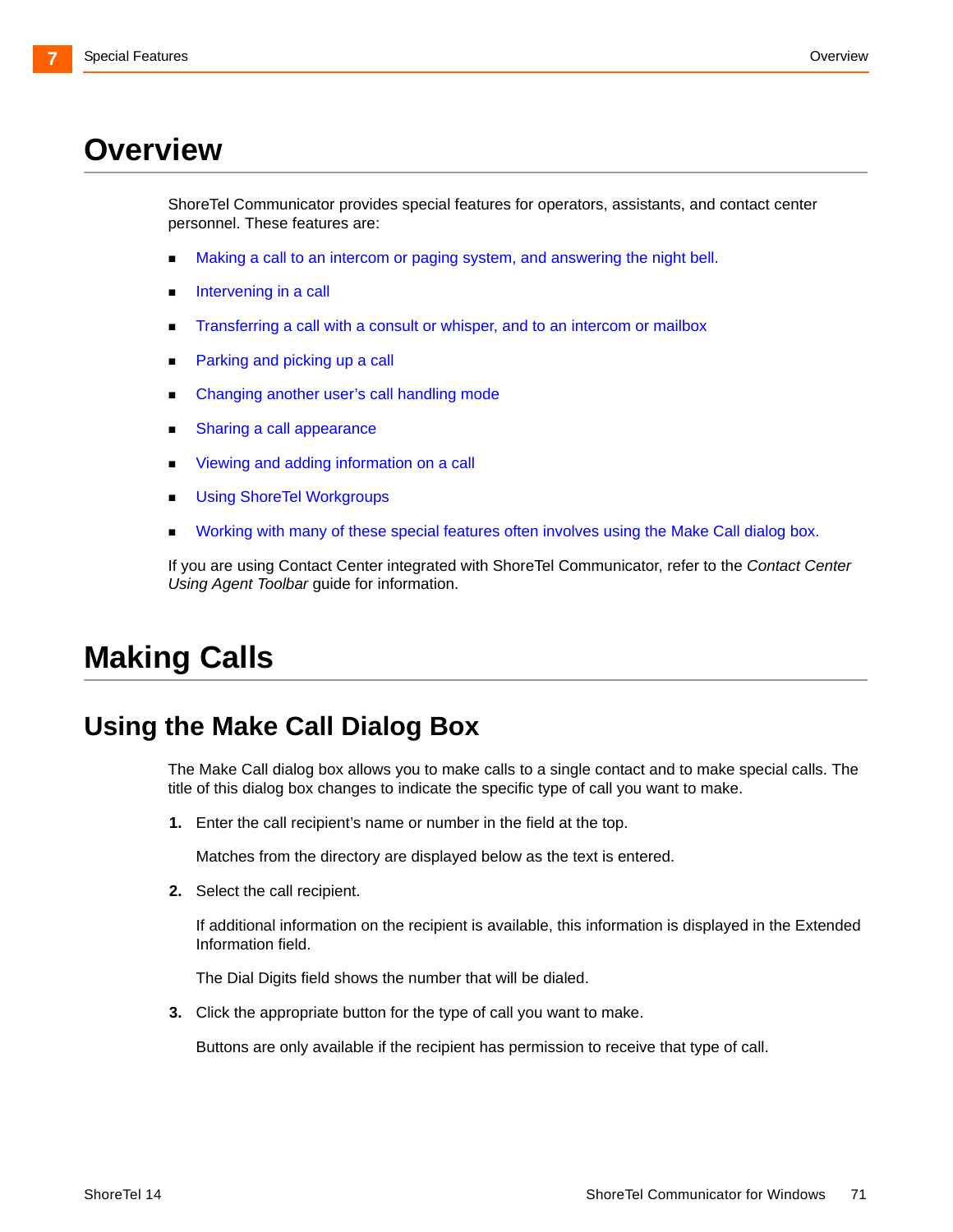## <span id="page-71-0"></span>**Making and Answering Special Calls**

ShoreTel Communicator allows you to make and answer the following types of special calls:

- **Intercom**
- **[Paging system](#page-71-1)**
- **Night bell**

#### **Making a Call to an Intercom**

You can place a call simultaneously to multiple users through their intercom. Depending on the type of phone being used by the recipients, the call is either answered automatically with a preceding announcement, or treated as a normal call. Intercom calls override the recipient's active call handling mode and ring the extension.

You must have authorization from your system administrator to make or receive intercom calls.

- From the Contacts window, select the recipients and click **Intercom**.
- **From the Contacts window, right-click on the recipients and from the resulting menu choose Intercom**.
- Choose **Dial > Intercom**[.](#page-70-2) Use the Intercom dialog box to locate and select the recipients and then click **Intercom**.

The call is placed and call details are displayed in the Active Call area.

#### <span id="page-71-1"></span>**Calling Your Overhead Paging System**

You can call the extension of your site's overhead paging system to broadcast the call through the paging system.

Your site needs to have a configured paging extension, and you must have authorization from your system administrator to call the paging system.

To call your overhead paging system, choose **Dial > Overhead Page**.

The call is placed and call details are displayed in the Active Call area.

#### <span id="page-71-2"></span>**Answering the Night Bell**

The Night Bell is an extension that is tied to a site-wide signaling device and can be answered only if you have authorization from your system administrator.

To answer the night bell, choose **Dial > Pickup Night Bell**.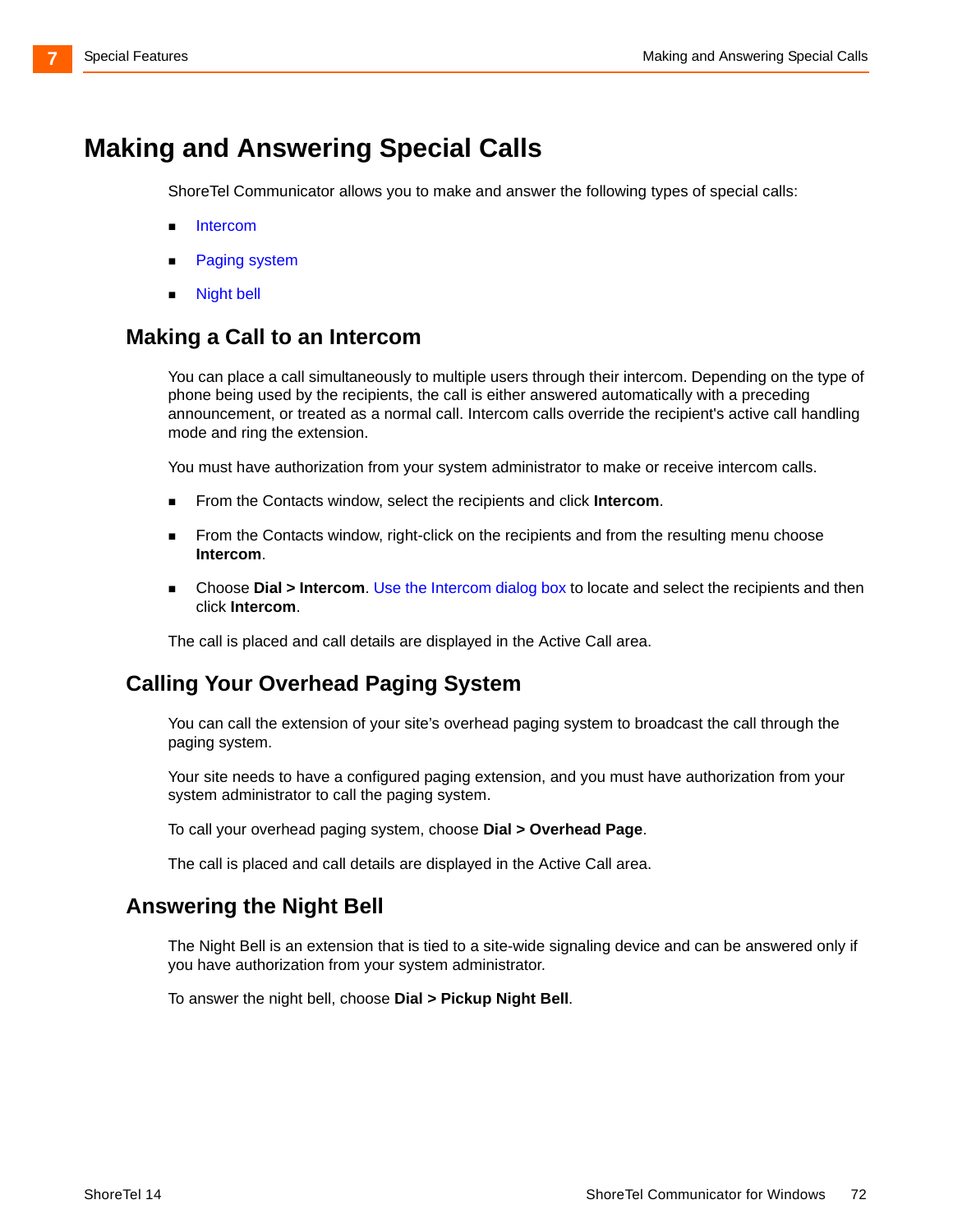# <span id="page-72-0"></span>**Intervening in a Call**

Using ShoreTel Communicator, you can intervene in an existing call. To intervene in a call you must have system administration authorization; users whose calls can be interrupted must also be authorized.

ShoreTel Communicator supports the following types of interventions:

- Barge In. Allows you to listen to and speak with all call participants.
- Silent Monitor. Makes it possible for you to listen in on a call without any of the call participants knowing. When a call is being monitored, external callers may hear a monitor tone; system users are not signaled when their calls are monitored.
- **Silent Coach. Allows you to speak to your colleague and listen in on the conversation, without the** other party on the call knowing.
- Whisper Page. Allows you to speak to your colleague without the other party knowing, and you are unable to hear the other caller. With Whisper Page you are not listening in on the conversation but just communicating with your colleague.

You can switch between different types of interventions during a call.

#### **Intervening on a call**

**1.** From the Contacts window, click the appropriate icon for the type of intervention you want to perform.

You can also use the Call menu to choose the appropriate command for the type of intervention you want to perform.

**2.** Using the Make New Call dialog box, specify the extension you want to intervene in and then click the button of the action you want.

#### **Switching intervention types**

- **1.** Select the call in the Active Call area.
- **2.** Click the icon for the appropriate type of intervention to which you want to switch.

You can also use right-click on the active call, and from the resulting menu choose the appropriate command for the type of intervention o which you want to switch.

# **Transferring Calls to Special Recipients**

ShoreTel Communicator supports the following types of special transfers:

- **Consult. Connects you to the recipient of the transfer, then sends the call upon your signal. This** allows you to introduce the call to the recipient before the transfer.
- Mailbox. Transfers the call to the recipient's voice mailbox.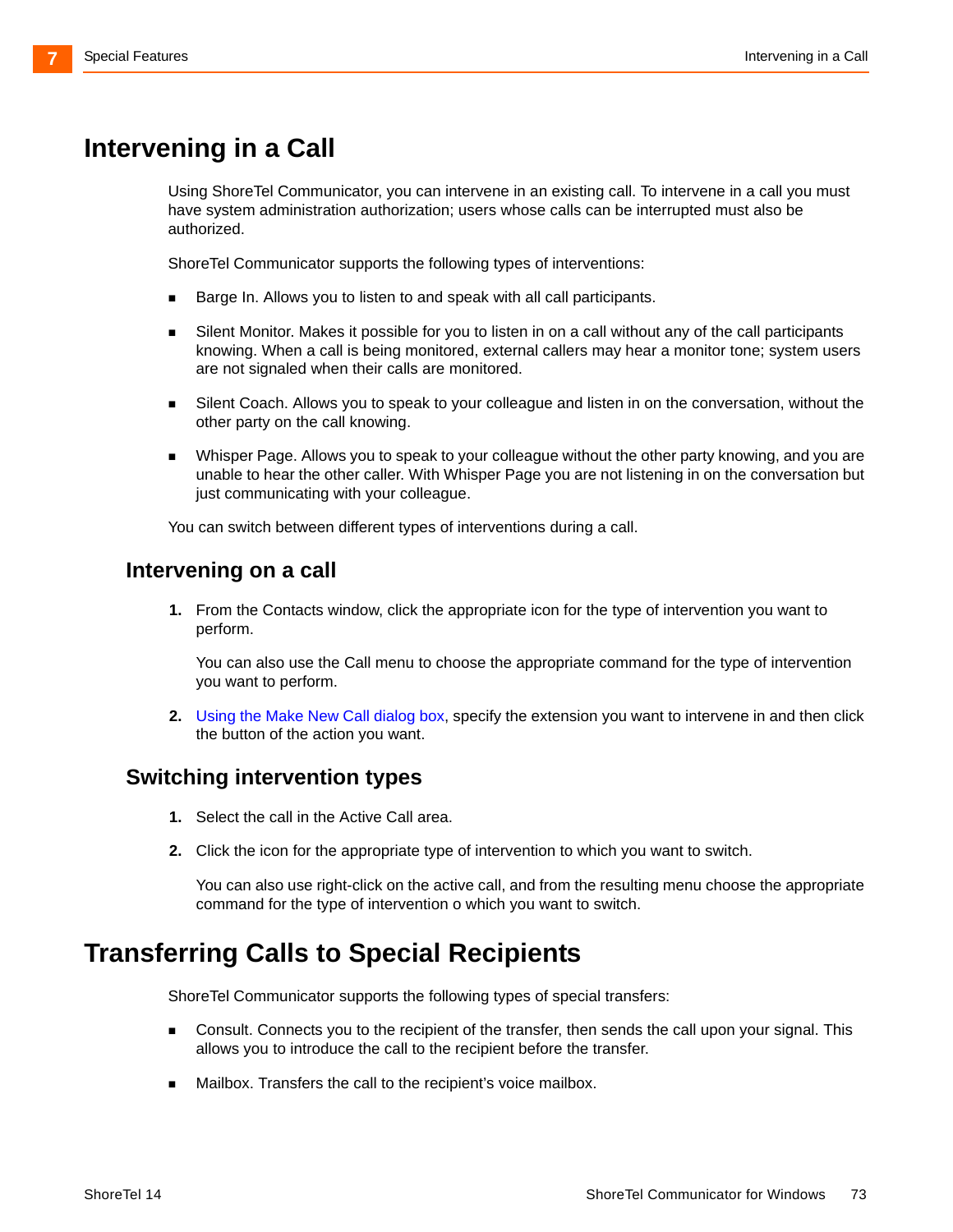- Intercom. Transfers the call to the system intercom.
- Whisper. Allows you to break into an active call, and communicate with one party without the other party hearing, before transferring the call.
- **1.** Select the call you want to transfer in the Active Call area.
- **2.** Click **Transfer**.

The call is placed on hold.

**3.** Using the Transfer dialog box, specify the extension to which you want to transfer the call and then click the button of the action you want.

# <span id="page-73-0"></span>**Parking and Picking Up a Call**

Parking a call places the call on hold at another extension. This allows you to park a call on one extension and pick it up from a different extension. The parked call appears in the recipient's Active Call area as a call on hold. Picking up a call, if you have authorization from your system administration, makes it possible to answer calls from another user's extension.

Unparking a call is retrieving a call that you previously parked on another extension. Calls can be unparked only by the person that originally parked it.

Bounced calls are unanswered parked calls, which are returned to the extension from where they were parked as an incoming call, after a period specified by your system administrator.

Once parked, the call is removed from the Active Call area.

ShoreTel Communicator supports the following types of park:

- Park. Parks the call at the specified extension with no additional action.
- **Park/Intercom. Parks the call and then calls the recipient's intercom. Use this type of park if you** first want to contact the recipient of the parked call.
- **Park/Page. Parks the call and then pages the recipient. Use this type of park if you first want to** contact the recipient of the parked call.

#### **Parking a call**

**1.** In the Active Call area, right-click on the call you want to park and select **Park** from the resulting menu.

You can also:

- Click **Park** on the Call toolbar.
- Choose **Call > Park**.
- **2.** [Use the Park dialog box](#page-70-0) to locate and select the call recipient, and then click the appropriate button for the type of park you want to make.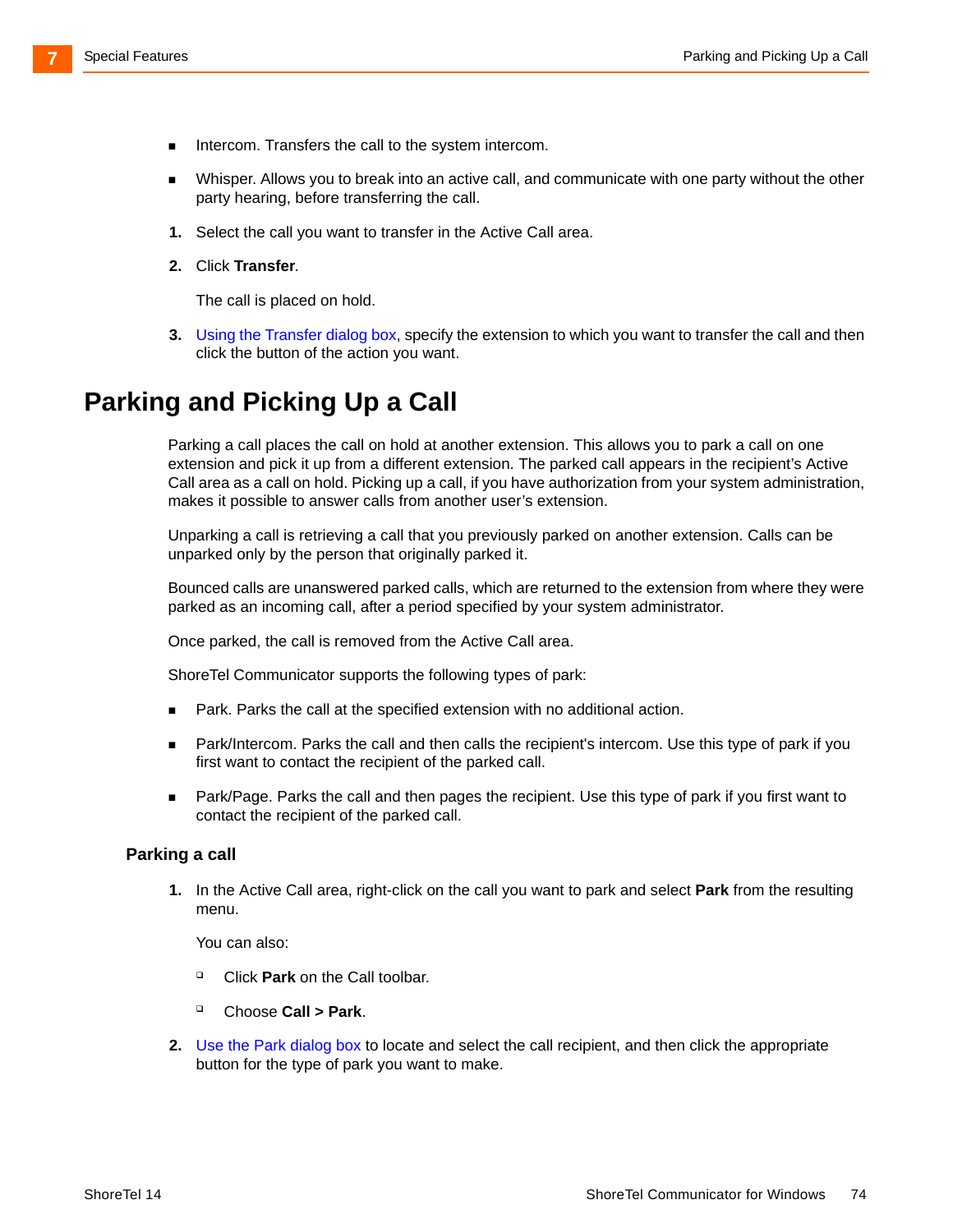#### **Picking up a parked call**

- **1.** Choose **Dial > Pickup/Unpark**.
- **2.** [Use the Pickup/Unpark dialog box](#page-70-0) to locate and select the extension you want to pickup, and then click **Pickup**.

#### **Unparking a call**

- **1.** Choose **Dial > Pickup/Unpark**.
- **2.** [Use the Pickup/Unpark dialog box to locate and select the park recipient, and then click](#page-70-0) **Unpark**.

# **Changing Another User's Call Handling Mode**

You can change another user's current call handling mode if you have the proper permissions, and if you have been [added to that user's authorization list](#page-84-0).

From the Contacts window, right-click on the user whose call handling mode you want to change and choose **CHM Delegation**.

# **Sharing Call Appearance**

Shared call appearance allows multiple locations to share an extension number and manage calls. Incoming calls ring at the multiple locations simultaneously. All devices where call appearance is shared can be used to answer an incoming call or make a call as if it is the main user. In addition calls put on hold on one device can be retrieved from any other device sharing that call appearance. Shared call appearance is typically established to allow an assistant to manage an executive's calls.

Shared call appearance requires that your system administrator create an executive extension, program a hotline button, and establish a hotline circuit between the executive and assistant(s).

#### **Sharing appearance for inbound calls**

- **1.** Answer the inbound call for the executive, that is indicated on your device by a flashing indicator.
- **2.** Determine the caller's name and purpose.
- **3.** Place the call on hold.
- **4.** Press the hotline button to call the executive.
- **5.** Advise the executive of the call on hold and provide instructions on picking up the call.

#### **Sharing appearance for outbound calls**

- **1.** Press the appropriate IP Phone or ShoreTel Communicator button associated with the executive's extension.
- **2.** Call the recipient and prepare the recipient for the executive's call.
- **3.** Place the call on hold.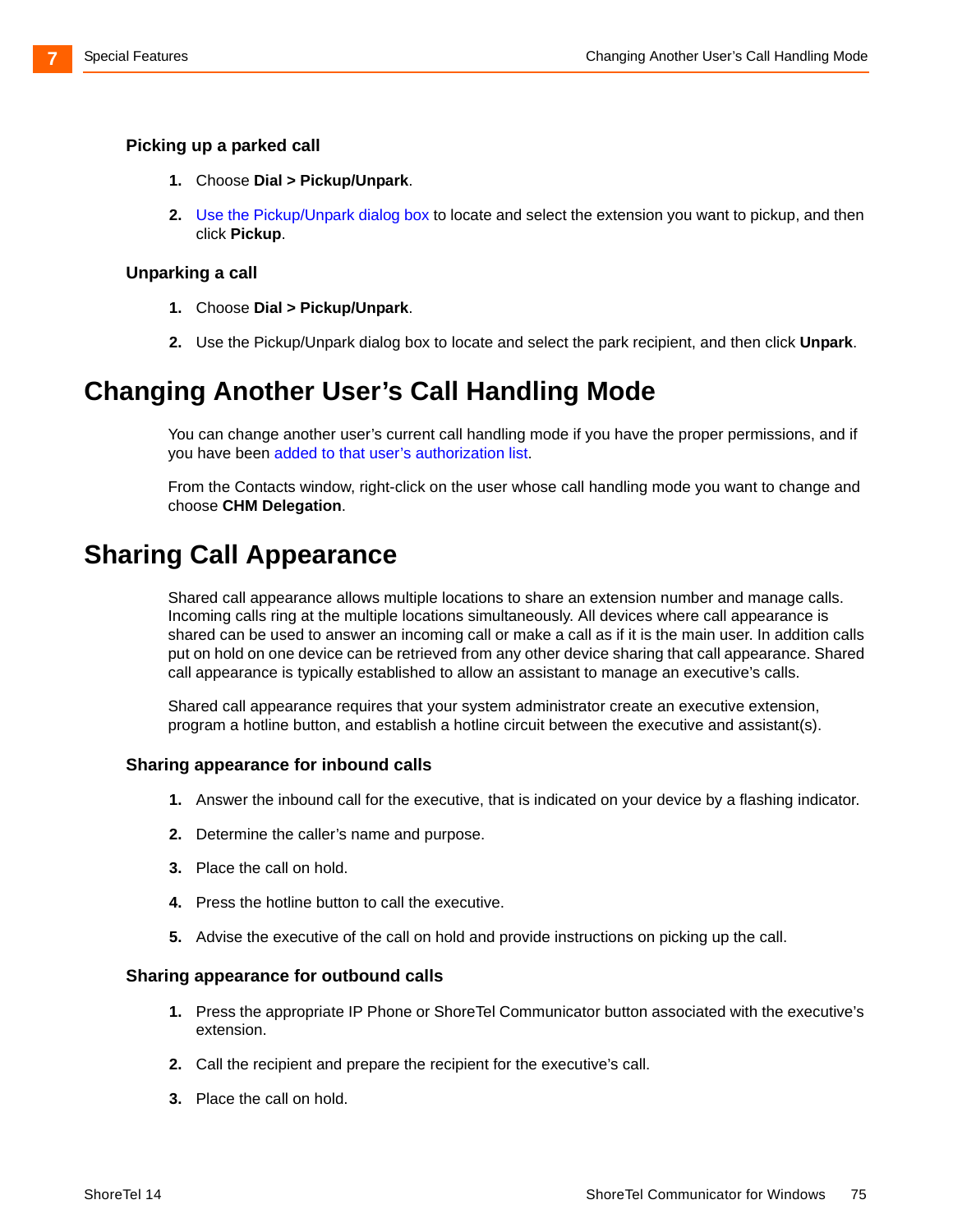- **4.** Press the hotline button to call the executive.
- **5.** Advise the executive of the call on hold and provide instructions on picking up the call.

# **Viewing and Adding Information on a Call**

You can view details on a call using ShoreTel Communicator. This includes origination and destination information, the duration of the call, the list of extensions that handled the call, and notes on the call added by a participant. You can view details on an active call and view details on a previous call.

- Click the **More Info** icon associated with the call you want details on in the Active Call area.
- Right-click on the call in the Active Call area and select **More** Info from the resulting menu.
- Choose **Call > More Info**.

The details are shown in the Call Details window.

If you want to add details to the active call, for example to describe the final disposition of the call, enter the information in the **Add to Call Note** field, and then press Enter or click +. The information is prefixed with your name and extension.

If you need to make changes to the Call Note before the call ends, select **Allow direct editing of the Call Note**. The **Call Note** field becomes active, allowing you to type directly in the note.

**1.** In the History window, right-click on the call on which you want information, and then choose **Properties**.

A stand-alone Call Details window opens, with information on the call. Note that this window contains additional details on the call, specifically Name, Start Time, and Duration.

- **2.** If you want to add details to the active call, for example to describe the final disposition of the call, enter the information in the **Add to Call Note** field. Then press Enter or click +. The information if prefixed with your name and extension.
- **3.** If you need to make changes to the Call Note before the call ends, select **Allow direct editing of the Call Note**. The Call Note field becomes active, allowing you to type directly in the note.

# **Using ShoreTel Workgroups**

ShoreTel Workgroups is an application for small, informal Automatic Call Distribution (ACD) groups using the ShoreTel system. Workgroups support basic call routing, agent management, reporting, and agent activity functions.

With ShoreTel Workgroups you can:

- Log into and out of a workgroup
- [Use call wrap-up](#page-77-0)
- [Monitor your queue](#page-77-1)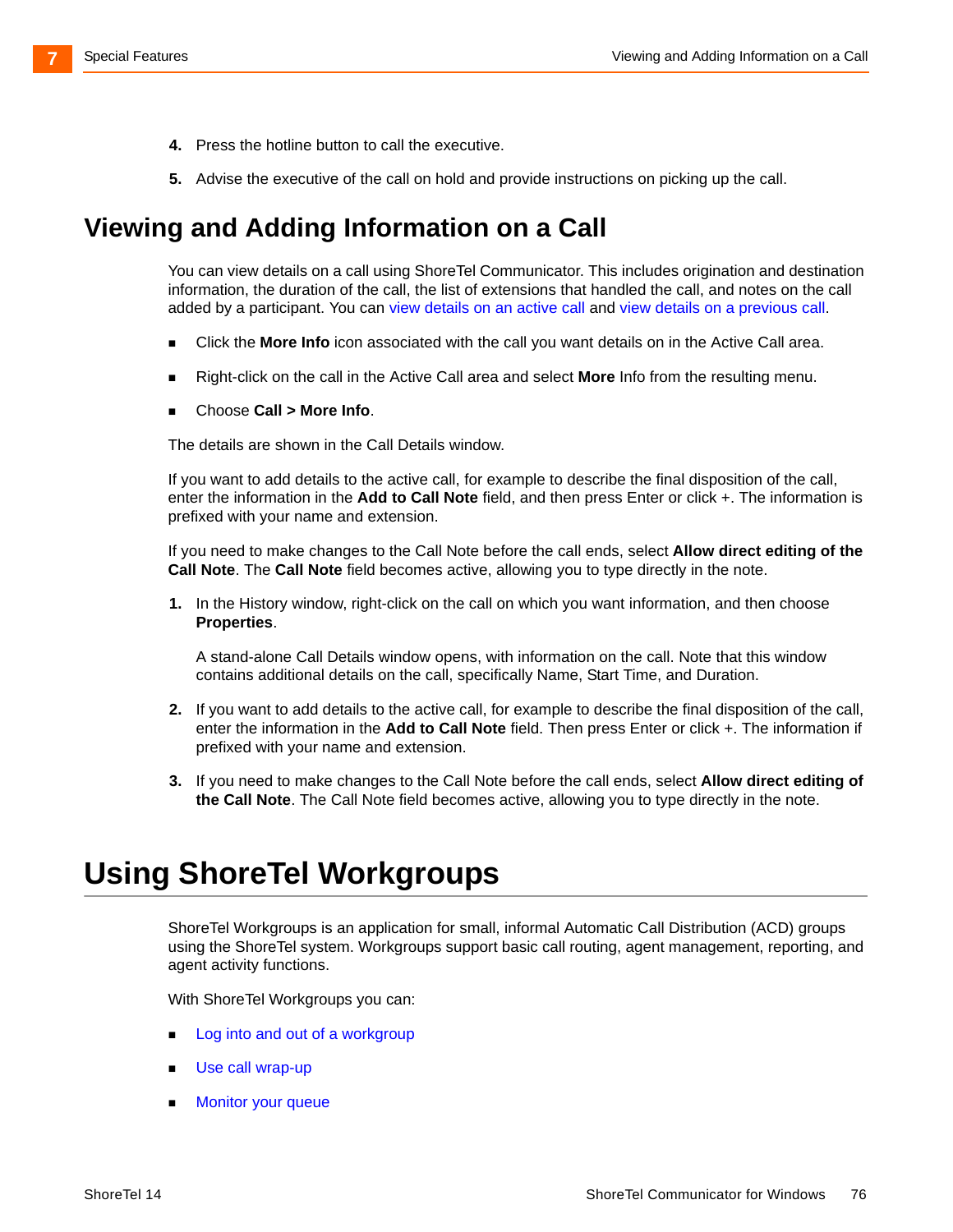- **Monitor agents**
- [Monitor bridged calls](#page-79-0)
- [Use a workgroup voice mailbox](#page-80-0)
- [Transferring calls from the Contacts window](#page-80-1)

You can customize your Workgroups experience by:

- Showing an alert, and defining how long the alert is displayed, when a call is in the queue of one of your workgroups.
- **IDENTIFY IDENTIFY the workgroups that you want to display in the Queue Monitor and Agent Monitor.**
- Changing the default number of calls, and the amount of call time, required to trigger a threshold exceeded warning in the Queue Monitor.
- **DED You must be a supervisor or other user with the proper permissions to make these changes.**
- Selecting an audio alert to indicate an exceeded threshold.

For information, refer to [Specifying Workgroups Options on page 91](#page-90-0).

You need to have the appropriate version of ShoreTel Communicator to use ShoreTel Workgroups and specific Workgroups features. If you are using ShoreTel Contact Center integrated with ShoreTel Communicator, refer to the *Contact Center Using Agent Toolbar* guide for information.

### <span id="page-76-0"></span>**Logging into and out of a Workgroup**

You receive calls to your workgroup extension when you are available and are logged into the workgroup call. If you belong to multiple workgroups, you can receive calls from all the workgroups to which you are a member when your status is Available. Your workgroup status applies to all your workgroups. ShoreTel Communicator displays workgroup status in the Status bar.

Your call control status appears in the Agent Monitor, which advises workgroup supervisors of your availability to accept workgroup calls. The workgroup supervisor can also log members in or out of the workgroup.

Depending on the workgroup's configuration, you may also be logged out automatically if you do not answer a workgroup call while logged in.

- **1.** Click on the workgroup icon on the Assignment bar.
- **2.** From the menu, choose either **Logged In** or **Logged Out**.

The icon on the Assignment bar changes to indicate your state.

You can also choose **Workgroup > Logged In or Workgroup > Logged Out** from the ShoreTel button.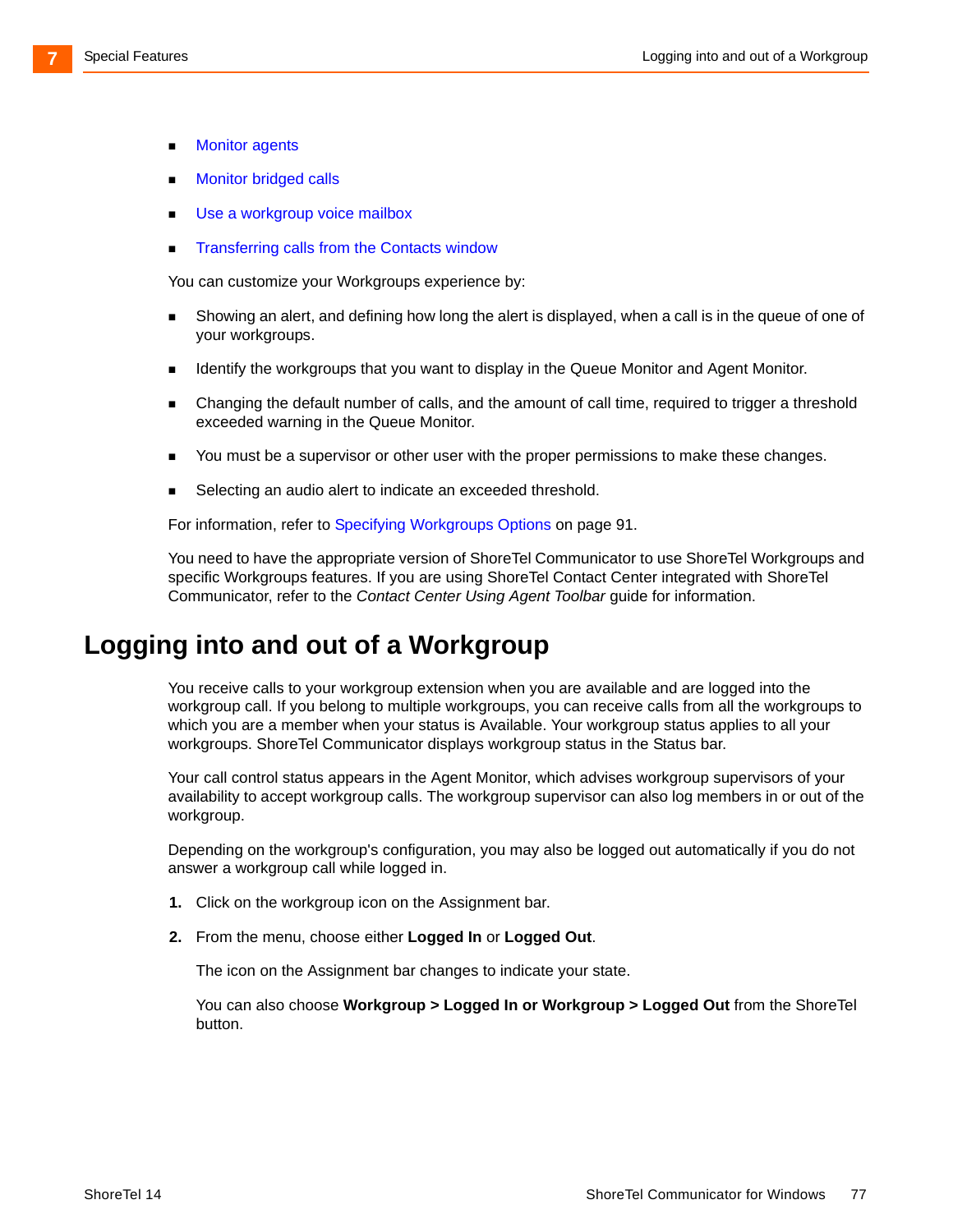# <span id="page-77-0"></span>**Using Call Wrap-Up**

Call wrap-up gives you time between calls to complete notes or finish updates to customer records. You are not available to accept calls from the queue when you are in Wrap-Up mode. After the Wrap-Up interval ends, you are automatically logged into the workgroup. The wrap up interval is defined for each workgroup and configured by your system administrator.

You can change your Wrap-Up status before the interval ends by logging in or out of the workgroup.

- **1.** Click on the workgroup icon on the Assignment bar.
- **2.** From the menu, choose **Wrap-Up**.

The icon on the Assignment bar changes to indicate your state.

You are entered into the Wrap-Up mode.

**3.** To exit the Wrap-Up mode, [log into or out of your workgroups.](#page-76-0)

### <span id="page-77-1"></span>**Monitoring Your Queue**

ShoreTel Workgroups provides the Queue Monitor window to show the calls that are ringing into your workgroups. The Queue Monitor displays in bold red any queue size and queue time thresholds that have been exceeded.

|                | <b>Queue Monitor</b>                          |                                                                                       |              |             |  |                            |                   | $\overline{\mathbf{x}}$ |  |
|----------------|-----------------------------------------------|---------------------------------------------------------------------------------------|--------------|-------------|--|----------------------------|-------------------|-------------------------|--|
|                | Alert Sound <b>Exercise</b> Options Customize |                                                                                       |              |             |  |                            |                   |                         |  |
|                | Workgroup                                     | CHM                                                                                   | Queued Calls |             |  | <b>Longest Queued Time</b> | Longest Call Time |                         |  |
| Workgroup area |                                               |                                                                                       |              |             |  |                            |                   |                         |  |
|                |                                               |                                                                                       |              |             |  |                            |                   |                         |  |
|                | Workgroup                                     | Caller Name / Number                                                                  |              | <b>DNIS</b> |  | Queued Time                | Call Time         | More Info               |  |
|                |                                               |                                                                                       |              |             |  |                            |                   |                         |  |
|                |                                               |                                                                                       |              |             |  |                            |                   |                         |  |
|                |                                               |                                                                                       |              |             |  |                            |                   |                         |  |
| Call area      |                                               |                                                                                       |              |             |  |                            |                   |                         |  |
|                |                                               |                                                                                       |              |             |  |                            |                   |                         |  |
|                |                                               |                                                                                       |              |             |  |                            |                   |                         |  |
|                |                                               |                                                                                       |              |             |  |                            |                   |                         |  |
|                |                                               |                                                                                       |              |             |  |                            |                   |                         |  |
|                |                                               |                                                                                       |              |             |  |                            |                   |                         |  |
|                |                                               | Contacts Directory   History   Speed Dial   Call Details   Voice Mail   Queue Monitor |              |             |  |                            |                   |                         |  |

The Queue Monitor's Workgroup area lists the workgroups to which you belong and provides information on each workgroup. The Workgroup area is made up of the following columns:

- Workgroup. The workgroup name and extension.
- CHM. The active Call Handling Mode for the group.
- Queued Calls. The number of calls in the workgroup queue.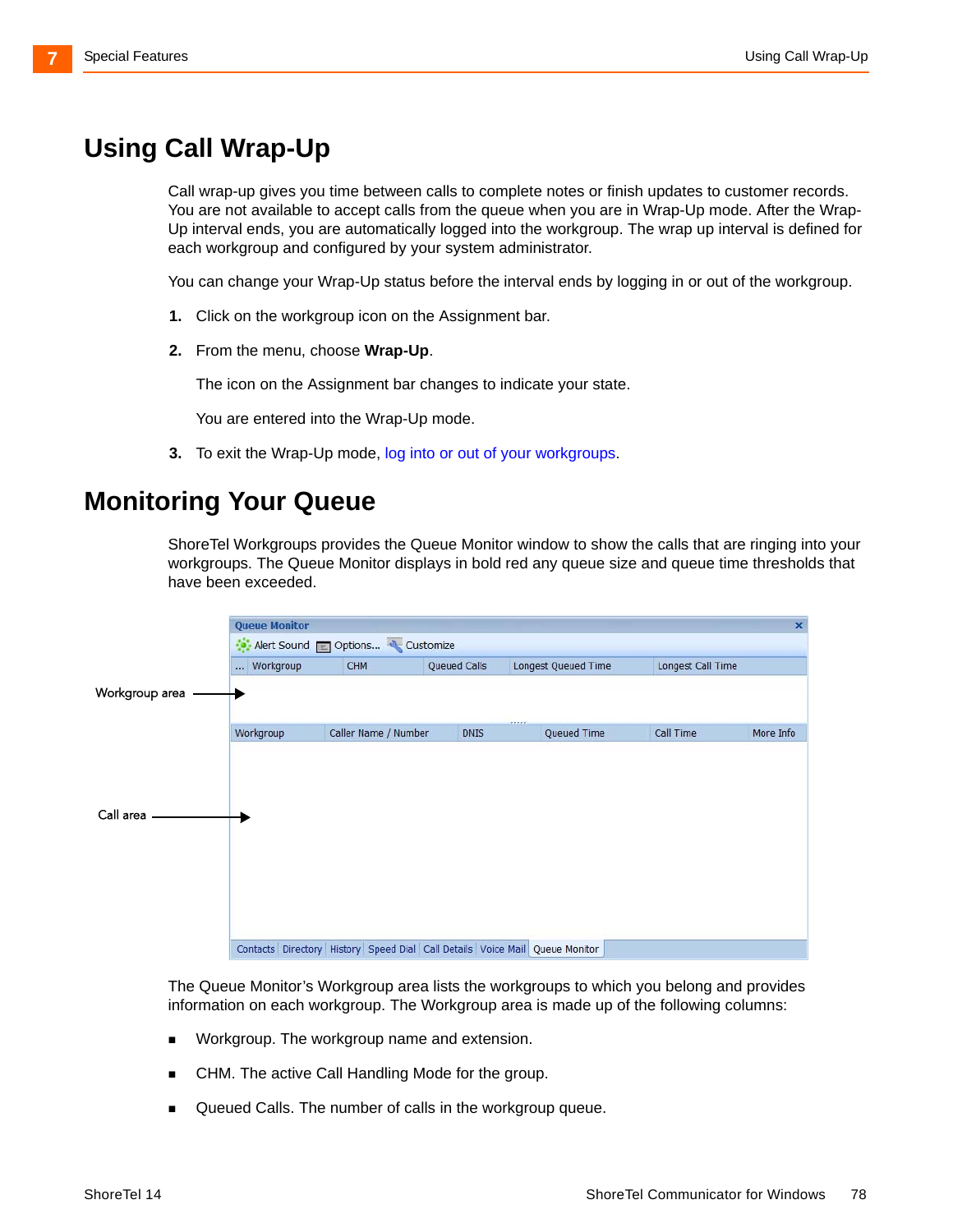- Longest Queued Time. The longest queue time of all calls in the queue.
- Longest Call Time. The longest call time of all calls in the queue. This time differs from the longest queue time when calls are returned to the queue after an agent answers it.

The Call area of the Queue Monitor lists the calls that are in the queues of the workgroups to which you belong. The columns of the Call area are:

- **Norkgroup. The call's intended recipient workgroup.**
- Caller Name / Number. The Call ID information for the call.
- Queued Time. The period that the call has waited in the queue.
- **EXEC** Call Time. The period the call has been active including, for calls re-entering the queue after being by an agent, all periods the call was active and on hold.
- **DNIS.** The DNIS identification number sent by the originating call.
- More Info. Miscellaneous call information including the routing slip and the call note.
- **1.** Open the Queue Monitor by clicking on the workgroup icon on the Assignment bar.
- **2.** From the menu, choose **Queue Monitor**.

The Queue Monitor window opens.

- **3.** To turn on or off the audio alert the indicates an exceeded threshold, click **Alert Sound**.
- **4.** [Click Options to c](#page-90-1)ustomize your Queue Monitor.
- **5.** To display the calls of a workgroup in the Call area, click the box associated with a workgroup.
- **6.** To change the call handling mode for a workgroup, click the CHM field for that workgroup and from the resulting menu choose the mode you want.

The call handling modes are On-Hours, Off-Hours, Holiday, and Custom. The workgroup call handling mode changes the way calls are handled based on the current setting.

### **Monitoring Agents**

For supervisors and other users with the appropriate permissions, the Agent Monitor window displays the status of agents for each of your workgroups. Agent Monitor also plays an audio alert while a new call rings an agent.

From the Agent Monitor window you can also [make a call](#page-26-0)[, p](#page-73-0)ickup a call, [engage in IM](#page-44-0), [intervene in a](#page-72-0)  [call,](#page-72-0) [log the agent into or out of a workgroup](#page-76-0), [put the agent in wrap-up mode,](#page-77-0) and display status and call handling information (More Info icon). To do so, select the agent and click the appropriate icon on the toolbar.

- **1.** Open the Agent Monitor by clicking on the workgroup icon on the Assignment bar.
- **2.** From the menu, choose **Agent Monitor**.

The Agent Monitor window opens.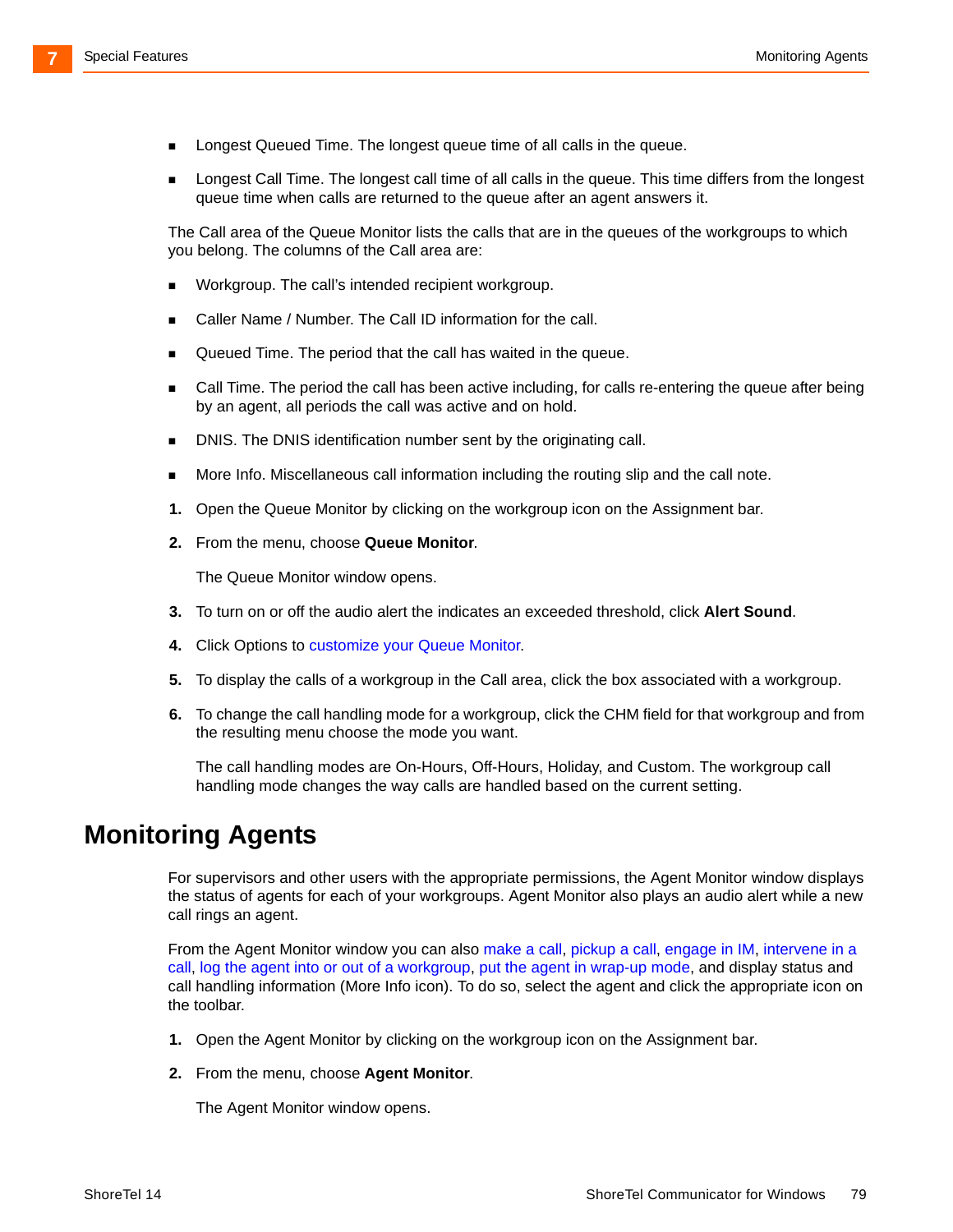- **3.** To change how you view agents, right-click in the Agent Monitor window and from the resulting menu choose one of the following options:
	- □ Details. Shows information on the agent's log status, phone number, extension status, current call handling mode, call state of the call currently being handled by the agent, number of calls in their call stack, and the duration of the call currently being handled by the agent.
	- □ List. Displays the agent's name and log status. The List view is the default.
	- <sup>D</sup> Small Icons. Organizes the agents into a single list (i.e. not grouped), and displays their phone status using small icons.
	- $\Box$  Large Icons. Organizes the agents into a single list (i.e. not grouped), and displays their phone status using large icons.
- **4.** If you want to sort by the number of calls in an agent's call stack, click the **# Calls** heading.
- **5.** To search for an agent, from the search field at the top of the window, enter information on the agent.

Matches are displayed in the window as the text is entered.

## <span id="page-79-0"></span>**Monitoring Bridged Calls**

For operators and other users with the appropriate permissions, the Bridged Call Appearance Monitor window displays the bridged calls that your extension has been configured to answer. A bridged call is an extension that is shared among multiple users.

**1.** Open the Bridge Call Appearances Monitor by choosing **ShoreTel button > Workgroup > Bridged Call Appearance Monitor**.

The Bridged Call Appearance Monitor window opens.

- **2.** To change how you view bridged calls, right-click in the Bridged Call Appearance Monitor window and from the resulting menu choose one of the following options:
	- Details. Shows information on the call's extension, stack position, call state, and call duration.
	- $\Box$  List. Displays the call's extension and stack position. The List view is the default.
	- $\Box$  Small Icons. Organizes the calls into a single list (i.e. not grouped), and displays call status using small icons.
	- $\Box$  Large Icons. Organizes the calls into a single list (i.e. not grouped), and displays call status using large icons.
- **3.** To search for a bridged call, from the search field at the top of the window, enter information on the call.

Matches are displayed in the window as the text is entered.

**4.** To access a ringing or parked call, select the call and click **Retrieve**.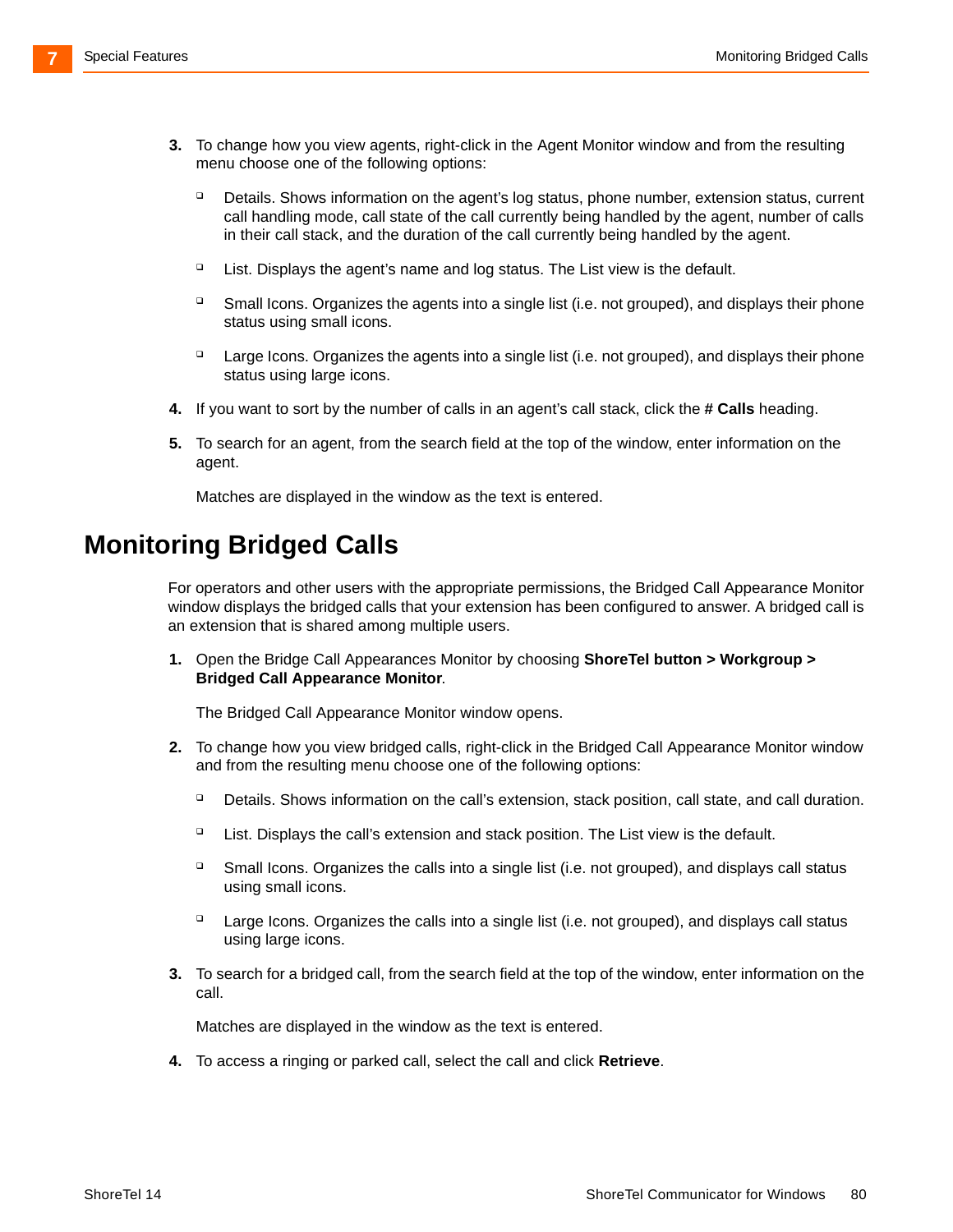**5.** To display call information, including the phone number and call duration, select the call and click **More Info**.

#### **Monitoring Bridged Calls for the Softphone/Analog Phone**

For an IPDT phone (e.g., IP 230) that is not a WonderPhone (IP212k/230/230g/etc.) and that uses Button Box tables:

- The Button Box table is used if the IP212k/230/230g/etc. table is not configured.
- No BCA Monitor is displayed if the IP212k/230/230g/etc. and the Button Box tables are not configured.

For a WonderPhone that uses the IP655 table:

■ No BCA Monitor is displayed if the IP655 table is not configured.

For a SoftPhone or an Analog phone (not an IPDT phone) that uses the IP655 table:

■ The IP212k/230/230g/etc. and Button Box tables are used if the IP655 table is not configured.



#### **Note**

In older releases, the IP212k/230/230g/etc. and Button Box tables took precedence over the IP655 table.

# <span id="page-80-0"></span>**Using a Workgroup Voice Mailbox**

Each workgroup has its own workgroup voice mailbox, and each member of the workgroup can access this mailbox. A list of workgroup voice mails, in the order they are received, is displayed separately in your Voice Mail window.

Using the Voice Mail window you can select your playback and recording device; listen to, replay to, and create a voice mail, and manage your voice mail. See [Chapter 4, Instant Messaging, Email, and](#page-43-0)  [Video on page 44](#page-43-0) for information.

## <span id="page-80-1"></span>**Transferring Calls from the Contacts Window**

As a ShoreTel Workgroups user, from the Contacts window you can easily transfer calls.

**Drag and drop an active call to the contact to which you want to transfer the call.**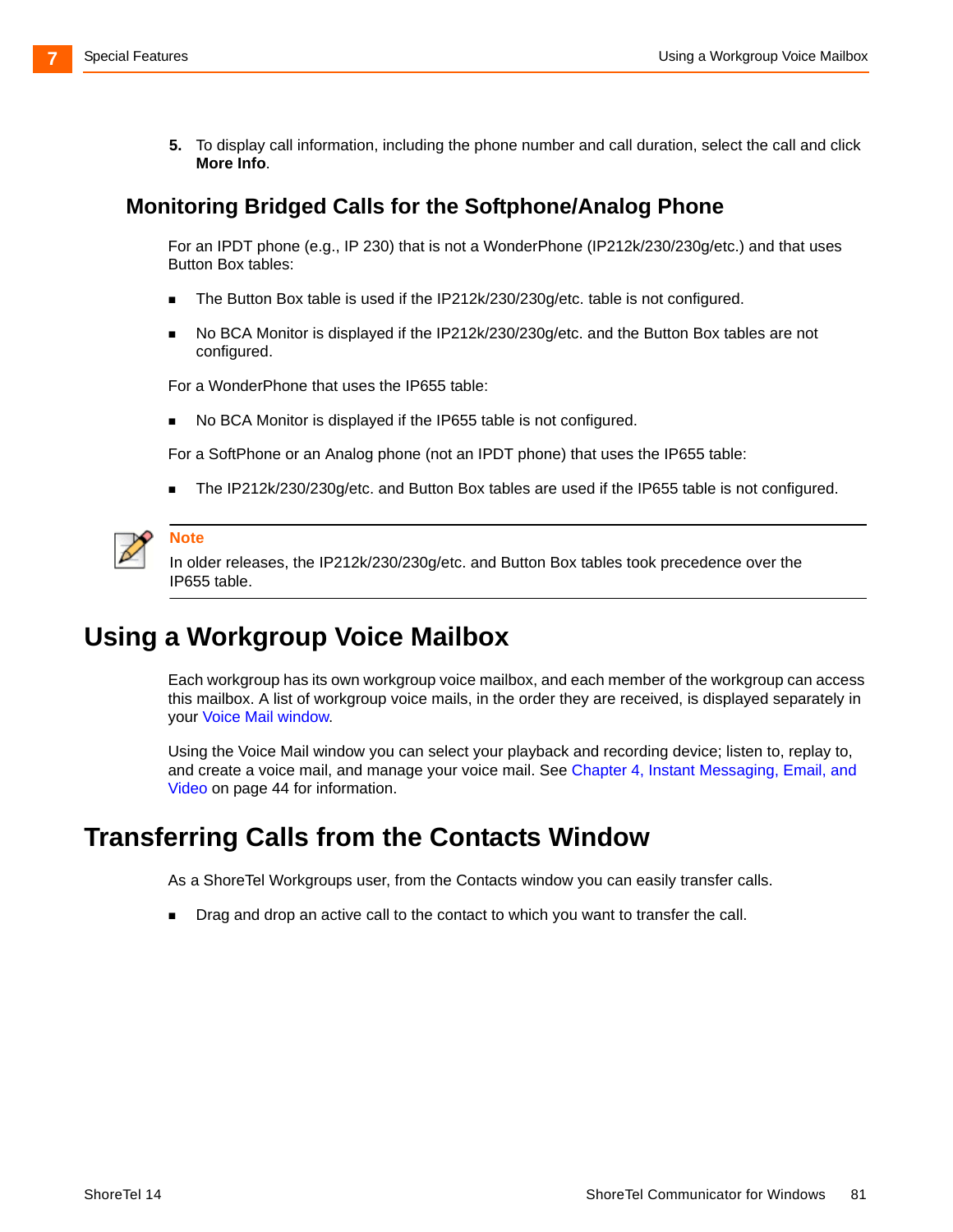# **CHAPTER**

8

# **Customizations**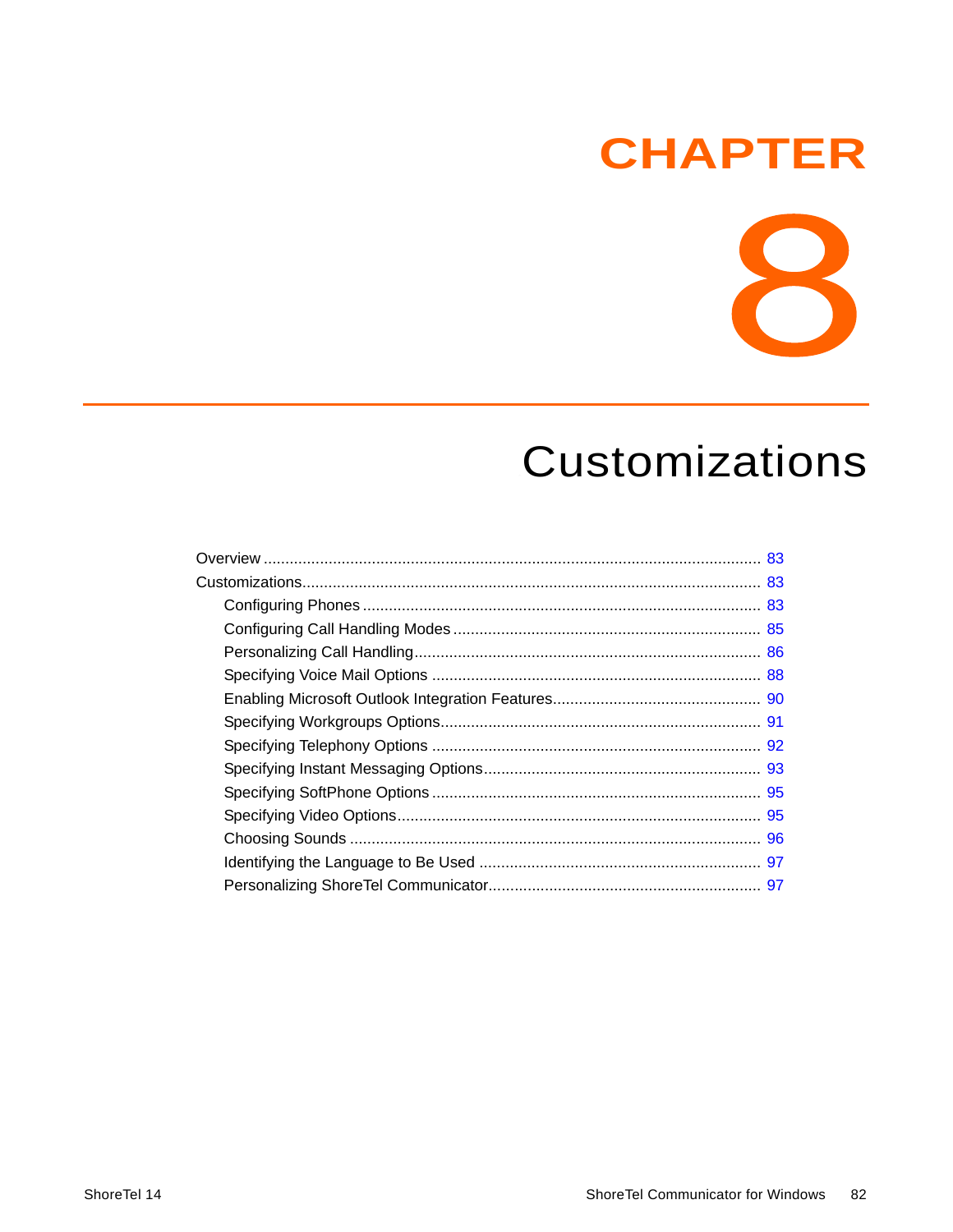# <span id="page-82-0"></span>**Overview**

ShoreTel Communicator can be personalized and customized for the way you work. This includes:

- Configuring phones
- [Configuring call handling modes](#page-84-1)
- **[Personalizing call handling](#page-85-0)**
- **[Specifying voice mail options](#page-87-0)**
- **[Enabling Microsoft Outlook integration features](#page-89-0)**
- **[Specifying Workgroups options](#page-90-2)**
- **[Specifying telephony options](#page-91-0)**
- [Specifying instant messaging options](#page-92-0)
- **[Specifying SoftPhone options](#page-94-0)**
- **[Specifying video options](#page-94-1)**
- **•** [Choosing sounds to indicate incoming calls and voice mail messages](#page-95-0)
- **IDENTIFY IDENTIFYING IS A LOCAL EXE** [Identifying the language used by ShoreTel Communicator](#page-96-0)
- **[Personalizing how ShoreTel Communicator starts up and looks](#page-96-1)**

You customize ShoreTel Communicator using the Options and Preferences window, which can be accessed from the **ShoreTel button > Options** command.

# <span id="page-82-1"></span>**Customizations**

# <span id="page-82-2"></span>**Configuring Phones**

Before you can use ShoreTel features such as Extension Assignment, Ring Additional Phones, or Find Me, you need to first configure the phone you want to use with those features. Configuring a phone involves identifying the phone number to the system, and then specifying how incoming calls to that phone are routed.

#### **Identifying a Phone Number**

If you want to route your call a phone number other than your primary phone or SoftPhone, you need to identify that phone in the ShoreTel system.

**1.** From the Options and Preferences window, click **My Phones**.

The My Phones page is displayed.

**2.** If the phone you are configuring is your mobile or home phone, enter the phone number in the field associated with that type of phone. Otherwise, enter a name for that phone in a Label field and enter the phone number in the associated field.

You can find a specific phone number by entering information in the field; matches from the directory are displayed as the text is entered. Select the number you want.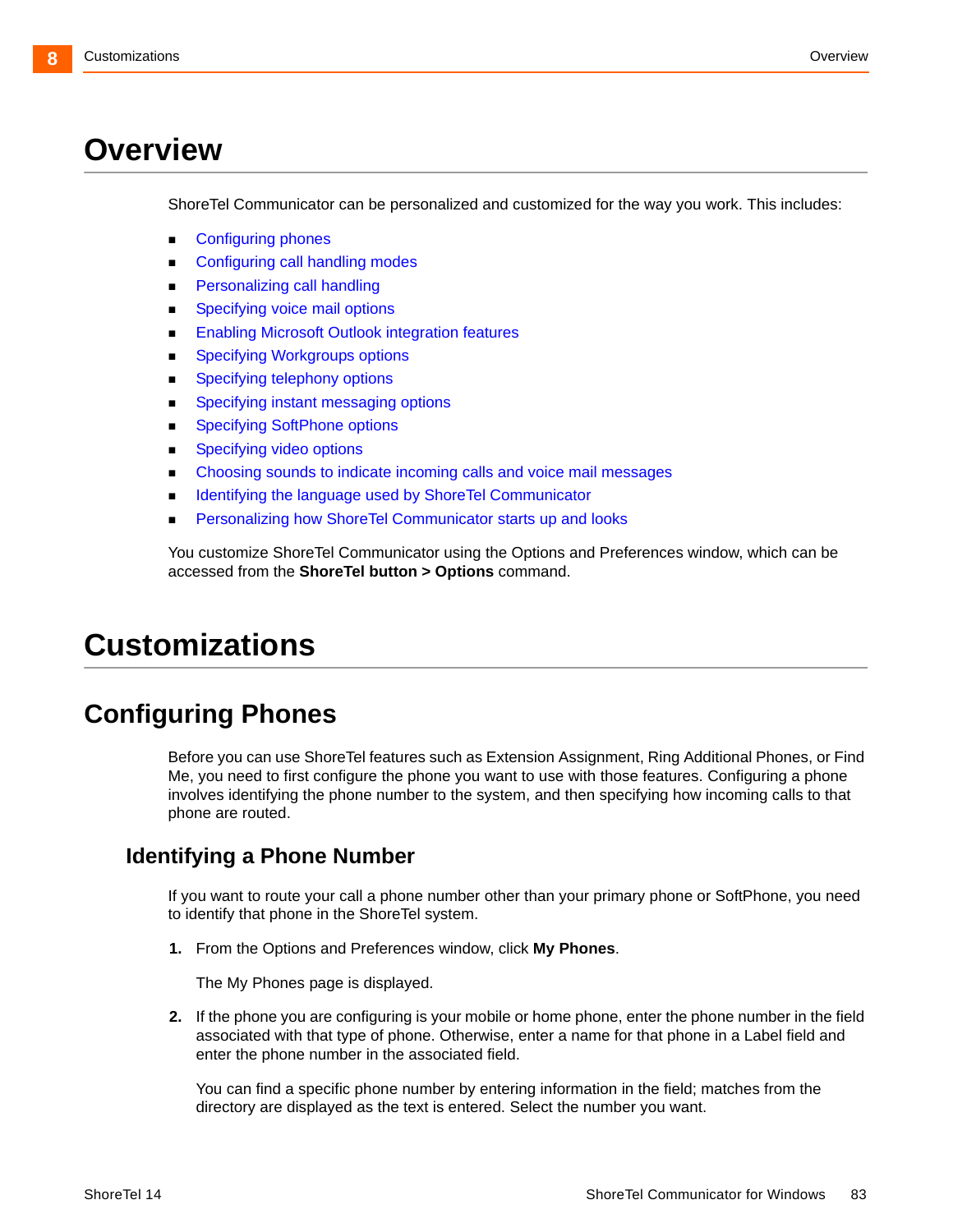**3.** If you want to change the number of times the phone rings before being sent to voice mail, and the

number you press to answer a call, click the **button associated with that specific phone**. Use the Advance Phone Settings dialog box to specify the settings you want and then click **OK**.

By default, configured phones are set to ring 3 times before being sent to voice mail, and to be answered by pressing 1.



#### **Note**

For extensions and mobile phones the **Press 1 to answer calls** option is not available.

**4.** Click **OK**.

### **Specifying Incoming Call Routing**

Once a phone has been identified, you can specify how incoming calls to that phone are routed.

**1.** From the Options and Preferences window, click **Incoming Call Routing**.

The Incoming Call Routing page is displayed.

- **2.** From the **Incoming calls ring** drop-down menu, choose the configured phone for which you want to identify incoming call routing. This is also the phone to which your extension is, or will be, assigned.
- **3.** In the Ring Additional Phones area, select the call handling mode(s) for which you want additional phones to ring simultaneously. Then choose the configured phone(s) that you want to ring.
- **4.** Use the options in the Find Me area to specify if you want callers who are routed to your voice mailbox to be able to contact you. These options are
	- When callers reach my voice mail and my Call Handling Mode is. Select the call handling mode(s) for which callers can reach you.
	- Find me at the following phones. Specify the first and second phones, in order, to which the call is routed. These can be internal extensions or external phones.
	- You can find a specific phone number by entering information in the field; matches from the directory are displayed as the text is entered. Select the number you want.
	- Send incoming Caller ID. Select if you want the incoming caller's ID sent to the Find Me destination. The caller ID is displayed before you answer the call.
	- **Enable record caller's name for Find Me. Select to prompt the caller to record their name for** calls routed to the Find Me destination. The caller's name is then played before you answer the call. You can then select **Record name** even if caller ID is present to require all callers to record their name, regardless of the availability of their Caller ID. This excludes internal users whose name was previously recorded.
	- Automatically find me before playing my greeting, instead of caller pressing "1" during greeting. Select to route calls to the Find Me destination without requiring the caller to press 1.
- **5.** Click **OK**.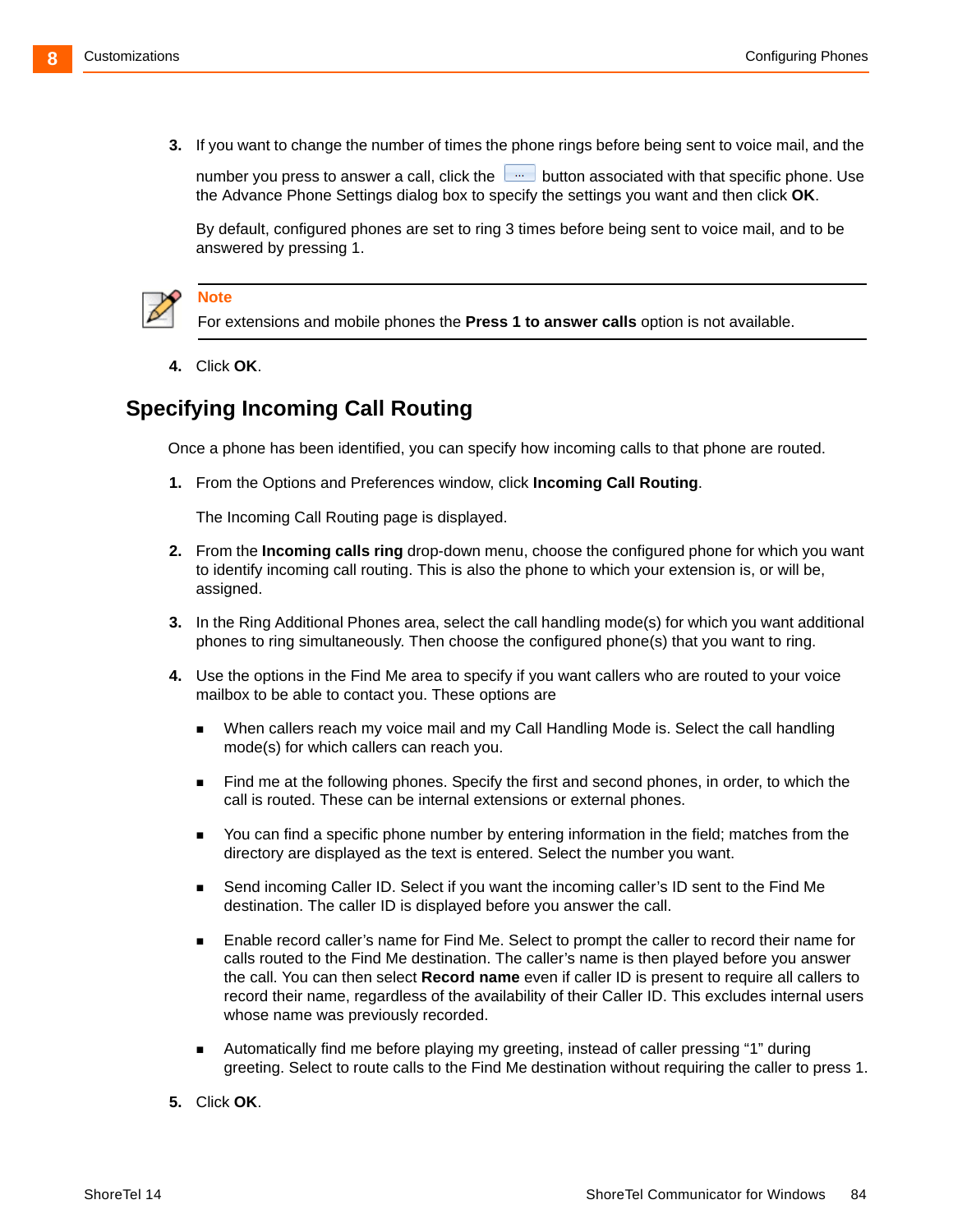# <span id="page-84-1"></span>**Configuring Call Handling Modes**

<span id="page-84-0"></span>A call handling mode determines the manner that your inbound calls are handled in a variety of situations. ShoreTel provides five call handling modes: Standard, In a Meeting, Out of Office, Extended Absence, and Custom.

You configure whether you want warnings about how the Standard call handling mode is being used when starting up ShoreTel Communicator, which users can change your call handling mode, and the definition of each call handling mode. This definition can include a recorded greeting and specifies how to handle call forwarding in various situations.

**1.** From the Options and Preferences window, click **Call Handling Mode**.

The Call Handling Mode page is displayed.

- **2.** If you want to change your current call handling mode, choose the mode from the **Current call handling mode** drop-down window.
- **3.** Select the appropriate options if you want warnings about how the Standard call handling mode is being used when starting up ShoreTel Communicator. These options are
	- Warn when not using Standard Call Handling Mode. A warning is displayed if the active call handling mode is not Standard.
	- Warn when Standard Call Handling Mode is set to Forward Always. A warning is displayed if the active call handling mode is Standard, and the option Forward Calls is set to Always.
- **4.** If you want to allow another system user to change your current call handling mode, use the **Allow these users to change current call handling mode** field to find and choose the user. Then click **Add**. The user is added to a list in the field below.

You find a user by entering information on the user in the field; matches from the directory are displayed as the text is entered.

To remove a user from the list of those that can change your current call handling mode, select the user in the list and click **Remove**, and then click **Apply**.

- **5.** To change the definition of a call handling mode, select the mode in the Options and Preferences window navigation list. Using the page for that call handling mode, select the appropriate options and then click **OK**. These options are
	- **Record greeting. Click to record a greeting that callers hear when they reach your voice** mailbox. Use the Record bar to record your message by clicking the **Record** button, and speaking into your telephone handset or headset. When done, click Stop. Use the **Play** button and cursor to review the recording. When satisfied with the recording, click **OK**.



#### **Note**

You can have a different recorded greeting for each call handling mode.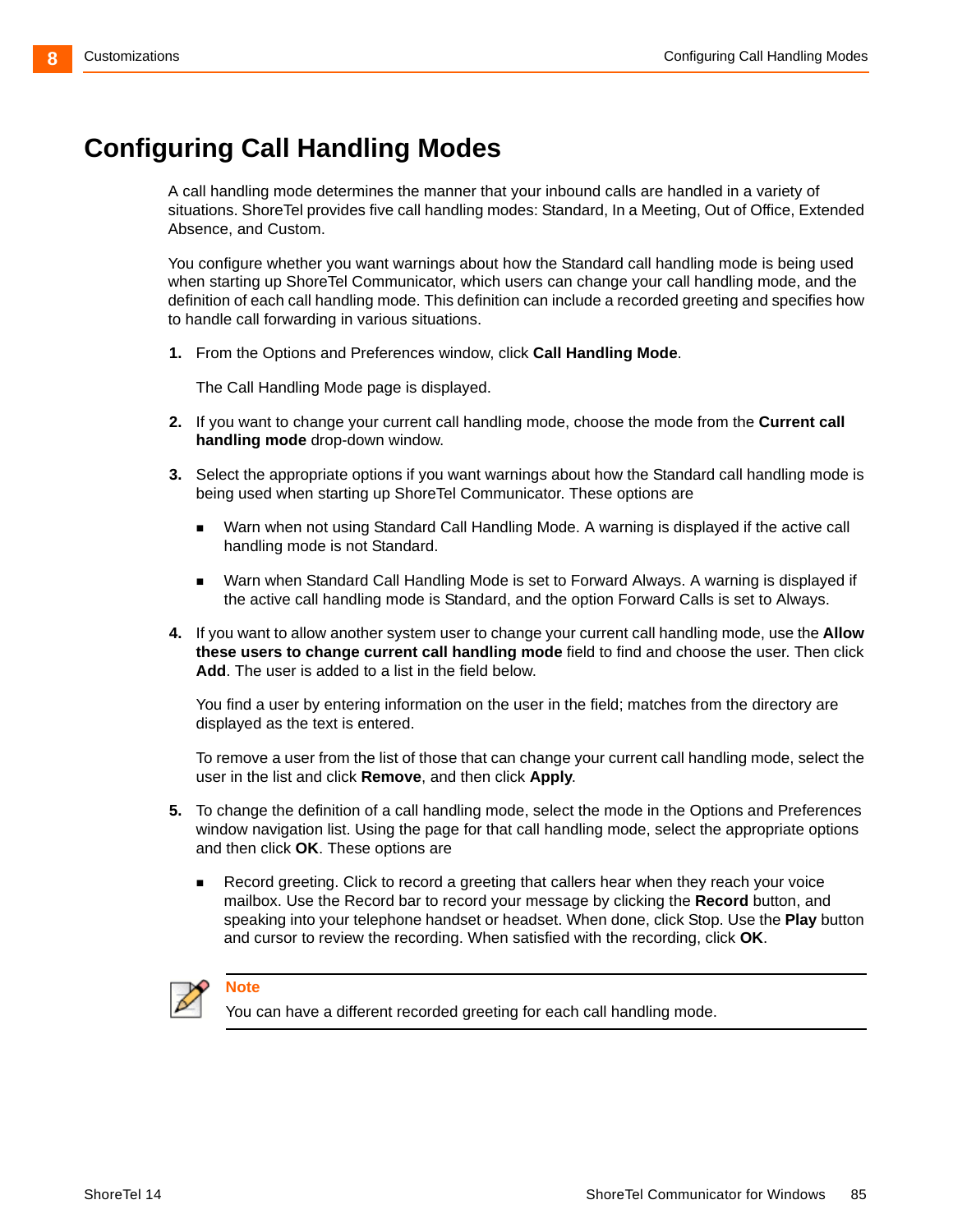Forward calls. Select whether you want your calls to be forwarded Always, When no answer or busy, or Never. If you select either of the first two options, you can change the default destination(s) (described in the field below) of your forwarded calls by clicking **Change Destination**. Use the resulting dialog box to find and choose the new destination(s), and then click **OK**.

For the option When no answer or busy, two destinations are specified: the destination when a call is not answered after the specified number of rings, and the destination when a call is not answered because the line was busy.

You find a destination by entering information on the destination in the field; matches from the directory are displayed as the text is entered. If you are specifying the destination when a call is not answered, you can select the number of times the phone rings before being forwarded from the Forward after field.

 When caller presses "0", transfer to. To designate a recipient of your calls other than the operator when the caller presses 0 (zero) while listening to your voice mail greeting, find and choose the recipient from the associated field.

You find a recipient by entering information on the recipient in the field; matches from the directory are displayed as the text is entered.

 Scheduled mode change. If the call handling mode allows for schedule mode changes, choose the appropriate schedule from the associated field's drop-down menu.

Schedules are created and maintained by your system administrator. Contact your system administrator for a explanation of a schedule or if you need a custom schedule.

 Voice mail escalation profile. If you want to assign a voice mail escalation profile to the call handling mode, from the drop-down list, select the profile you want to use.

A voice mail escalation profile defines a series of contact attempts when you do not respond to an inbound voice message requiring an immediate response. These profiles are specified on the **Options and Preferences > Escalation** page. For more information, see [Specifying Voice](#page-87-0)  [Mail Options on page 88](#page-87-0).

Call handling note. Enter details about the definition of this call handling mode.

# <span id="page-85-0"></span>**Personalizing Call Handling**

Personalizing call handling allows you to create personal rules that further define call routing.

You can also modify and delete personal rules.



#### **Note**

You must have the appropriate license to personalize call handling.

#### <span id="page-85-1"></span>**Creating a personal rule**

**1.** From the Options and Preferences window, click **Personalized Call Handling**.

The Personalized Call Handling page is displayed.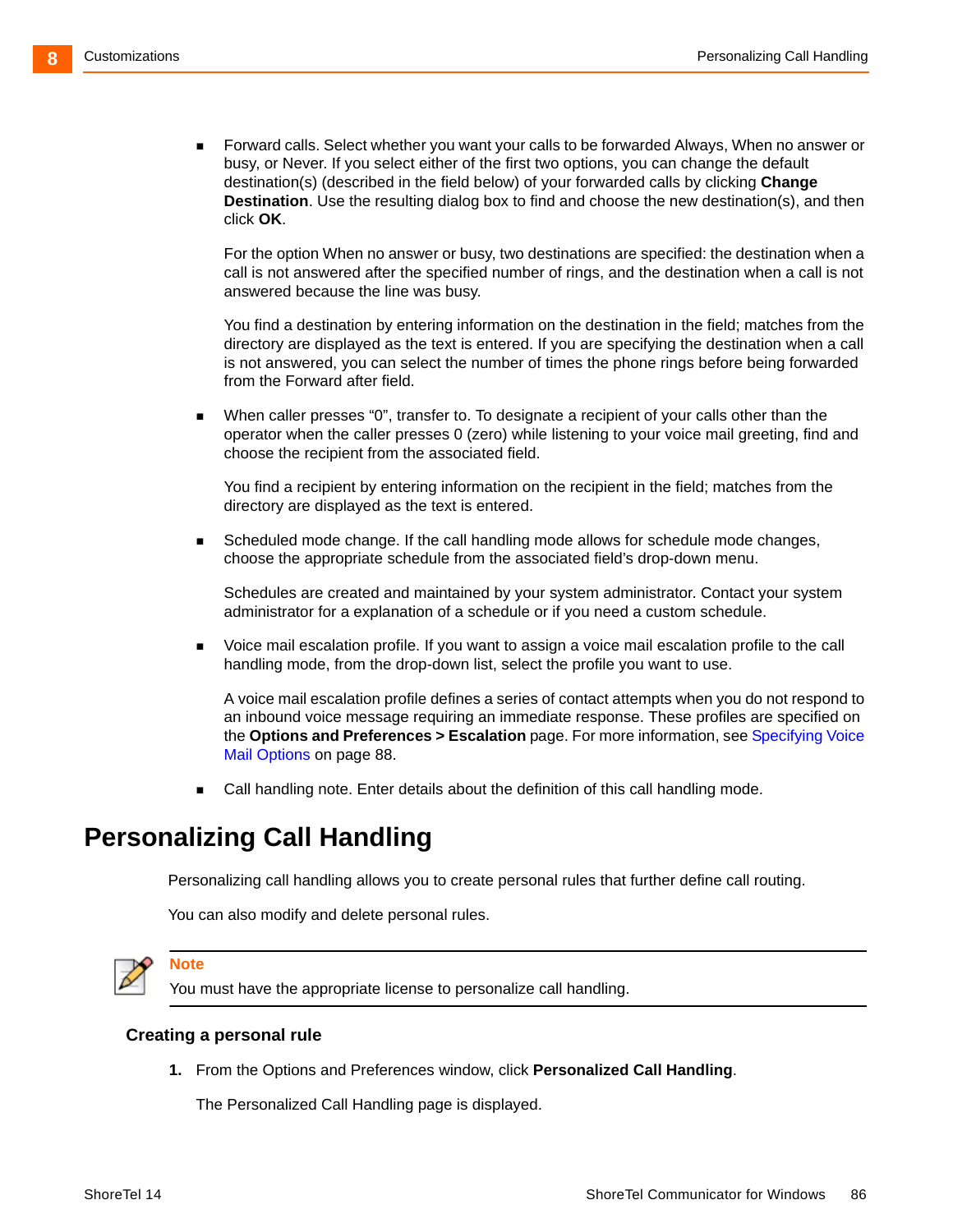#### **2.** Click **New Rule**.

From the Personalized Call Handling Setup dialog box, select the condition(s) for the rule, then click **Next**. These conditions are

 Phone number match: Matches the caller ID with a parameter(s), which is specified by clicking on **Phone Number Match** in the **Condition Description** field and using the Phone Number Match dialog box.

To specify a parameter to match the caller ID, from the **Match Type** drop-down list choose the parameter, enter the number in the associated field, and then click **OK**. Click **Add** or **Delete** to add or delete parameters to the condition.

The parameters are:

- □ Specific Number. The number that must match the caller ID; numbers can be an internal extension or a phone number external to the system.
- Every internal number. Matches all calls originating from a device within the ShoreTel network.
- $\Box$  Any internal extension starting with. The digits that must match the initial digits of numbers originating from internal callers.
- Every external number. Matches all calls originating from a device not located within the ShoreTel network.
- $\Box$  Any external extension starting with. The digits that must match the initial digits of numbers originating from outside the system.
- □ Off system extension. The off system extension that must match the caller ID.
- $\Box$  Private. Matches all calls that are identified by caller ID as private.
- $\Box$  Out of Area / Unknown. Matches all calls that caller ID identifies as out of area or unknown.
- I am on the phone. This condition is satisfied when your phone is busy.
- Call Handling Mode. Matches your active call handling mode with a mode, which is specified by clicking on **Call Handling Mode** in the **Condition Description** field and using the resulting dialog box.
- **Time of day. This condition is satisfied when a call is received during the a time range, which is** specified by clicking on **Time of Day** in the **Condition Description** field and using the resulting dialog box. The actual time is based on your the time zone.
- Day of week. This condition is satisfied when a call is received on a day, which is specified by clicking on **Day of Week** in the **Condition Description** field and using the resulting dialog box. The day is based on your the time zone.
- **DIS Match. Matches the DNIS of an inbound call with a parameter(s), which is specified by** clicking on **DNS Match** in the **Condition Description** field and using the **Set dialed number string** dialog box to enter the string.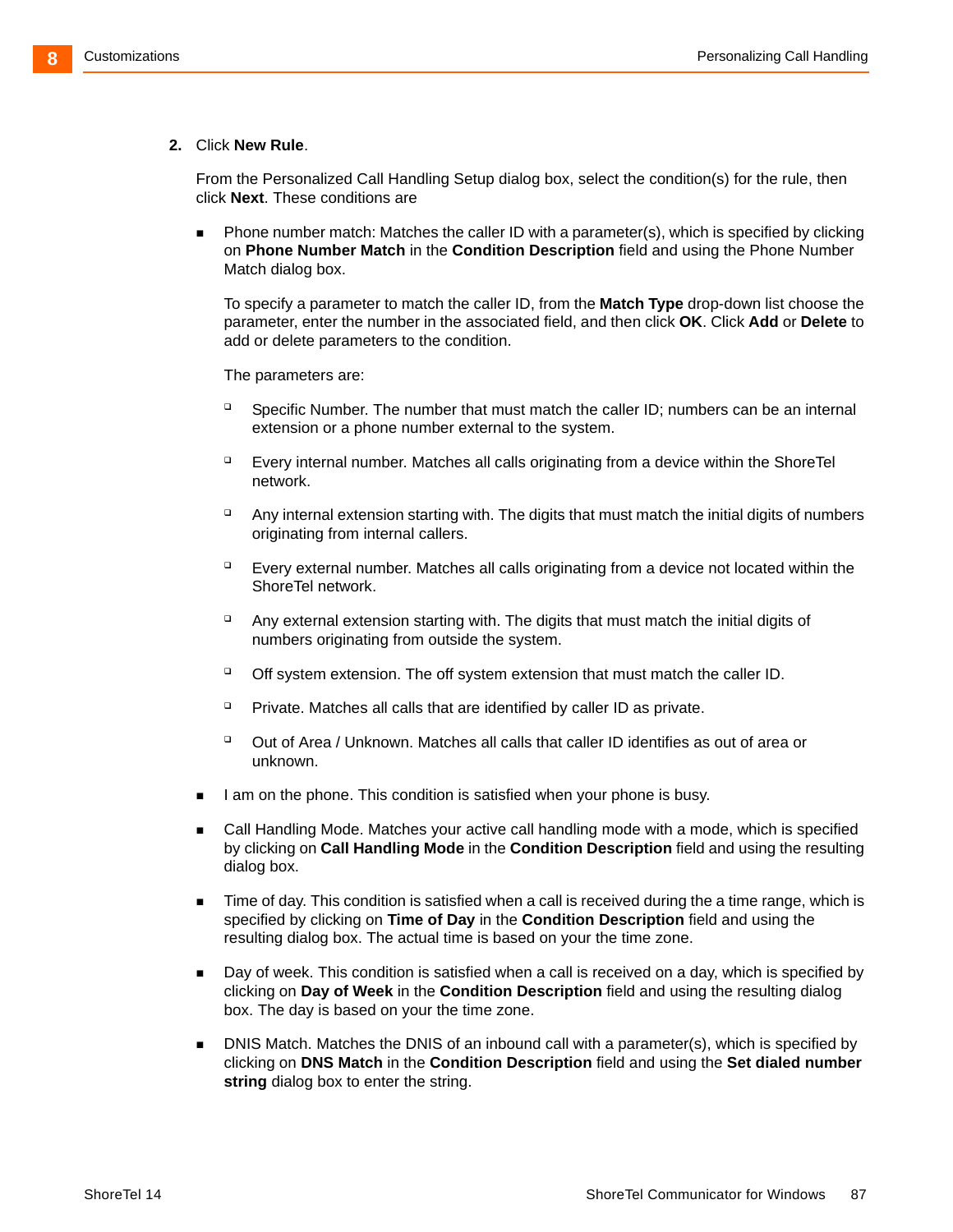- <span id="page-87-1"></span>**3.** Select the action for the rule, which is the resolution for a call that matches the specified condition, and then click **Next**. These actions are:
	- **Forward Call to Specific Number. Routes the call to a number, which is specified by clicking on Forward Call to Specific Number** in the **Action Description** field and using the Forward Call dialog box to choose either **Specific Number** or **Off System Extension** and then enter the number.
	- **Forward Call to Voice Mail. Routes the call to your voice mail.**
	- Forward Call to Auto Find Me. Routes the call to your voice mail, and then to your Find Me number.
	- **Forward Call to Announced Find Me. Routes the call to your voice mail, and then to your Find** Me number; the caller's name is played before you answer the call.
	- Play Ringtone. The phone plays a ringtone, which is specified by clicking on **Play Ring Tone** in the **Action Description** field and using the Select ring tone dialog box.

This action is only available for ShoreTel phones that support multiple ringtones.

**4.** Enter a name for this rule, and click **Finish**.

The rule is displayed in the Personalized Call Handling dialog box. The rule is enabled by default.

- **5.** Use the Personalized Call Handling dialog box to change whether a rule is enabled and to reorder the list of rules. ShoreTel enacts the rules in the order displayed here.
- **6.** Click **OK**.

#### <span id="page-87-2"></span>**Modifying a personal rule**

- **1.** From the Options and Preferences window, click **Personalized Call Handling**.
- **2.** Using the Personalized Call Handling page, select the rule you want to modify and click **Modify Rule**.
- **3.** Follow steps [3-](#page-87-1)[6](#page-87-2) in [Creating a personal rule on page 86](#page-85-1).

#### **Deleting a personal rule**

- **1.** From the Options and Preferences window, click **Personalized Call Handling**.
- **2.** Using the Personalized Call Handling page, select the rule you want to delete, and click **Delete Rule**.

The rule is deleted from the list.

**3.** Click **OK**.

# <span id="page-87-0"></span>**Specifying Voice Mail Options**

Using voice mail options, you can specify how your voice mail is recorded and played, delivered, and escalated. In addition, you can record a new message and change your voice mail password.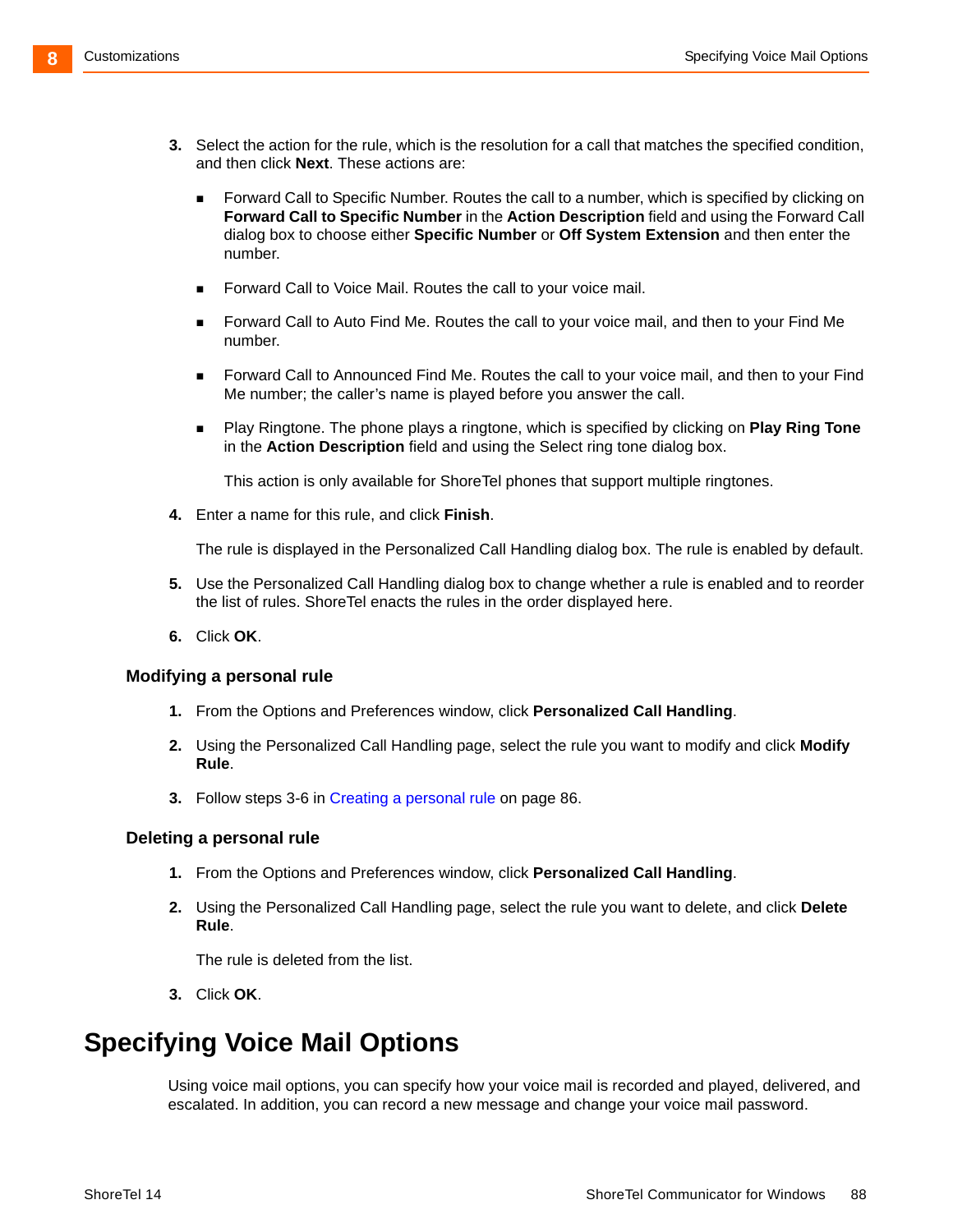You can specify the sound that is played when a new voice mail is received on the Options and Preferences > Sounds page. For more information, see [Choosing Sounds on page 96.](#page-95-0) You can specify the language used for voice mail audio prompts on the **Options and Preferences > Language** page. For more information, see [Identifying the Language to Be Used on page 97.](#page-96-0)

### **Specifying Voice Mail Options**

- **1.** From the Options and Preferences window, click **Voice Mail**.
- **2.** Using the Voice Mail page, select the appropriate options and then click **Apply**.

These options are:

- Play messages using PC speakers. Plays voice mail through your computer speakers instead of your phone.
- Record messages using PC microphone. Records voice mail through a microphone that accesses your computer's sound card.
- Play envelope information when listening to messages. Plays sender and receipt time information prior to listening to a voice mail.
- Change Password. Click to change the password that protects access to your voice mail.
- **Record Name. Click to change the recording of your name played to callers when they are** routed to your voice mail.
- **Notification delivery options. Specifies the media the system uses to inform you of the receipt** of a voice mail. The delivery options are:
	- Disabled. Notification is disabled.
	- $\Box$  Email Wave file. A copy of the voice mail, attached as a WAVE file, is sent to the specified email address.
	- $\Box$  Email notification. An email message indicating the receipt of a voice message is sent to the specified email address.
- Mark delivered voice mail as Heard. The notification indicates that the voice mail has been heard.
- Deliver to email address. The email address to which notifications are to be sent.
- **3.** To define how notifications for new or unheard voice mail is escalated, click **Escalation** in the Options and Preferences window navigation list.
- **4.** Using the Escalation page, select the appropriate notification option. These options are:
	- Notify for first unheard message. Begins escalating voice mail one at a time. The system stops escalating a voice mail when it is marked Heard.
	- Notify for each new message. Escalates each voice mail, allowing for concurrent escalations.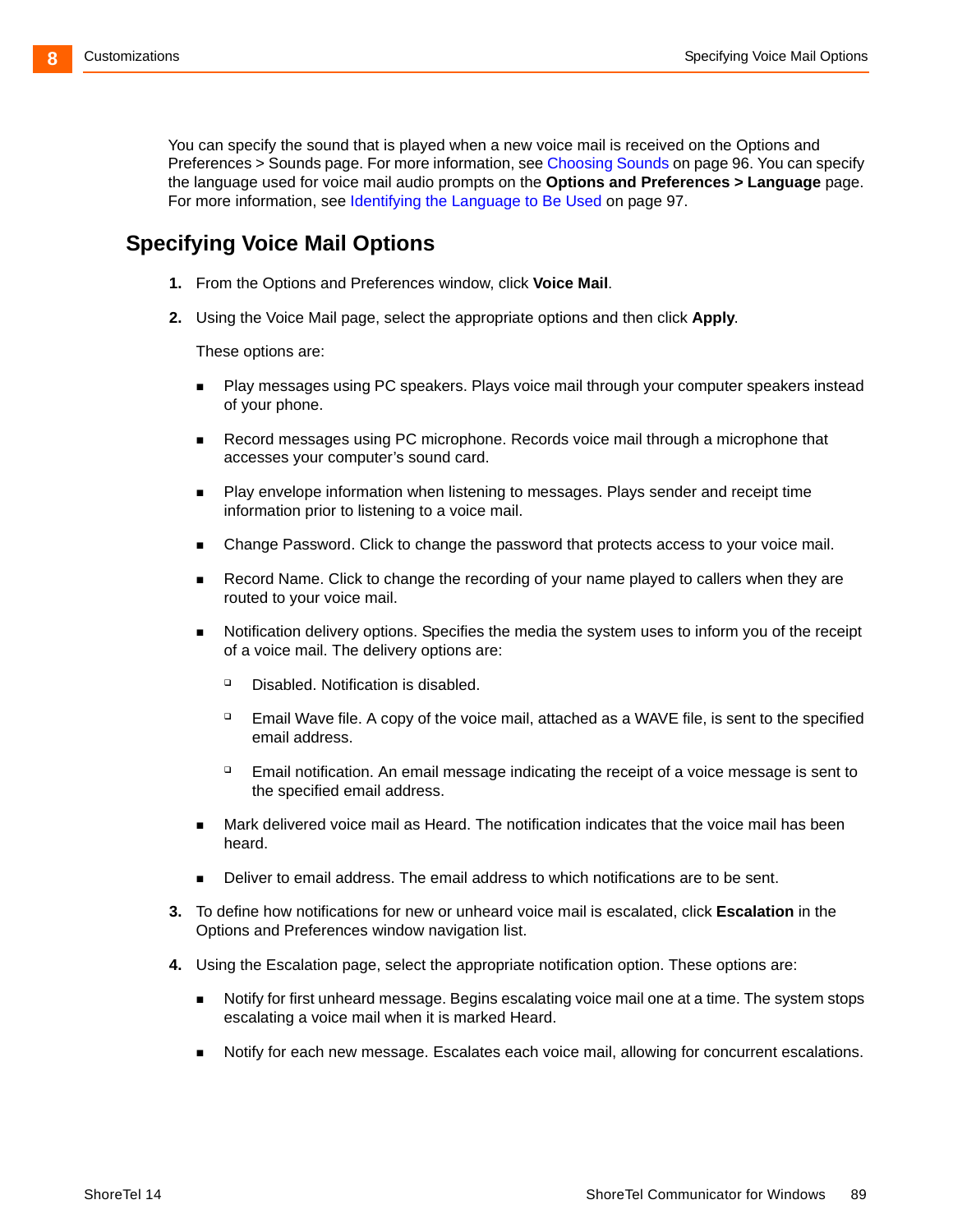**5.** The active call handling mode determines which escalation notification profile is used. If you want to define or modify an escalation notification profile, select the profile in the list and click **Edit**. Use the Escalation Notification Profile dialog box options to specify the profile's definition. Then click **OK**.

A profile definition includes the following options and can have up to 10 individual steps:

- Profile Name. The name of the profile.
- Repeat Count. The number of times the escalation is repeated. Escalation is also discontinued when the voice mail is marked as Heard.

For a selected step, the options are:

- **Timeout. The amount of time, in minutes, that the specified phone will ring with an escalated** voice mail before the system sends a notification message.
- Notify me of urgent messages only. Only voice mails marked Urgent are escalated. ShoreTel allows callers to mark a voice mail as urgent after recording the message.
- Email Notification Options. The media and email address the system uses to send an escalated voice mail. The delivery options are
	- Disabled. Notification is disabled.
	- $\Box$  Email Wave file. A copy of the voice mail, attached as a WAVE file, is sent to the specified email address.
	- $\Box$  Email notification. An email message indicating the receipt of a voice message is sent to the specified email address.
- Telephone Notification Options. The phone or pager number the system uses to send an escalated voice mail.
- **6.** You can delete an escalation profile by selecting it in the list on the Escalation page and clicking **Delete**.
- **7.** Click **OK**.

## <span id="page-89-0"></span>**Enabling Microsoft Outlook Integration Features**

By enabling Microsoft Outlook integration, you can manage your voice mail, contacts, and appointments from within Outlook.

**1.** From the Options and Preferences window, click **Outlook**.

The Outlook page is displayed.

- **2.** Select the appropriate Contact Upload options. These options are:
	- Upload Personal Contacts. Uploads your personal Outlook contacts to the ShoreTel server, so that these contacts are available to Communicator.
	- **Diamber 1** Upload Options. Select the Outlook folder(s) from which the personal contacts are uploaded.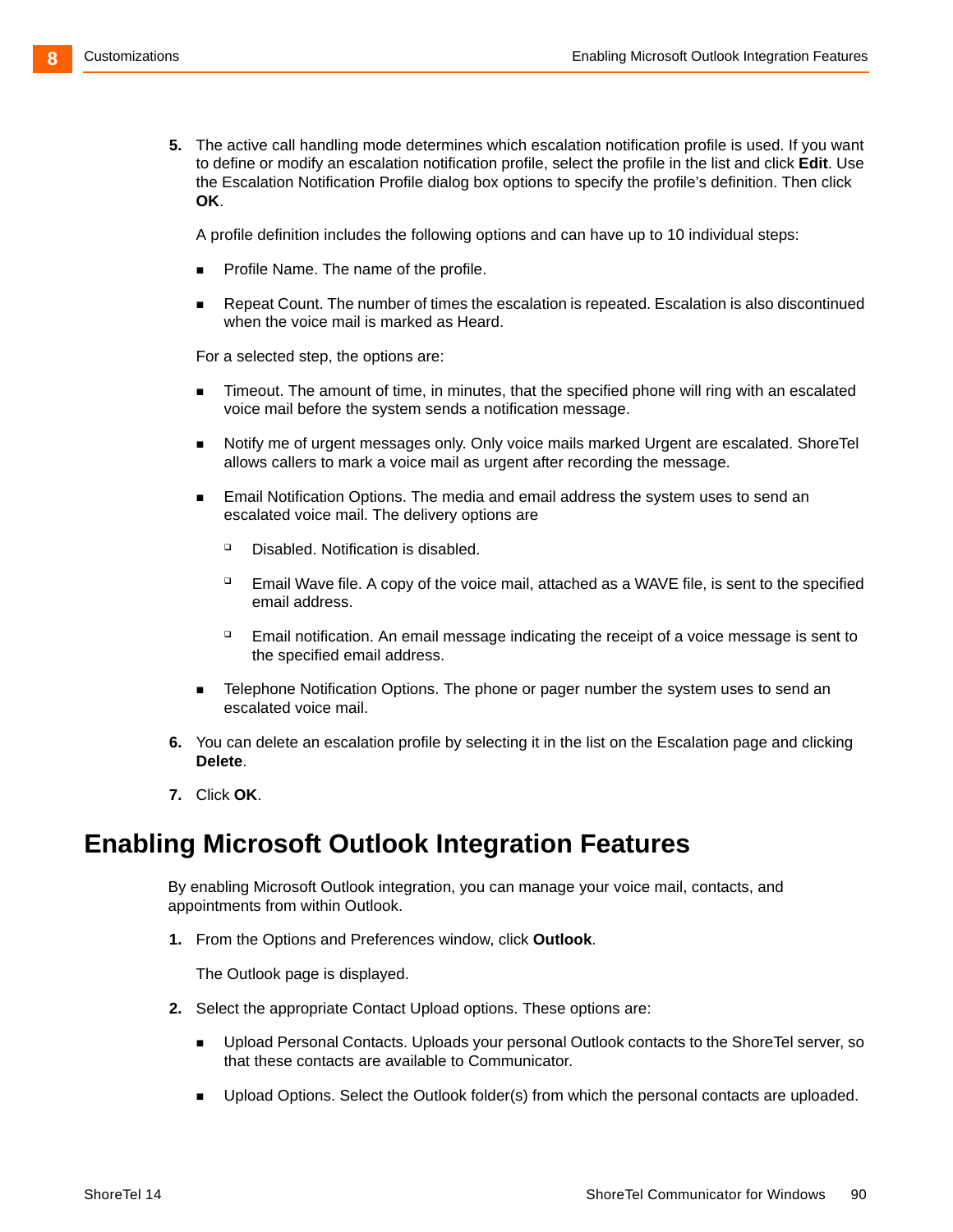- **Den Outlook contacts when calls arrive. The Outlook Contacts form opens when you receive** a call from an Outlook contact.
- **3.** To turn on voice mail integrated with Outlook, close Outlook and from the Voice Mail area click **Install**.
- **4.** To turn on calendar integration, close Outlook and from the Calendar area click **Install**.

Calendar integration enables your call handling mode to be updated by Outlook, and the ability to work with ShoreTel Web conferences from within Outlook.

**5.** If you want your active call handling mode to be automatically changed based on appointments in the Outlook calendar, select **Use Outlook appointments to change Call Handling Mode**. Calendar integration must be installed to use this option.

<span id="page-90-1"></span>You also need to turn on call handling mode in Outlook, as explained in Automatically Setting Call [Handling Using Outlook on page 69.](#page-68-0)

**6.** Click **OK**.

# <span id="page-90-2"></span><span id="page-90-0"></span>**Specifying Workgroups Options**

If you are using ShoreTel Communicator with Workgroups in a call center, you can specify the workgroups to which you belong, determine the workgroups that the Queue Monitor and Agent Monitor display, and configure thresholds.

You can also specify the sound that your computer plays when a threshold has been exceeded. For more information, see [Choosing Sounds on page 96.](#page-95-0)

**1.** From the Options and Preferences window, click Workgroups.

The Workgroups page is displayed.

- **2.** Select Show alert when call is in queue to receive a popup alert when a call is in the queue of one of your workgroups. Then specify how long the alert is displayed, in seconds, using the **Alert display time** field.
- **3.** In the list of workgroups to which you belong, select the workgroups that you want to display in the Queue Monitor and Agent Monitor.
- **4.** If you have the proper permissions, you can change the default number of calls required to trigger a threshold exceeded warning in the Queue Monitor. To do so, click the Calls in Q you want to change for the associated workgroup, and specify a new number.
- **5.** If you have the proper permissions, you can change the default call time required to trigger a threshold exceeded warning in the Queue Monitor. To do so, click the Queued Time you want to change for the associated workgroup, and specify a new time.
- **6.** Click **OK**.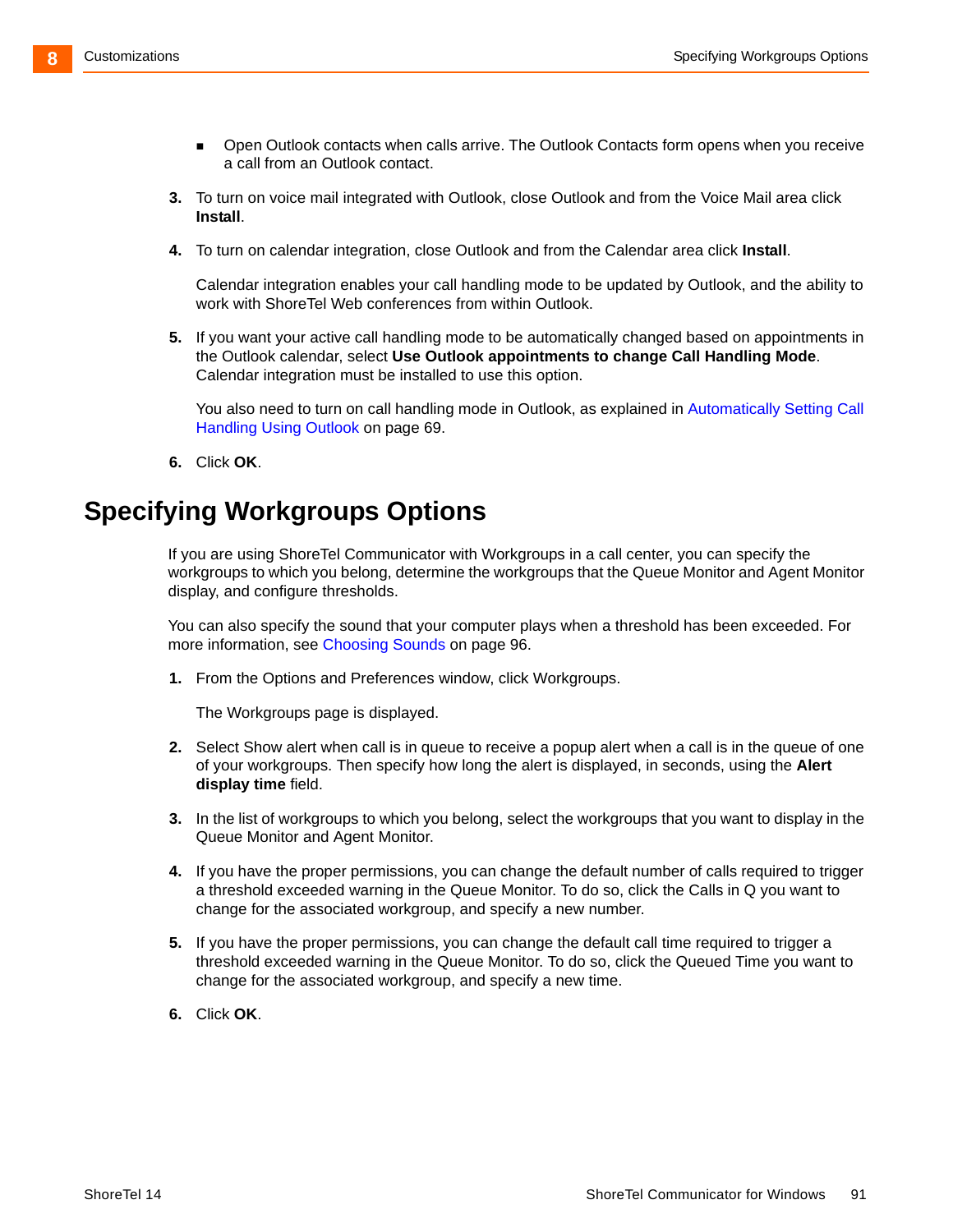# <span id="page-91-0"></span>**Specifying Telephony Options**

The telephony options can be used to specify the manner in which ShoreTel Communicator interfaces with your telephone.

You can also specify the sounds that are played for incoming internal and external incoming calls. For more information, see [Choosing Sounds on page 96](#page-95-0). In addition, you can specify the language used to display IP phone messages. For more information, see [Identifying the Language to Be Used on page](#page-96-0)  [97](#page-96-0).

**1.** From the Options and Preferences window, click **Telephony**.

The Telephony page is displayed.

**2.** To change servers (HQ servers and DVS servers), enter the name of the new server in the **Server name** field.

Contact your system administrator for information on the correct server name to use.

**3.** If you want to change the user name you use to access ShoreTel Communicator, enter a new user name in the **User name** field, click **OK**, and then exit and restart Communicator.

This field is read-only if you are authenticated as a user through Active Directory credentials.

**4.** You can change the password you use to access ShoreTel Communicator by clicking **Change Password** and using the Change Password dialog box.

This field is read-only if you are authenticated as a user through Active Directory credentials.

**5.** From the **Maximum number of active calls to show** drop-down menu, choose the number of active calls you want ShoreTel Communicator to handle at a time.

The maximum number you can choose is configured by your system administrator.

- **6.** Select **Show empty call cells in Normal view** to display selected active calls in separate rows in the Active Call area of Communicator.
- **7.** If you want to see an alert when receiving a voice call, select **Show incoming call alert**.
- **8.** To disable the call waiting tone, select **Suppress call waiting tone for subsequent calls**.

The call waiting tone is a signal inserted into the audio path during a voice call to alert you of an inbound call. Calls that you receive when the call waiting tone is suppressed are handled as specified by your active call handling mode.

**9.** Select Suppress dial-tone when off-hook to use ShoreTel Communicator with a headset or speaker phone instead of a receiver (i.e. in handsfree mode).

The phone is off hook and the dial tone is suppressed. At the conclusion of a call you can initiate a new call without hanging up the phone.

**10.** If you need to dial a prefix to make an external call, use the **Prefix to dial external number dropdown** menu to choose the prefix.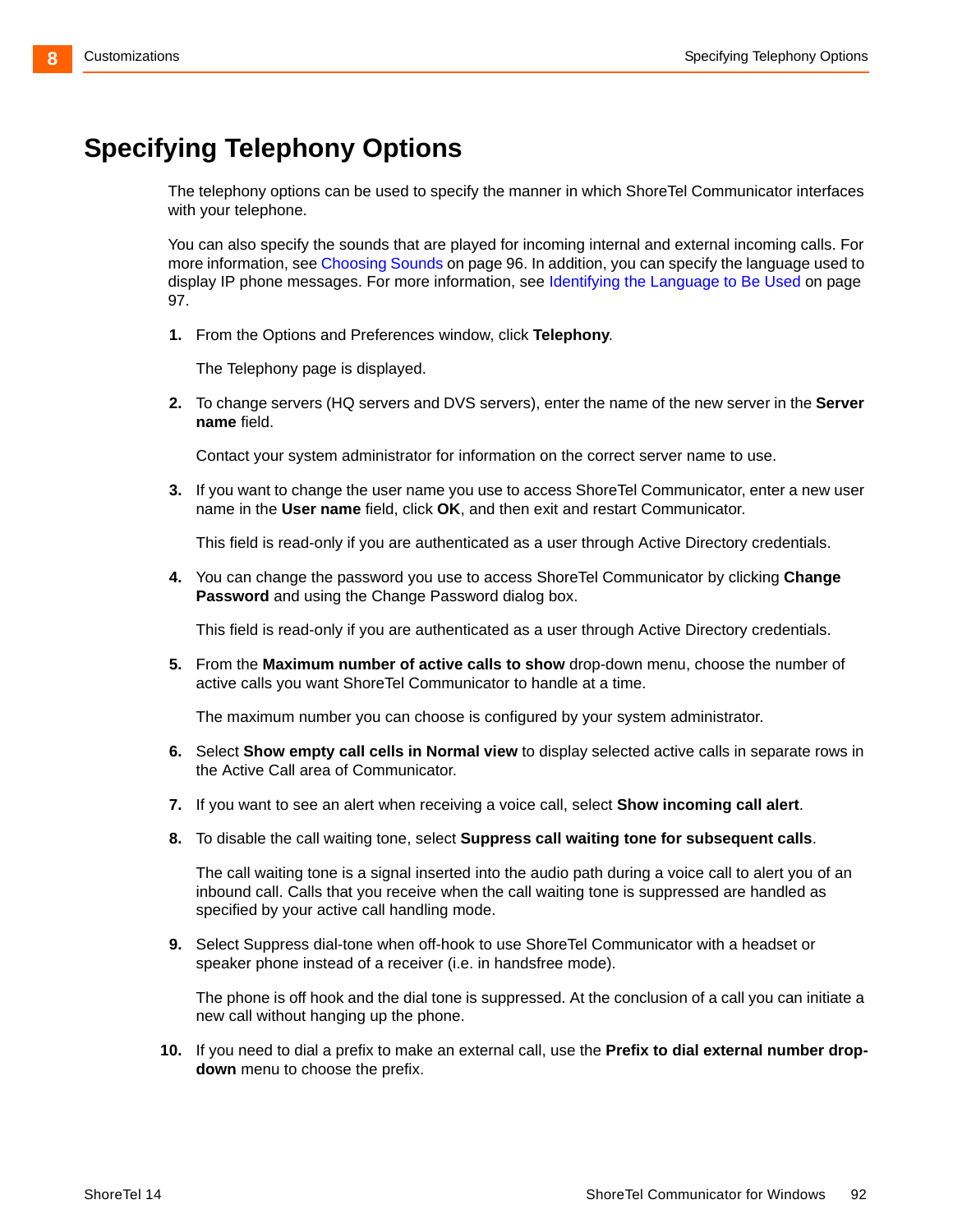- **11.** If your phone supports wallpaper, select an image from the **WallPaper** drop-down list. Wallpaper is supported on some ShoreTel color IP phone models. You see the list of wallpaper images regardless of whether your phone supports wallpaper. If your phone does not support wallpaper and you select and apply a wallpaper image, the change has no effect.
- **12.** If you want to change the ringtone on your phone, select a ringtone from the Ringtone drop-down list. (Not all phones support the full list of ringtones. If you select and apply a ringtone that your phone does not support, the change has no effect.)
- **13.** Click **Apply**.
- **14.** Click **OK**.

# <span id="page-92-0"></span>**Specifying Instant Messaging Options**

ShoreTel Communicator allows you to specify alert and IM window options, your user name on the IM server, IM and presence display options, and privacy permissions.

You can also specify the sound that your computer plays when it receives an instant message. For more information, see [Choosing Sounds on page 96.](#page-95-0)

- **1.** From the Options and Preferences window, click **Instant Messaging**.
- **2.** Using the Instant Messaging page, select the appropriate options and then click **Apply**. These options are:
	- Sign-in name and Password. The address and password, which are configured by your system administrator, for instant messaging.
	- Show incoming message alert. Displays an alert on an incoming IM.
	- Show text of message. The IM alert displays the text of the incoming message.
	- Number of seconds to display alert. The amount of time, in seconds, that the IM alert is displayed.
	- Show timestamps. The IM window shows the time and date that messages were sent and received.
	- Initiate instant messaging when double clicking on a contact in the Contact pane. Doubleclicking on a contact in the Contact window initiates an instant message to that contact.
	- Show all chats in single window. Shows all IM sessions in a one window. Each session is accessed by clicking on a tab.
	- Warn me before closing chat window with multiple conversations. Displays a prompt each time you attempt to close a chat window with multiple sessions.
	- Save chat transcript to. Automatically saves the transcript of all your IM sessions to the specified location.
	- My domain user name and Instant Messaging sign-in are not the same. If your Active Directory user name is different from your IM sign-in name, enter the user name recognized by the presence server.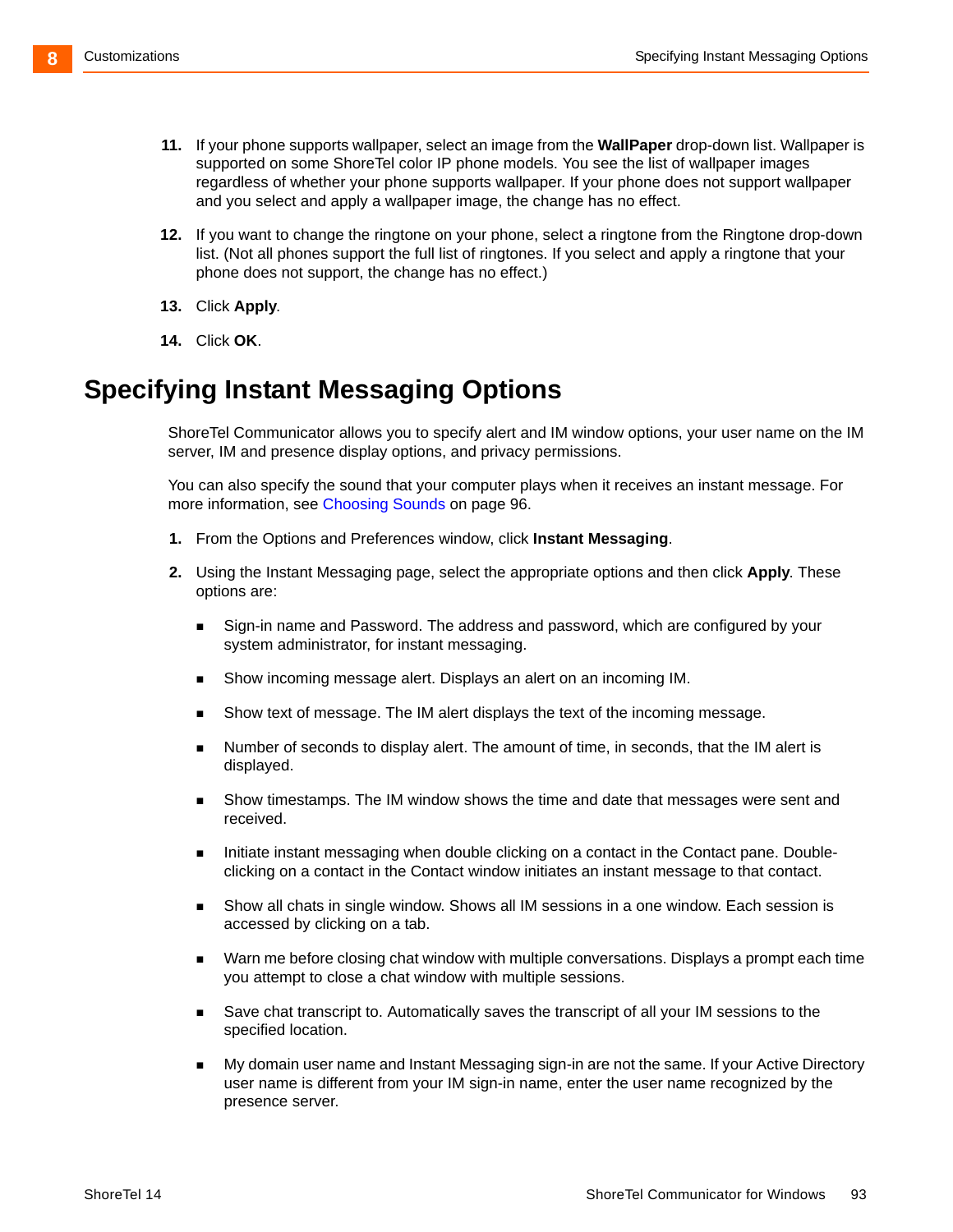- **3.** To specify presence options, click **Presence** in the Options and Preferences window navigation list.
- **4.** Using the Presence page, select the appropriate option and then click **Apply**. These options are
	- one combined telephony and instant messaging presence. Displays a single presence icon that indicates the user's combined presence state.
	- separate telephony and instant messaging presences. Displays two presence icons to indicate the user's telephony and IM presence.
	- Set Presence to "Idle" after specified minutes of activity. Your IM presence state is changed to Idle after the specified inactivity period, in minutes.
- **5.** To control who can view your IM presence status and send you IM messages, click **Privacy** in the Options and Preferences window navigation list.
- **6.** Using the Privacy page, select the appropriate option and then click **Apply**. These options are:
	- Auto accept invitation. All requests for an IM session are accepted. When you receive a request, a notification alert indicates a requestor was granted access to your IM presence status.
	- **Prompt to accept invitation. You receive an alert that a request has been made for your IM** presence status. You can then decide whether to accept or reject the request.
	- **Permissions. Displays only contacts with the specified type of IM presence permission** (chosen from the drop-down menu) in the list. The IM presence permission can be
		- Show All. Displays all contacts and their IM presence permission.
		- □ Show only Allowed. Displays all contacts with the IM presence permission of Available (IM messages and presence status is available to this contact).
		- □ Show only Blocked. Displays all contacts with the IM presence permission of Blocked (IM messages and presence status is not available to this contact).
		- Show only Pending. Displays those contacts who have requested to exchange IM messages and view your IM presence status, and to which you have not responded to their request.



#### **Note**

This option is only available if your system administrator has configured your Class of Service to User Defined.

**EXECT** List of contacts and their IM presence permission. The contacts, and their IM presence permission. You create this list by clicking **Add** and using the Add Permission dialog box to select a contact and their permission. Note that this option is only available if your system administrator has configured your Class of Server to User Defined.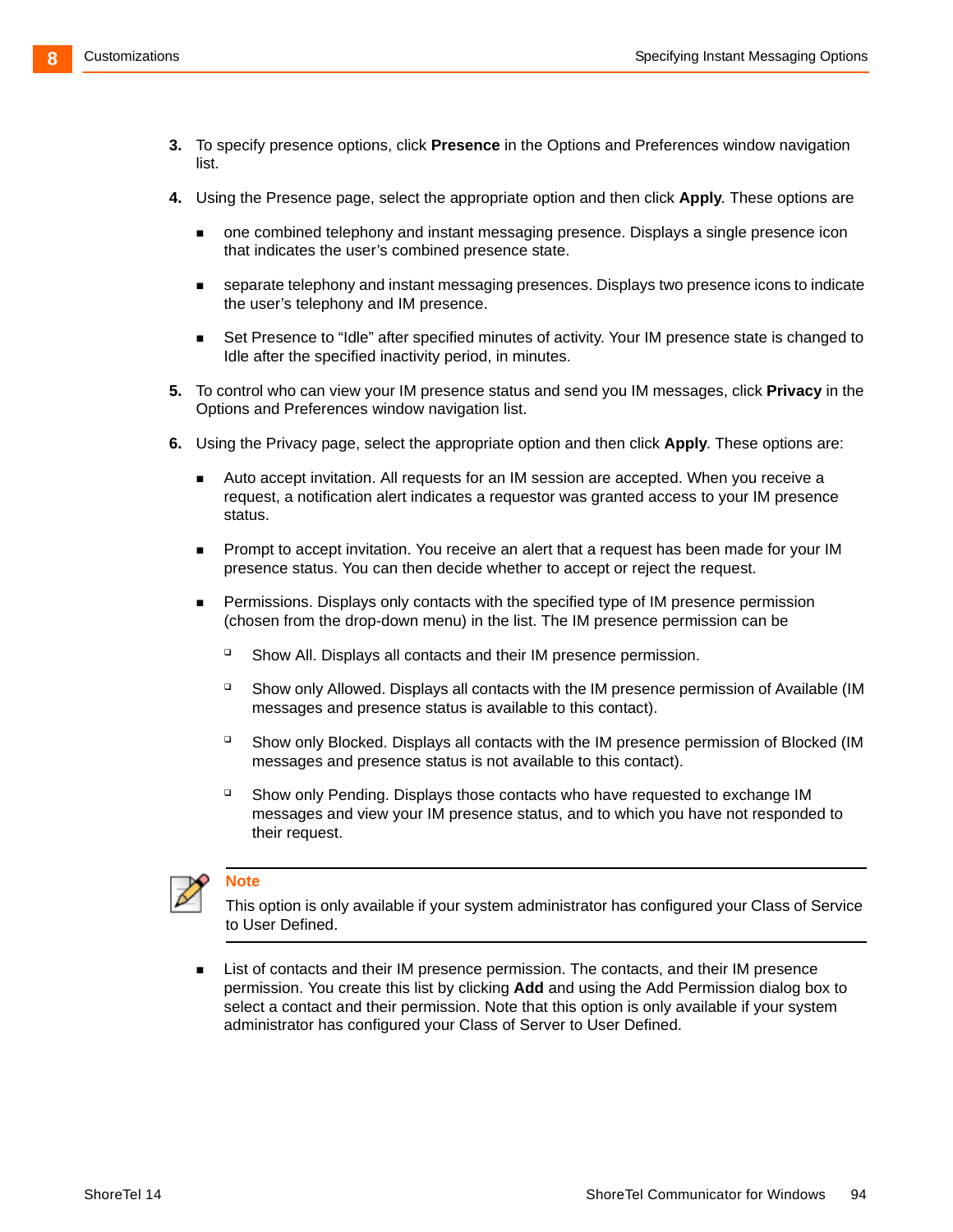You select a contact by entering information in the **Name** field; matches from the directory are displayed as the text is entered. The Permission Type can be either

- □ Allowed. IM messages and presence status is available to this contact.
- □ Blocked. IM messages and presence status is not available to this contact.

You can change the IM presence permission of a contact by selecting the contact in the list and clicking either **Allowed** or **Blocked**. To remove a contact from the list, select the contact and click **Delete**. If you want to change the sort order of contacts, click on the **Name** column heading; the direction of the arrow indicates an ascending or descending sort order.

**7.** Click **OK**.

### <span id="page-94-0"></span>**Specifying SoftPhone Options**

You can specify your SoftPhone device settings.

**1.** From the Options and Preferences window, click **SoftPhone**.

The SoftPhone page is displayed.

**2.** From the **Play** and **Record** drop-down menus, choose the device to be used by SoftPhone to play and record audio transmissions, respectively. If you want to restrict the list of available devices, select Use only configured devices.

Available devices are specified in the **Microsoft Control Panel > Sounds** (or Sounds and Audio Properties) panel.

- **3.** From the Audio device area, select the device through which you want to access SoftPhone.
- **4.** Use the Network adapter drop-down menu to choose the network interface card through which SoftPhone makes calls.
- **5.** In the **Endpoint** name field, enter the string through which ShoreTel controls SoftPhone as an MGCP device.

This field is automatically populated after your extension is assigned to SoftPhone.

**6.** Click **OK**.

### <span id="page-94-1"></span>**Specifying Video Options**

If you have the capability to add video to your voice calls, you can specify how video requests are handled and the video camera you want to use.

**1.** From the Options and Preferences window, click **Video**.

The Video page is displayed.

**2.** Select **Automatically request video when calling** to automatically request a video call when initiating voice calls with users authorized for video.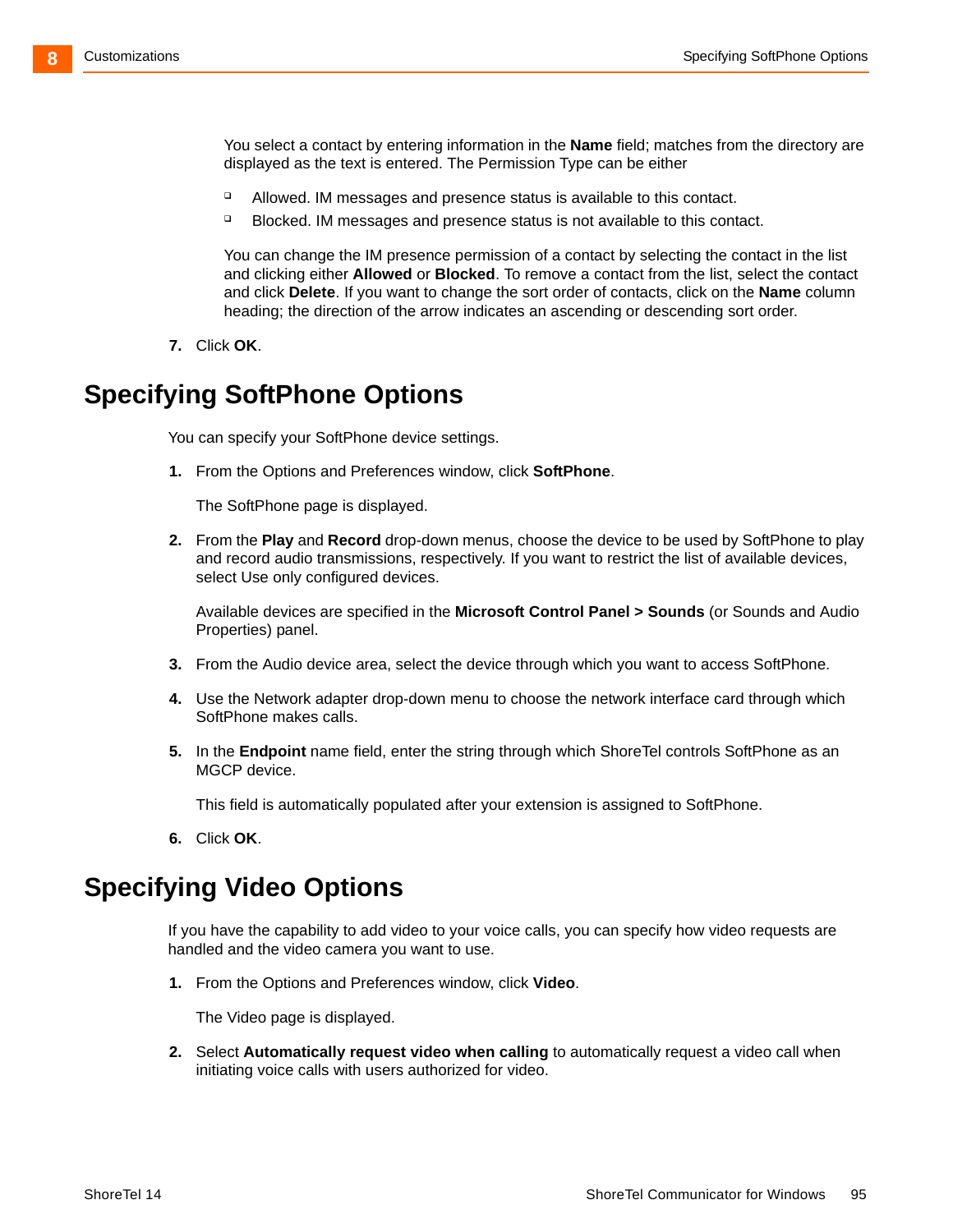

#### **Note**

This option is only available if the call is made using ShoreTel Communicator, and not with a telephone.

- **3.** From the Accept video requests from others area, select your automatic response to video call requests. These options are
	- Always. Enable video for all requests.
	- Never. Reject video for all requests. You can still choose to add video once a call has begun.
	- Ask me. Receive an alert that a request has been made to add video to a call. You can then decide whether to accept or reject the request.
- **4.** From the **Video camera** drop-down menu, choose the video device that ShoreTel Communicator uses for the video call.
- **5.** To configure brightness, contrast, and saturation settings for the video camera, click **Configure Camera** and use the resulting dialog box.



#### **Note**

While many cameras compensate for poor lighting conditions, this compensation usually impacts the frame rate of the device. Using optimal lighting conditions is essential to ensure the proper frame necessary for good image quality.

**6.** Click **OK**.

# <span id="page-95-0"></span>**Choosing Sounds**

With ShoreTel Communicator, you can choose the sounds you want to indicate incoming communication events.

**1.** From the Options and Preferences window, click **Sounds**.

The Sounds page is displayed.

- **2.** From the **Select** list, select the communication event for which you want to specify a sound.
- **3.** Use the **Sound file** drop-down menu to choose the WAV audio file that ShoreTel Communicator plays for the selected event.

If the WAV file you want is not listed in the menu, click **Browse** and use the resulting dialog box to locate and select the file.

- **4.** To hear the sound of the audio file, click **Play Sound**.
- **5.** Click **OK**.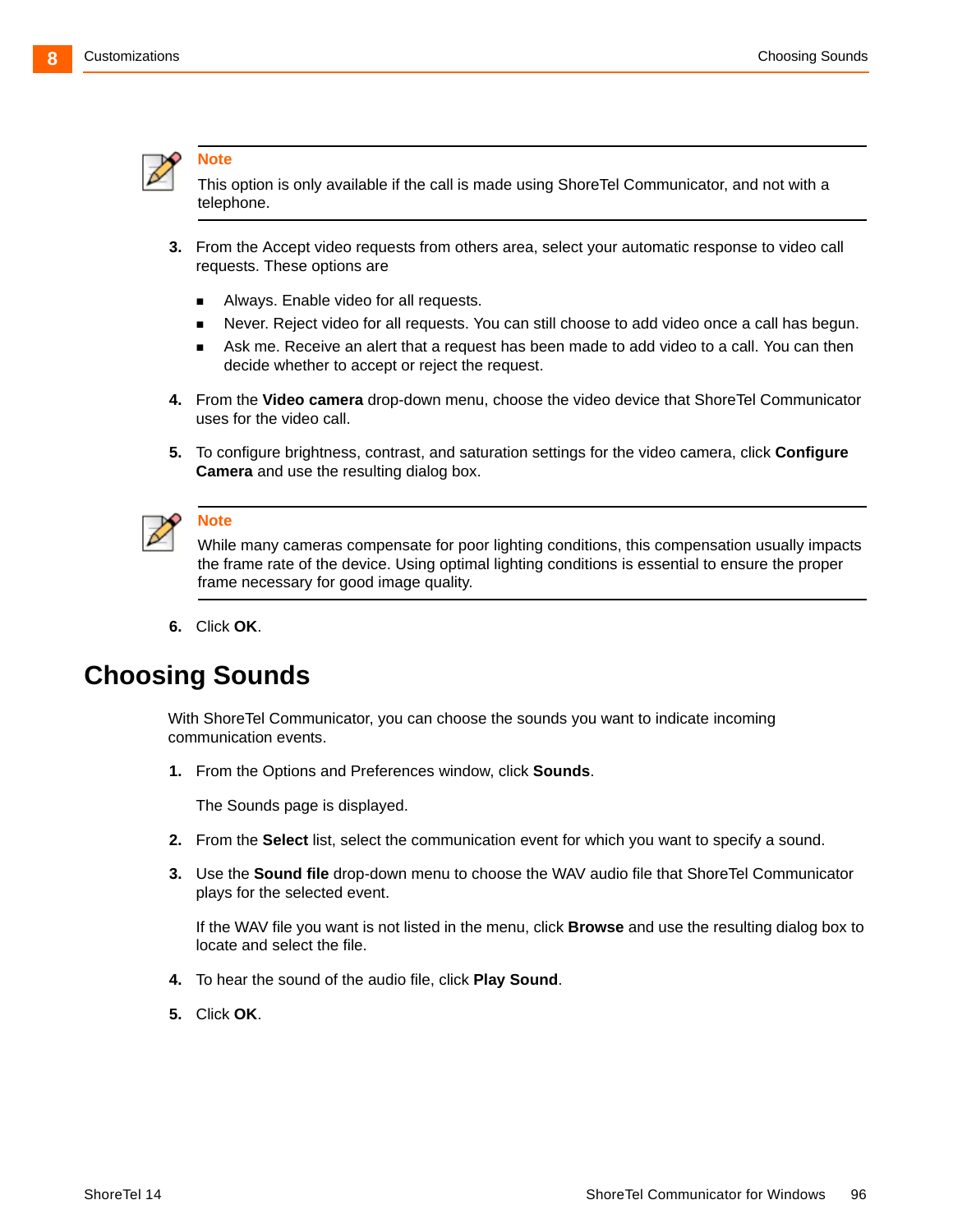# <span id="page-96-0"></span>**Identifying the Language to Be Used**

You can identifying the language used in the ShoreTel Communicator user interface, by your phone, and for voice mail.

**1.** From the Options and Preferences window, click **Language**.

The Language page is displayed.

- **2.** From the **Language used in ShoreTel Communicator** drop-down menu, choose the language in which you want ShoreTel Communicator's user interface displayed. Click **Apply** and then use the resulting prompt to exit and restart Communicator.
- **3.** Use the Language used by voice mail and IP phones drop-down menu to choose the language for your IP phone display messages and voice mail audio prompts.
- **4.** Click **OK**.

### <span id="page-96-1"></span>**Personalizing ShoreTel Communicator**

Options are provided to personalize how ShoreTel Communicator starts up and looks.

**1.** From the Options and Preferences window, click **Customization**.

The Customization page is displayed.

- **2.** Select the appropriate options in the General area. These options are:
	- Start ShoreTel Communicator when you login to Windows. ShoreTel Communicator automatically starts whenever you log in to Windows.
	- Enable drag-and-drop Window arrangement. Enables ShoreTel Communicator content windows to be displayed in a separate standalone window.
	- Color scheme. The background color, chosen from the drop-down menu, of ShoreTel Communicator windows and panels.
	- Hide ShoreTel Communicator when idle for more than. The amount of time ShoreTel Communicator is idle before being hidden. The default is 30 seconds. ShoreTel Communicator is not hidden if one or more calls are active.
	- Always move keyboard focus to the Quick Dialer when activating ShoreTel Communicator. The keyboard focus is always moved to the Quick Dialer field when ShoreTel Communicator becomes active.
- **3.** Use the options in the Quick Dialer area to reflect how you want to use the QuickDialer. These options are:
	- Show fax numbers. Includes fax numbers in the QuickDialer list and Directory window rightclick menu.
	- Search by company name. Allows searches on company name.
	- Show extension calling actions. Displays available methods of contacting filtered extensions.